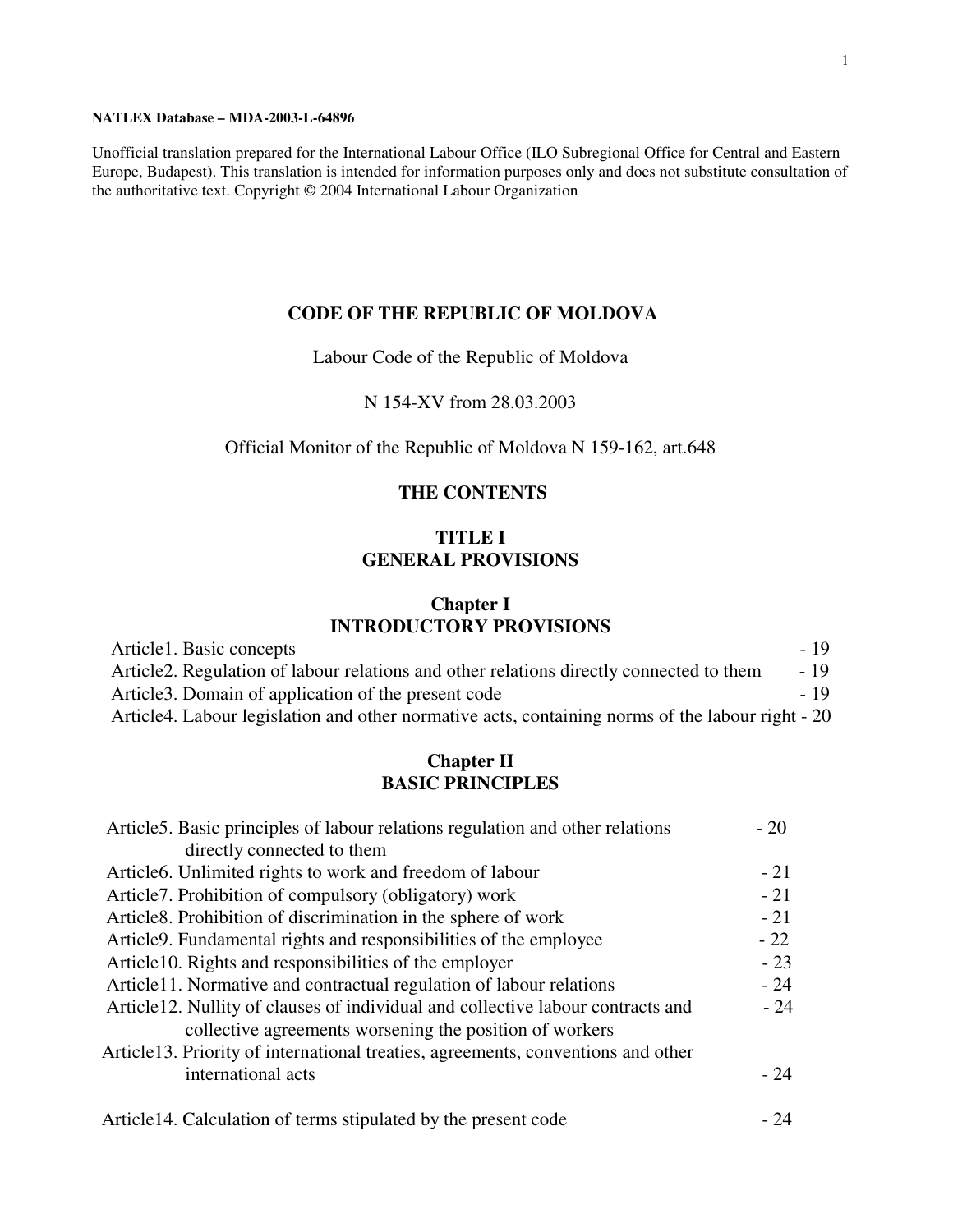## **PART II SOCIAL PARTNERSHIP IN THE SPHERE LABOUR Chapter I GENERAL PROVISIONS**

| Article 15. Concept of social partnership          | $-25$ |
|----------------------------------------------------|-------|
| Article 16. Parties of social partnership          | $-25$ |
| Article 17. Basic principles of social partnership | - 26  |
| Article 18. The system of social partnership       | - 26  |
| Article 19. Forms of social partnership            | - 26  |

## **Chapter II**

## **EMPLOYEES AND EMPLOYERS' REPRESENTATIVES IN THE FRAME OF SOCIAL PARTNERSHIP**

| Article 20 Employees' representatives in the frame of social partnership           | $-26$ |
|------------------------------------------------------------------------------------|-------|
| Article 21. Elected representatives of employees                                   | $-27$ |
| Article 22. Employer's responsibility to create conditions for the activity of the | $-27$ |
| employees' representatives in the frame of social partnership                      |       |
| Article 23. Employers' representatives in the frame of social partnership          | $-27$ |
| Article 24. Other representatives of employers in the frame of social partnership  | $-27$ |
|                                                                                    |       |

# **Chapter III BODIES OF SOCIAL PARTNERSHIP**

Article 25. Bodies of social partnership  $\sim$  28

| THROID: Doctor of social partnership                                                           |       |
|------------------------------------------------------------------------------------------------|-------|
| <b>Chapter IV</b>                                                                              |       |
| <b>COLLECTIVE NEGOTIATIONS</b>                                                                 |       |
| Article26. Conducting collective negotiations                                                  | $-28$ |
| Article 27. Procedure of conducting collective negotiations                                    | $-28$ |
| Article <sub>28</sub> . Settlement of disagreements                                            |       |
| Article 29. Guarantees and indemnities to participants at collective negotiations              | $-29$ |
| <b>Chapter V</b>                                                                               |       |
| <b>COLLECTIVE LABOUR CONTRACTS</b>                                                             |       |
| AND COLLECTIVE AGREEMENTS                                                                      |       |
| Article 30. The collective labour contract                                                     | $-30$ |
| Article 31. Contents and structure of the collective labour contract                           | $-30$ |
| Article 32. Elaboration of the project of the collective labour contract and its<br>conclusion | $-31$ |
| Article 33. Action of the collective labour contract                                           | $-31$ |
| Article 34. Modification and completion of the collective labour contract                      | $-31$ |
| Article35. Collective agreement                                                                | $-31$ |
| Article 36. Contents and structure of the collective agreement                                 | $-32$ |
| Article 37. Procedure of project elaboration of the collective agreement and its               | $-32$ |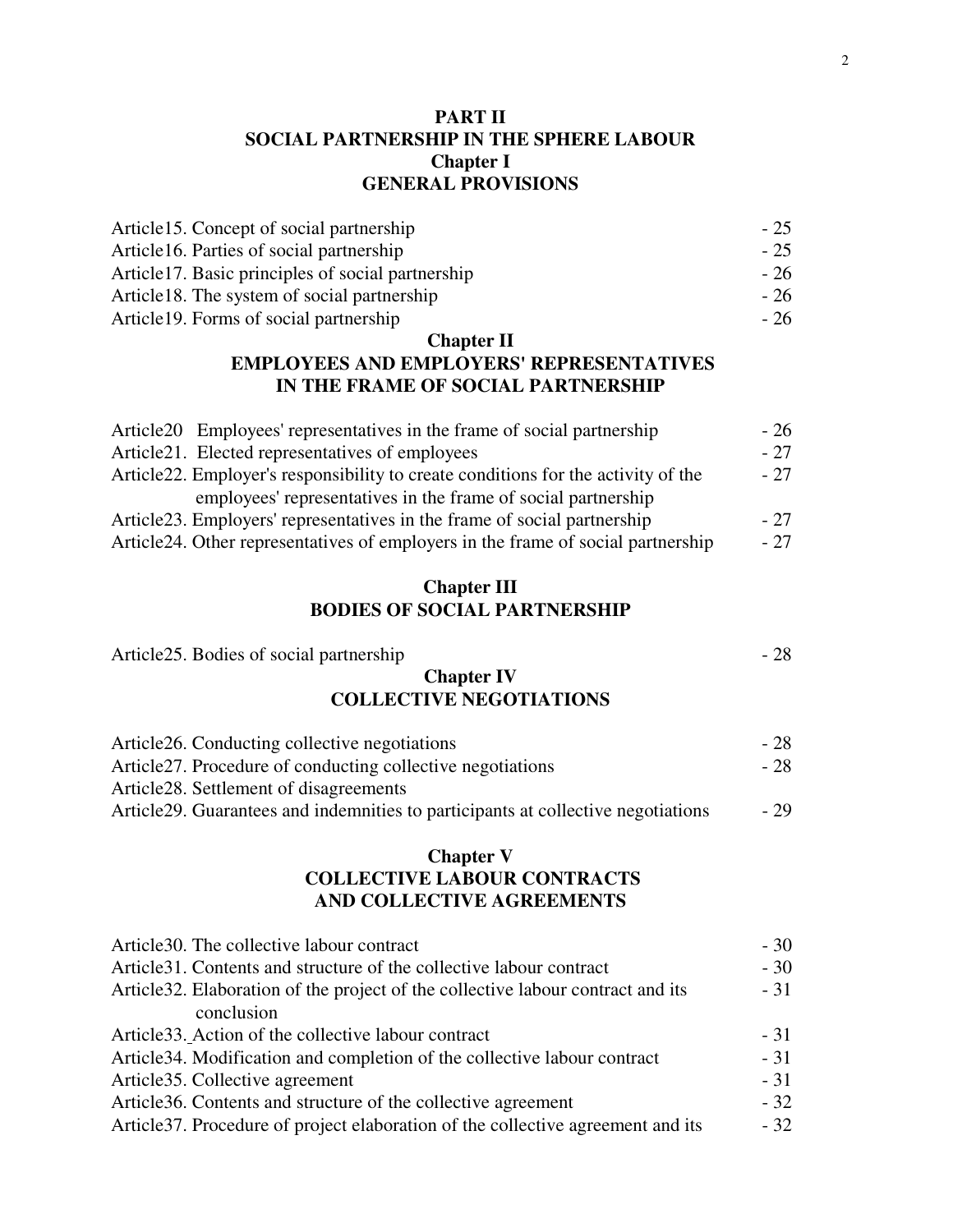| conclusion                                                                                 |       |
|--------------------------------------------------------------------------------------------|-------|
| Article 38. Action of the collective agreement                                             | $-32$ |
| Article 39. Modification and completion of the collective agreement                        | - 33  |
| Article40. Registration of the collective labour contracts and the collective              | $-33$ |
| agreements                                                                                 |       |
| Article41. Control over the performance of collective labour contracts and collective - 33 |       |

agreements

### **Chapter VI EMPLOYEES PARTICIPATION IN BUSINESS ADMINISTRATION**

## **Chapter VII RESPONSIBILITY OF THE PARTIES OF SOCIAL PARTNERSHIP**

| Article43. Responsibility for evasion from participation in collective negotiations,                                                                                                                                                                                                                                               | - 34                |
|------------------------------------------------------------------------------------------------------------------------------------------------------------------------------------------------------------------------------------------------------------------------------------------------------------------------------------|---------------------|
| and for the refusal to present information, necessary for conducting                                                                                                                                                                                                                                                               |                     |
| collective negotiations and exercising control over the observance of the                                                                                                                                                                                                                                                          |                     |
| collective labour contract and the collective agreement                                                                                                                                                                                                                                                                            |                     |
| $\lambda$ and $\lambda$ in the contract of the contract of $\lambda$ and $\lambda$ in the contract of $\lambda$ in $\lambda$ in $\lambda$ in the contract of $\lambda$ in $\lambda$ in $\lambda$ in $\lambda$ in $\lambda$ in $\lambda$ in $\lambda$ in $\lambda$ in $\lambda$ in $\lambda$ in $\lambda$ in $\lambda$ in $\lambda$ | $\bigcap$ $\bigcap$ |

Article44. Responsibility for infringement or non-fulfilment of the collective labour - 34 contract or collective agreements

## **TITLE III INDIVIDUAL LABOUR CONTRACTS**

## **Chapter I GENERAL PROVISIONS**

| Article45. Concept of the individual labour contract                            | $-34$ |
|---------------------------------------------------------------------------------|-------|
| Article46. Parties of the individual labour contract                            |       |
| Article <sup>47</sup> . Guarantees at employment                                |       |
| Article48. The right of the newlyy hired person to information about clauses of | $-35$ |
| the individual labour contract                                                  |       |
| Article49. Contents of the individual labour contract                           | $-35$ |
| Article 50. Prohibition of demanding performance of work, which is not          | $-36$ |
| stipulated in the individual labour contract                                    |       |
| Article 51. Special clauses of the individual labour contract                   | $-36$ |
| Article 52. Mobility clause                                                     | $-37$ |
| Article 53. Confidentiality clause                                              | $-37$ |
| Article 54. Period of validity of the individual labour contract                | $-37$ |
| Article 55. Fixed-date individual labour contract                               | $-37$ |

Article42. Employee's rights to participate in the management of the enterprise and - 33 forms of participation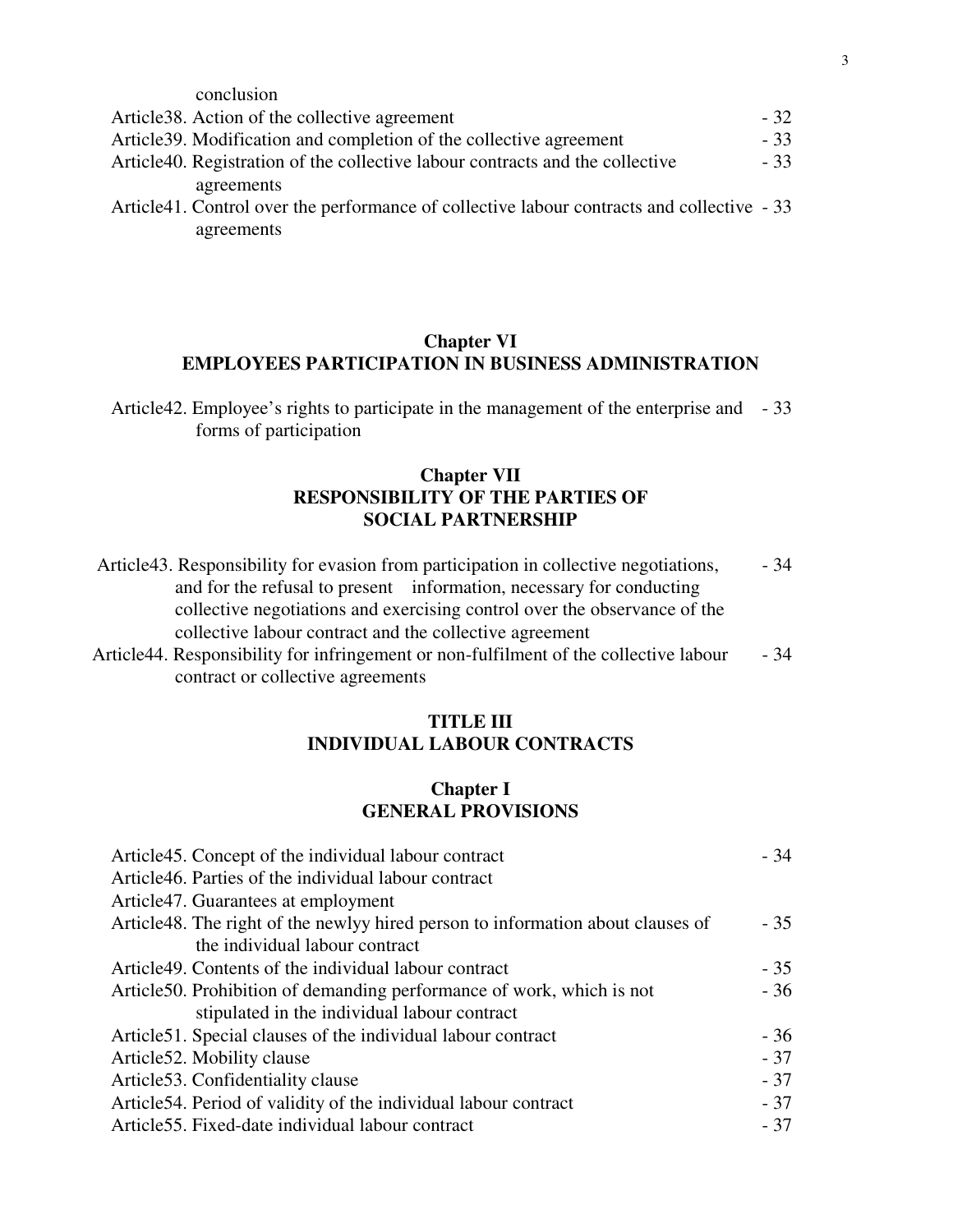# **Chapter II CONCLUSION AND PERFORMANCE OF THE INDIVIDUAL LABOUR CONTRACT**

| Article 56. Conclusion of the individual labour contract                            | $-38$ |
|-------------------------------------------------------------------------------------|-------|
| Article 57. Documents submitted at the conclusion of the individual labour contract | $-38$ |
| Article 58. Form and coming into force of the individual labour contract            | $-38$ |
| Article 59. Preliminary check                                                       | $-39$ |
| Article60. Period of probation                                                      | $-39$ |
| Article 61. Period of probation for employees hired on the basis of a fixed-date    | $-39$ |
| individual labour contract                                                          |       |
| Article 62. Prohibition of probation period application                             | $-40$ |
| Article 63. Results of the probation period                                         | $-40$ |
| Article 64. Execution of the individual labour contract                             | $-40$ |
| Article 65. Registration of employment                                              | $-41$ |
| Article66. Work-record card                                                         | $-41$ |
| Article 67. Certificate on work and wages                                           | $-41$ |

# **Chapter III**

# **MODIFICATION OF THE INDIVIDUAL LABOUR CONTRACT**

| Article68. Modification of the individual labour contract           | - 41  |
|---------------------------------------------------------------------|-------|
| Article 69. Temporary change of the work place                      | $-42$ |
| Article70. Directing on an official journey                         | $-42$ |
| Article <sub>71</sub> . Detachment                                  | $-42$ |
| Article <sub>72</sub> . Payment at detachment                       | $-42$ |
| Article 73. Temporary change of the work place and work specificity | $-42$ |
| Article 74. Transfer to another work and displacement               | $-43$ |

## **Chapter IV SUSPENSION OF THE INDIVIDUAL LABOUR CONTRACT**

| Article 75. General provisions                                                                | $-43$ |
|-----------------------------------------------------------------------------------------------|-------|
| Article 76. Suspension of the individual labour contract in circumstances, not                | $-43$ |
| dependent on the will of the parties                                                          |       |
| Article 77. Suspension of the individual labour contract on the agreement of the parties - 44 |       |
| Article 78. Suspension of the individual labour contract on the initiative of one of the -44  |       |
| parties                                                                                       |       |
| Article 79. Modality of disputes settlement, regarding the suspension of the individual - 45  |       |
| labour contract                                                                               |       |
| Article 80. Technical idle time                                                               | $-45$ |
| <b>Chapter V</b>                                                                              |       |
| TERMINATION OF THE INDIVIDUAL LABOUR CONTRACT                                                 |       |
|                                                                                               |       |

| Article 81. Bases of the individual labour contract termination                 | - 45 |
|---------------------------------------------------------------------------------|------|
| Article 82. Termination of the individual labour contract on circumstances, not | - 45 |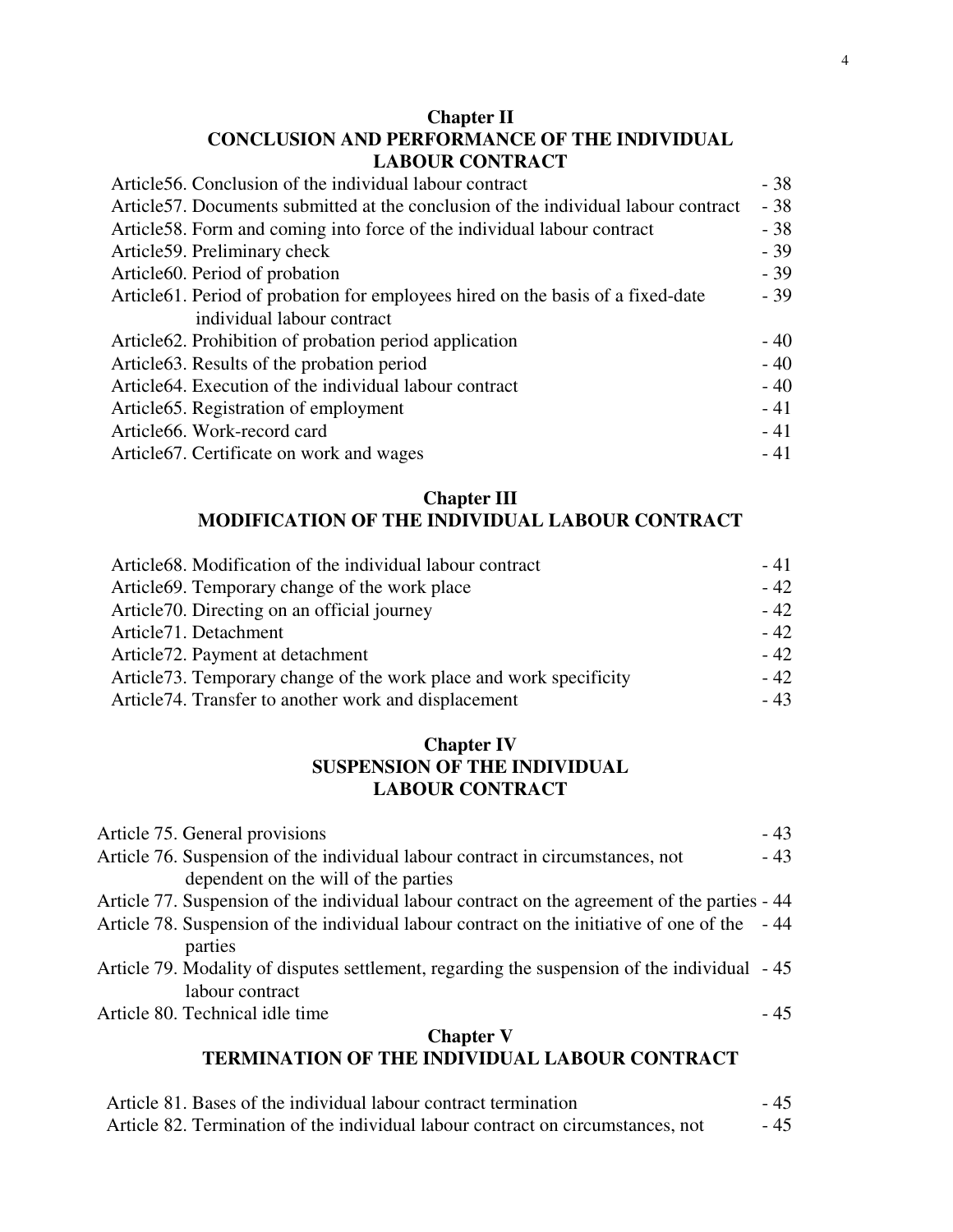| dependent on the will of the parties                                                    |       |
|-----------------------------------------------------------------------------------------|-------|
| Article 83. Termination of the fixed-date individual labour contract                    | - 46  |
| Article 84. Nullity of the individual labour contract                                   |       |
| Article 85. Resignation                                                                 | $-46$ |
| Article 86. Dismissal                                                                   | $-47$ |
| Article 87. Prohibition of dismissal without the consent of the trade union             | - 48  |
| Article 88. Procedure of dismissal in case of enterprise liquidation or staff reduction | $-49$ |
| Article 89. Restoration to work                                                         | $-49$ |
| Article 90. Responsibility of the employer for illegal transfer or dismissal of the     | $-50$ |
| employee                                                                                |       |

## **Chapter VI EMPLOYEE'S PERSONAL DATA PROTECTION**

| Article 91. General requirements for analysing the personal data of the            | - 50  |
|------------------------------------------------------------------------------------|-------|
| employee and the guarantee of their protection                                     |       |
| Article 92. Transmission of the personal data of the employee                      | $-51$ |
| Article 93. Employee's rights to protection of personal data, kept at the employer | - 52  |
| Article 94. Responsibility for infringement of norms regarding the receipt,        | $-52$ |
| storage, processing and protection of the personal data of the employee            |       |

# **TITLE IV WORKING HOURS AND RESTING TIME**

## **Chapter I WORKING HOURS**

| Article 95. Concept of working hours. Normal duration of working hours    | $-52$ |
|---------------------------------------------------------------------------|-------|
| Article 96. Reduced duration of working hours                             | $-52$ |
| Article 97. Incomplete working hours                                      | $-53$ |
| Article 98. Distribution of working hours within the limits of a week     | $-53$ |
| Article 99. Global record of working hours                                | $-53$ |
| Article 100. Duration of daily work                                       | $-54$ |
| Article 101. Shift work                                                   | $-54$ |
| Article 102. Duration of working hours on the eve of non-working holidays | - 54  |
| Article 103. Night work                                                   | $-55$ |
| Article 104. Overtime work                                                | $-55$ |
| Article 105. Restriction of overtime work                                 | $-56$ |
| Article 106. Record of working hours                                      | $-56$ |

# **Chapter II RESTING TIME**

| Article 107. Meal breaks and daily rest | - 56 |
|-----------------------------------------|------|
| Article 108. Break for feeding children | - 57 |
| Article 109. Weekly rest                | - 57 |
| Article 110. Work on days off           | - 57 |
|                                         |      |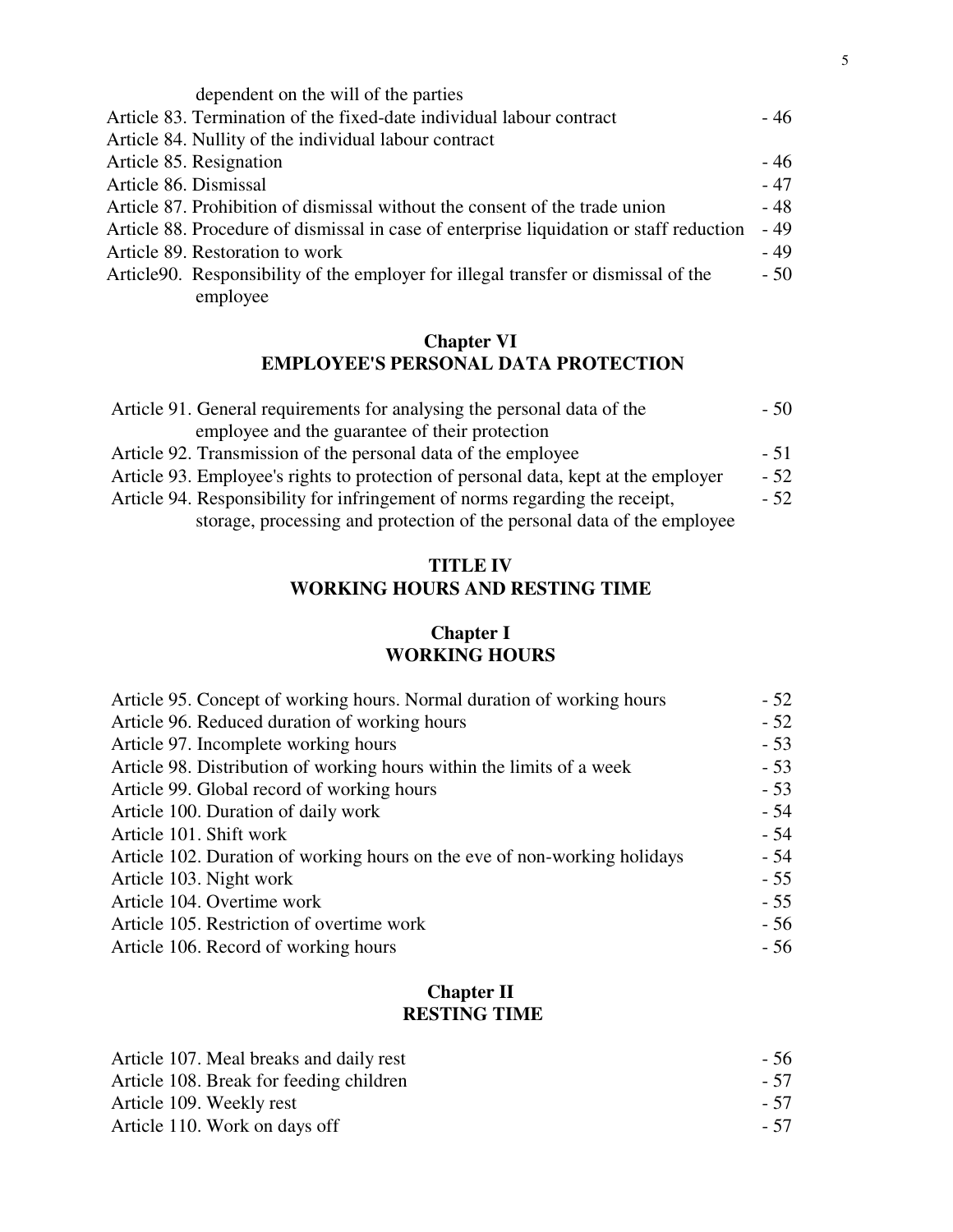# **Chapter III ANNUAL HOLIDAYS**

| Article 112. Annual paid holiday                                                      | $-59$ |
|---------------------------------------------------------------------------------------|-------|
| Article 113. Duration of annual paid holiday                                          | $-59$ |
| Article 114. Calculation of work experience, giving the right to annual paid holidays | $-59$ |
| Article 115. Procedure of granting annual paid holidays                               | $-59$ |
| Article 116. Schedule of holidays                                                     | $-60$ |
| Article 117. Holiday grant (allowance)                                                | $-60$ |
| Article 118. Annual granting of paid holiday, exceptional cases of its transference   | $-60$ |
| Article 119. Indemnification for the unused paid holidays                             | $-61$ |
| Article 120. Unpaid holiday                                                           | $-61$ |
| Article 121. Annual additional paid holidays                                          | $-61$ |
| Article 122. Recall from holiday                                                      | $-61$ |

## **Chapter IV SOCIAL HOLIDAYS**

| Article 123. Medical holiday (Sick-leave)                                              | $-62$ |
|----------------------------------------------------------------------------------------|-------|
| Article 124. Maternity holiday (leave) and partially paid holiday on child nursing     | $-62$ |
| Article 125. Attachment of the annual paid holiday to maternity leaves and holiday     | $-62$ |
| on child nursing                                                                       |       |
| Article 126. Additional unpaid holiday on child nursing aged 3 to 6 years              | $-63$ |
| Article 127. Holidays for employees, who have adopted or taken under guardianship - 63 |       |

a newborn child

## **PART V REMUNERATION AND WORK QUOTA SETTING**

## **Chapter I GENERAL PROVISIONS**

| Article 128. Wages                                                    | $-63$ |
|-----------------------------------------------------------------------|-------|
| Article 129. State guarantees in the field of remuneration            | - 64  |
| Article 130. Structure of wages, conditions and the system of payment | - 64  |

# **Chapter II GUARANTEED MINIMUM WAGE**

| Article 131. Minimum wages                                                | - 64  |
|---------------------------------------------------------------------------|-------|
| Article 132. Procedure of minimum wages establishment and reconsideration | - 64  |
| Article 133. Increase of the level of the real content of wages           | - 64  |
| Article 134. State tariffs of remuneration                                | $-65$ |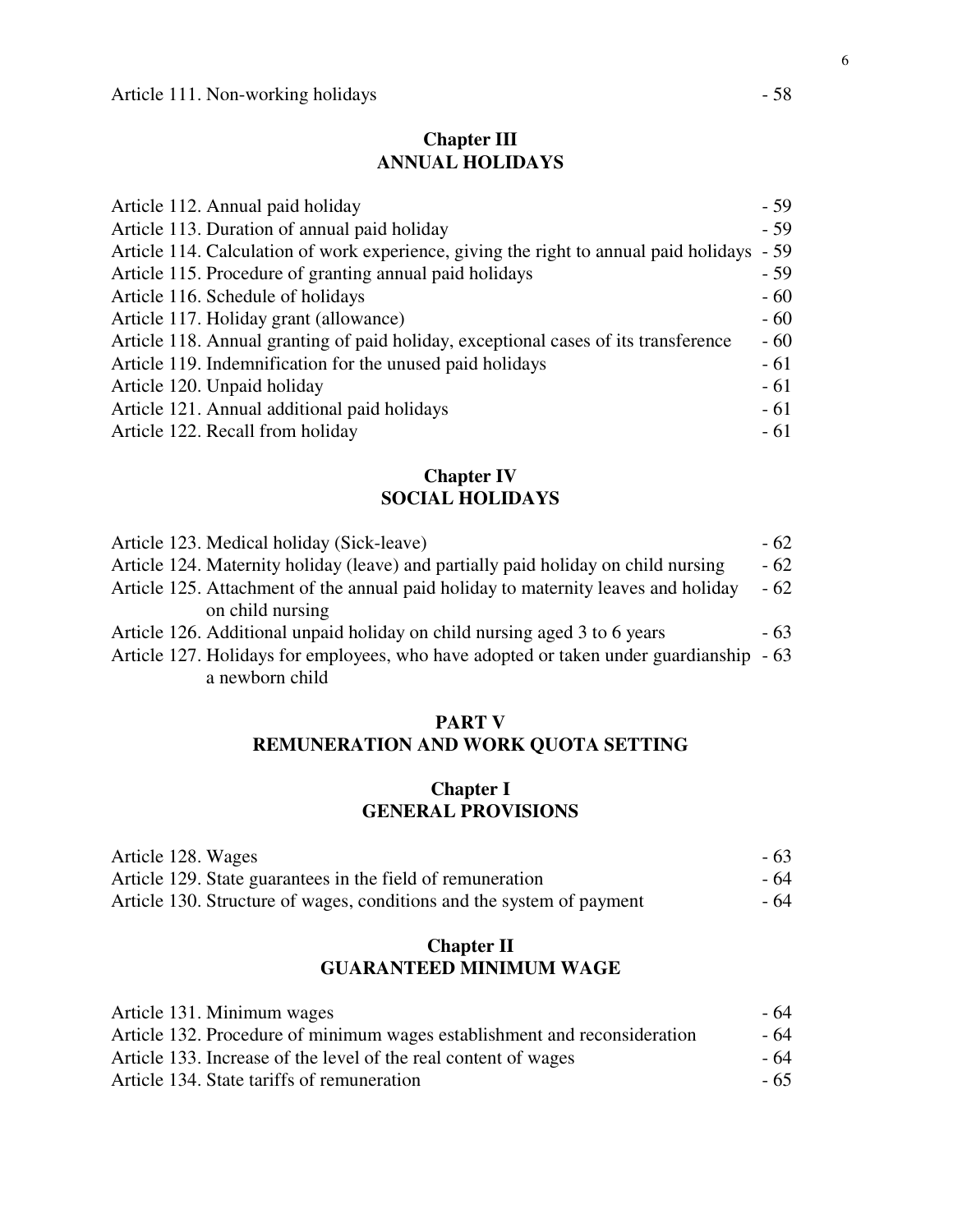## **Chapter III PROCEDURE OF WAGES ESTABLISHMENT AND PAYMENT**

| Article 135. Procedure of wages establishment                                       | $-65$ |
|-------------------------------------------------------------------------------------|-------|
| Article 136. Tariff system of payment                                               | - 66  |
| Article 137. Stimulating payments                                                   | - 66  |
| Article 138. Compensation on annual work results                                    | - 66  |
| Article 139. Remuneration for work in adverse conditions                            | - 66  |
| Article 140. Introduction of new conditions of payment and modification of the      | - 67  |
| existing ones                                                                       |       |
| Article 141. Forms of payment                                                       | $-67$ |
| Article 142. Terms, periodicity and place of payment                                | $-67$ |
| Article 143. Terms of pay- off in case of the termination of the individual labour  | - 68  |
| contract                                                                            |       |
| Article 144. Priority payment of wages                                              | - 68  |
| Article 145. Indemnification of losses in connection with delayed payment of wages  | $-68$ |
| Article 146. Responsibility for delayed payment of wages                            | - 68  |
| Article 147. Prohibition of restricting the employee in free disposal of the earned | - 68  |
| means                                                                               |       |
| Article 148. Deductions from wages                                                  | $-69$ |
| Article 149. Restriction on the size of deductions from wages                       | - 69  |
| Article 150. Prohibition on deductions from some payments, due to the employee      | $-69$ |
| Article 151. Responsibility for delay in delivery of the work-record card           | $-70$ |
|                                                                                     |       |

# **Chapter IV SPECIAL CONDITIONS OF LABOUR REMUNERATION**

| Article 152. Remuneration of employees under the age of eighteen and other       | $-70$ |
|----------------------------------------------------------------------------------|-------|
| categories of employees with reduced duration of daily work                      |       |
| Article 153. Remuneration of employees of various qualifications                 | $-70$ |
| Article 154. Remuneration of instructors and apprentices                         | $-70$ |
| Article 155. Remuneration of part-time workers                                   | $-71$ |
| Article 156. Remuneration for combining trades (positions) and performing the    | $-71$ |
| responsibilities of temporarily absent employee                                  |       |
| Article 157. Remuneration for overtime work                                      | $-71$ |
| Article 158. Indemnification for work performed on days-off and non-working      | $-71$ |
| holidays                                                                         |       |
| Article159. Remuneration for night work                                          | $-72$ |
| Article 160. Employer's right to establish stimulating and compensating payments | $-72$ |
| Article 161. Procedure of payment at default of production standards             | $-72$ |
| Article 162. Procedure of payment at manufacturing defective goods               | $-72$ |
| Article 163. Procedure of payment of the idle time and work performed while      | $-72$ |
| implementing new methods of production                                           |       |
| Article 164. Preservation of wages at detachment or transference to another      | $-73$ |
| permanent work with a lower payment                                              |       |
| Article 165. Average wages                                                       | $-73$ |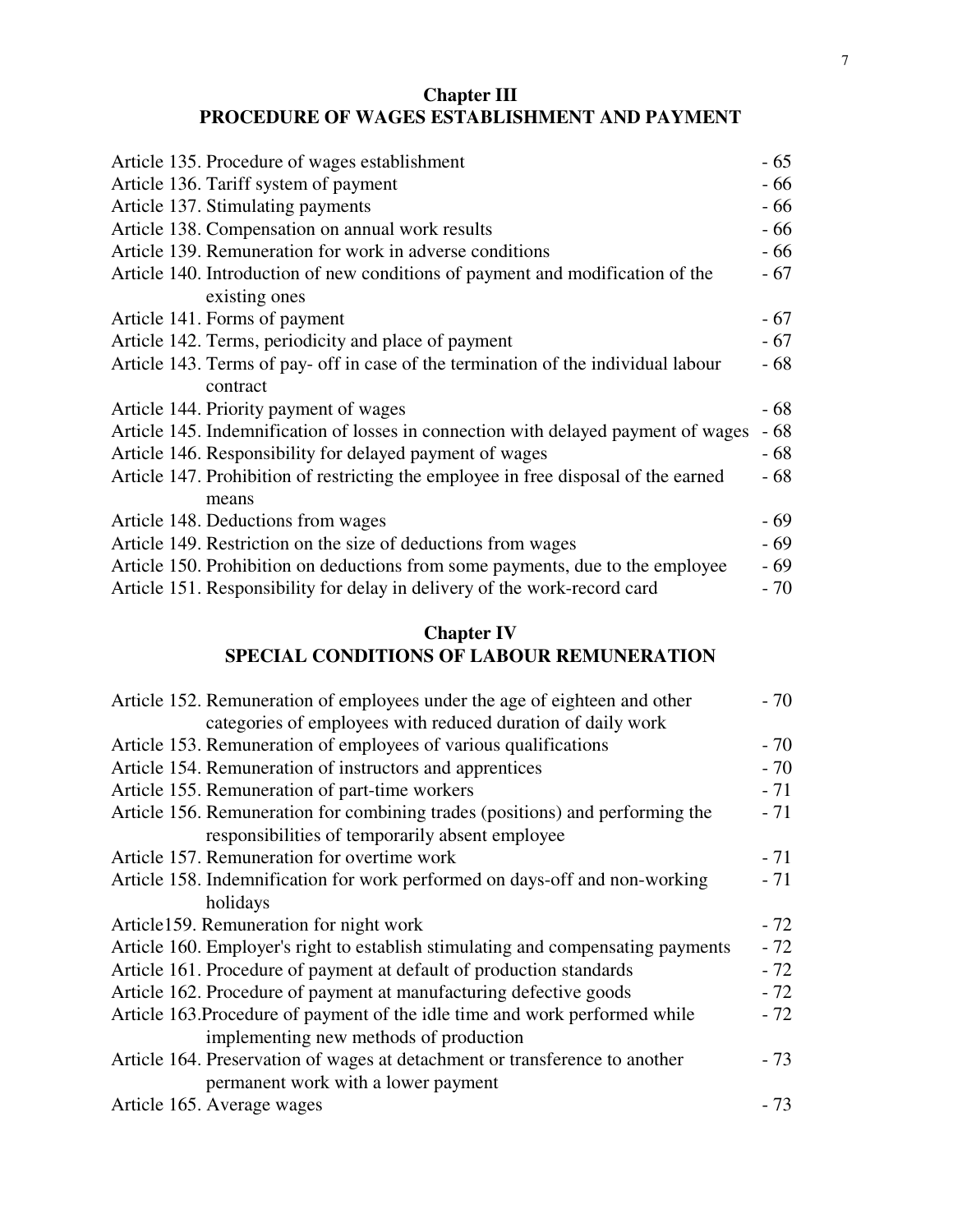### **Chapter V WORK QUOTA SETTING**

| Article 166. Guarantees in the sphere of work quota setting                    | $-73$ |
|--------------------------------------------------------------------------------|-------|
| Article 167. Norms of work                                                     | $-73$ |
| Article 168. Elaboration, approbation, replacement and revision of unique and  | - 74  |
| type- norms of work                                                            |       |
| Article 169. Introduction, replacement and revision of work norms              | - 74  |
| Article 170. Establishment of rates for piecework payment                      | $-74$ |
| Article 171. Provision of normal working conditions for the performance of the | - 74  |
| production standards                                                           |       |

## **TITLE VI GUARANTEES AND INDEMNIFICATIONS**

## **Chapter I GENERAL PROVISIONS**

| Article 172. Concept of guarantees and indemnifications        | $-75$ |
|----------------------------------------------------------------|-------|
| Article 173. Cases of granting guarantees and indemnifications | $-75$ |

#### **Chapter II**

# **GUARANTEES AND INDEMNIFICATIONS FOR OFFICIAL JOURNEY AND TRANSFERENCE TO WORK IN ANOTHER DISTRICT**

| Article 174. Official journey                                                     | - 75 |
|-----------------------------------------------------------------------------------|------|
| Article 175. Guarantees in case of an official journey                            | - 75 |
| Article 176. Reimbursement of expenses, connected to the official journey         | - 76 |
| Article177. Reimbursement of expenses at transference to work in another district | - 76 |

## **Chapter III GUARANTEES AND INDEMNIFICATIONS TO EMPLOYEES, COMBINING WORK WITH STUDIES**

| Article 178. Guarantees and indemnifications to employees, combining work with  | - 76  |
|---------------------------------------------------------------------------------|-------|
| study in institutions of higher and specialized secondary education             |       |
| Article 179. Guarantees and indemnifications to employees combining work with   | - 76  |
| study in post university system of specialized education                        |       |
| Article 180. Guarantees and indemnifications to employees combining work with   | $-77$ |
| study in educational institutions of secondary vocational system                |       |
| Article 181. Guarantees and indemnifications to employees combining work with   | $-77$ |
| study in educational institutions of general secondary education system         |       |
| Article 182. Procedure of granting guarantees and indemnifications to employees | - 77  |
| combining work with studies                                                     |       |

## **Chapter IV GUARANTEES AND INDEMNIFICATIONS TO EMPLOYEES**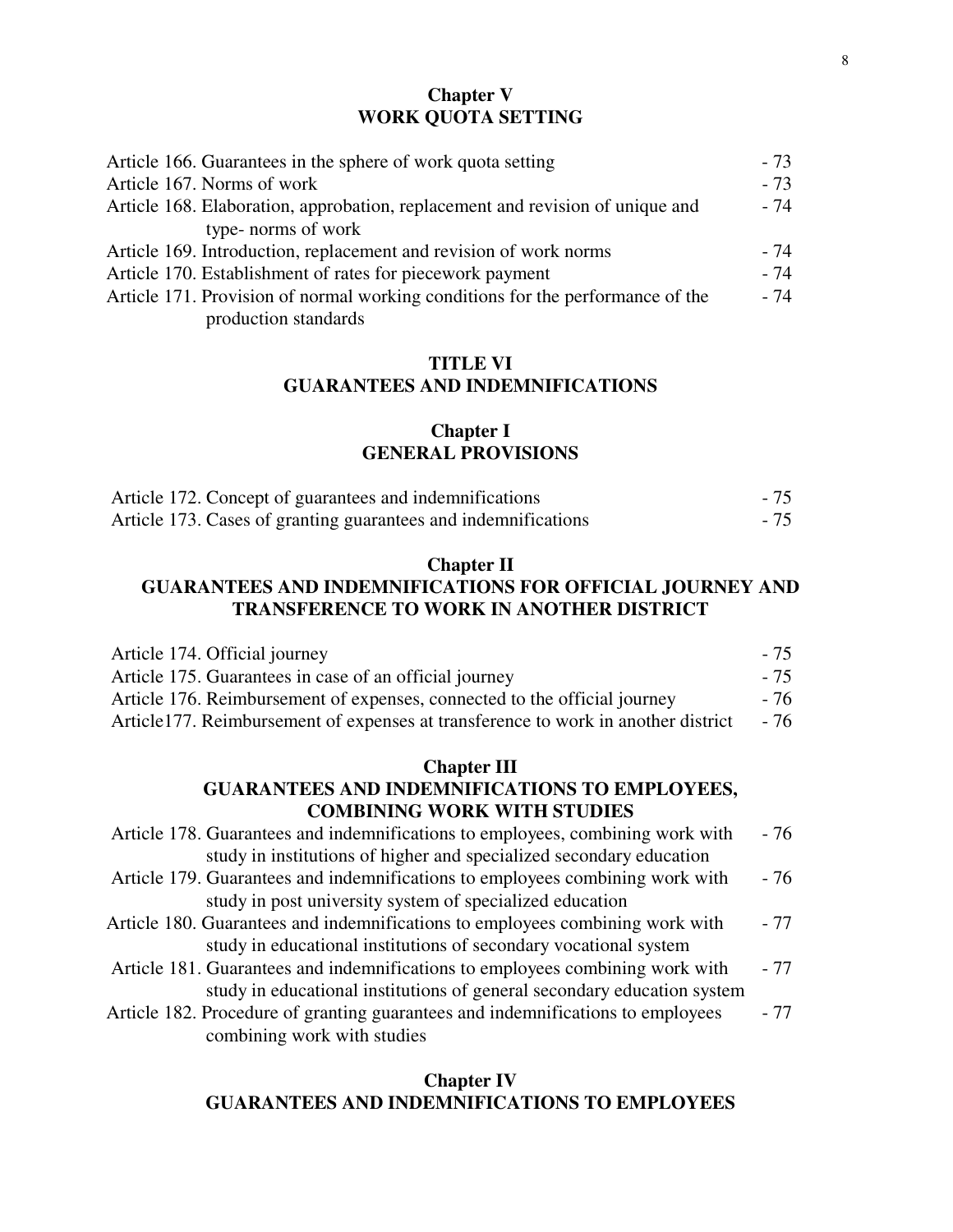## **IN CONNECTION WITH THE TERMINATION OF THE INDIVIDUAL LABOUR CONTRACT**

| Article 183. Priority right to maintenance of the workplace in case of reductions    | - 77 |
|--------------------------------------------------------------------------------------|------|
| of the number of employees or staff                                                  |      |
| Article 184. Guarantees in case of the termination of the individual labour contract | - 78 |
| Article 185. Guarantees in case of the termination of the individual labour contract | - 78 |
| in connection with the change of the proprietor of the enterprise                    |      |
| Article186. Severance pay                                                            | - 79 |

## **Chapter V OTHER GUARANTEES AND INDEMNIFICATIONS**

| Article187. Guarantees to employees elected on elective offices              | $-79$ |
|------------------------------------------------------------------------------|-------|
| Article188. Guarantees for the period of executing state or public duties    | $-80$ |
| Article 189. Guarantees and indemnifications to employees called on military | $-80$ |
| service, reduced military service or civil service                           |       |
| Article190. Guarantees to employees - donors                                 | $-80$ |
| Article191. Guarantees and indemnifications to employees - inventors and     | $-80$ |
| rationalizers                                                                |       |
| Article 192. Indemnifications for depreciation of employees' property        | $-81$ |
| Article 193. Guarantees to employees obliged to undergo medical examinations | $-81$ |
| Article 194. Guarantees in connection with medical holiday (sick-leave)      | $-81$ |
| Article 195. Guarantees and indemnifications to employees, directed to       | $-81$ |
| vocational training courses, on the initiative of the employer               |       |
| Article196. Guarantees and indemnifications in cases of production accidents | $-81$ |
| and occupational diseases                                                    |       |
| Article 197. Guarantees in the field of the state social insurance           | $-81$ |

## **TITLE VII INTERNAL REGULATIONS OF THE ENTERPRISE. WORK DISCIPLINE**

## **Chapter I INTERNAL REGULATIONS**

| Article 198. General provisions                                     | - 81 |
|---------------------------------------------------------------------|------|
| Article 199. Contents of the internal regulations of the enterprise | - 82 |
| Article 200. Disciplinary charters and regulations                  | - 82 |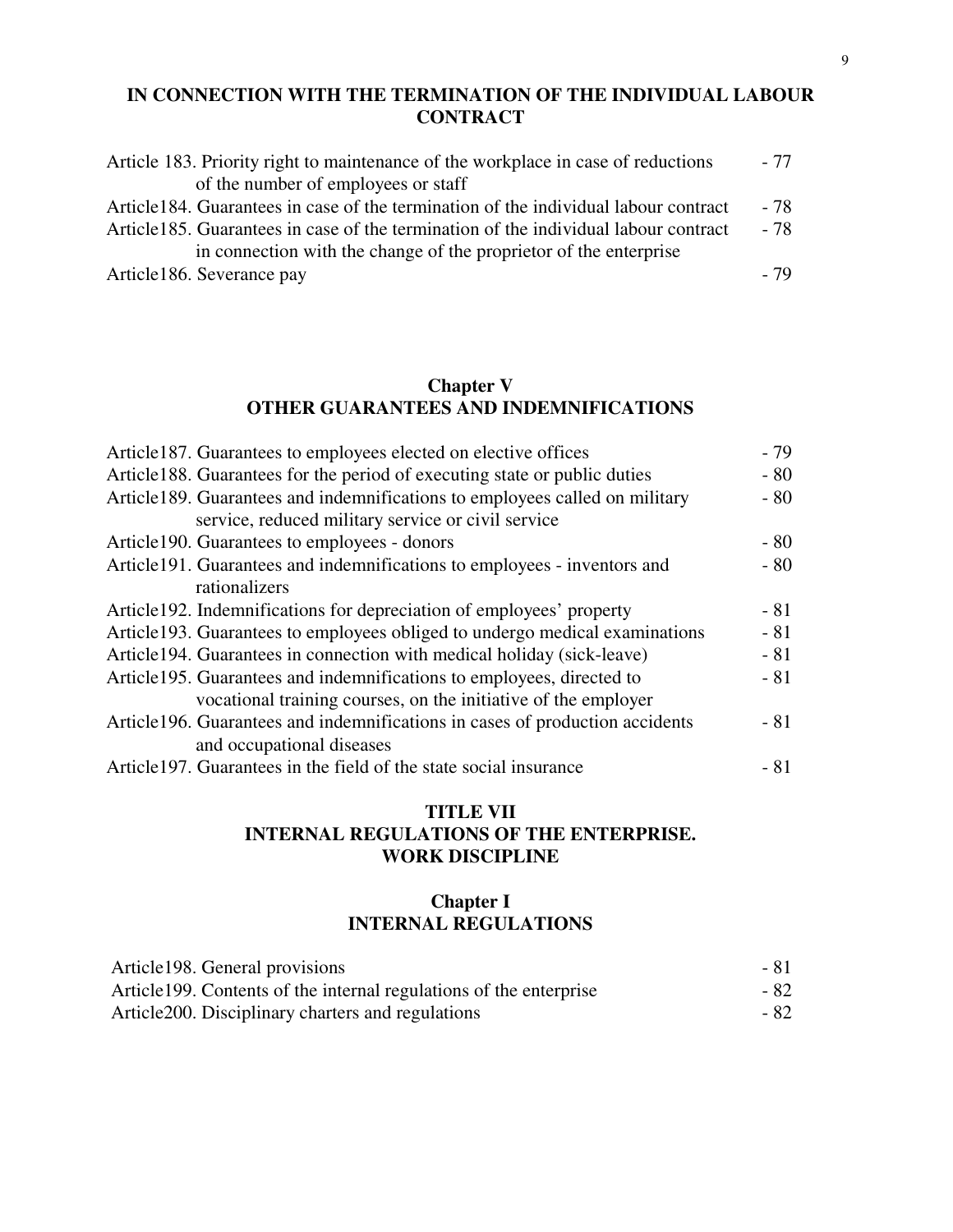## **Chapter II WORK DISCIPLINE**

| Article 201. Work discipline                                                | $-82$ |
|-----------------------------------------------------------------------------|-------|
| Article 202. Maintenance of work discipline                                 | $-83$ |
| Article 203. Encouragements for success in work                             | $-83$ |
| Article 204. Procedure of applying encouragements                           | $-83$ |
| Article 205. Advantages and privileges granted to employees, who diligently | - 83  |
| and effectively perform their labour responsibilities                       |       |
| Article 206. Disciplinary sanctions                                         | $-83$ |
| Article 207. Bodies, proxy to apply disciplinary sanctions                  | $-84$ |
| Article 208. Procedure of applying disciplinary sanctions                   | - 84  |
| Article 209. Terms of application of disciplinary sanctions                 | - 84  |
| Article 210. Application of disciplinary sanctions                          | - 84  |
| Article 211. Validity term and consequences of disciplinary sanctions       | - 85  |
|                                                                             |       |

## **TITLE VIII VOCATIONAL TRAINING**

## **Chapter I GENERAL PROVISIONS**

| Article 212. Basic concepts                                                                 | - 85 |
|---------------------------------------------------------------------------------------------|------|
| Article 213. Employer's rights and responsibilities in the area of vocational training - 85 |      |
| Article 214. Employees' rights and responsibilities in the area of vocational training - 86 |      |

# **Chapter II CONTRACT OF PROFESSIONAL QUALIFICATION**

Article215. Contract of professional qualification - 86

# **Chapter III**

## **APPRENTICESHIP CONTRACT AND THE CONTRACT OF CONTINUOUS VOCATIONAL TRAINING**

| Article 216. Apprenticeship contract and the contract of continuous vocational  | - 87 |
|---------------------------------------------------------------------------------|------|
| training                                                                        |      |
| Article 217. Contents of the apprenticeship contract and continuous vocational  | - 87 |
| training contract                                                               |      |
| Article 218. Duration of studies and continuous vocational training             | - 87 |
| Article 219. Application of the labour legislation during the period of studies | - 88 |
| and continuous vocational training                                              |      |
| Article 220. Termination of the contract of continuous vocational training      | - 88 |
| Article 221. Termination (cancellation) of the apprenticeship contract          | - 88 |
|                                                                                 |      |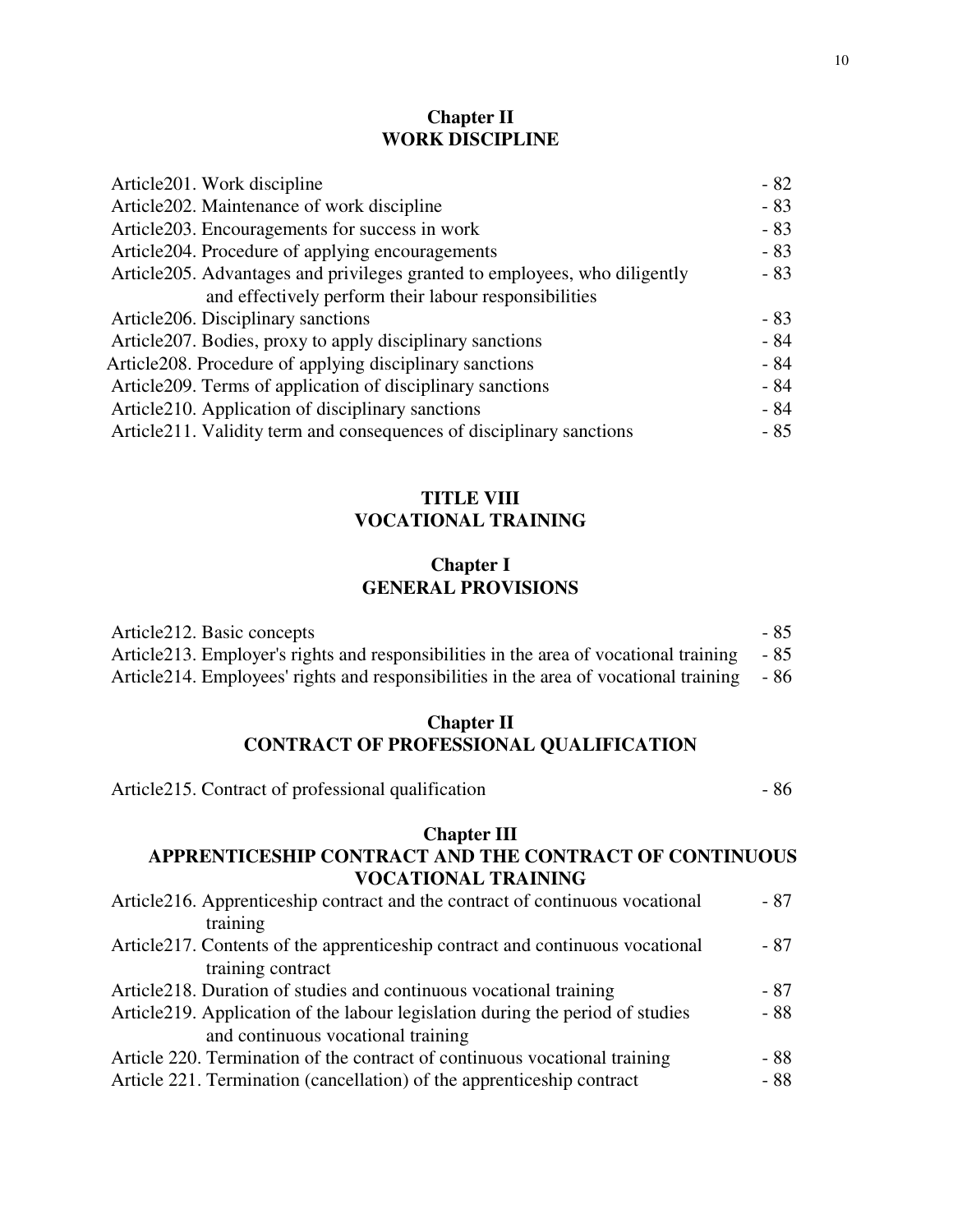# **PART IX LABOUR SAFETY**

# **Chapter I GENERAL PROVISIONS**

| Article 222. Basic directions of the state policy in the field of labour safety | - 88 |
|---------------------------------------------------------------------------------|------|
| Article 223. Coordination of the activity on labour safety                      | - 89 |
| Article 224. Issuing norms of labour safety and norms of work hygiene           | - 89 |

# **Chapter II**

# **LABOUR SAFETY ORGANIZATION AND MAINTENANCE WORKERS' RIGHTS REGARDING LABOUR SAFETY**

| Article 225. Employer' responsibilities regarding labour safety provision               | $-90$  |
|-----------------------------------------------------------------------------------------|--------|
| Article 226. Employee's responsibility in the field of labour safety                    | $-91$  |
| Article 227. Employee's right to work corresponding to the requirements of              | $-91$  |
| labour safety                                                                           |        |
| Article 228. Guarantees of the right to work in conditions, corresponding to            | $-92$  |
| the requirements of labour safety                                                       |        |
| Article 229. Conformity of the enterprises, buildings and others constructions          | $-92$  |
| to the requirements of labour safety                                                    |        |
| Article 230. Conformity of the technical equipment to the standards and                 | $-93$  |
| requirements of labour safety                                                           |        |
| Article231. Commissioning on manufacture means of individual protection                 | $-93$  |
| Article 232. Organization of workplaces                                                 | $-93$  |
| Article233. Realization of industrial activity and services rendering                   | $-94$  |
| Article234. Labour protection service                                                   | $-94$  |
| Article235. Medical service                                                             | $-94$  |
| Article236. Labour safety committee                                                     | $-95$  |
| Article 237. Elaboration, realization and financing labour safety measures              | - 95   |
| Article238. Medical examinations at employment and periodic medical investigations - 95 |        |
| Article 239. Training of workers in the field of labour safety                          | $-95$  |
| Article 240. Provision of individual protective equipment, working clothes and          | - 96   |
| footwear                                                                                |        |
| Article241. Provision of protective sanitary-and-hygienic materials                     | $-96$  |
| Article242. Provision of protective foodstuff                                           | $-96$  |
| Article243. Investigation of accidents on manufacture and cases of occupational         | $-96$  |
| diseases                                                                                |        |
| Article244. Responsibility for infringement of the requirements of labour safety        | - p 97 |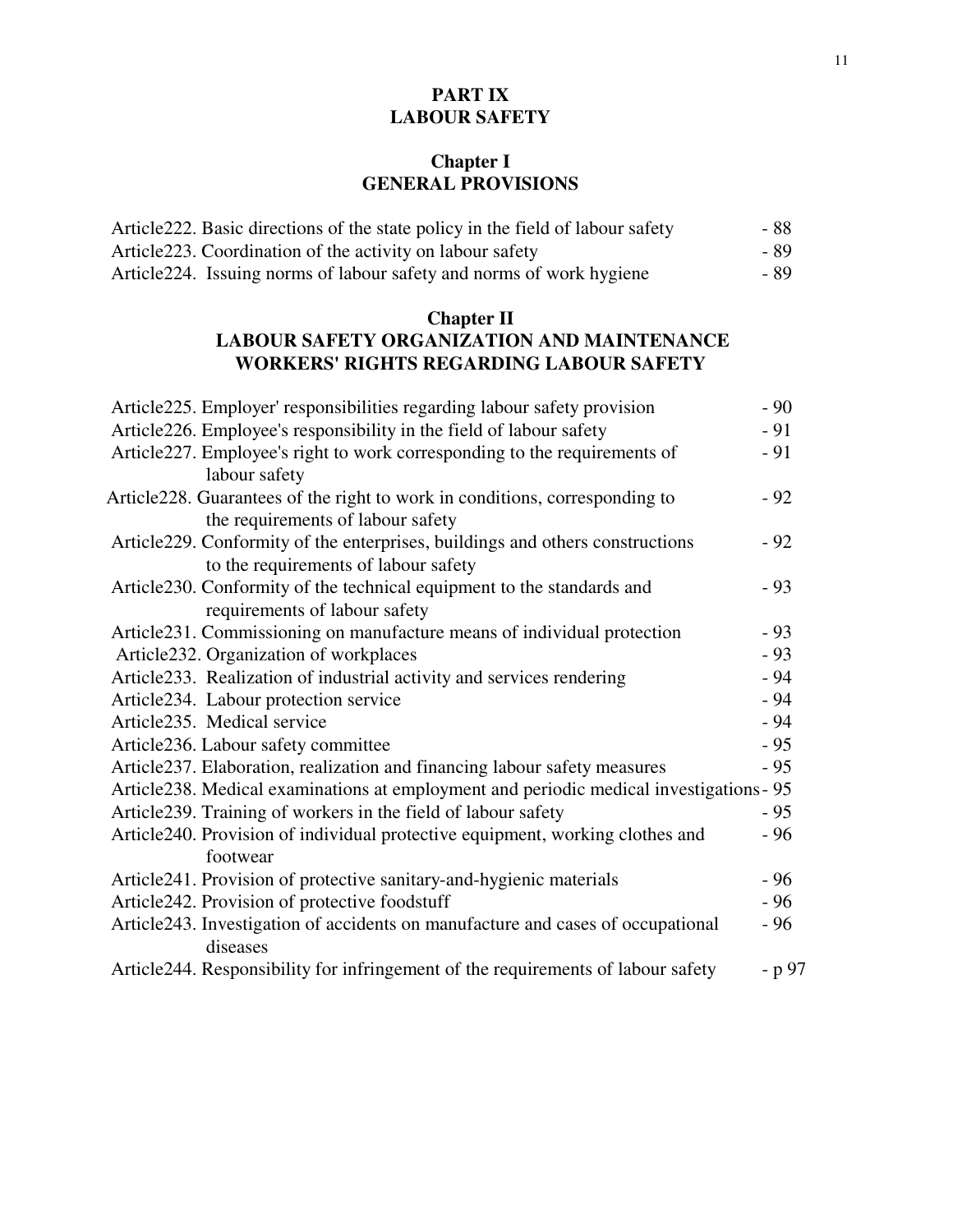## **TITLE X FEATURES OF WORK REGULATION FOR SEPARATE CATEGORIES OF WORKERS**

## **Chapter I GENERAL PROVISIONS**

| Article 245. Features of work regulation                                    | $-97$ |
|-----------------------------------------------------------------------------|-------|
| Article 246. Categories of workers for whom features of work regulation are | $-97$ |
| established                                                                 |       |

### **Chapter II**

## **WORK OF WOMEN, PERSONS WITH FAMILY RESPONSIBILITIES AND OTHER PERSONS**

| Article 247. Employment guarantees to pregnant women and persons having          | - 97 |
|----------------------------------------------------------------------------------|------|
| children under the age of six                                                    |      |
| Article 248. Labour activities on which women's work is forbidden                | - 97 |
| Article 249. Restriction to directing on official journey                        | - 98 |
| Article 250. Transference to easier work of pregnant women and women having      | - 98 |
| children under the age of three                                                  |      |
| Article 251. Prohibition of dismissing pregnant women and workers who are taking | - 98 |
| care of child under the age of six                                               |      |
| Article 252. Guarantees to persons who are taking care of children left without  | - 98 |
| maternal care                                                                    |      |

#### **Chapter III**

# **WORK OF PERSONS UNDER THE AGE OF EIGHTEEN**

| Article 253. Medical examinations of employees under the age of eighteen          | - p 99 |
|-----------------------------------------------------------------------------------|--------|
| Article 254. Norm of work for employees under the age of eighteen                 | - p 99 |
| Article 255. Labour activities forbidden for persons under the age of eighteen    | - p 99 |
| Article 256. Prohibition of directing on official journey employees under the age | - p 99 |
| of eighteen                                                                       |        |
| Article 257. Additional guarantees to employees under the age of eighteen,        | - 99   |
| regarding their dismissal                                                         |        |

#### **Chapter IV**

### **WORK OF ENTERPRISES' HEADS AND MEMBERS OF COLLECTIVE BODIES**

| Article 258. General provisions                                                     | $-100$ |
|-------------------------------------------------------------------------------------|--------|
| Article259. Legal basis for enterprises' heads work regulation                      | $-100$ |
| Article 260. Conclusion of the individual labour contract with the director         | $-100$ |
| Article 261. Part-time work of the head of the enterprise                           | $-100$ |
| Article262. Director's liability                                                    | $-100$ |
| Article 263. Additional bases for the termination of the individual labour contract | $-101$ |
| made with the director                                                              |        |
| Article 264. Indemnification in connection with the termination of the individual   | $-101$ |
| labour contract made with the head of the enterprise                                |        |
| Article265. Resignation of the director                                             | $-101$ |
|                                                                                     |        |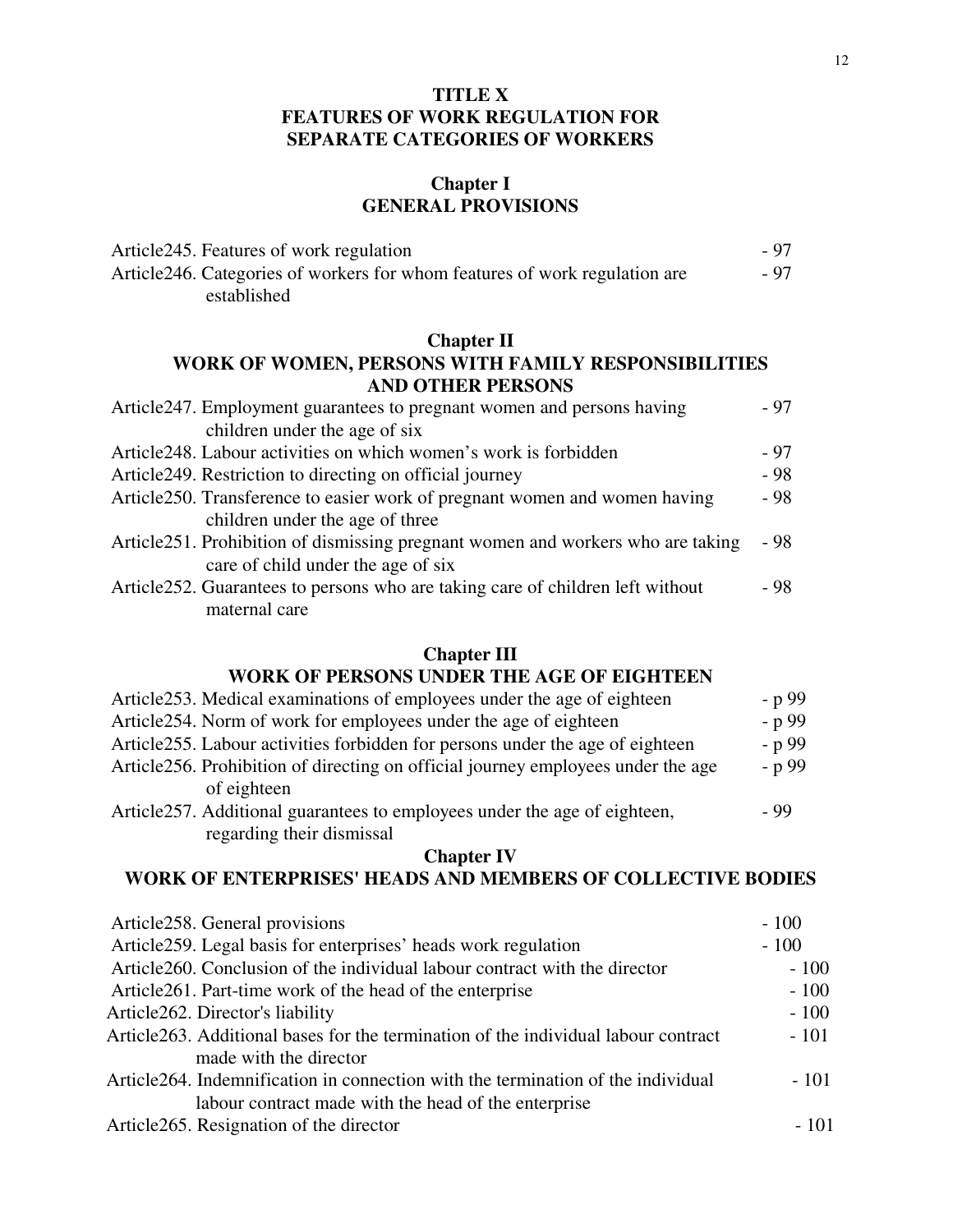| Article 266. Other features of work regulation of heads of enterprises and members | $-101$ |
|------------------------------------------------------------------------------------|--------|
| of collective bodies                                                               |        |

## **Chapter V PART-TIME WORK**

| Article 267. General provisions                                                      | $-101$ |
|--------------------------------------------------------------------------------------|--------|
| Article 268. Features of part-time work for some categories of employees             | $-102$ |
| Article 269. Restrictions on part-time work                                          | $-102$ |
| Article 270. Documents submitted at the conclusion of the individual labour contract | $-102$ |
| on part-time work                                                                    |        |
| Article 271. Duration of working hours and rest at the part-time workplace           | $-102$ |
| Article 272. Annual paid holiday of employees, who perform part-time work            | $-102$ |
| Article 273. Additional bases for the termination of the individual labour contract  | $-103$ |
| with employees, who perform part-time work                                           |        |
| Article 274. Severance pay to employees, who perform part-time work                  | $-103$ |
| <b>Chapter VI</b>                                                                    |        |
| WORK OF THE PERSONS, WHO CONCLUDED AN INDIVIDUAL                                     |        |
|                                                                                      |        |

## **LABOUR CONTRACT FOR A TERM UP TO TWO MONTHS**

| Article 275. Conclusion of the individual labour contract for a term up to two months | $-103$ |
|---------------------------------------------------------------------------------------|--------|
| Article 276. Engagement in work on days off and non-working holidays                  | $-103$ |
| Article 277. Holiday grant (allowance)                                                | $-103$ |
| Article 278. Termination of the individual labour contract                            | - 104  |

# **Chapter VII**

### **WORKERS PERFOMING SEASONAL ACTIVITIES**

| Article 279. Seasonal work                                                              | - 104  |
|-----------------------------------------------------------------------------------------|--------|
| Article 280. Conditions for the conclusion of individual labour contracts with workers, | $-104$ |
| hired to perform of seasonal work                                                       |        |
| Article 281. Holiday grant (allowance)                                                  | $-104$ |
| Article 282. Termination of the individual labour contract with workers, who perform    | - 104  |
| seasonal work                                                                           |        |

## **Chapter VIII LABOUR ACTIVITY OF PERSONS WORKING FOR EMPLOYERS-PHYSICAL PERSONS**

| Article 283. Features of the individual labour contract, concluded between the worker | $-105$ |
|---------------------------------------------------------------------------------------|--------|
| and the employer - physical person                                                    |        |
| Article 284. Term of the individual labour contract                                   | $-105$ |
| Article 285. Work and rest regime                                                     | $-105$ |
| Article 286. Modification of the clauses of the individual labour contract            | $-105$ |
| Article 287. Termination of the individual labour contract                            | $-105$ |
| Article 288. Settlement of individual labour disputes                                 | $-106$ |
| Article 289. Documents confirming the work at employers-physical persons              | $-106$ |
|                                                                                       |        |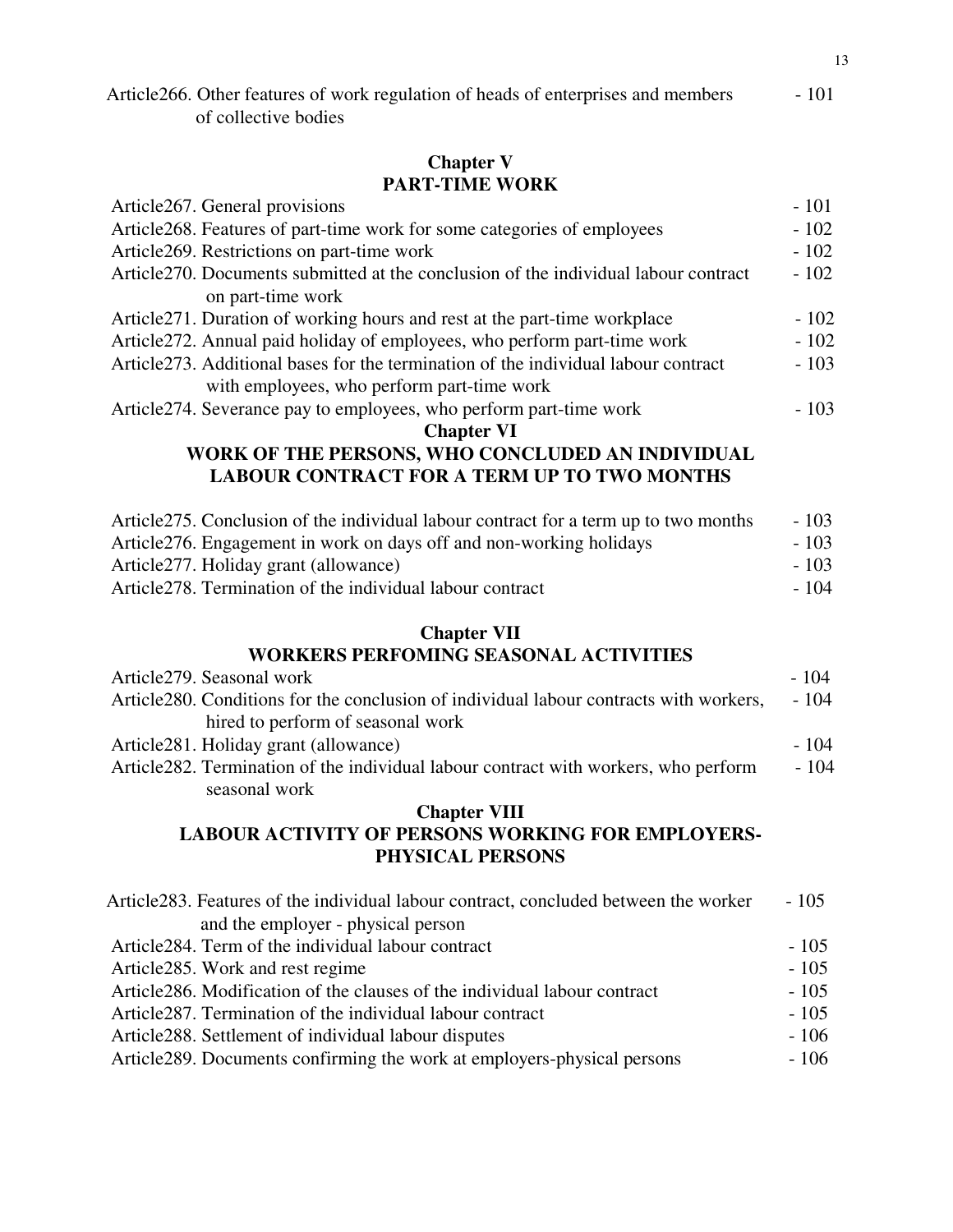## **Chapter IX WORK PERFORMED AT HOME**

| Article290. Employees, who perform work at home                                      | $-106$  |
|--------------------------------------------------------------------------------------|---------|
| Article291. Conditions, in which work at home is admitted                            | $-106$  |
| Article292. Termination of the individual labour contract with persons, who          | $-106$  |
| perform work at home                                                                 |         |
| <b>Chapter X</b>                                                                     |         |
| <b>LABOUR ACTIVITY OF TRANSPORT WORKERS</b>                                          |         |
| Article293. Employment, directly connected to means of transport                     | $-107$  |
| Article294. Work and rest regime of workers, whose activity is directly connected    | $-107$  |
| to means of transport                                                                |         |
| Article295. Rights and duties of workers, whose activity is directly connected       | $-107$  |
| to means transport                                                                   |         |
| <b>Chapter XI</b>                                                                    |         |
| <b>LABOUR ACTIVITY OF WORKERS FROM THE EDUCATION SYSTEM</b>                          |         |
| Article 296. The right to perform pedagogical (training) activity                    | $-107$  |
| Article297. Conclusion of the individual labour contract with scientific and         | $-p108$ |
| pedagogical workers from higher educational institutions                             |         |
| Article298. Working hours duration for pedagogical workers                           | $-108$  |
| Article299. Annual lengthened paid holiday                                           | $-108$  |
| Article300. Long-term holiday of pedagogical workers                                 | $-109$  |
| Article 301. Additional bases for termination of the individual labour contract with | $-109$  |
| the pedagogical worker                                                               |         |
| <b>Chapter XII</b>                                                                   |         |
| <b>WORKERS OF DIPLOMATIC REPRESENTATIVES</b>                                         |         |
| AND CONSULAR ESTABLISHMENTS OF THE REPUBLIC MOLDOVA                                  |         |
| Article 302. Work features in diplomatic representatives and consular establishments | $-109$  |
| of the Republic of Moldova                                                           |         |
| Article 303. Working conditions of persons detached at diplomatic representatives    | $-109$  |
| and consular establishments of the Republic of Moldova                               |         |
| Article 304. Guarantees and indemnifications to workers detached at diplomatic       | $-109$  |
| representatives and consular establishments of the Republic of Moldova               |         |
| Article 305. Termination of activity in diplomatic representatives and consular      | $-110$  |
| establishments of the Republic of Moldova                                            |         |
| <b>Chapter XIII</b>                                                                  |         |
| <b>WORKERS OF RELIGIOUS ASSOCIATIONS</b>                                             |         |
| Article 306. Parties of the individual labour contract, concluded with religious     | $-110$  |
| associations                                                                         |         |
| Article 307. Internal regulations of religious associations                          |         |

Article308. Features of concluding and modifying the individual labour contract - 110 with the religious association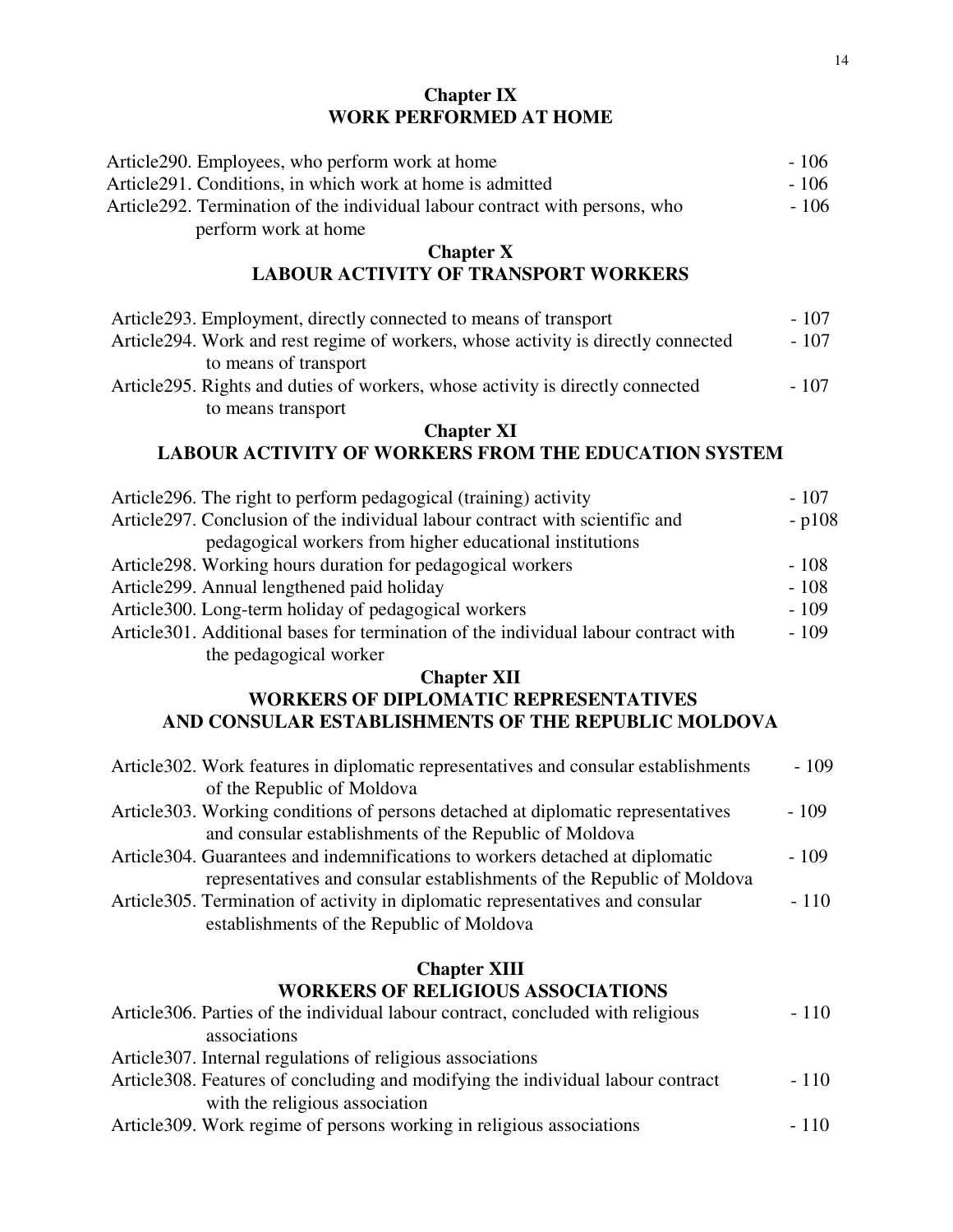| Article 310. Additional bases for terminating the individual labour contract, | $-111$ |
|-------------------------------------------------------------------------------|--------|
| concluded with the religious association                                      |        |
| Article 311. Settlement of individual labour disputes                         | $-111$ |

### **Chapter XIV PERSONS WORKING ON THE BASIS OF THE INDIVIDUAL LABOUR CONTRACT FOR THE PERIOD OF PERFORMIG A CERTAIN LABOUR ACTIVITY**

| Article 312. Individual labour contracts for the period of performing a certain labour | $-111$ |
|----------------------------------------------------------------------------------------|--------|
| activity                                                                               |        |
| Article 313. Contents of the individual labour contract for the period of performing a | $-111$ |
| certain labour activity                                                                |        |
| Article 314. Working hours and rest time                                               | $-112$ |
| Article 315. Acceptance of work and termination of the individual labour contract for  | $-112$ |
| the period of performing a certain labour activity                                     |        |
| Article 316. Pre-term termination of individual labour contracts for the period of     | $-112$ |
| performing a certain labour activity                                                   |        |

## **Chapter XV CONTINUOUS SHIFT WORK**

| Article 317. General provisions                                                     | $-112$ |
|-------------------------------------------------------------------------------------|--------|
| Article 318. Restriction on continuous shift work                                   | $-113$ |
| Article 319. Duration of continuous shift work                                      | $-113$ |
| Article 320. Working hours record of continuous shift work                          | $-113$ |
| Article 321. Work and rest regime of continuous shift work                          | $-113$ |
| Article322. Guarantees and indemnifications to persons performing continuous shift  | $-114$ |
| <b>Chapter XVI</b>                                                                  |        |
| <b>WORK OF OTHER CATEGORIES OF EMPLOYEES</b>                                        |        |
|                                                                                     |        |
| Article 323. Workers of military units, organizations and establishments of Armed   | $-114$ |
| Forces of the Republic of Moldova and public authority bodies, in which             |        |
| military service is stipulates by law, and also the persons executing civil service |        |
| Article 324. Work of medical specialists                                            | $-114$ |
| Article325. Work of professional sportsmen, employees of mass media, theatres,      | $-114$ |
| circuses, cinema, theatrical and concert organizations, and also other persons      |        |
| participating in creation and-or performance of art works                           | $-115$ |
| Article 326. Work on farms                                                          |        |

## **PART XI LIABILITY**

# **Chapter I GENERAL PROVISIONS**

Article 327. Responsibility of one of the parties of the individual labour contract to - 115 compensate the damage, caused to the other party of the contract

Article328. Compensation of the material damage by the parties of the individual labour - 115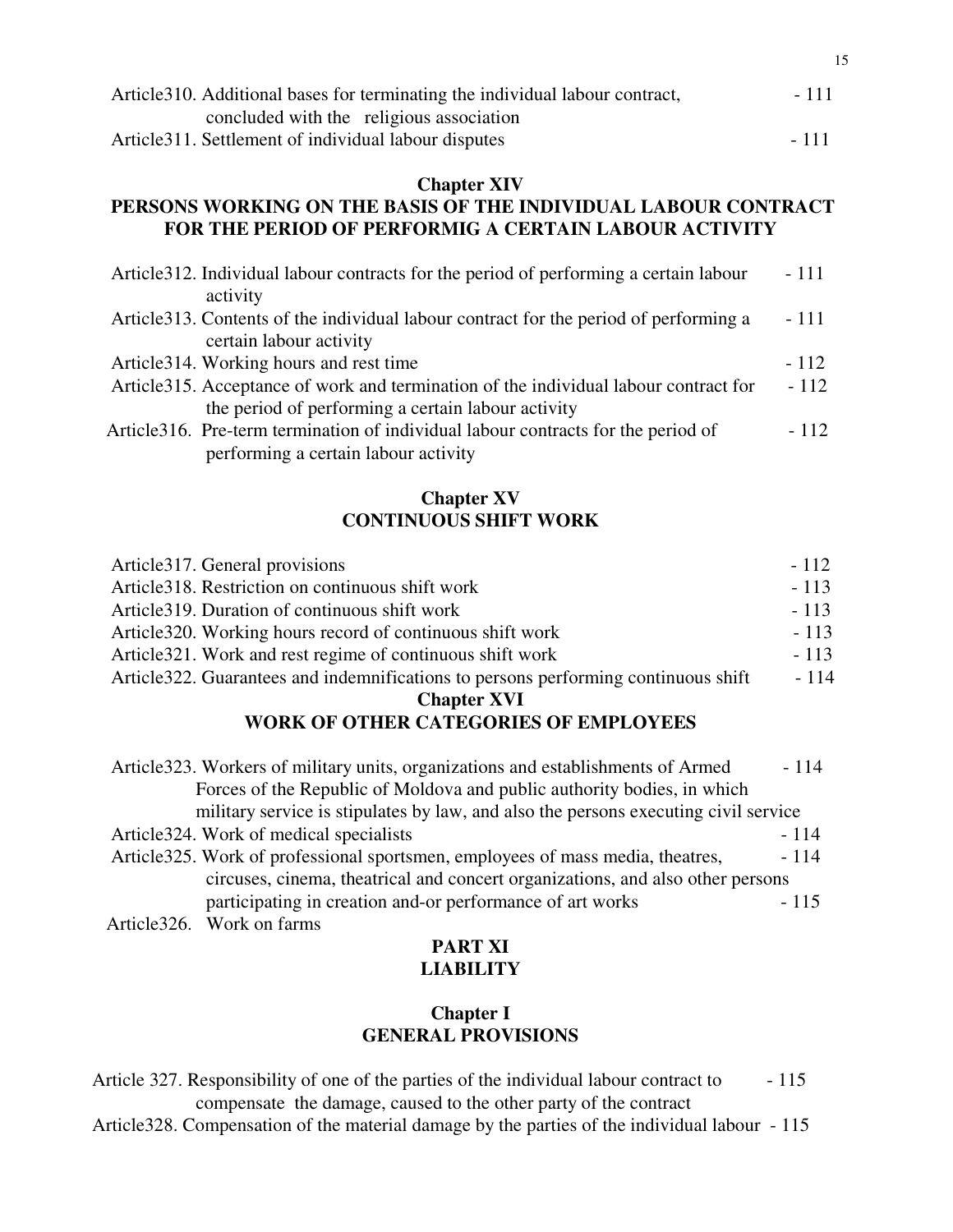# **Chapter II COMPENSATION OF DAMAGE BY THE EMPLOYER**

| Article 329. Material and mental damage compensation to the worker             | $-115$ |
|--------------------------------------------------------------------------------|--------|
| Article 330. Employer's responsibility to compensate the damage, caused to the | $-116$ |
| person as a result of unlawful deprivation of the possibility to work          |        |
| Article 331. Liability of the employer for damage, caused to the worker        | $-116$ |
| Article 332. Procedure of disputes consideration on compensation of the        | $-116$ |
| material and mental cruelty caused to the worker                               |        |

# **Chapter III WORKER'S LIABILITY**

| Article 333. Employer's liability for the damage, caused to the worker           | $-117$ |
|----------------------------------------------------------------------------------|--------|
| Article 334. Circumstances excluding the material responsibility of the worker   | $-117$ |
| Article 335. The right of the employer to refuse compensation of material damage | $-117$ |
| by the worker                                                                    |        |
| Article 336. Limits of worker's liability                                        | $-117$ |
| Article 337. Worker's full liability                                             | $-117$ |
| Article 338. Cases of full liability of workers                                  | $-118$ |
| Article 339. Contract regarding full liability of workers                        | $-118$ |
| Article 340. Collective (brigade) liability                                      | $-118$ |
| Article 341. Defining the size of the damage                                     | $-119$ |
| Article 342. Employer's responsibility to establish the size of the material     | $-119$ |
| damage and its causes                                                            |        |
| Article 343. Voluntary compensation of the material damage by the worker         | $-119$ |
| Article 344. Procedure of compensating the material damage                       | $-120$ |
| Article 345. Compensation of the material damage caused to the enterprise on     | $-120$ |
| fault of its head                                                                |        |
| Article 346. Reduction of the size of a material damage, subject to compensation | $-120$ |
| by the worker                                                                    |        |
| Article 347. Restriction of the size of deduction from wage payments,            | $-120$ |
| connected to the compensation of the material damage                             |        |

## **PART XII LABOUR JURISDICTION**

# **Chapter I GENERAL PROVISIONS**

| Article 348. Subject of labour jurisdiction                                        | $-121$ |
|------------------------------------------------------------------------------------|--------|
| Article 349. Parties of individual labour disputes and collective labour conflicts | $-121$ |
| Article 350. Principles of labour jurisdiction                                     | $-121$ |
| Article 351. Bodies of labour jurisdiction                                         | $-121$ |
| Article 352. Consideration of individual labour disputes and collective labour     | $-121$ |
| conflicts                                                                          |        |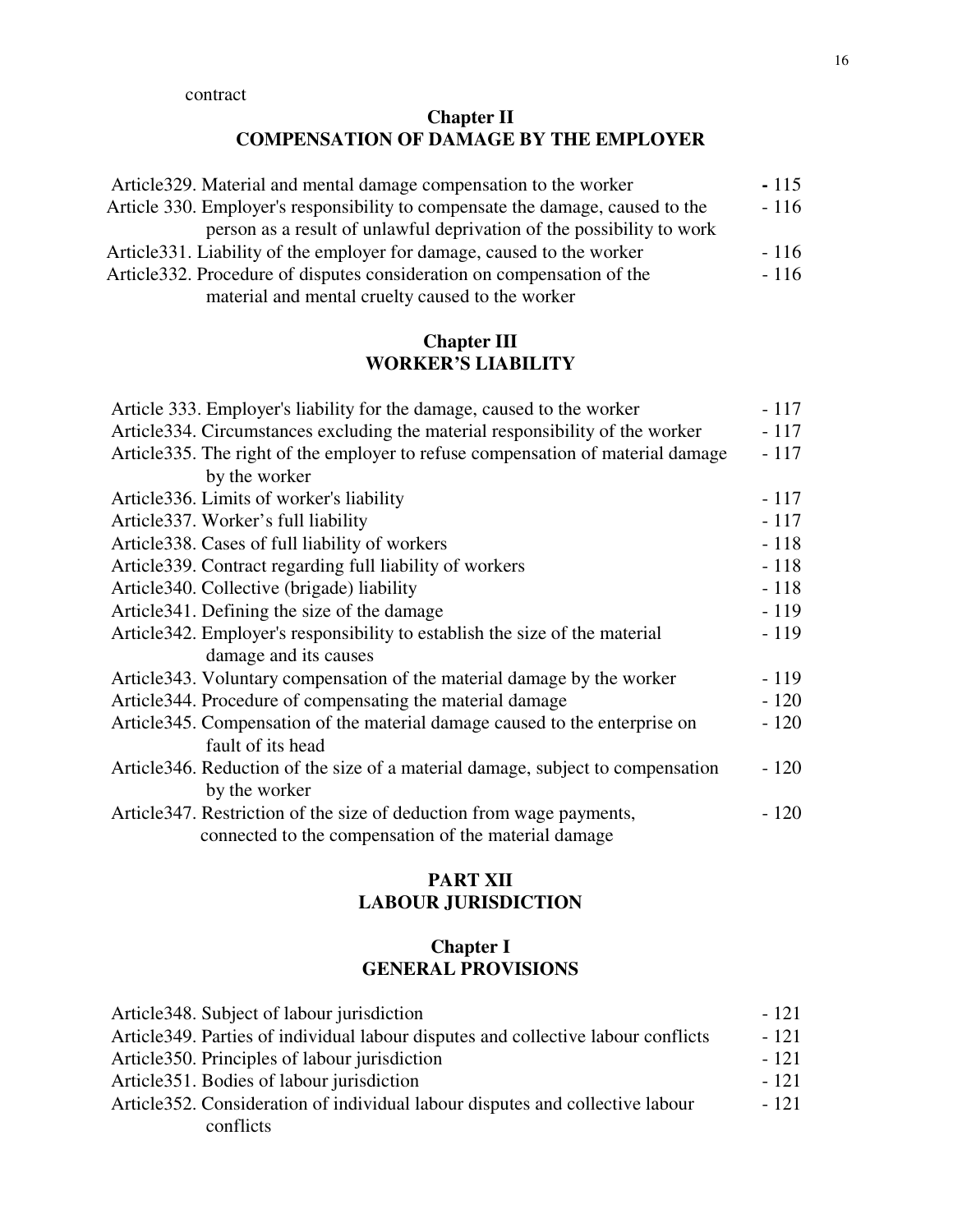## **Chapter II INDIVIDUAL JURISDICTION**

| Article 354. Individual labour disputes                                               | $-122$ |
|---------------------------------------------------------------------------------------|--------|
| Article 355. Consideration of the application for the settlement of individual labour | - 122  |
| disputes                                                                              |        |
| Article 356. Responsibility for non-execution of decisions                            | - 122  |

### **Chapter III SETTLEMENT OF COLLECTIVE LABOUR CONFLICTS**

| Article 357. General concepts                                                  | $-123$ |
|--------------------------------------------------------------------------------|--------|
| Article 358. Submission of requirements                                        | $-123$ |
| Article 359. Reconciliatory procedure                                          | $-123$ |
| Article 360. Settlement of collective labour conflicts in judicial instance    | $-124$ |
| Article 361. Ascertainment of the nullity of the collective labour contract or | $-124$ |
| the collective agreement and strike legality                                   |        |

# **Chapter IV THE STRIKE**

| Article362. Strike announcement                                 | $-125$ |
|-----------------------------------------------------------------|--------|
| Article 363. Strike organization at the enterprise              | $-125$ |
| Article 364. Strike organization at the territorial level       | $-125$ |
| Article 365. Strike organization at the branch level            | $-125$ |
| Article 366. Strike organization at the national level          | $-126$ |
| Article 367. Place of holding the strike                        | $-126$ |
| Article 368. Strike suspension                                  | $-126$ |
| Article 369. Restriction of participation to strikes            | $-126$ |
| Article 370. Responsibility for illegal organization of strikes | $-127$ |

# **TITLE XIII SUPERVISION AND CONTROL OVER THE OBSERVANCE OF LABOUR LEGISLATION**

## **Chapter I BODIES OF SUPERVISION AND CONTROL**

Article 371. Bodies of supervision and control over the observance of labour - 127 legislation and other normative acts containing norms of the labour right

## **Chapter II STATE SUPERVISION AND CONTROL**

Article 372. Labour Inspection - p 128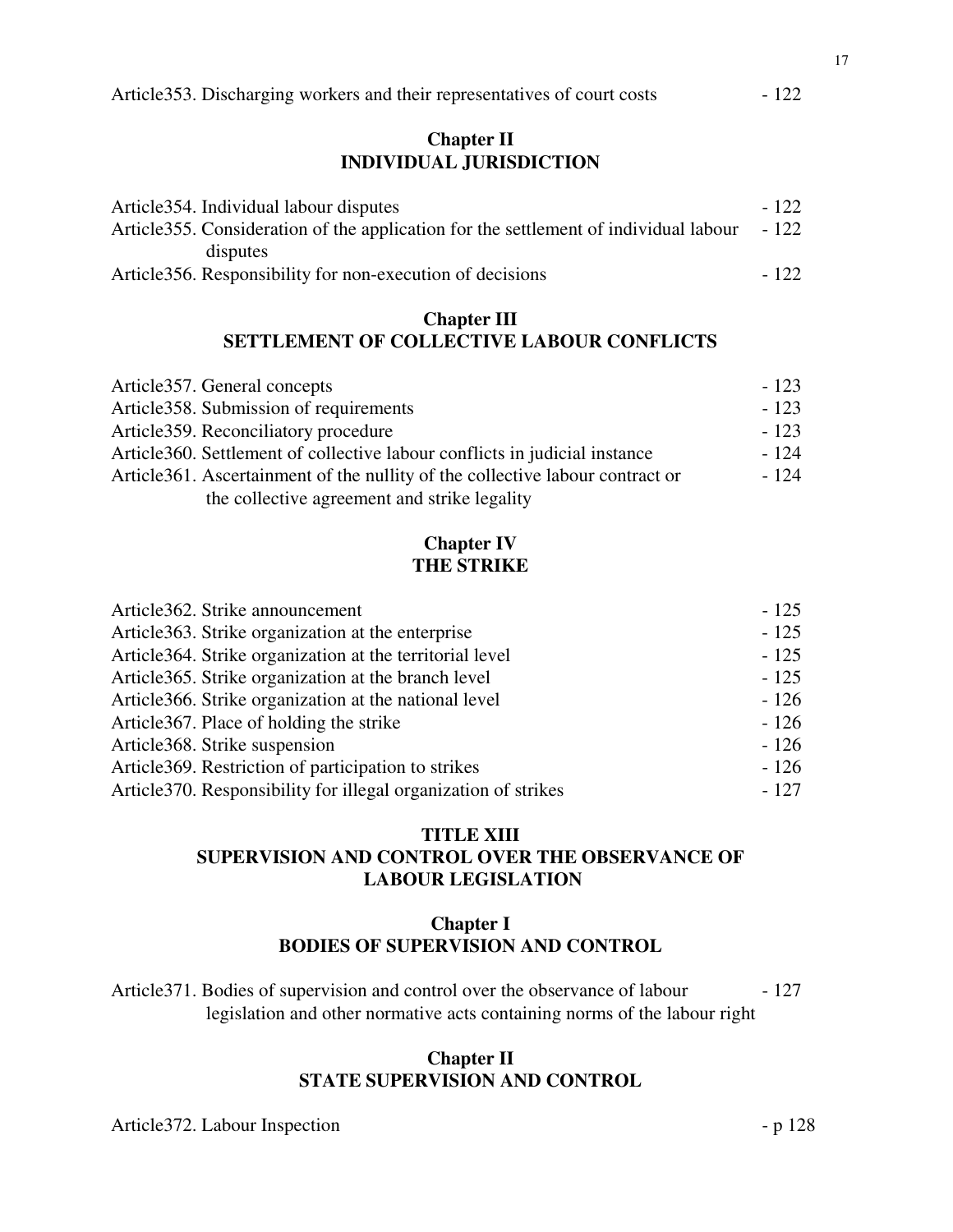| Article 373. Labour Inspection objectives                                       | $-p128$  |
|---------------------------------------------------------------------------------|----------|
| Article 374. Basic powers of Labour Inspection                                  | $-p 128$ |
| Article 375. Cooperation with other bodies, institutions and organizations      | $-129$   |
| Article376. Fundamental rights of labour inspectors                             | $-129$   |
| Article 377. Duties and the responsibility of labour inspectors                 | $-129$   |
| Article 378. Independence of labour inspectors                                  | $-130$   |
| Article 379. Duties of the employer in relation to labour inspectors            | $-130$   |
| Article 380. Appeal against the measures taken by the labour inspectors         | $-130$   |
| Article 381. Responsibility for infringement of labour legislation and other    | $-130$   |
| statutory acts, containing norms of the labour right                            |          |
| Article 382. Responsibility for hindrance of the activity of labour inspectors  | $-130$   |
| Article383. State energy power supervision                                      | $-130$   |
| Article 384. State sanitary-and-epidemiological supervision                     | $-131$   |
| Article 385. State supervision and control in the field of radiation protection | $-131$   |
| and safety                                                                      |          |

## **Chapter III**

## **RIGHTS OF TRADE-UNION BODIES TO CONTROL THE OBSERVANCE OF LABOUR LEGISLATION AND GUARANTEES OF THEIR ACTIVITY**

| Article 386. Rights of trade-union bodies at realizing the control over the  | $-131$ |
|------------------------------------------------------------------------------|--------|
| observance of labour legislation                                             |        |
| Article 387. Guarantees to persons elected in trade-union bodies and not     | $-132$ |
| released from the basic work                                                 |        |
| Article 388. Guarantees to persons elected in trade-union bodies and         | $-133$ |
| released from the basic work                                                 |        |
| Article 389. Protection by trade unions of labour, professional, economic    | $-133$ |
| and social rights and interests of workers                                   |        |
| Article 390. Provision of conditions for the activity of trade-union body at | $-133$ |
| the enterprise                                                               |        |

## **TITLE XIV FINAL AND TRANSITIVE PROVISIONS**

| Article391 | $-134$ |
|------------|--------|
| Article392 | $-134$ |

# **The Parliament adopts the present code.**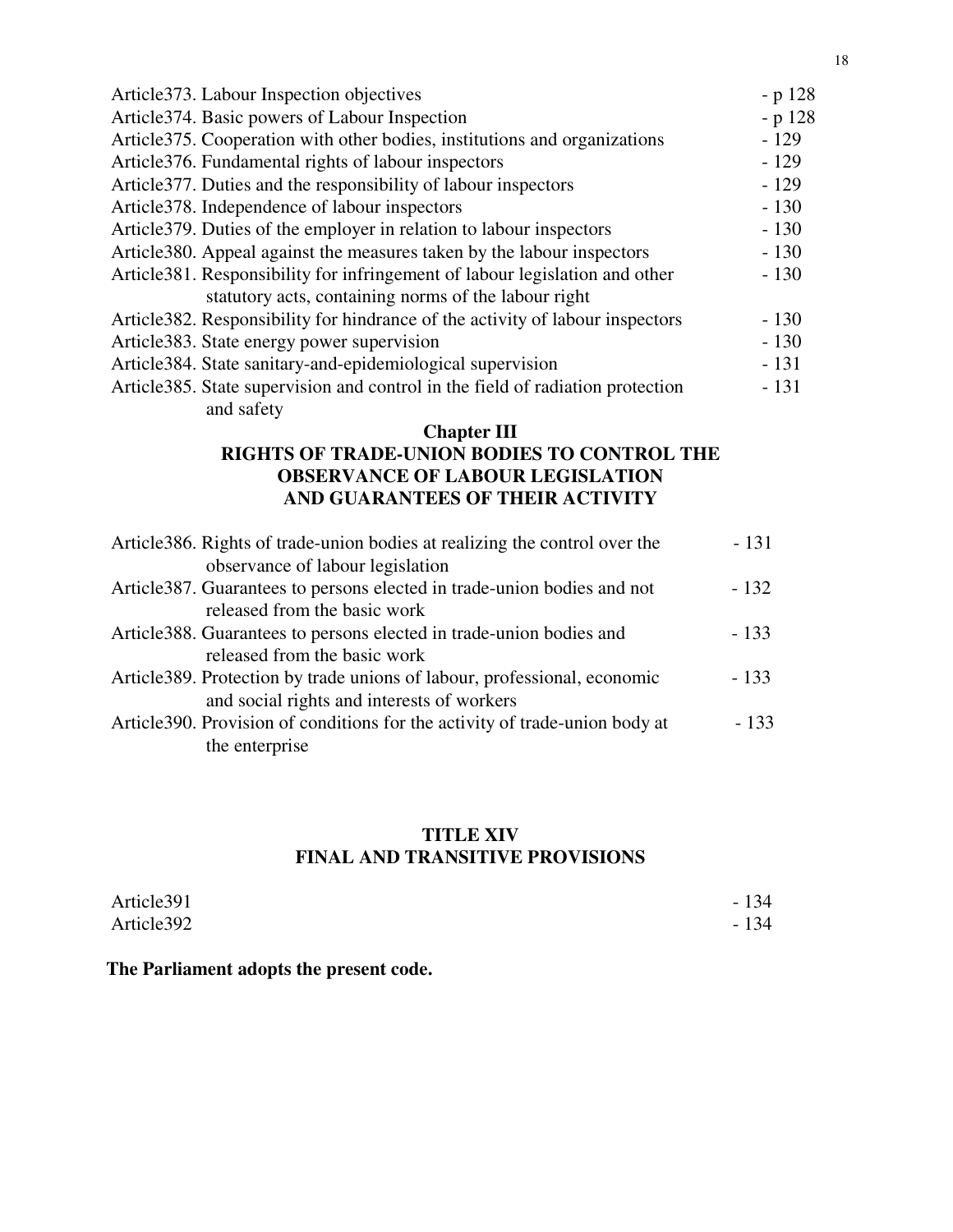## **TITLE I GENERAL PROVISIONS**

## **Chapter I INTRODUCTION PROVISIONS**

#### **Article1. Basic concepts**

In the present code the following basic concepts are defined:

- Enterprise establishment or organization with the status of a legal person, regardless of the kind of property, the legal organizational form and departmental subordination or branch;
- Employer juridical person (enterprise) or physical person, employing workers on the basis of an individual labour contract, concluded in accordance with the regulations of the present code;
- Employee physical person who performs a job, corresponding to a certain speciality, qualification or position, and receiving wages on the basis of the individual labour contract;
- Employee representatives trade-union, working as a rule, at the enterprise according to the current legislation and trade union's statute, but in case of its absence - other representatives elected by the employees of the enterprise, as established by the present code (article 21).

### **Article2. Regulation of labour relations and other relations directly connected to them**

(1) The present code regulates the whole complex of individual and collective labour relations, the control over the application of norms in this area, labour jurisdiction, and also other relations directly connected with labour.

(2) Action of the present code is distributed on labour, the relations being adjusted by organic laws and other normative acts.

(3) In cases when the judicial instance determines, that the civil contract, that actually regulate the labour relations between the worker and the employer, to such relations the stipulations of the labour legislation are applied.

### **Article3. Domain of application of the present code**

Provisions of the present code are applied to:

a) Employees- citizens of the Republic of Moldova, working on the basis of the individual labour contract in the Republic of Moldova, including the ones who have concluded a contract of continuous vocational training or a contract on professional qualification;

b) Employees - foreign citizens or persons without the citizenship of Moldova, working for the employer on the basis of the individual labour contract, the employer, carrying out activity in the Republic of Moldova;

c) Employees - citizens of the Republic of Moldova, working in diplomatic representatives abroad;

d) Employers - physical or juridical persons from the public sector, private or the mixed sector, using wage labour;

e) Workers of public bodies, religious associations, trade unions, patronages, foundations, parties and other non-commercial organizations, using wage labour.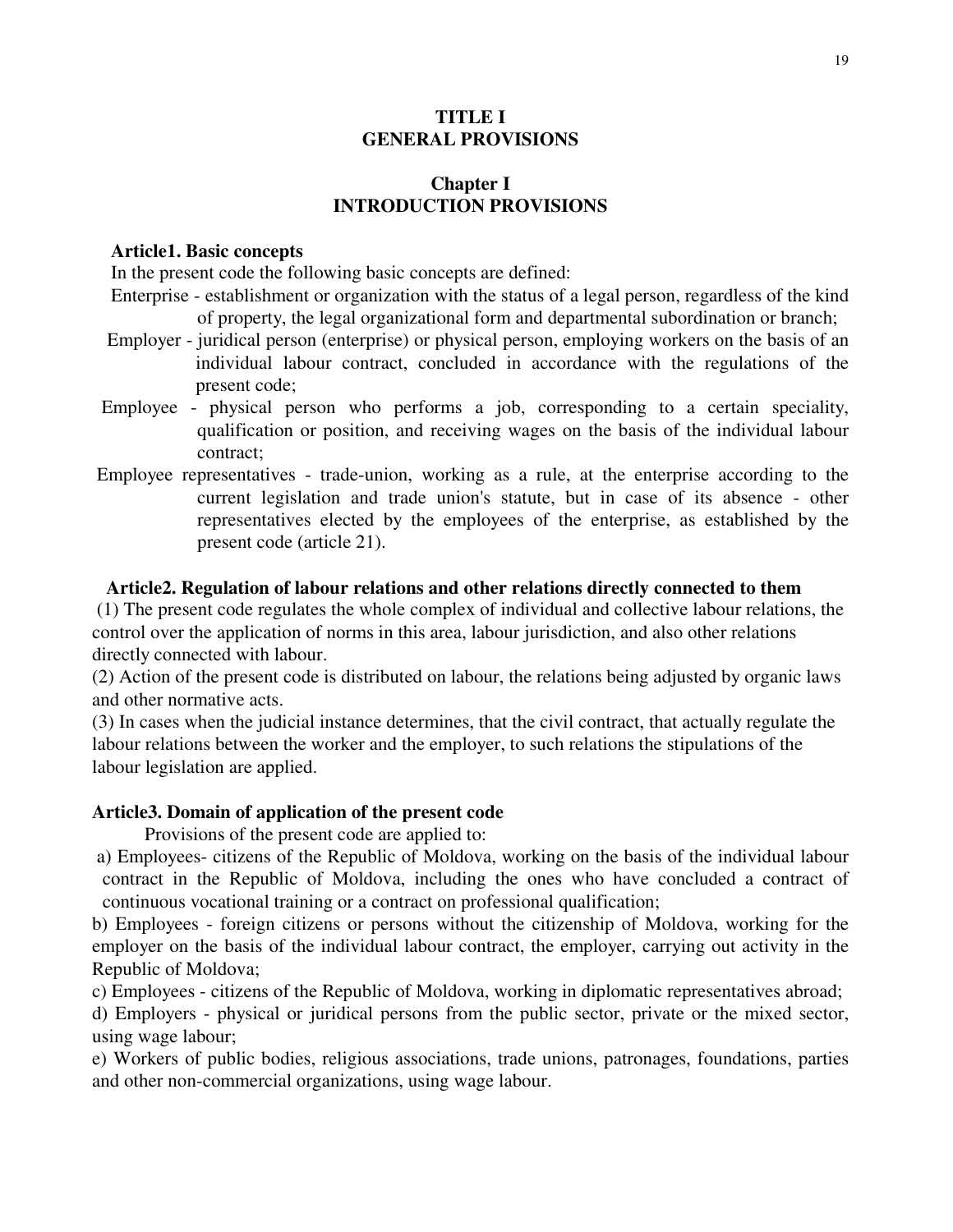### **Article 4. Labour legislation and other statutory acts, containing norms of the labour right**

Labour relations and other relations directly related to them are regulated by the Constitution of the Republic of Moldova, the present code, other laws, other statutory acts containing norms of the labour right:

a) Parliament decisions;

- b) Decrees of the President of the Republic of Moldova;
- c) Government decisions and directions;
- d) Labour acts, issued by the Ministry of Labour and Social Protection, and other authorities of public administration in the limits delegated by the Government;

e) Local public authority acts;

- f) Statutory acts at the level of enterprise;
- g) Collective labour contracts and collective agreements;

h) International contracts, agreements, conventions and other international acts, to which the Republic of Moldova is a part.

### **Chapter II BASIC PRINCIPLES**

## **Article 5. Basic principles of labour relations regulation and other relations directly connected to them**

Basic principles of labour relations regulation and other relations directly connected to them, principles proceeding from the norms of the international law and the Constitution of the Republic of Moldova are:

a) Freedom of labour, including the right to free choice of work, the right to dispose of one's working abilities, the right to choose a trade and an occupation;

b) Prohibition of compulsory (obligatory) work and discrimination in the sphere of labour relations;

c) Protection against unemployment and providing assistance in employment;

d) Provision of the right of each worker to fair working conditions, including working conditions corresponding to the standards of occupational safety and health, and the right to rest, including regulation of working hours duration, granting annual paid holiday, daily rest, days off and nonworking holidays;

e) Equality of rights and opportunities of employees;

f) Guarantee of the right of each employee to duly, full sized and fair payment, providing to him and his family a decent existence;

g) Provision of equality of employees, without any discrimination, at promotion on work in view of labour productivity, qualification and work experience, and also of vocational training, retraining and improvement of professional skill;

h) Provision of the right of employees and employers to associate for the protection of their rights and interests, including the rights of employees to associate in trade unions and be its membership;

i) Provision of the right of employees to participation in business management, carried out in the forms stipulated by the law;

j) Combination of the state and contractual regulation of labour relations and other relations directly connected to them;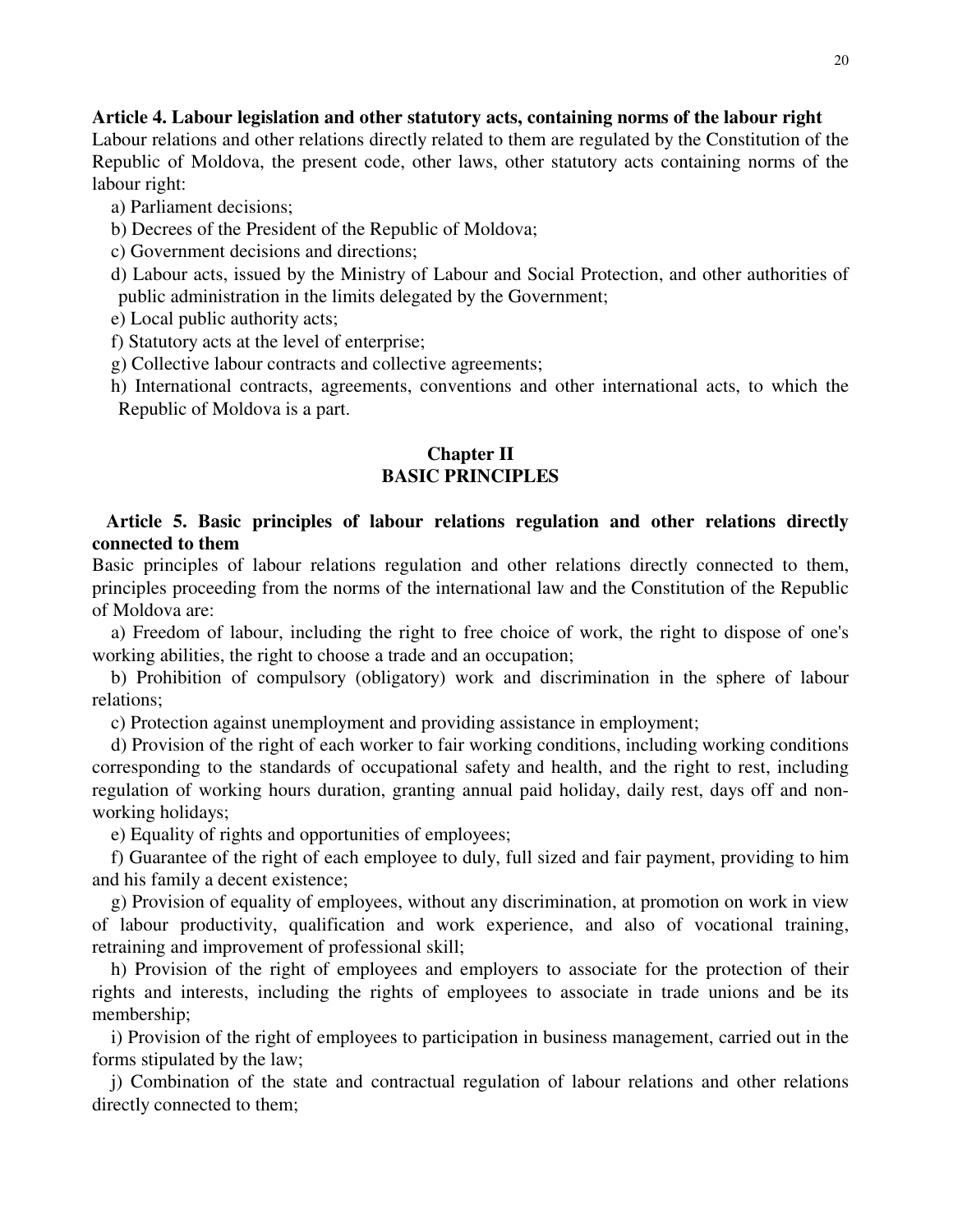k) Obligation of the employer to compensate the employee's material and mental prejudice, caused while executing his labour duties;

l) Establishment of state guarantees for provision of the rights of employees and employers, and also the control of their observance;

m) Provision of the right of each employee to protection of labour rights and freedom, including the rights to direct appeal to the bodies of supervision and control, bodies of labour jurisdiction;

n) Provision of the right to settlement of individual labour disputes and collective labour conflicts, and also the right to strike, established by the present code and other statutory acts;

o) Obligation of the parties of the collective and individual labour contracts to observe the contractual conditions, including the right of the employer to demand from employees the performance of labour duties and the careful attitude to the property of the employer and accordingly the right of the employee to demand from the employer performance of his duties in relation to employees, observance of the labour legislation and other acts containing norms of the labour right;

p) Provision of the right of trade unions to exercise control over the observance of the labour legislation;

r) Provision of the right of employees to protection of honour, dignity and professional reputation during labour activity;

s) Guarantee of the right to obligatory social insurance of employees.

#### **Article 6. Unlimited rights to work and freedom of labour**

(1) Freedom of labour is guaranteed by the Constitution of the Republic Moldova.

(2) Everyone is free in his choice of work place, trade, occupation or activity.

(3) Nobody in his lifetime can be obliged to work or not to work in a certain workplace or in a certain trade.

(4) Any juridical act concluded with infringement of provisions stipulated in paragraphs (1), (2) and  $(3)$ , is null.

#### **Article 7. Prohibition of compulsory (obligatory) work**

(1) Compulsory (obligatory) work is forbidden.

(2) Compulsory (obligatory) work means any work or any service imposed to the person without his consent.

(3) Compulsory (obligatory) work is forbidden in any form, namely:

a) as means of political or educational influence or as means of punishment for support or expression of political views or beliefs opposite to the ones established by the political, social or economic system;

b) as means of mobilization and use of the labour force for the needs of the economic development;

c) as means of maintenance of labour discipline;

d) as means of punishment for participation to strikes;

e) as means of discrimination on the basis of race, nationality, creeds or social status.

(4) To compulsory (obligatory) work relevant is:

a) infringement of terms of wages payment or payment in the full size;

b) the requirement of the employer of performance by the worker of labour duties in the absence of some systems of collective or individual protection or in cases when the performance of required work can endanger the life or health of the employee.

(5) Are not considered as obligatory work: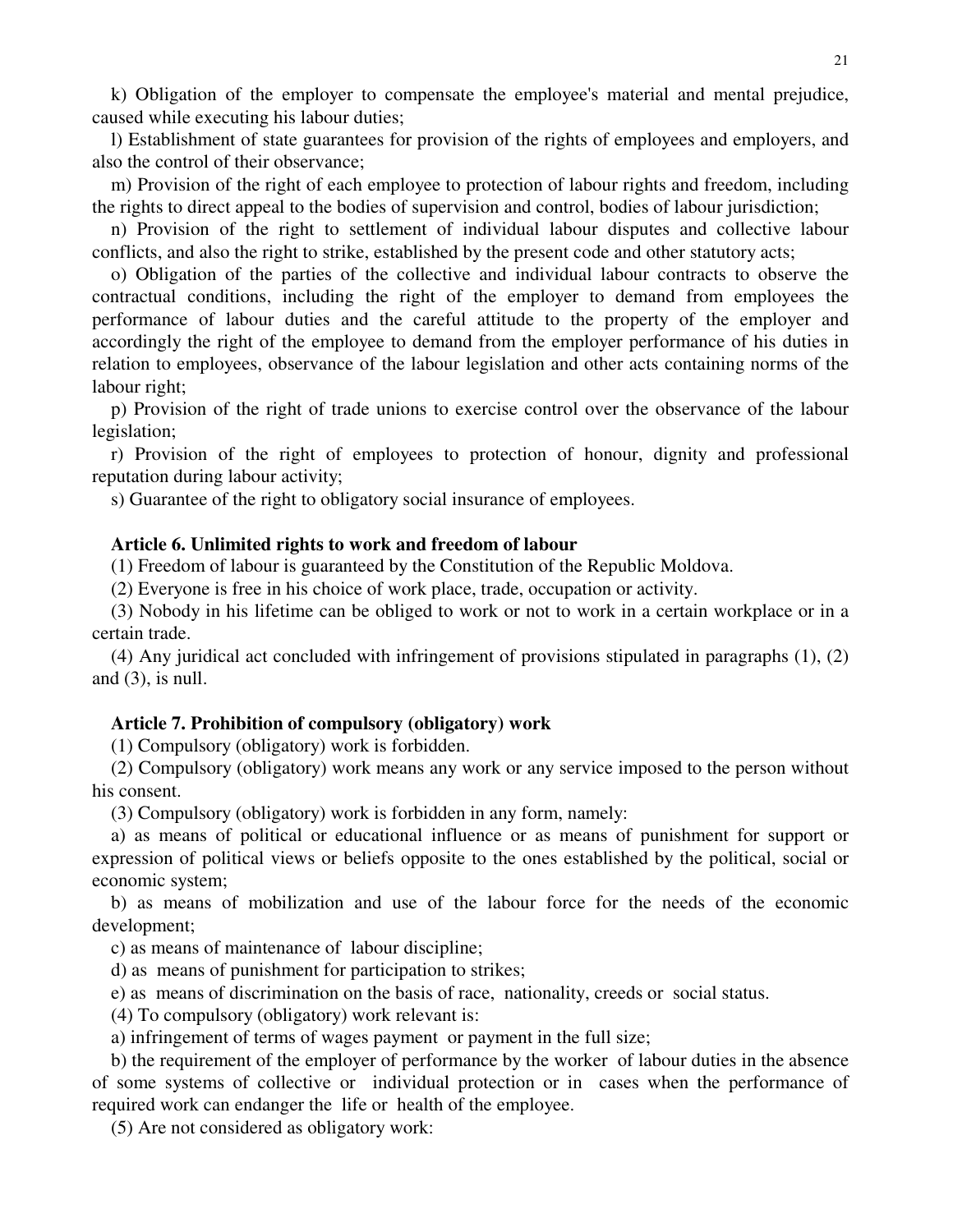a) Military service or other activities replacing it, performed by persons, who according to the law do not discharge obligatory military service;

b) Work of a condemned person during imprisonment or in cases of suspended sentence punishment, carried out in normal conditions;

c) Work in conditions of natural calamities or other danger, and also the work being considered as part of usual civil duties, established the law.

#### **Article 8. Prohibition of discrimination in the sphere of labour**

(1) Within the framework of labour relations operates the principle of equality of all employees. Any direct or indirect form of discrimination of the employee on the basis of sex, age, race, nationality, creeds, political convictions, social origin, place of residence, physical, intellectual or mental disability, memberships of trade unions or participation in trade-union's activity, and also on other criteria which have not been connected to professional qualities of the worker are forbidden.

(2) Is not considered discrimination the establishment of distinctions, exceptions, preferences or separate rights of the employees determined by the specific requirements of the given kind of work or stipulated the current legislation, or special care of the state towards persons, requiring an increased social and legal protection.

#### **Article 9. Fundamental rights and responsibilities of the employee**

(1) The employee has the right to:

a) conclusion, modification, suspension and termination of the individual labour contract in accordance with the present code;

b) work according to the conditions of the individual labour contract;

c) a workplace corresponding to conditions, stipulated in state standards of labour organization, occupational safety and health , in the collective labour contract and collective agreements;

d) duly and full receipt of wages in conformity with the qualification, complexity, quantity and quality of the performed work;

e) rest provided by the establishment of normal duration of working hours, reduced working hours for certain trades and categories of employees, by granting weekly days off, non-working holidays, annual paid holidays;

f) full and trustworthy information about the working conditions and the requirements referring to occupational safety and health;

g) apply to the employer, to patronages, trade unions, bodies of the central and local public administration, bodies of labour jurisdiction;

h) vocational training, retraining and improvement of the qualifications according to the present code and other normative acts;

i) free association in trade unions, including creation of trade-union organizations and joining them for the protection of the labour rights, freedom and legitimate interests;

j) participation in business administration, according to hereby code and the collective labour contract;

k) conducting collective negotiations and conclusion of a collective labour contract and collective agreements, through the representatives of the employees, and also to the information on their performance;

l) protection of the labour rights, freedom and legitimate interests in the ways not forbidden by the law;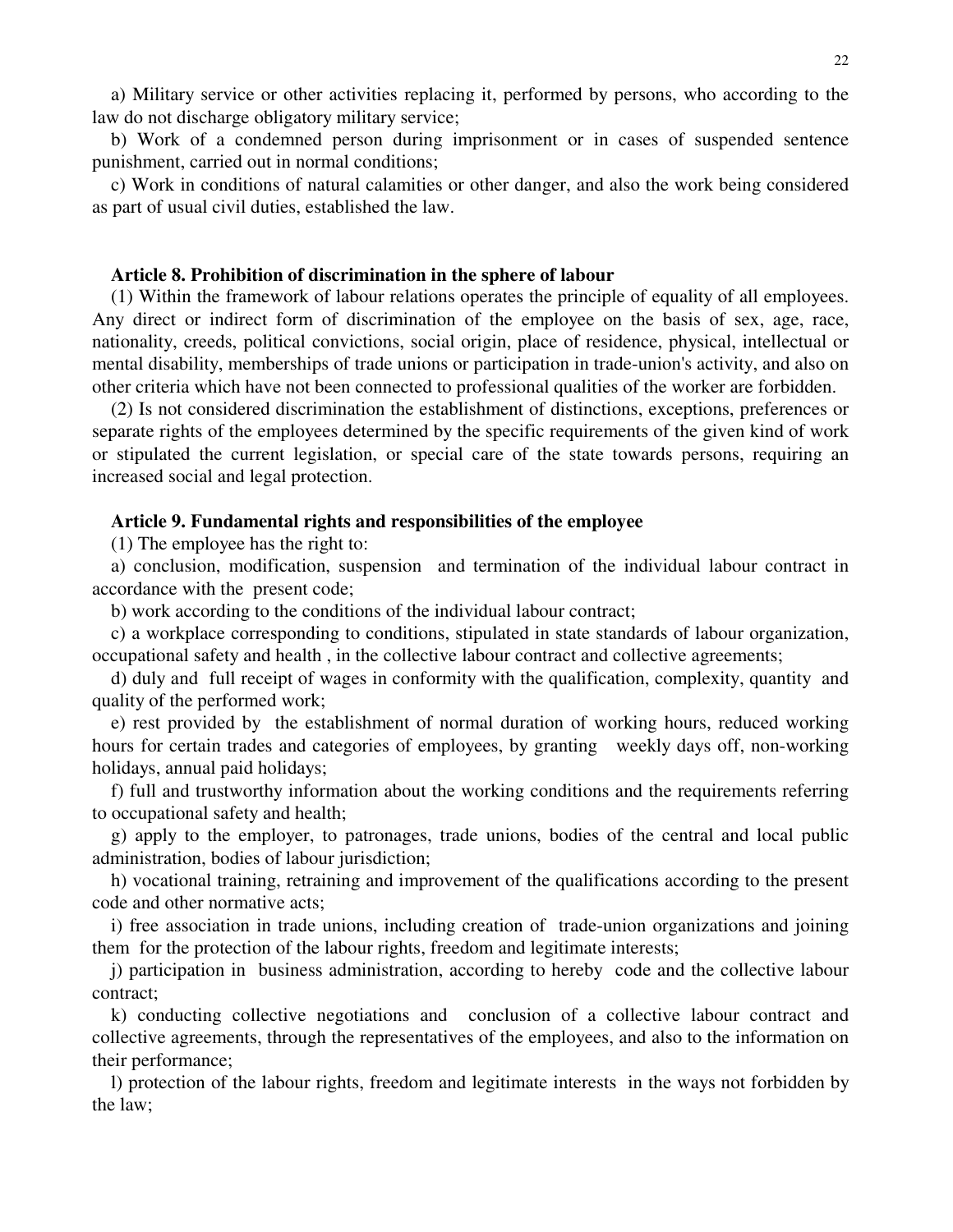m) settlement of individual labour disputes and collective labour conflicts, including the right to strike, in accordance with the present code and other statutory acts;

n) compensation for material and moral damage caused to him, while executing his labour responsibilities as established in the present code and other statutory acts;

o) obligatory social insurance, as stipulated in the current legislation.

(2) The worker is obliged:

a) honestly to perform the labour duties stipulated in the individual labour contract;

b) to carry out the established norms of work;

c) to observe the internal regulations of the enterprise;

d) to observe the labour discipline;

e) to observe the requirements on occupational safety and health;

f) manifest a careful attitude to property of the employer and other employees;

g) immediately to inform the employer or manager about any occurrence or situation that endangers the life and health of people or the safety of the employer's property.

### **Article 10. Rights and responsibilities of the employer**

(1) The employer has the right:

a) to conclude, modify, suspend and terminate individual labour contracts with employees on the conditions established by the present code and other statutory acts;

b) to demand from workers performance of their labour responsibilities and a careful attitude to the employer's property;

c) to encourage workers to diligent and effective work;

d) to call the employees to account for their disciplinary and material responsibility in accordance with the present code and others statutory acts;

e) to issue statutory acts at the level of the enterprise;

f) to create patronages with a view of representation and protection of their interests and to join them.

(2) The employer is obliged:

a) to observe the laws and other statutory acts, the clauses of the collective labour contract and collective agreements;

b) to observe the clauses of the individual labour contracts;

c) annually to approve the staffs of the enterprise;

d) to provide the employees with the work, stipulated in the individual labour contract;

e) to provide the employees with working conditions which correspond to the requirements of occupational safety and health;

f) to provide the employees with the equipment, tools, technical documentation and other means necessary for the performance of the labour responsibilities;

g) to provide equal payment for work of equal value;

h) to pay the full size wages in due terms, established by the present code, collective labour contract and individual labour contract;

i) to carry on collective negotiations and to conclude collective labour contracts in the order established by the present code;

j) to give to representatives of workers full and authentic information, necessary for the conclusion of the collective labour contract and the control over its performance;

k) in due time to carry out the instructions of the state bodies on supervision and control, to pay the penalties imposed for infringements of the legislative and other statutory acts containing norms of the labour rights;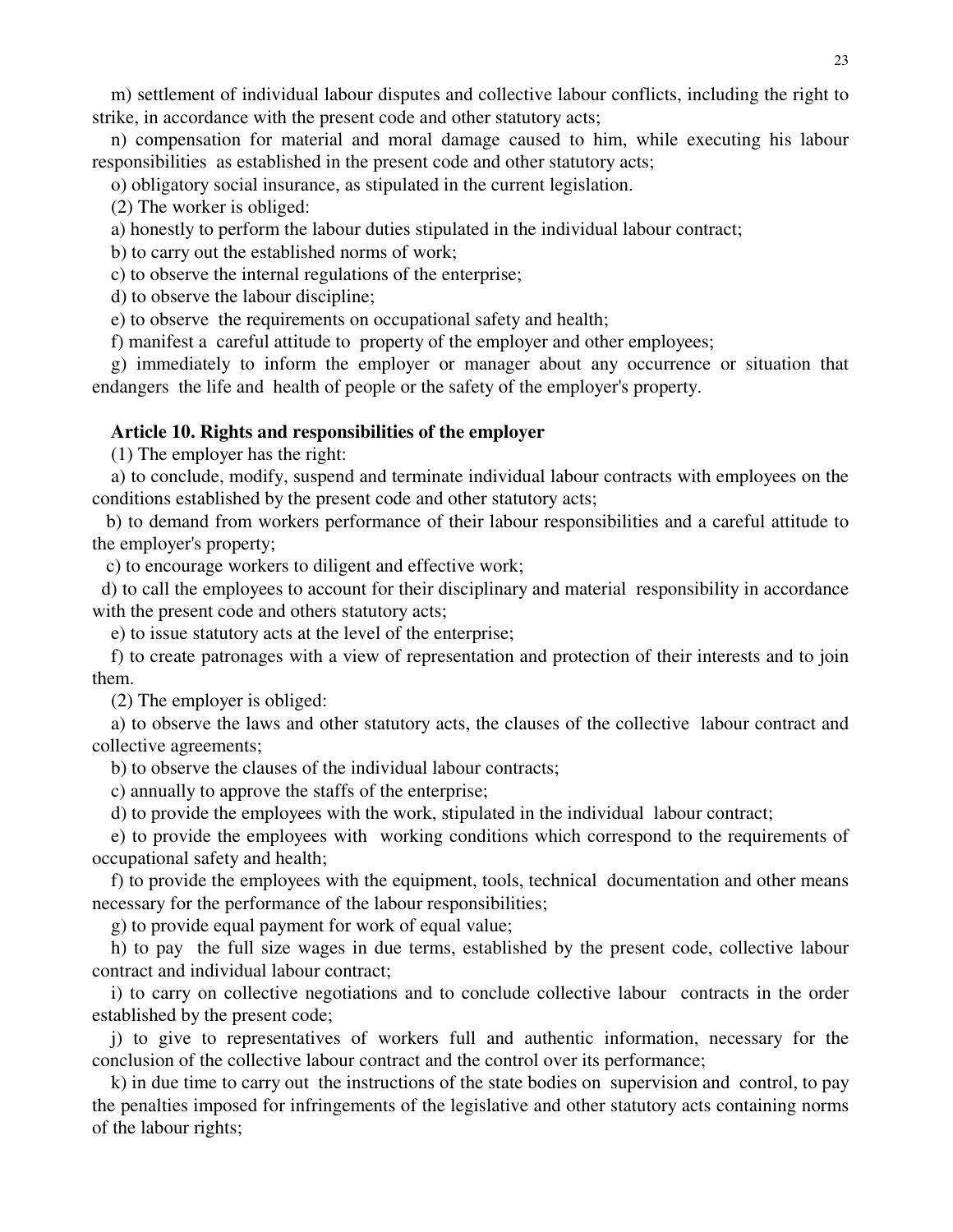l) to examine the employees and their representatives' intimations concerning infringements of the legislative and other statutory acts containing norms of the labour right, to take measures on their elimination and to inform the specified persons about the accepted measures in the terms established by the law;

m) to create conditions for employees participation in business administration in the order established by the present code and other statutory acts;

n) to provide to employees social-sanitary conditions, necessary for the performance of the labour responsibilities;

o) to carry out obligatory social insurance of employees as stipulated by the current legislation;

p) to compensate the employee for material and moral damage caused to him while executing his labour responsibilities as established in the present code and other statutory acts;

r) to perform other responsibilities stipulated in the present code, other statutory acts, collective agreements, collective and individual labour contracts.

#### **Article 11. Normative and contractual regulation of labour relations**

(1) The minimum level of the labour rights and guarantees for employees is established by the present code and other statutory acts, containing norms of the labour right.

(2) Individual and collective labour contracts and collective agreements can established for employees additional labour rights and guarantees, beside the ones stipulated in the present code and other statutory acts.

### **Article 12. Nullity of clauses of individual and collective labour contracts and collective agreements worsening the situation of workers.**

Clauses of the individual and collective labour contracts and the collective agreements, worsening the situation of workers in comparison with the labour legislation, are void and have no legal consequences.

## **Article 13. Priority of the international treaties, agreements, Conventions and other international acts.**

If through international treaties, agreements, conventions or other international acts, to which the Republic of Moldova is a part, are established other provisions, beside the ones contained in the present code, the international norms have a priority.

#### **Article 14. Calculation of the terms stipulated by the present code.**

(1) Proceeding of terms to which the present code relates the conclusion or the cancellation of labour relations begins on the following day after date when the conclusion or cancellation of the labour rights and responsibilities is determined.

(2) The terms estimated for years, months, weeks, expire on the corresponding date of the last year, month or week of the term. In terms, calculated for weeks or calendar days, the days off are also included.

(3) If the end of the term estimated for months, expires in a month with a bigger or smaller number of days in comparison with the month when the current term began, then the expiration day is considers the last day of the month on which the term expires.

(4) If the last day of term is a day off, then the expiration day is considered the immediately following working day.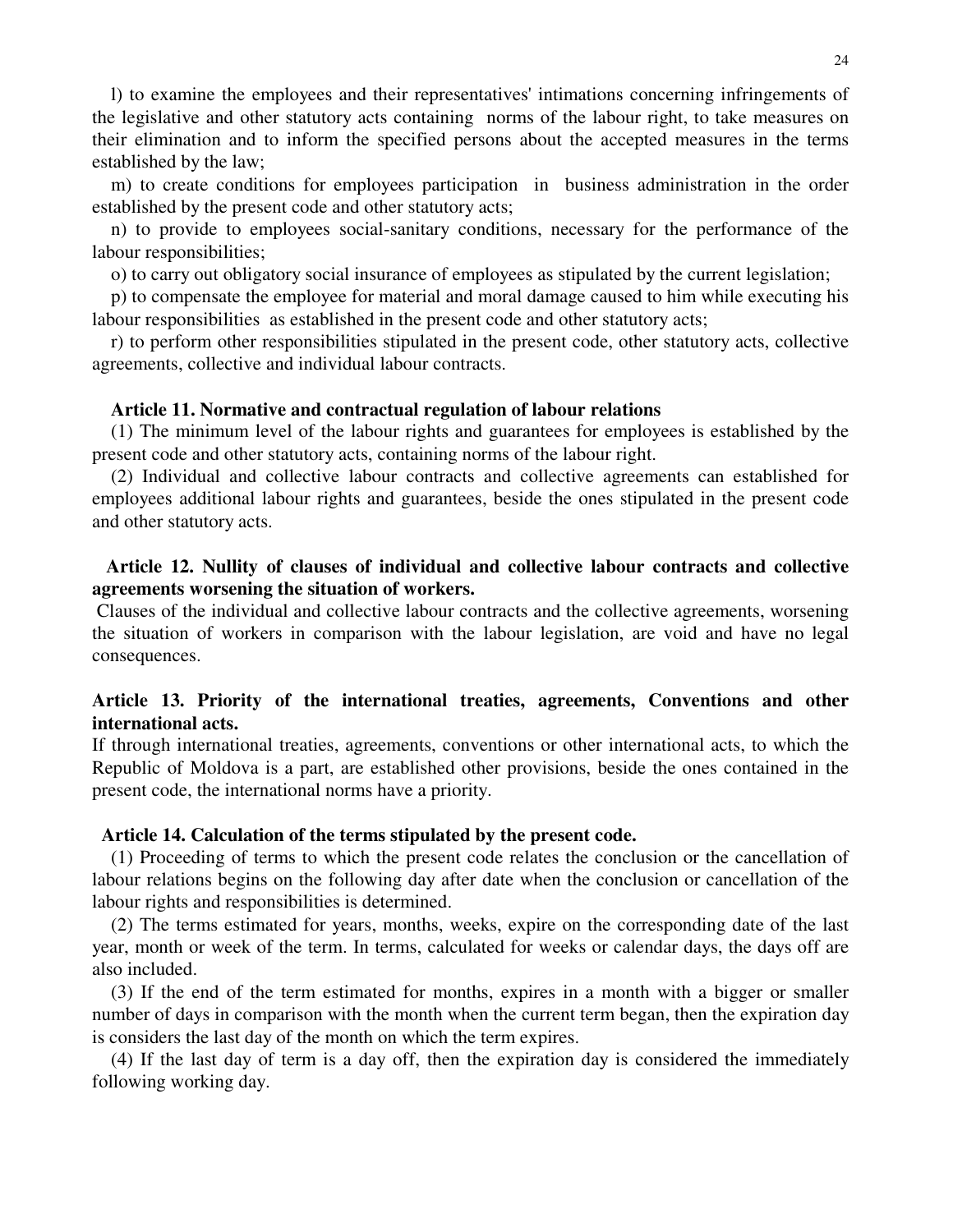### **TITLE II**

## **SOCIAL PARTNERSHIP IN THE SHERE OF LABOUR**

#### **Chapter I**

### **GENERAL PROVISIONS**

#### **Article 15. Concept of social partnership**

Social partnership - system of mutual relations between employees (representatives of employees), employers (representatives employers) and corresponding public authorities in the process of determination and realization of the social and economic rights and interests of the parties.

#### **Article 16. Parties of social partnership**

(1) The parties of social partnership at the level of enterprise are the employees and the employers, on behalf of their representatives, authorized in the established order.

(2) The parties of social partnership at national, branch and territorial levels, trade unions, patronages are and corresponding public authorities on behalf of their representatives, authorized in the established order.

(3) Public authorities are the parties of social partnership when they represent themselves as employers or their representatives, authorized by the law or employers.

#### **Article 17. Basic principles of social partnership**

The basic principles of social partnership are:

a) legality;

b) equality of the parties;

c) parity of representation of the parties;

d) powers of the representatives of the sides;

e) interest of the sides in participation in contractual relations;

f) observance by the sides of norms of the current legislation;

g) mutual trust between the sides;

h) an estimation of real opportunities for the accomplishment of the obligations taken by the sides;

i) priority of reconciliatory methods and procedures and compulsion of mutual consultations of the sides on questions of work and social policy;

j) refusal of the unilateral actions breaking the arrangements (collective labour contracts and collective agreements), and mutual informing of parties about the changes of the situation;

k) decision-making and undertaking actions within the framework of rules and procedures coordinated by the sides;

l) compulsion of the performance of collective labour contracts, collective agreements and other arrangements;

m) control over the performance of collective labour contracts and collective agreements;

n) responsibility of the sides for non-fulfilment of the obligations assumed;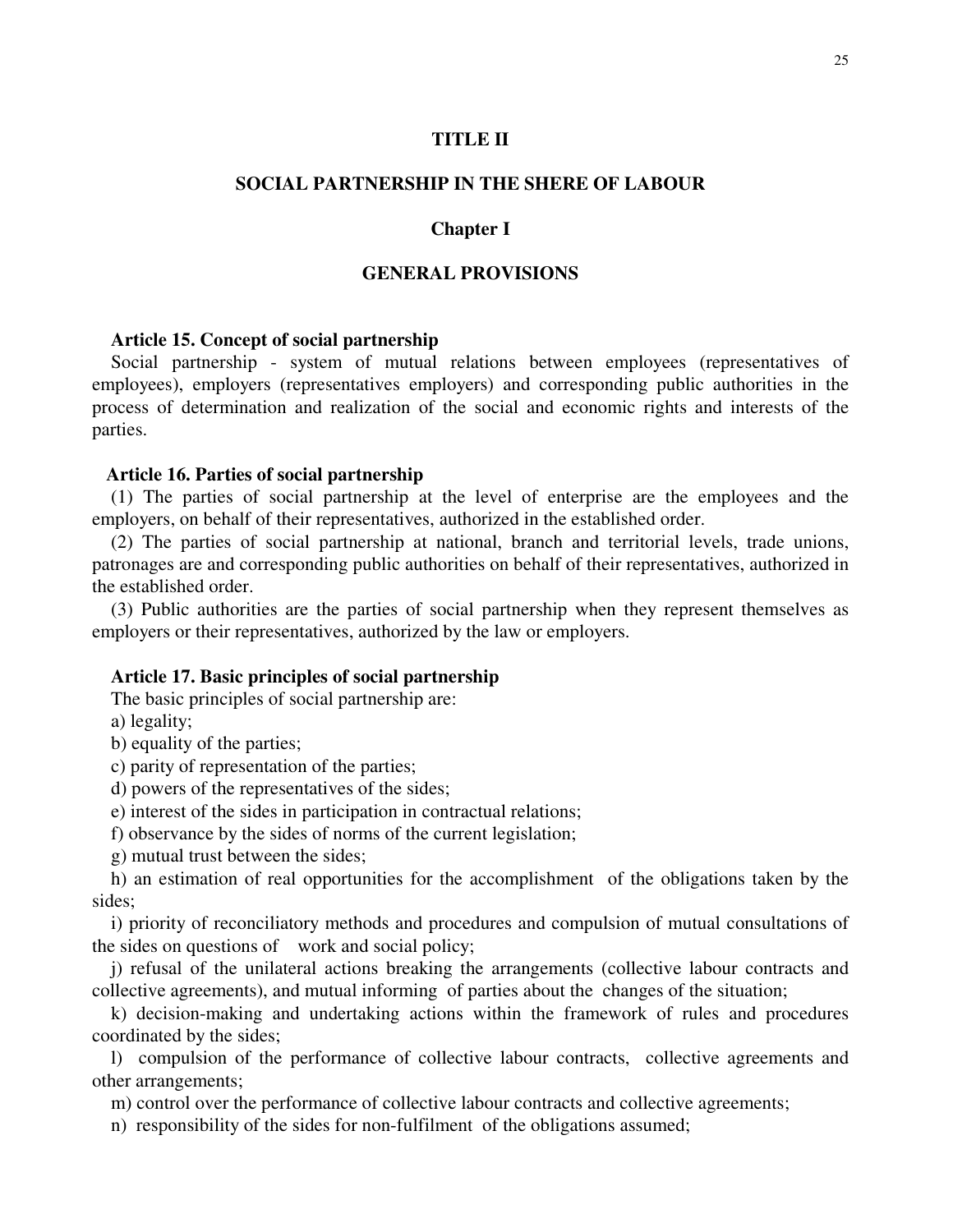o) creation by the state of favourable conditions for the development of social partnership.

### **Article 18.The system of social partnership**

The system of social partnership includes the following levels:

a) the national level establishes the bases of social, economic and labour relations regulation in the Republic of Moldova;

b) the branch level establishes the bases of labour and social relations regulation in a certain branch (branches) of the national economy;

c) the territorial level establishes the bases of labour social relations regulation in administrative and territorial units at the second level;

d) the enterprise level establishes concrete mutual labour and social obligations of employees and employers.

#### **Article 19. Forms of social partnership**

The social partnership is carried out in the following forms:

a) collective negotiations regarding the development of collective labour contract projects, collective agreements and their conclusion on two and tripartite basis through representatives of the parties of social partnership;

b) participation in consideration of projects of statutory acts and offers, concerning social and economic reforms, in improvement of the labour legislation, provision of civil reconciliation and settlement of collective labour conflicts;

c) mutual consultations (negotiations) on questions of labour relations regulation and other relations directly connected to them;

d) participation of workers (their representatives) in business(enterprise) administration.

#### **Chapter II**

### **EMPLOYEES AND EMPLOYERS' REPRESENTATIVES IN THE FRAME OF SOCIAL PARTNERSHIP**

### **Article 20. Employee's representatives in the frame of social partnership**

(1) Employees representatives in the frame of social partnership are the trade union at a level of the enterprise, on territorial, branch and national levels, authorized according to statutes of trade unions and the current legislation.

(2) Interests of employees of the enterprise in the frame of social partnership, at carrying out collective negotiations, conclusion, change and modification of the collective labour contract, control over its performance, and also the right to participation in management of the enterprise are represented by the trade-union of the enterprise and in case of its absence, the interests are represented by other representatives elected by the workers of the enterprise.

(3) Interests of workers in the frame of social partnership on territorial, branch and national levels at carrying out collective negotiations, conclusion, change and modification of collective agreements, settlement of collective labour conflicts, are represented by the corresponding tradeunions.

#### **Article 21. Elected representatives of employees**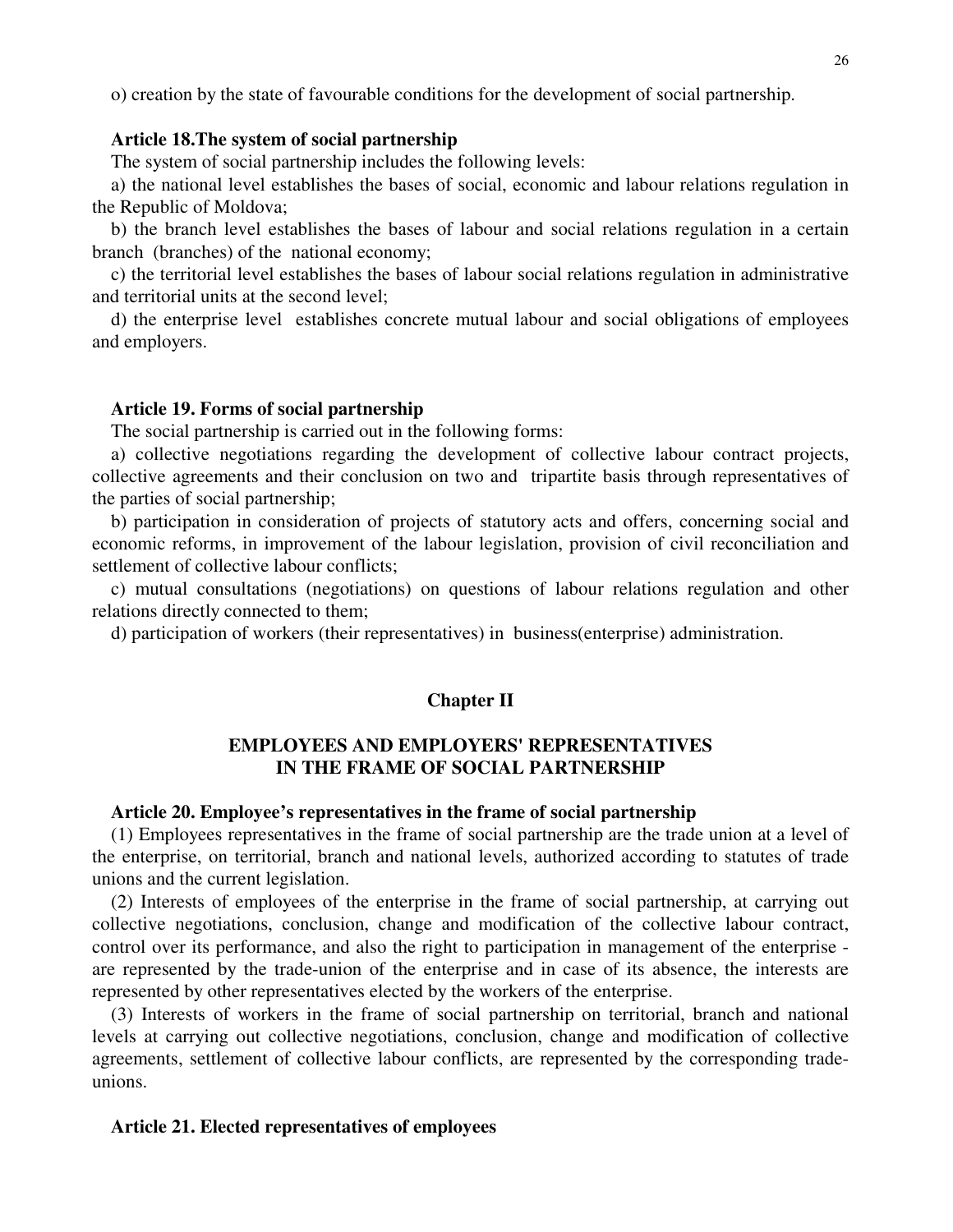(1) Employees who are not members of a trade union, have the right to commission the trade union to represent their interests in the labour relations with the employer.

(2) At enterprises, where trade unions are not created, the interests of employees can be protected by the representatives elected by them.

(3) Employees select the representatives at the general meeting of workers by a poll not less than half from the whole number of employees of the enterprise.

(4) The number of the elected representatives of employees is established by the general assembly (conference) of employees taking account of the number of staff of the enterprise.

(5) Powers of the elected representatives of employees, the modality of exercising the powers, and also the terms and limits of the mandate of representatives are established by the general meeting (conference) of the employees.

### **Article 22. Employer's responsibility to create conditions for the activity of the employees' representatives in the frame of social partnership**

The employer is obliged to create conditions for the activity of employees' representatives according to the present code, the law about trade unions, other statutory acts, collective agreements and the collective labour contracts.

#### **Article 23. Employers' representatives in the frame of social partnership**

(1) Representatives of the employer at carrying out collective negotiations, conclusion, change or modification of collective labour contracts are the director or the persons authorised by him in conformity with the present code, other statutory acts and constituent documents of the enterprise.

(2) At carrying out collective negotiations, conclusion, change or modification of collective agreements, and also at the settlement of collective labour conflicts concerning their conclusion, change or modification, the interests of employers are represented by the corresponding patronages (employer's representatives).

#### **Article 24. Other representatives of employers in the frame of social partnership**

State and municipal enterprises, and also the organizations and the establishments financed from the national public budget, can be represented by the authorities of central and local public management, authorized by the law or heads (leaders) of these enterprises, organizations and establishments.

### **Chapter III BODIES OF SOCIAL PARTNERSHIP**

#### **Article25. Bodies of social partnership**

(1) With a view of regulating the social and economic relations in the sphere of social partnership the following structures are created:

a) at national level - the National Commission on consultations and collective negotiations;

b) at branch level - the branch commissions on consultations and collective negotiations;

c) at territorial level - the territorial commissions on consultations and collective negotiations;

d) at the level of the enterprise - the commissions on the social dialogue "employer - employees".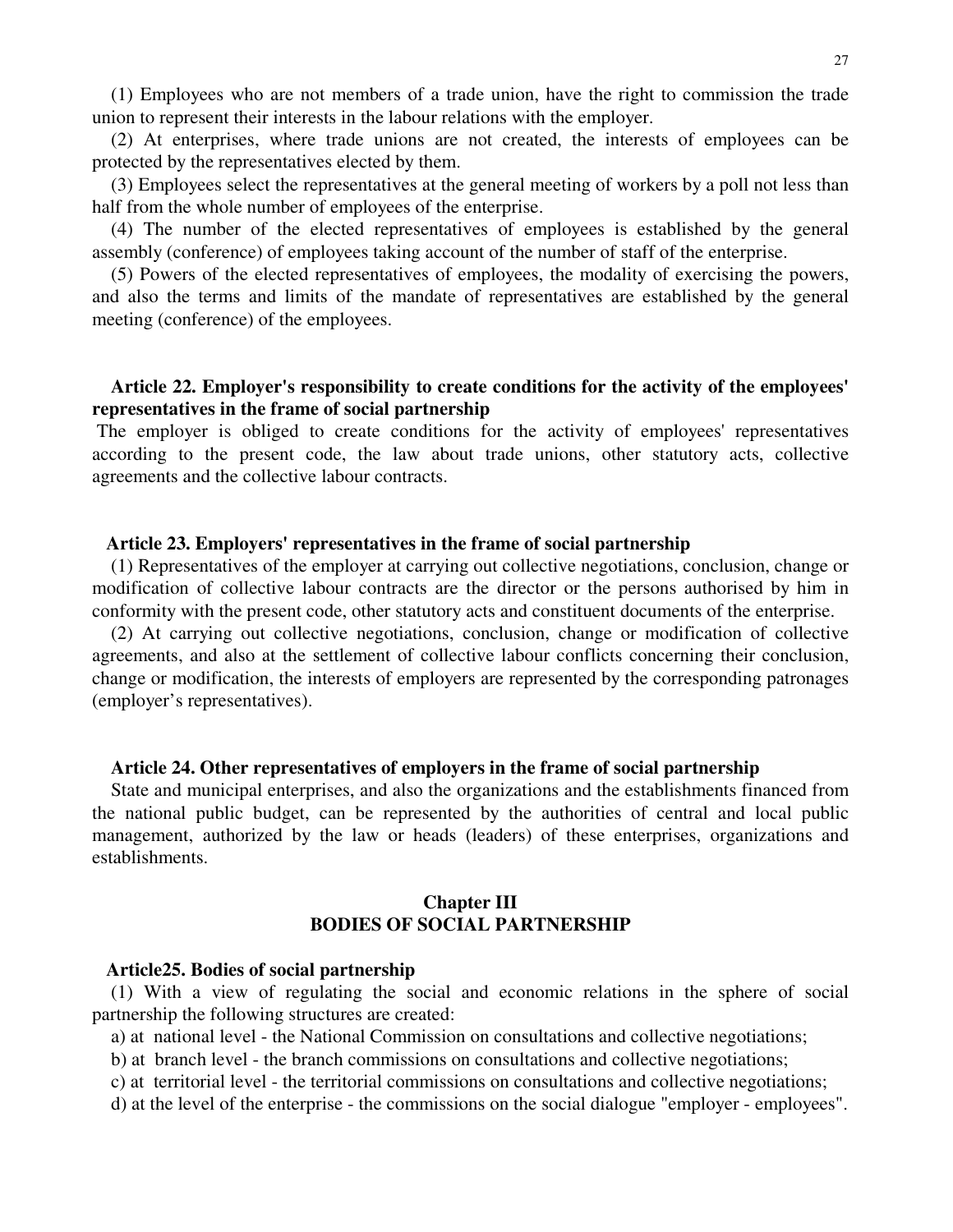(2) Creation and activity of the commissions at national, branch and territorial levels, stipulated by items a) - c) paragraph (1), are regulated by the organic law and the commissions at the level of the enterprise, stipulated by item d) paragraph (1), -are regulated by the type-statute (regulations), adopted by the National Commission on consultations and collective negotiations.

### **Chapter IV**

### **COLLECTIVE NEGOTIATIONS**

#### **Article 26. Conducting collective negotiations**

(1) Representatives of employees and employers have the right to initiate and to participate in collective negotiations on development, conclusion, change or modification of the collective labour contract or collective agreements.

(2) The representatives of the parties, who have received the notice in writing with the offer on the beginning of collective negotiations, are obliged to enter in negotiations within seven calendar days from the date of receipt of the notice.

#### **Article 27. Procedure of conducting collective negotiations**

(1) Participants to collective negotiations are free in the choice of questions, adjustable by collective labour contracts and collective agreements.

(2) At enterprises, where a part of the employees are not members of the trade union, these employees can commission the trade-union to represent their interests on negotiations according to paragraph (1) Article 21.

(3) At enterprises, where there are no trade unions, the employees interests are represented by the representatives elected by them in conformity with paragraph (2) Article 21.

(4) In cases when at national, branch or territorial levels there are several trade-union bodies the unique representative body is created for conducting collective negotiations, development of the project of collective agreements and its conclusion. Formation of a representative body is carried out on the basis of the principle of proportional representation of trade-union bodies depending on the number of members of the trade union.

(5) The right to conducting collective negotiations, signing collective agreements on behalf of employees at national, branch or territorial levels belongs to the corresponding trade unions (to associations of trade unions). In the case when at a certain level there are several trade unions (associations of trade unions) each of them has the right to be represented in the unique representative body for conducting collective negotiations. In the absence of the agreement on creation of a unique representative body for conducting collective negotiations, the right on conducting them is given to the trade union (association of trade unions), having the greatest number of members.

(6) The parties are obliged to give each other the information necessary for conducting collective negotiations, not later than in two weeks from the moment of inquiry.

(7) Participants at collective negotiations, other persons involved in collective negotiations, are obliged not to disclose the received information, if it is a state or commercial secret. Persons, who have disclosed such information, carry disciplinary, material, administrative, civil or criminal liability in the order, established by the current legislation.

(8) Terms, place and the procedure of carrying out collective negotiations are established by the representatives of the parties participating in negotiations.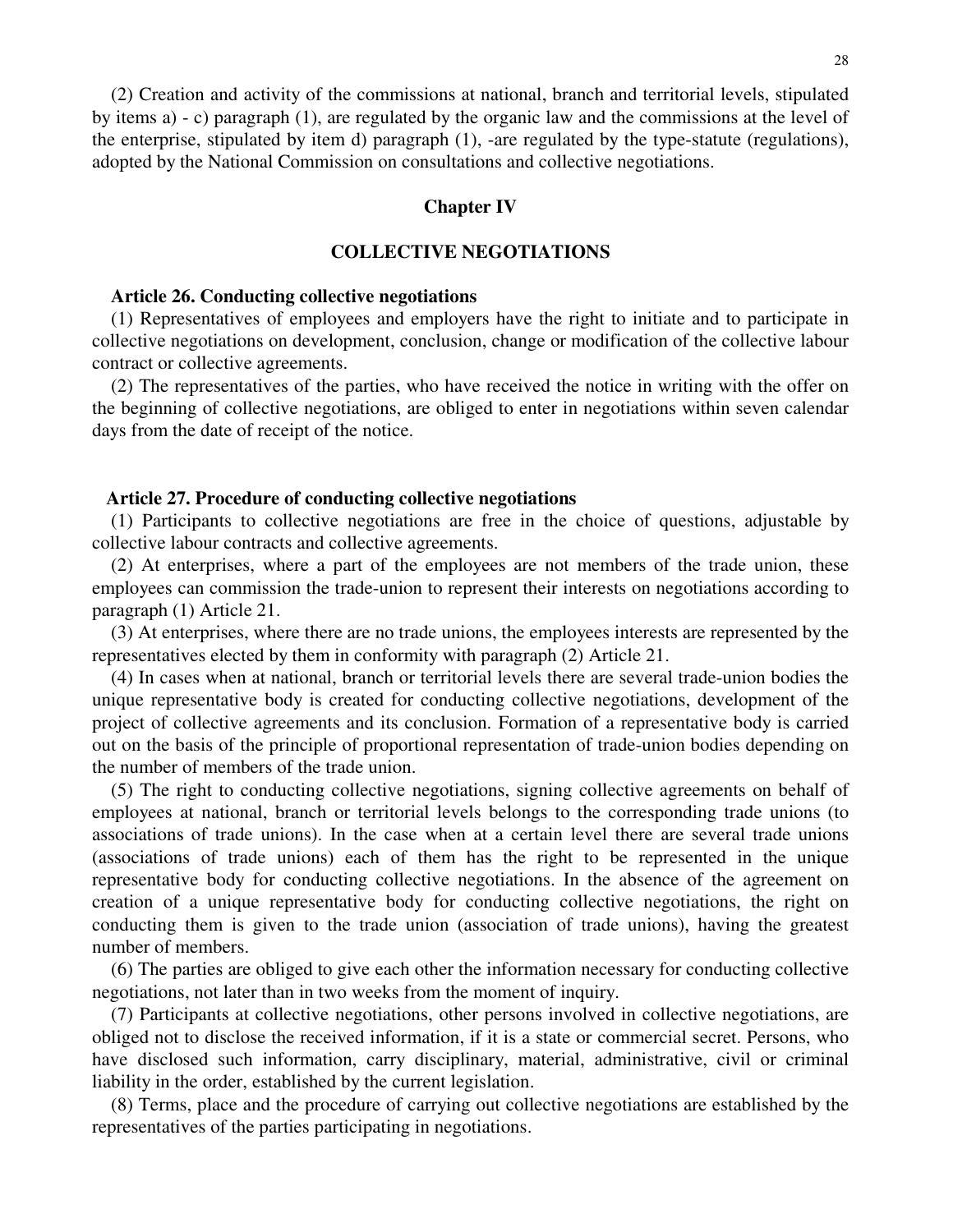#### **Article 28. Settlement of disagreements**

If during collective negotiations a coordinated decision is not accepted on all or on separate questions, a minute about the disagreements is made. Settlement of the disagreements, which have arisen during collective negotiations on the conclusion, change or modification of the collective labour contract or the collective agreement, is made in the order established by the present code.

#### **Article 29. Guarantees and indemnifications to participants at collective negotiations**

(1) The persons participating in collective negotiations, development of the project of the collective labour contract or collective agreement, are released from the basic work with preservation of average wages for the term, established with the agreement of the parties, but not more than for three months.

(2) All expenses connected to participation in collective negotiations, are compensated as established by the current legislation, the collective labour contract or the collective agreement. The work of experts, specialists and mediators is paid by the inviting side, if in the collective labour contract or the collective agreement it is not stipulated otherwise.

(3) The representatives of employees participating in collective negotiations, while carrying out negotiations cannot be subjected to disciplinary sanctions, transferred to other work or dismissed without the preliminary consent of the body that authorized them, except for the cases of dismissal, stipulated by the present code for committing disciplinary offences.

#### **Chapter V**

### **COLLECTIVE LABOUR CONTRACTS AND THE COLLECTIVE AGREEMENTS**

#### **Article 30. The collective labour contract**

(1) The collective labour contract - legal act regulating labour and other social relations at the enterprise, concluded in written form between employees and the employer by their representatives.

(2) The collective labour contract can be made on the enterprise as a whole, and it can also be made on its branches and representations.

(3) At the conclusion of the collective labour contract in a branch or representation of the enterprise, the party of the contract is the head of the corresponding division, authorized by the employer.

### **Article 31. Contents and structure of the collective labour contract**

(1) The contents and structure of the collective labour contract are defined by the parties.

(2) In the collective labour contract can be included the mutual obligations of employees and the employer on the following matters:

a) forms, systems and sizes of a payment;

b) payment of grants and indemnifications;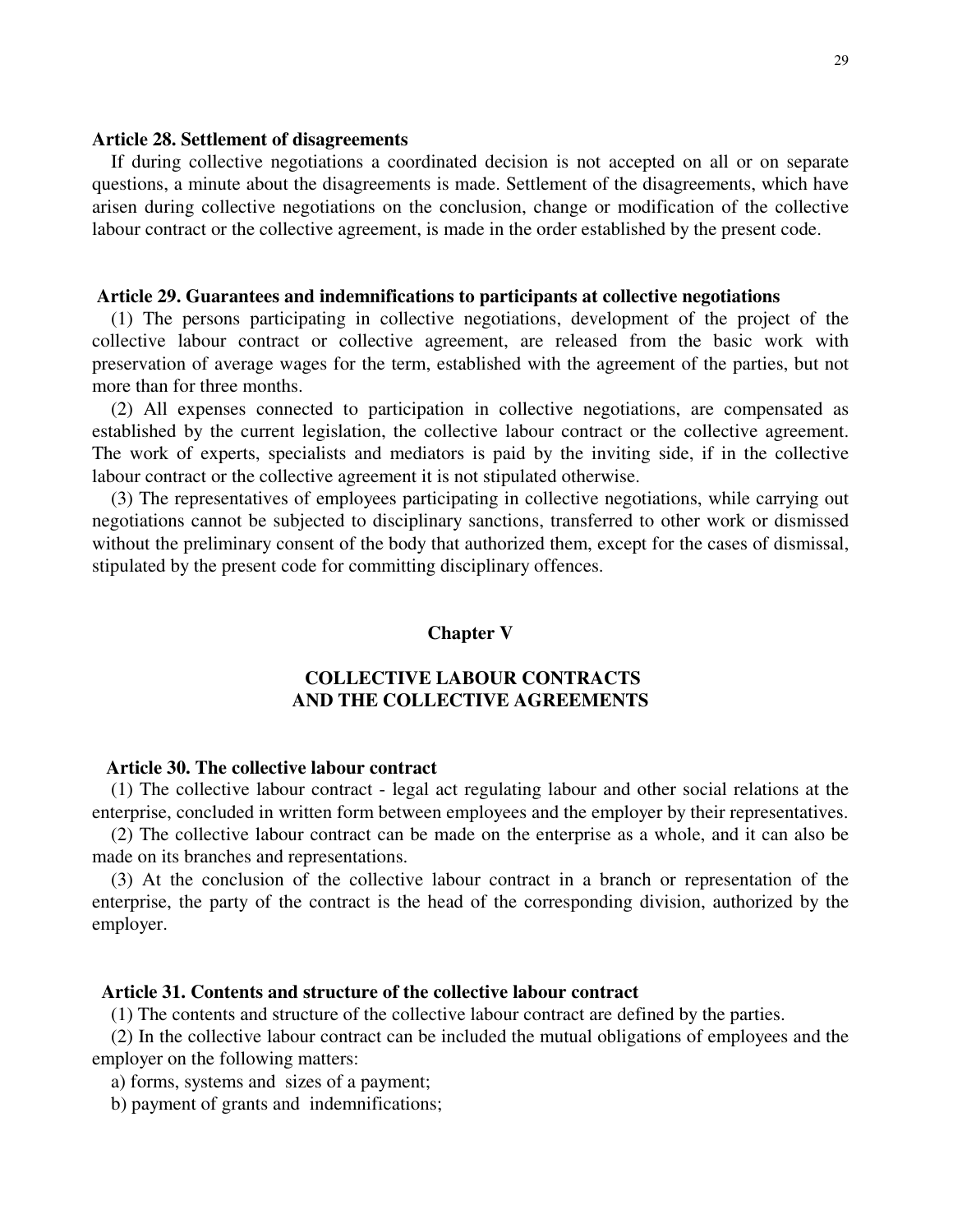c) the mechanism of regulation of payment in view of the rate of inflation and the achievements of the economic parameters, stipulated in the collective labour contract;

d) working hours and time of rest, and also the questions concerning the ways of granting holidays and duration of holidays;

e) improvement of working conditions and labour safety of employees, including women and youth;

f) observance of employees' interests at the privatization of the enterprise and the housing resources, which are on its balance;

g) ecological safety and health protection of employees at the manufacture;

h) guarantees and privileges to employees combining work with studies;

i) health recovery, employees rest and the rest of the members of their families;

j) control over the performance of clauses, stipulated in the collective labour contract, the procedure of its change and modification;

k) provision of normal conditions for the activity of the representatives of employees;

l) responsibility of the parties;

m) refusal to strikes, in case of performing the corresponding conditions of the collective labour contract; and also

n) other questions determined by the parties.

(3) In the collective labour contract can be stipulated, with the account of the financial and economic situation of the employer, privileges and advantages for employees, and also more favourable working conditions in comparison with the ones stipulated by the current legislation and the collective agreements.

(4) In the collective labour contract can also be included the normative clauses, if they do not contradict the current legislation.

#### **Article 32. Elaboration of the project of the collective labour contract and its conclusion**

(1) The project of the collective labour contract is developed by the parties according to the present code and other statutory acts.

(2) If within three months from the date of the beginning of the negotiations a consent was not achieved on some provisions of the project of the collective labour contract, then the parties are obliged to sign the collective labour contract on the coordinated clauses, simultaneously drawing up a report on the existing disagreements.

(3) The disagreements that haven't been settled are subjects to further collective negotiations or are resolved according to the present code and other statutory acts.

#### **Article 33. Action of the collective labour contract**

(1) The collective labour contract comes into force on the date of its signing by the both parties or since the day established by the contract.

(2) The collective labour contract keeps its effect even in the case of changing the name of the enterprise or cancellation of the individual labour contract with the director.

(3) In cases of reorganization by association (merge and takeover), splitting up (division and separation) or transformation or liquidation of the enterprise, the collective labour contract keeps its effect for the whole period of reorganization or liquidation.

(4) In the case of changing the kind of the property of the enterprise the collective labour contract keeps its effect within six months, from the date of transition of the property rights.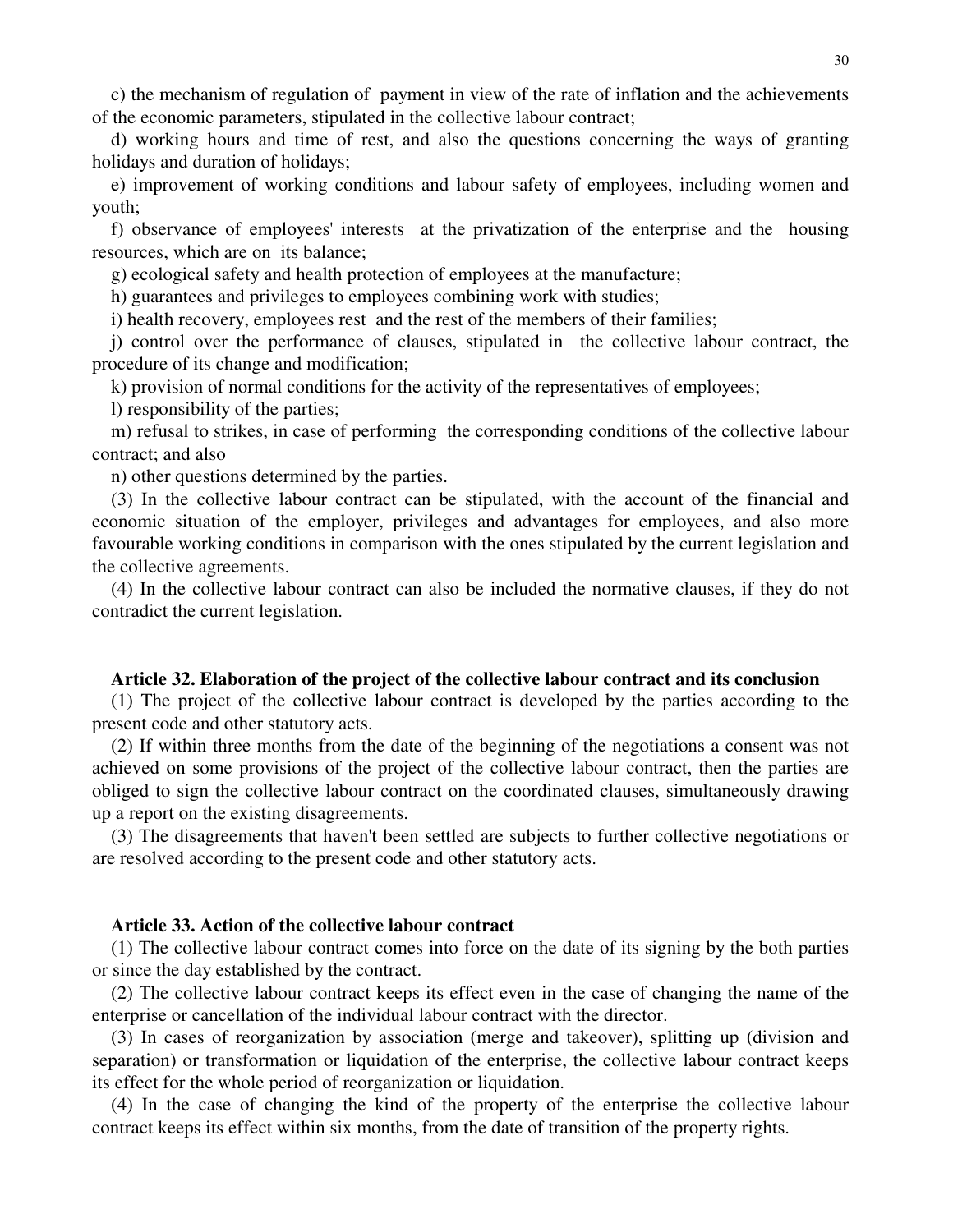(5) In case of reorganization or change of the kind of property of the enterprise anyone from the parties has the right to direct to the other side the offer on the conclusion of a new collective labour contract or prolongation of the action of the former one.

(6) On expiration of the term of the collective labour contract, its action is kept till the moment of the conclusion of a new contract or until the parties make a decision on prolonging the existing collective labour contract.

(7) The action of the collective labour contract made on the enterprise as a whole, is distributed to all employees of the enterprise, its branches and representations.

#### **Article 34. Modification and completion of the collective labour contract**

Modification and completion of the collective labour contract are made according the present code for its conclusion.

#### **Article 35. Collective agreement**

(1) Collective agreement - the legal act establishing the general principles of regulating the labour relations and the social and economic relations, concluded by the representatives of employees and employers at national, territorial and branch levels within the limits of their competence.

(2) Clauses included in the collective agreement:

a) labour remuneration;

b) working conditions and labour safety;

c) work and rest regime;

d) development of social partnership;

e) other questions determined by the parties.

#### **Article 36. Contents and structure of the collective agreement**

The contents and structure of the collective agreement are defined on the agreement between the representatives of the parties, who are free in the choice of the questions to be discussed and included in the collective agreement.

### **Article 37. Procedure of elaborating the project of the collective agreement and its conclusions**

(1) The project of the collective agreement is elaborated in the process of the collective negotiations.

(2) Negotiation, conclusion and modification of the clauses of collective agreements at the corresponding level, the clauses regarding budgetary investment, are carried out by the parties, as a rule, before the elaboration of the project of the respective budget for the fiscal year, corresponding to the validity of the collective agreement.

(3) The procedure and the terms of elaborating the project of the collective agreement and its conclusions are established by body of social partnership at the corresponding level.

(4) Unsolved disagreements are subjects to further collective negotiations or are resolved according to the present code and other statutory acts.

(5) The collective agreement is signed by the representatives of the parties.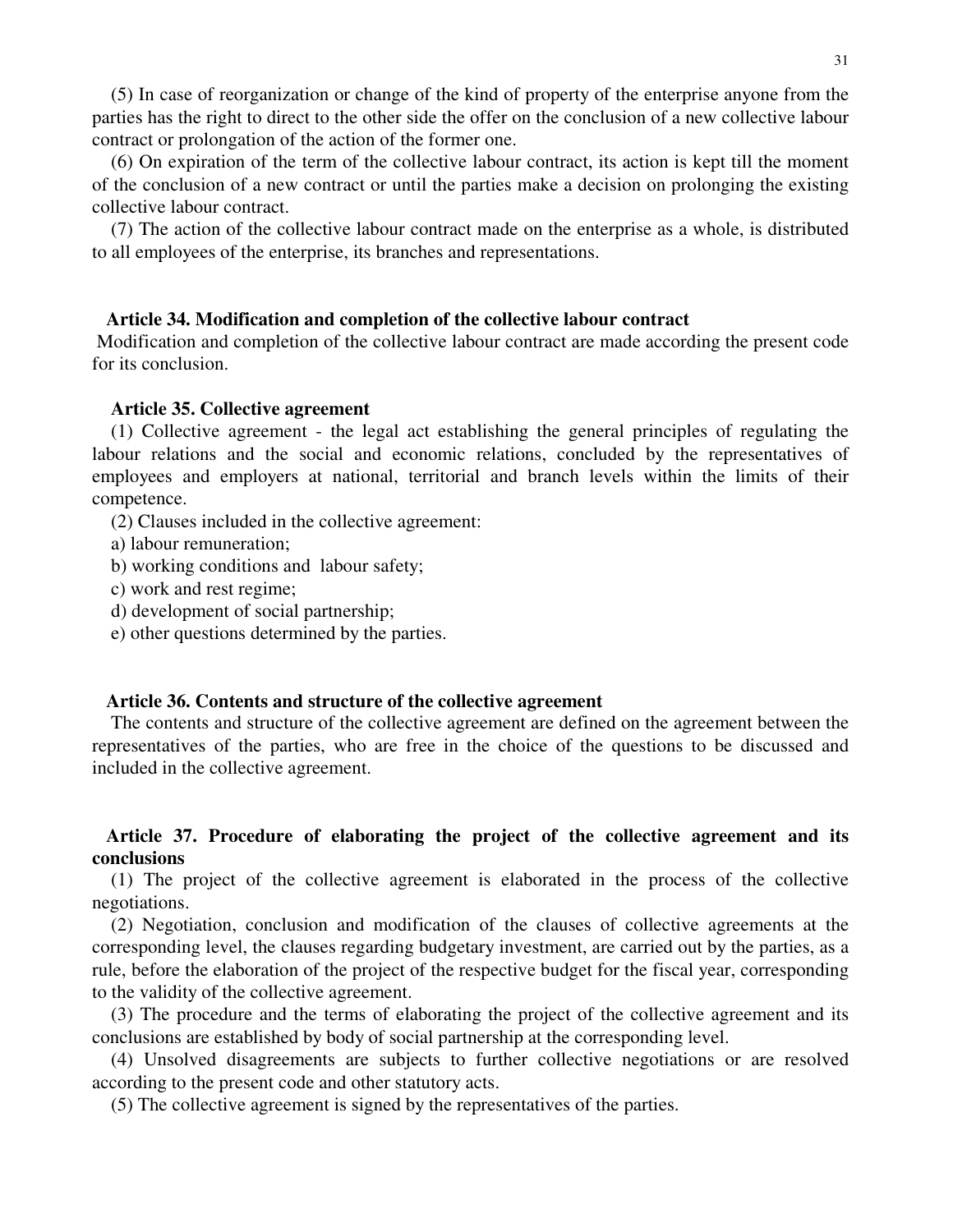#### **Article 38. Action of the collective agreement**

(1) The collective agreement made at the national level (General convention), comes into force from the date of its publication in the Official Monitor of the Republic of Moldova.

(2) Collective agreements of other levels come into force from the date of their registration according to Article 40 or since the day specified in the text of the respective agreement, but not earlier than the registration day.

(3) Validity of the collective agreement is established by the sides and it cannot be less than one year.

(4) In cases when the employees simultaneously are subjected to several collective agreements, priority has the provisions of the agreements, which are most favourable for them.

(5) Action of the collective agreement is distributed to employees and employers, who have authorized their representatives to participate to collective negotiations, elaborate and the conclude collective agreements, to corresponding bodies of public authority in the limits of their assumed obligations, and also to employees and employers, who joined the agreement after its conclusion.

(6) Action of the collective agreement is distributed to all the employers being members of patronage, who concluded the agreement. The discontinuance of being a member of patronate does not free the employer from the obligation of respecting the conditions of the agreement, made during his membership of patronate. The employer, who has joined the patronate during the action of the collective agreement, is obliged respect provision of the given agreement.

(7) The wayy of publishing the collective agreements made on branch and territorial levels, is established by the parties.

#### **Article 39. Modification and completion of the collective agreement**

Modification and completion of the collective agreement are made in the way established by the present code for its conclusion.

#### **Article 40. Registration of the collective labour contract and the collective agreement**

(1) The collective labour contracts are sent in for registration at the territorial labour inspection within seven calendar days from the day of their signature.

(2) The collective agreement of branch and territorial levels are sent in for registration at the Ministry of Labour and Social Protection within seven calendar days from the date of signature.

(3) The collective agreement of national level is not subject of registration.

### **Article 41. Control over the performance of collective labour contract and collective agreement**

(1) The control over the performance of the collective labour contract and the collective agreement is accomplished by the parties of social partnership, through their representatives and Labour Inspection, according to the legislation in force.

(2) At carrying out the specified control, the representatives of the sides are obliged to exchange information, necessary for it.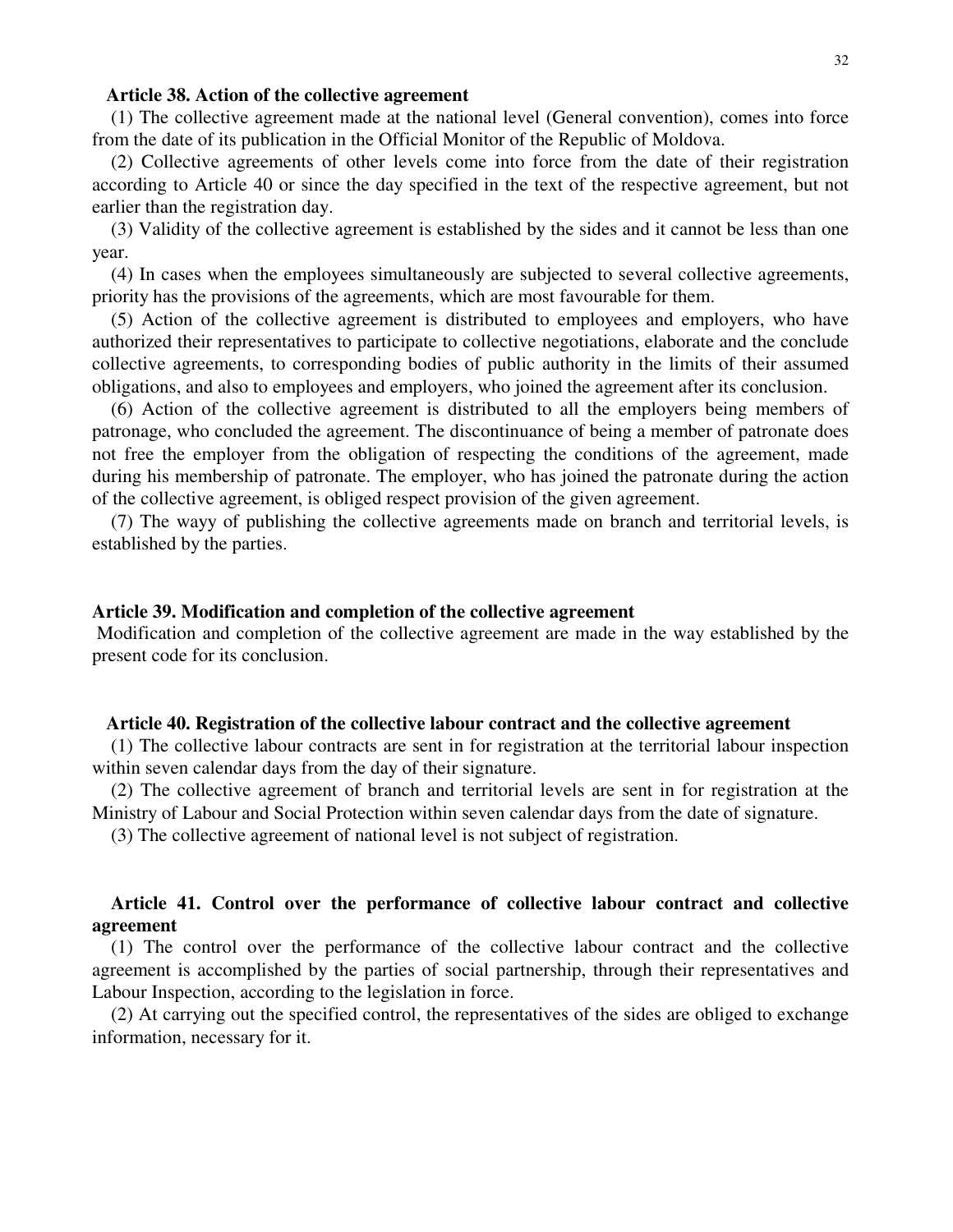#### **Chapter VI**

### **EMPLOYEES PARTICIPATION IN BUSINESS ADMINISTRATION**

### **Article 42. Employees' right to participate in the management of the enterprise and forms of participation**

(1) The right of employees to participate in the operation of the business, directly or through their representative bodies and forms of participation are regulated by the present code, other statutory acts, constituent documents of the enterprise and the collective labour contract.

(2) Participation of employees in the operation of business can be carried out through:

a) participation at elaboration of projects, of statutory acts in the social and economic sphere at the level of the enterprise;

b) inquiry of opinion of representatives of employees on questions regarding the rights and interests of the labour collective;

c) cooperation with the employer within the framework of social partnership; and also

d) other forms, which are not contradicting the current legislation.

### **Chapter VII**

## **RESPONSIBILITY OF THE PARTIES OF SOCIAL PARTNERSHIP**

## **Article43. Responsibility for evasion from participation in collective negotiations, and for the refusal to present information, necessary for conducting collective negotiations and exercising control over the observance of the collective labour contract and collective agreement**

(1) Representatives of the parties, who shirk from participating in collective negotiations, conclusion, modification and completion of the collective labour contract either the collective agreement, or refusing to sign the collective labour contract or the collective agreement, bear responsibility, as stipulated in the current legislation.

(2) Persons guilty of not presenting the information, necessary for conducting collective negotiations and exercising control over the performance of the collective labour contract or the collective agreement, and also the persons guilty of presenting incomplete or unreliable information, bear responsibility, as stipulated in the current legislation.

### **Article 44. Responsibility for infringement or non-fulfilment of the collective labour contract or collective agreements**

The persons guilty of infringement or non-fulfilment of the clauses of the collective labour contract or the collective agreement bear responsibility, as stipulated in the current legislation.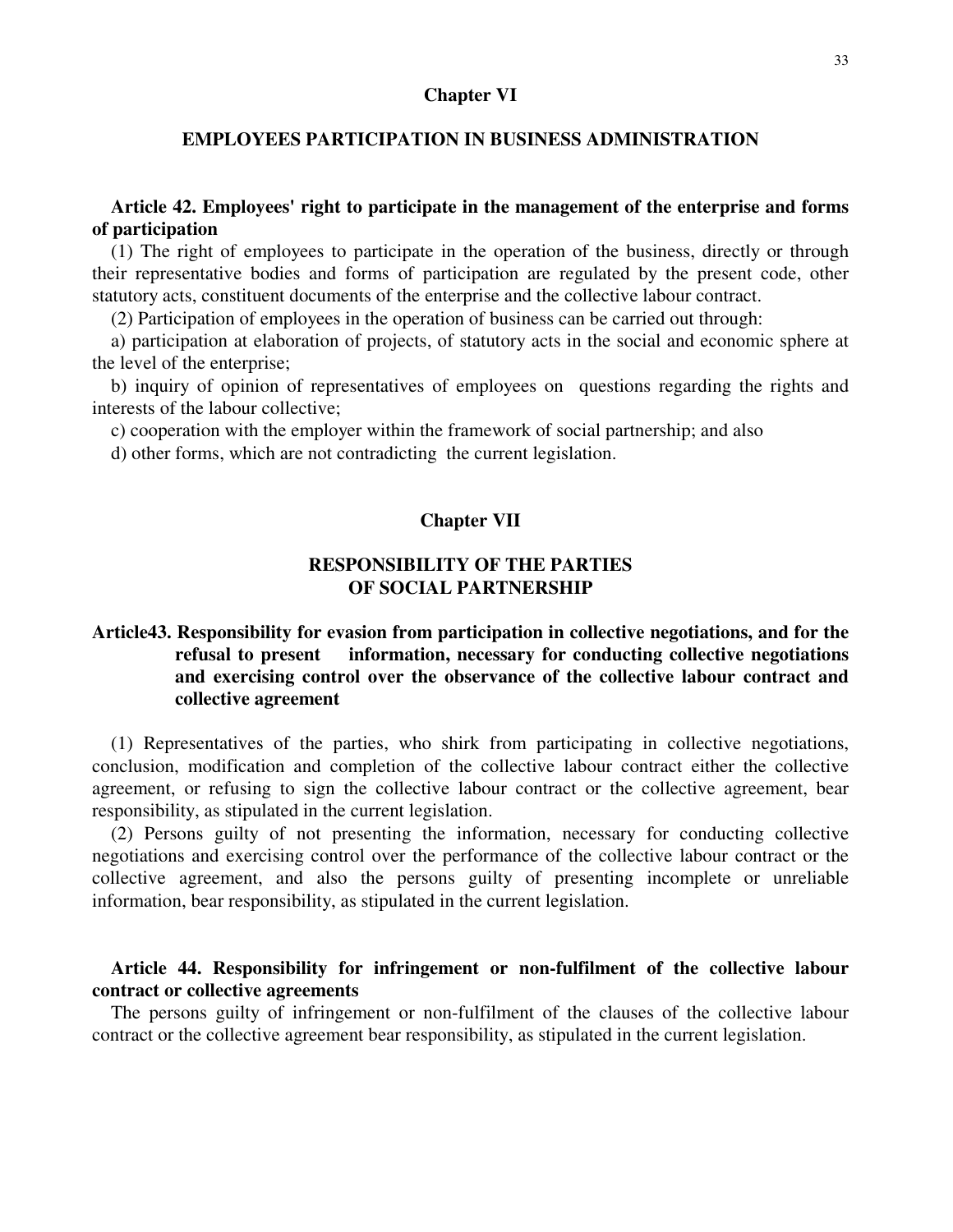#### **TITLE III**

#### **INDIVIDUAL LABOUR CONTRACTS**

#### **Chapter I**

#### **GENERAL PROVISIONS**

#### **Article 45. Concept of the individual labour contract**

The individual labour contract - agreement between the employee and the employer on the basis of which the employee pledges to perform work, corresponding to a certain speciality, qualification or position, to which he is appointed, observing the regulations of the enterprises, and the employer commits himself to provide the worker with working condition, as stipulated in the present code, and other statutory acts, containing norms of the labour right, the collective labour contract, and also to pay the duly and full- size wages.

### **Article 46. Parties of the individual labour contract**

(1) The parties of the individual labour contract are the employee and the employer.

(2) A physical person gets into work capacity at the age of sixteen.

(3) A physical person can conclude an individual labour contract at the age of fifteen, with the written approval of his parents or his legal representatives and provided that work will not cause harm to his health, development, educational and professional preparation.

(4) Employment of the persons who have not achieved the age of fifteen is forbidden, and also the persons deprived by the judicial instance of the right to occupy a certain position or to be engaged in a certain activity.

(5) As a employer, party of the individual labour contract can be any physical or legal person, regardless of the kind of property and the organizational - legal form, using hired work.

(6) The employer - legal person can conclude individual labour contracts from the moment of acquiring the status of a legal person.

(7) The employer - physical person can conclude individual labour contracts from the moment of acquiring the full capacity of work.

(8) The conclusion of an individual labour contract with the purpose of performing either an illegal or immoral activity or work is forbidden.

(9) Party of the individual labour contract can be a citizen of the Republic of Moldova, a foreign citizen or the person without citizenship, with the exception of the cases stipulated by the current legislation.

### **Article 47. Guarantees at employment**

(1) Unreasonable refusal of employment is forbidden.

(2) Any direct or indirect restriction of the rights are forbidden or any establishment of direct or indirect advantages at the conclusion of the individual labour contract depending on sex, race, nationalities, religion, residences, political convictions or a social origin.

(3) The refusal of the employer in employment can be appealed against in the judicial instance.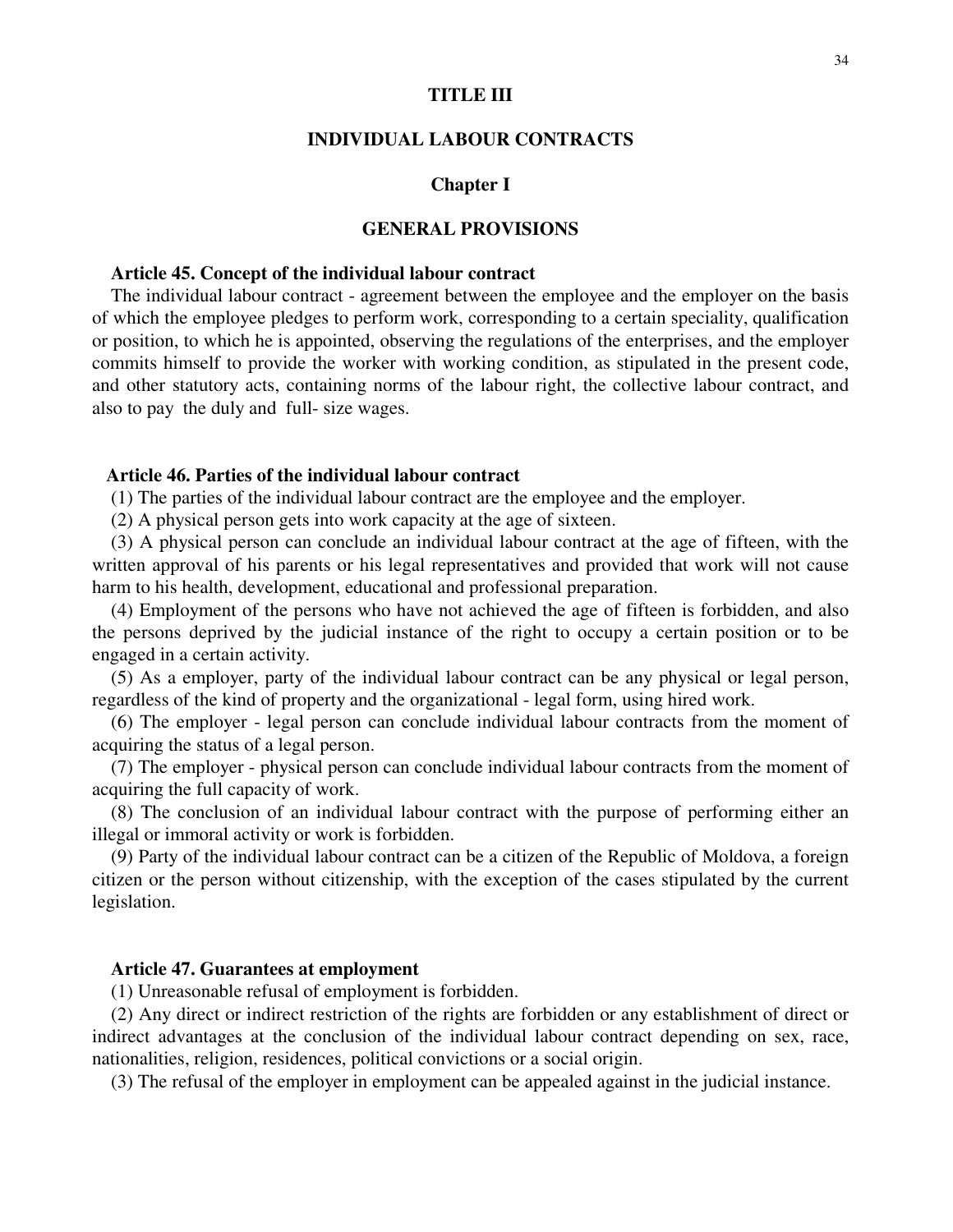### **Article 48. The right of the newly hired person to information about the clauses of the individual labour contract**

Before the conclusion of the individual labour contract the employer is obliged to acquaint the person taking the job, with main clauses, which will be included in the individual labour contract (Article 49).

### **Article 49. Contents of the individual labour contract**

(1) The contents of the individual labour contract is determined on the agreement of the parties, in view of the provisions of the current legislation and includes the following:

a) surname and the name of the worker;

b) identification data of the employer;

c) term of the contract;

d) date of coming into effect of the contract;

e) position, function;

f) specific risks of the position;

g) rights and responsibilities of the employee;

h) rights and responsibilities of the employer;

i) conditions of labour remuneration, including the size of the tariff rate or the official salary of the employee, the bonus, the premium and the material aid;

j) indemnifications and allowances, for heavy work and work in harmful or dangerous working conditions;

k) place of work;

l) work and rest regime;

m) probation period (in case of need);

n) duration of the annual paid holiday and the conditions for its granting

o) provisions of the collective labour contract and the internal rules of the enterprises concerning the working conditions of the employee;

p) conditions of social insurance;

r) conditions of medical insurance.

(2) The individual labour contract can contain other provisions, which are not contradicting the current legislation.

(3) It is forbidden to establish through the individual labour contract conditions that do not correspond to the working statutory acts, collective agreements and the collective labour contract.

(4) In the case when the employee should work abroad, the employer is obliged in due time to give him all the information stipulated in paragraph (1) and also information regarding:

a) the operation time abroad;

b) currency in which the work will be paid, and also the form of payment;

c) indemnifications and advantages in monetary or natural expression, connected to moving abroad;

d) special conditions of insurance.

### **Article 50. Prohibition to demand performance of work, not stipulated in the individual labour contract**.

The employer has no right to demand from the employee performance of work, not stipulated in the individual labour contract, with the exception of cases stipulated in the present code.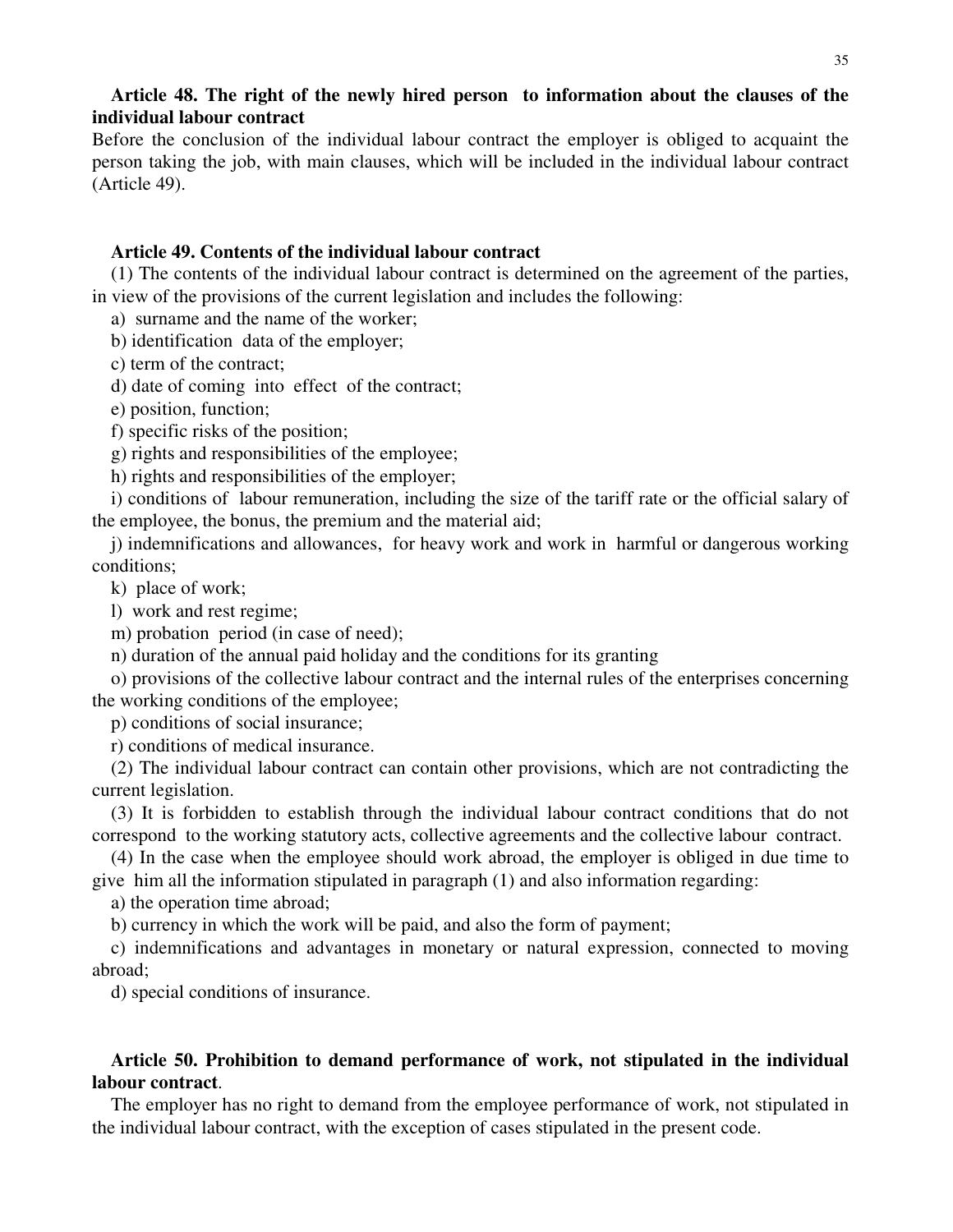#### **Article 51. Special clauses of the individual labour contract**

(1) Except for the general provisions stipulated by Article 49, the sides can discuss during negotiations and include in the individual labour contract the following special clauses:

a) mobility;

b) confidentiality;

c) other special conditions which are not contradicting the legislation in force.

(2) For performance of the special conditions stipulated in paragraph (1), the employee can benefit from the right to a special compensation or other rights according to the individual labour contract. In the case of infringement of these clauses, the employee can be deprived from the given to him rights, and on the occasion, he can be forced to indemnify the damage caused to the employer.

#### **Article 52. Mobility clause**

The mobility clause gives to the employer the opportunity to use the worker for the work, which by virtue of the specificity does not, assumes a stable workplace.

#### **Article 53. Confidentiality clause**

(1) Confidentiality clause, states that the parties have agreed not to disclose during the action of the individual labour contracts and not more than for three months (not more than one year for persons, occupying responsible positions) after its termination, the data or the information, known to him during the action of the given contract in conformity with regulations of the enterprise, the collective or individual labour contract.

(2) Non-observance of the confidentiality clause requires compensation for damage from the guilty party.

### **Article 54. Term of the individual labour contract**

(1) The individual labour contract is concluded, as a rule, on an indefinite term.

(2) The individual labour contract can be made on fixed term which does not exceed five years, according to requirements of the present code.

(3) If the term is not specified in the individual labour contract, then the contract is considered to be concluded for an indeterminate term.

#### **Article 55. The fixed-date individual labour contract**

The individual labour contract can be made on fixed terms according to paragraph (2) Article 54 only for the performance of work, having a temporary character, in the following cases:

a) for the period of performing the labour responsibilities of the employee, whose individual labour contract is suspended, except for the cases when the employee is on strike;

b) for the period of performing some temporary work with the duration up to two months, and also in the cases of seasonal work, when by virtue of natural conditions the work can be done only during the certain period of the year;

c) with the persons transferred temporarily to work outside of the Republic of Moldova;

d) for the period of probation and vocational training of the worker at another enterprise;

e) with the persons studying at institutions with day time forms of training;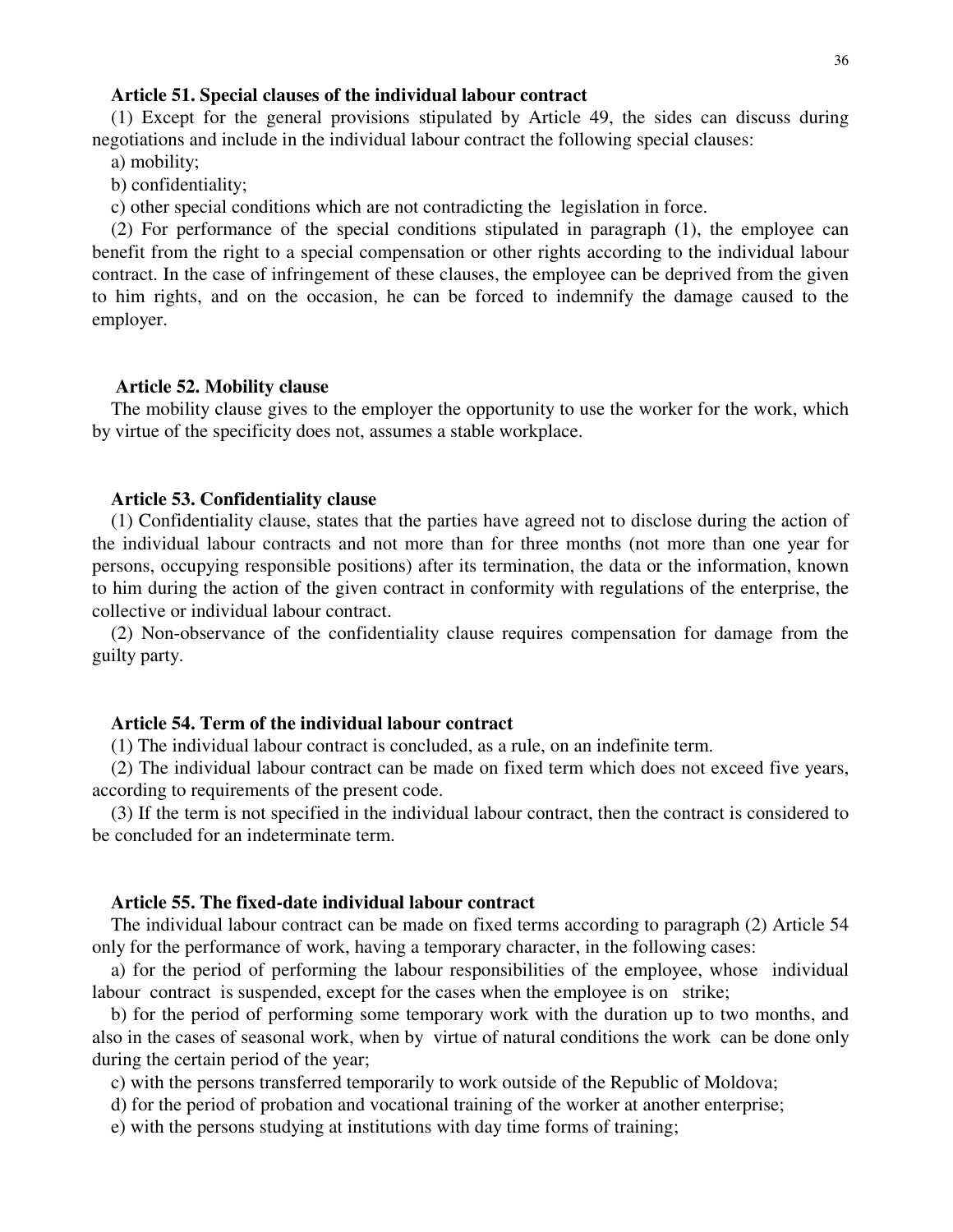f) with the persons, who have retired on pension age, for a term up to two years;

g) with scientific workers from institutions engaged in scientific research and development, pedagogical workers and rectors of higher educational institutions, and also with directors of colleges – on the basis of the results of the competition, which has been conducted according the legislation in force;

h) for the period of electing the worker for a certain term on an elective position in the central and local bodies of public authority, and also in trade-union bodies, bodies of patronage, other noncommercial organizations, economic companies and societies;

i) with heads (managers) of the enterprises, their assistants and accountants general of the enterprises;

j) for the period of performance by the unemployed of paid public work in the way established by the Government;

k) for the period of performing a certain work;

l) with creative workers from the field of art and culture;

m) with workers of religious associations; and also

n) in other cases stipulated by the current legislation.

## **Chapter II**

# **CONCLUSION AND PERFORMANCE OF THE INDIVIDUAL LABOUR CONTRACT**

## **Article 56. Conclusion of the individual labour contract**

(1) The individual labour contract is concluded on the basis of the negotiations between the employee and the employer. The conclusion of the individual labour contract can be preceded by specific circumstances (carrying out competition, election on a position and so forth).

(2) The worker has the right to conclude simultaneously individual labour contracts with other employers (combining jobs), if it is not forbidden by the current legislation.

(3) The individual labour contract is made in duplicate, each of the copies is signed by the parties and has the seal of the enterprises, and is assigned a number from the register of the enterprise. One copy of the individual labour contract is entrusted to the worker; the other is kept at the employer.

### **Article 57. Documents submitted at the conclusion of the individual labour contract**

(1) At the conclusion of the individual labour contract the person, requiring a job, submits to the employer:

a) the identification card or other document certifying the person;

b) the work-record card, except for the cases when the person starts work for the first time or is engaged in more than one job (holds more than one office);

c) documents of the military account - for recruits and reservists;

d) diploma of education, the certificate of competency, confirming the special preparation, - for professions demanding special knowledge or qualities;

e) medical certificate - in the cases stipulated in the legislation.

(2) employers are forbidden to demand from the applicants, other documents, except for the ones stipulated in a paragraph (1).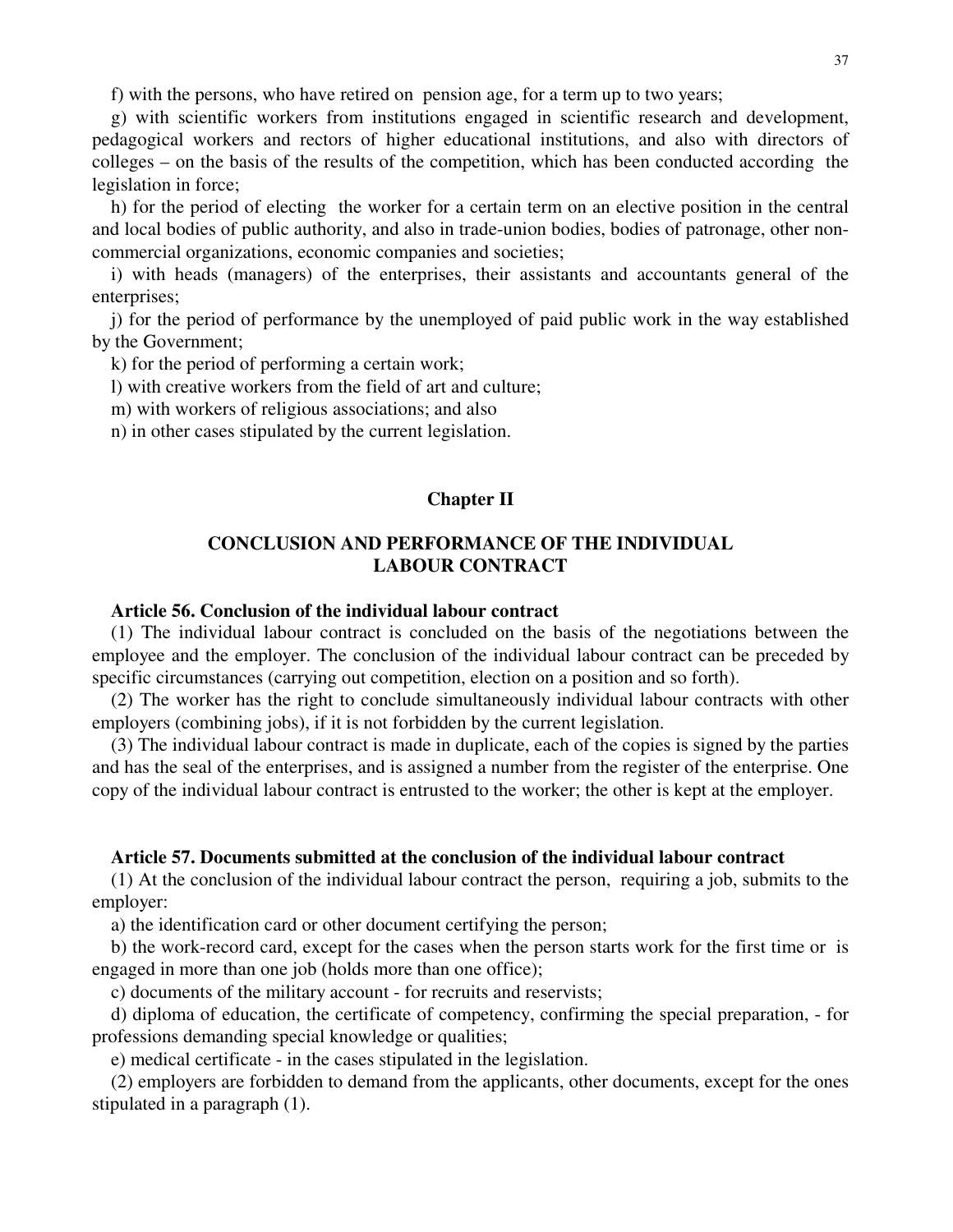## **Article 58. Form and coming into force of the individual labour contract**

(1) The individual labour contract is concluded in writing.

(2) The individual labour contract comes into effect from the date of its signing, if in the contract it is not stipulated otherwise.

(3) If the individual labour contract has not been made in writing, it is considered to be concluded for an indefinite term and generates legal consequences since the day, when the worker has been admitted to work by the employer or other official of the enterprise. If the worker proves the fact of his admission to work, the written registration of the individual labour contract is subsequently made by the employer and it is obligatory.

### **Article 59. Preliminary check**

(1) The conclusion of the individual labour contract can preceded by the preliminary check of professional abilities and personal data of the candidate, except for the cases stipulated in items a) h) Article 62, and also in cases, when the parties have agreed upon the establishment of a trial period according to Article 60.

(2) The form of the check stipulated by paragraph (1), is established by the employer according to the provisions of the collective labour contracts, the certificates determining the professional status, and the internal regulations of the enterprise.

(3) The data required in any form by the employer from the candidate in connections with the preliminary check, cannot serve other purposes, than to estimate the ability of the candidate to hold the corresponding position and his professional qualities.

(4) The employer has the right to request from the third parties data on the candidate, only with prior notification of the employee.

(5) On the basis of the results of the preliminary check of professional abilities and the personal data of the candidate, the employer takes the decision of employing or not employing the candidate.

(6) In case of refusal, the candidate has the right to demand from the employer a written substantiation of the refusal.

#### **Article 60. Probation period**

(1) With the purpose of checking the professional abilities of the employee, at the conclusion of the individual labour contract, there can be established a probation period for about three months, and for officials - up to six months. While employing unqualified workers the probation period is established as an exception and cannot exceed 15 calendar days.

(2) In the probation period are not included the period of being on a sick leave and other periods, when the worker was absent from work for valid reasons, documentary confirmed.

(3) The clause regarding the probation period should be stipulated in the individual labour contract. If there is no such clause in the contract, it is considered that the worker has been hired without the probation period.

(4) During the probation period the worker benefits from all the rights and performs the responsibilities, stipulated in the labour legislation, the regulations of the enterprise, collective and the individual labour contracts.

(5) During the term of the individual labour contract there can be only one probation period.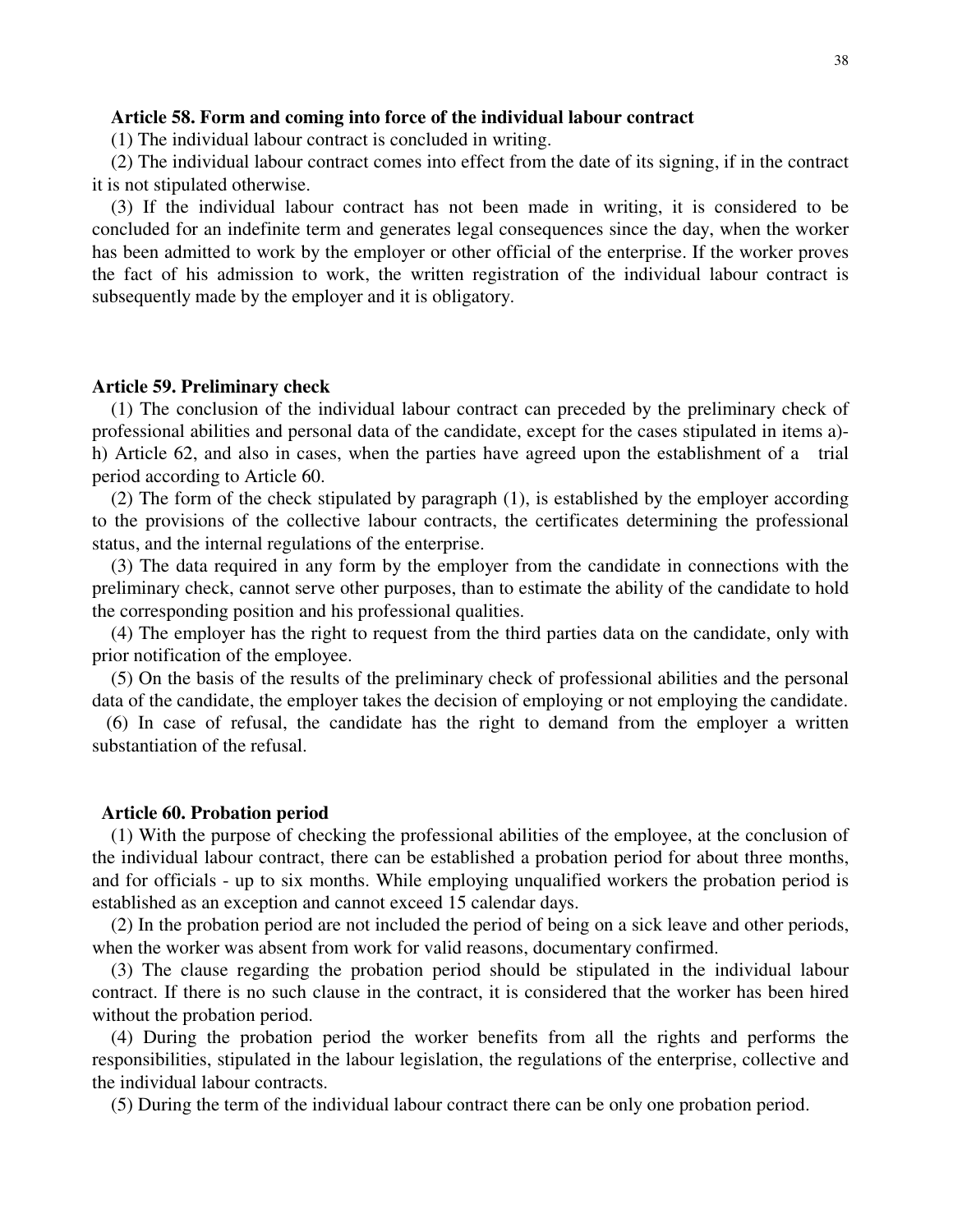# **Article 61. Probation period of employees hired on the basis of a fixed-date individual labour contract**

The trial period for the employees, who have been hired on the basis of a fixed-date individual labour contract, cannot exceed:

a) 15 calendar days at the conclusion of an individual labour contract for a term between three to six months;

b) 30 calendar days at the conclusion of an individual labour contract for a term of more than six months.

# **Article 62. Prohibition of probation period application**

Application of the probation period is forbidden at the conclusion of the individual labour contract with:

a) young specialists, graduates from professional schools and vocational schools;

b) persons under the age of eighteen;

c) persons hired for work on the basis of competition;

d) persons, who have been transferred from another enterprise;

e) pregnant women;

f) invalids;

g) persons elected on an elective position;

h) persons employed on the basis of the individual labour contract for a term up to three months;

i) persons employed on the basis of the results of the preliminary check, according to Article59.

### **Article 63. Result of the probation period**

(1) If during the probation period the individual labour contract has not been stopped on the bases stipulated by the present code, action of the contract proceeds and its subsequent termination is possible only in accordance with the general practice.

(2) In the case of unsatisfactory results of the probation period, dismissal of the worker is made by the employer before the expiration of the given probation term, without the severance pay. The worker has the right to appeal the dismissal in the judicial instance.

## **Article 64. Performance of the individual labour contract**

(1) Rights and responsibilities connected to labour relations between the employer and the employee, are established by the negotiations and are fixed in collective and individual labour contracts, with the exception of the cases stipulated by the law.

(2) Employees cannot refuse the rights established by the present code. Any agreement directed on the refusal of the recognized rights of employees or their restriction, is void.

(3) In cases of full or partial transferring of the property right of the enterprise, the successor assumes the rights and the responsibilities, existing at the moment of transferring, devolving from collective and individual labour contracts.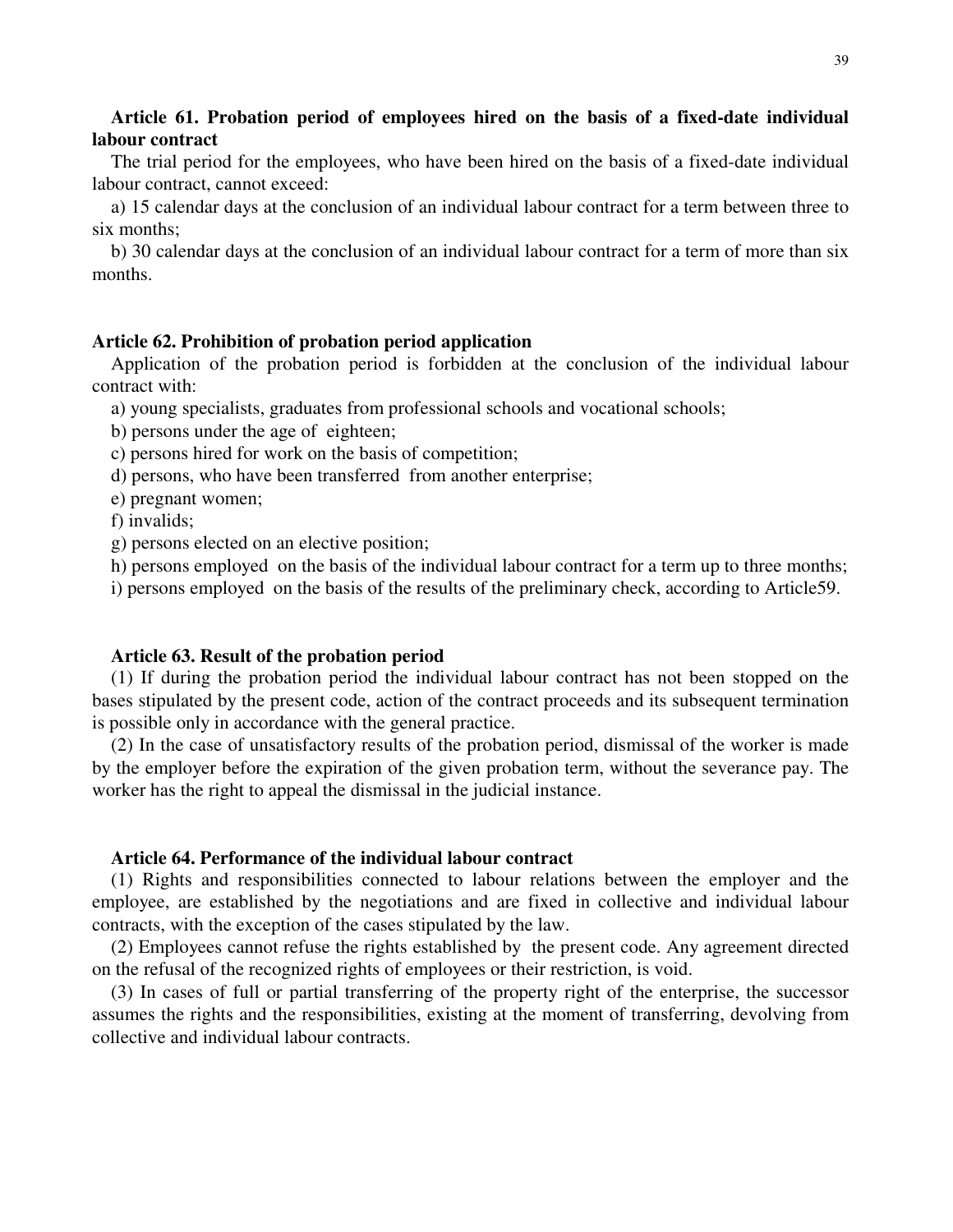### **Article 65. Registration of employment**

(1) Employment is officially registered by the order (decision, disposition) of the employer, issued on the basis of the individual labour contract, negotiated and signed by the parties.

(2) The order (decision, disposition) of the employer about the employment is brought to the notice of the employee under signature, within three working days from the date of signing by the parties of the individual labour contract. On demand of the employee the employer is obliged to give out to him a copy of the order (decision, disposition), certified in the established order.

(3) At employment or while transferring the employee to another work, in conformity with the provisions of the present code the employer is obliged:

a) to acquaint the employee with the work charged to him, working conditions, his rights and responsibilities;

b) to acquaint the employee with regulations of the enterprise and the collective labour contract;

c) to instruct the employee about the safety measures, work hygiene, measures of fire-prevention and other rules of labour safety.

#### **Article 66. Work-record card**

(1) Work-record cards are kept for all employees, who have worked at the enterprise for more than five days.

(2) In the work-record card are written the data about the employee, the work carried out by him, the received wages, and also the encouragements for the success in the work at the enterprise. Data on disciplinary punishments are not registered in the work-record book.

(3) Record about the reasons of the termination of the individual labour contract is made in strict conformity with the provisions of the legislation in force, with reference to the corresponding article of the law, its paragraph and item (letter).

(4) In case of the termination of the individual labour contract on the initiative of the employee for reasons with which the legislation connects the opportunity of granting certain privileges and advantages, record about the termination of the individual labour contract is made with the indication of these reasons.

(5) At the termination of the individual labour contract the work-record card is given back to the employee on the day of dismissing from work.

(6) The way of keeping, storage and the record of the work-record cards is established by the government.

#### **Article 67. Certificate on work and wages**

The employer is obliged to give out to the employee upon his requirement the certificate about the work at the given enterprise, indicating the speciality, qualification, position, working term and the size of the wages.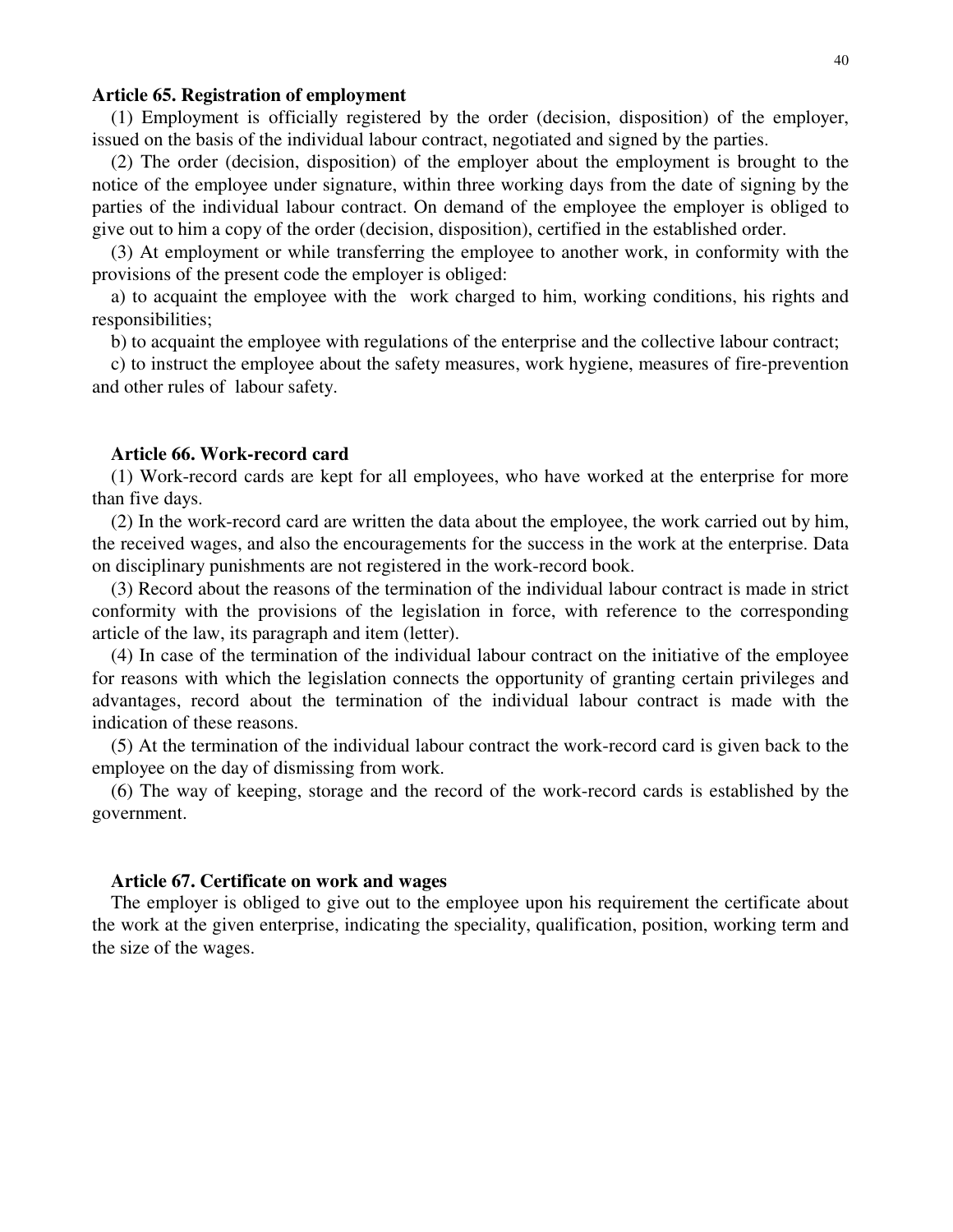### **Chapter III**

# **MODIFICATION OF THE INDIVIDUAL LABOUR CONTRACT**

# **Article 68. Modification of the individual labour contract**

(1) The individual labour contract can be modified only on the basis of an additional agreement signed by the parties, which is enclosed to the contract and is a component of it.

(2) Modification of the individual labour contract is considered any change concerning:

a) the term of the contract;

b) the places of work;

c) specificity of work (heavy work, work in harmful or dangerous working conditions, introduction of the special clauses stipulated in Article 51, etc.);

d) the size of payment;

e) work and rest regime;

f) specialities, trades, qualifications, positions;

g) character privileges and their granting.

(3) Modification of the individual labour contract by the employer in unilateral order is possible by way of exception, only in cases and on the conditions stipulated by the present code. In these cases the employee should be informed on necessity of changing the individual labour contract, two months prior to the change.

## **Article 69. Temporary change of the work place**

(1) The place of work can be temporarily changed by the employer in the case of sending the employee on an official journey or when he is sent out on business to another place of work, according to Articles 70 and 71.

(2) For the period of the official journey or while sending out on business to another place of work, the position, the average wage payment and other rights, stipulated in collective and individual labour contract, are kept for the employee.

### **Article 70. Sending out on an official journey**

The employee can be sent on an official journey for a term of not more than 60 calendar days in the way and on the conditions stipulated in Articles 174 - 176.

## **Article 71. Detachment**

(1) Detachment of the employee to another work place can be made only with the written approval of the employee for a term of not more than one year.

(2) If necessary the term of the detachment can be prolonged upon to the agreement of the sides, but not more than for one year.

(3) Some categories of employees, as stipulated in Article 302, can be detached for a term, exceeding the one specified in paragraph (1).

(4) The detached worker has the right to compensation for transport charges and charges on accommodation, and also to a special allowance according to the provisions of the current legislation, conditions of the collective or individual labour contracts.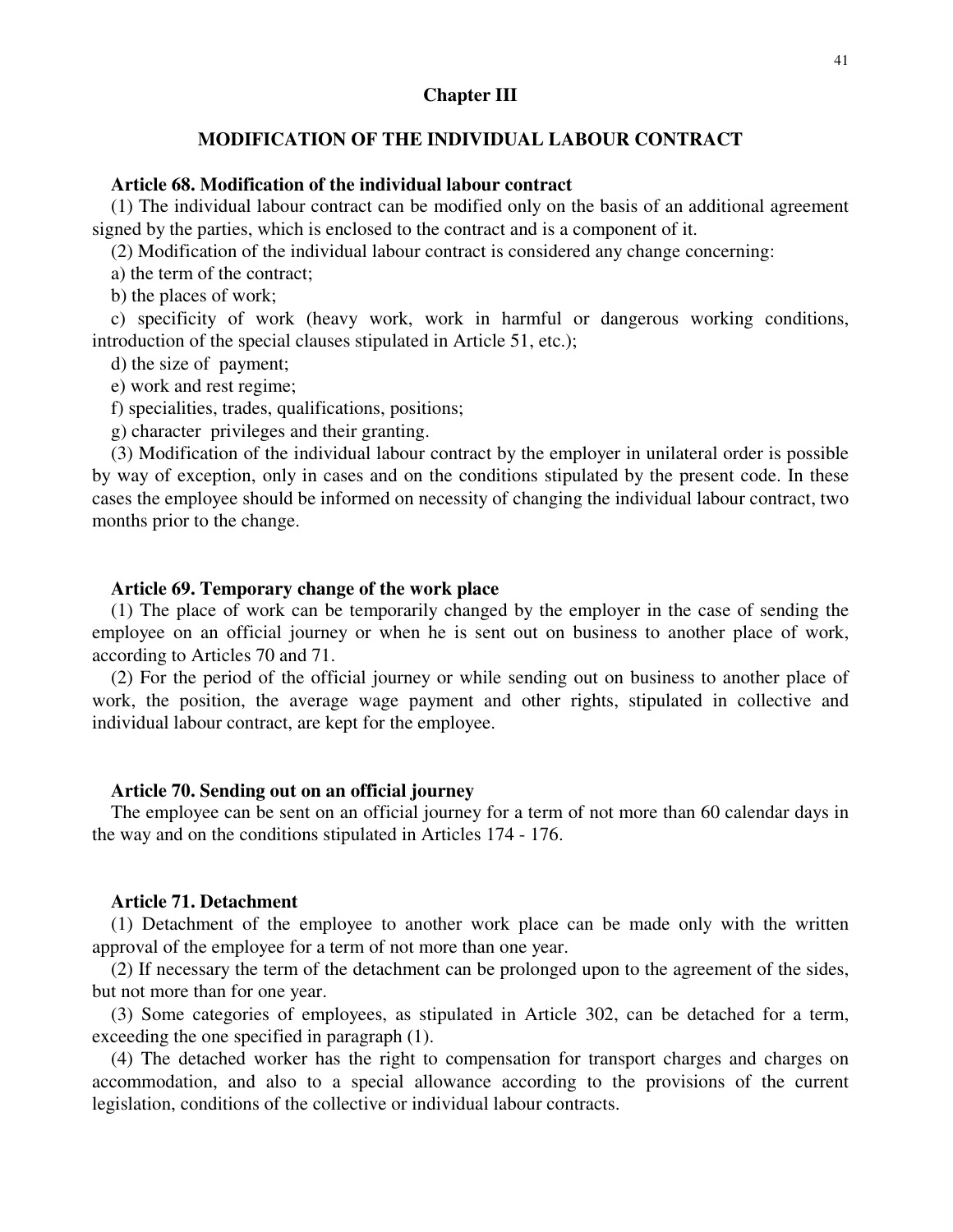(5) Detachment can change the specificity of work, but only with the written approval of the employee.

#### **Article 72. Remuneration at detachment**

(1) Remuneration at detachment to another work place is made by the enterprise at which the employee is going to work. In case of insolvency of this enterprise the responsibility for payment of the executed works is assigned to the enterprise, which detached the employee.

(2) If at the new workplace the conditions of payment or rest time differ from the ones that the worker used to benefit from at the enterprise that made the detachment, then more favourable conditions will be applied to the employee.

### **Article 73. Temporary change of the work place and specificity of work**

In case of occurrence of situations stipulated by items a) and b) paragraph (2) Article 104, the employer can temporarily, for a term not exceeding one month, change the place and specificity of the employee's work without his consent and without entering respective modification in the individual labour contract.

#### **Article 74. Transference to another work and displacement**

(1) Transference of the employee to another permanent job within the same enterprise, changing the individual labour contract in conformity with Article 68, and also the transference to a permanent job at another enterprise or in another district, is possible only with the written approval of the parties.

(2) The employee, who according to the medical conclusion (certificate) requires an easier job, the employer is obliged to transfer him, upon his written approval to another work, which is not contra-indicated for him. In case of the employee's refusal of transference, the individual labour contract is terminated according to item x) paragraph (1) Article 86. In case of absence of the necessary workplace the individual labour contract is terminated on the basis of item d) paragraph (1) Article 86.

(3) While transferring to another job according to paragraphs (1) and (2) the parties are to make the necessary modifications in the individual labour contract, according to Article 68, on the basis of the order (decision, disposition) of the employer.

(4) Displacement is not transference and does not demand the consent of the employee to move to another workplace at the same enterprise, to another structural division of the enterprise, which is situated in the same district, the assignment to work at another mechanism or aggregate within the limits of his speciality, qualifications or position, stipulated in the individual labour contract. In case of moving the employer issues an order (disposition, decision,), which is brought to the employee's notice.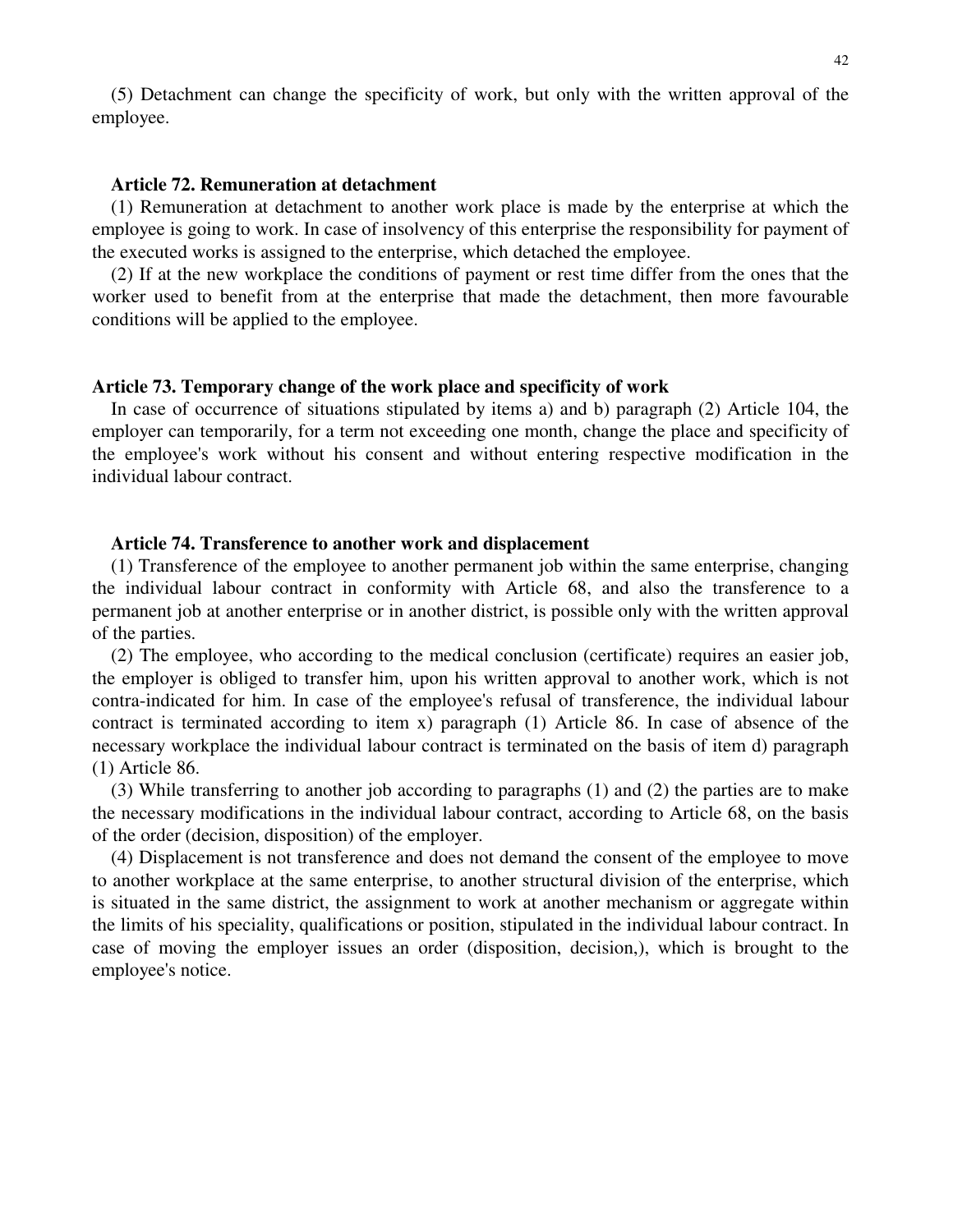### **Chapter IV**

# **SUSPENTION THE INDIVIDUAL LABOUR CONTRACT**

### **Article75. General provisions**

(1) Action of the individual labour contract can be suspended on circumstances, not dependent on the will of the parties, on the agreement of the parties or under the initiative of one of the parties.

(2) Suspension of the individual labour contract assumes the suspension of work performance by the employee and payment of compensations (wages, bonuses, and other payments) by the employer.

(3) For the period of suspending the individual labour contract, the rights and responsibilities of the parties, except for the ones specified in paragraph (2), continue to operate, if it is not stipulated otherwise in the current statutory acts, collective agreements, collective and individual labour contracts.

# **Article 76. Suspension of the individual labour contract on circumstances, not dependent on will of the parties**

Action of the individual labour contract stops on the following circumstances, not dependent on will of the parties:

a) maternity leave (holiday);

b) illness or traumatism;

c) Detachment;

d) Quarantine;

e) military service, reduced military service or civil service;

f) force-majeur circumstances, confirmed in the established order, not imposing the termination of the labour relations;

g) taking to the judicial instance of a criminal case, a crime committed by the employee, incompatible with the performed work - until the final decision of the judge;

h) delay of the term of undergoing the medical examination, on the fault of the employee;

i) ascertainment according to the medical conclusion, the contra-indications, which do not allow the performance of the work specified in the individual labour contract;

j) requirement of control or law enforcement bodies in conformity with the current legislation;

k) coming to work in the condition of alcoholic, narcotic or toxic intoxication, established by the conclusion of the competent medical institution or the act of the commission formed from a equal number of representatives of the employer and employees;

l) participation to strike, declared according to the present code;

m) establishment for a certain term, of the group of physical inability due to a working accident or occupational disease;

n) other circumstances stipulated by the legislation in force.

### **Article 77. Suspension of individual labour contracts under the agreement of parties**

Action of the individual labour contract stops on the agreement of the parties, which has been made out in writing, for the following reasons: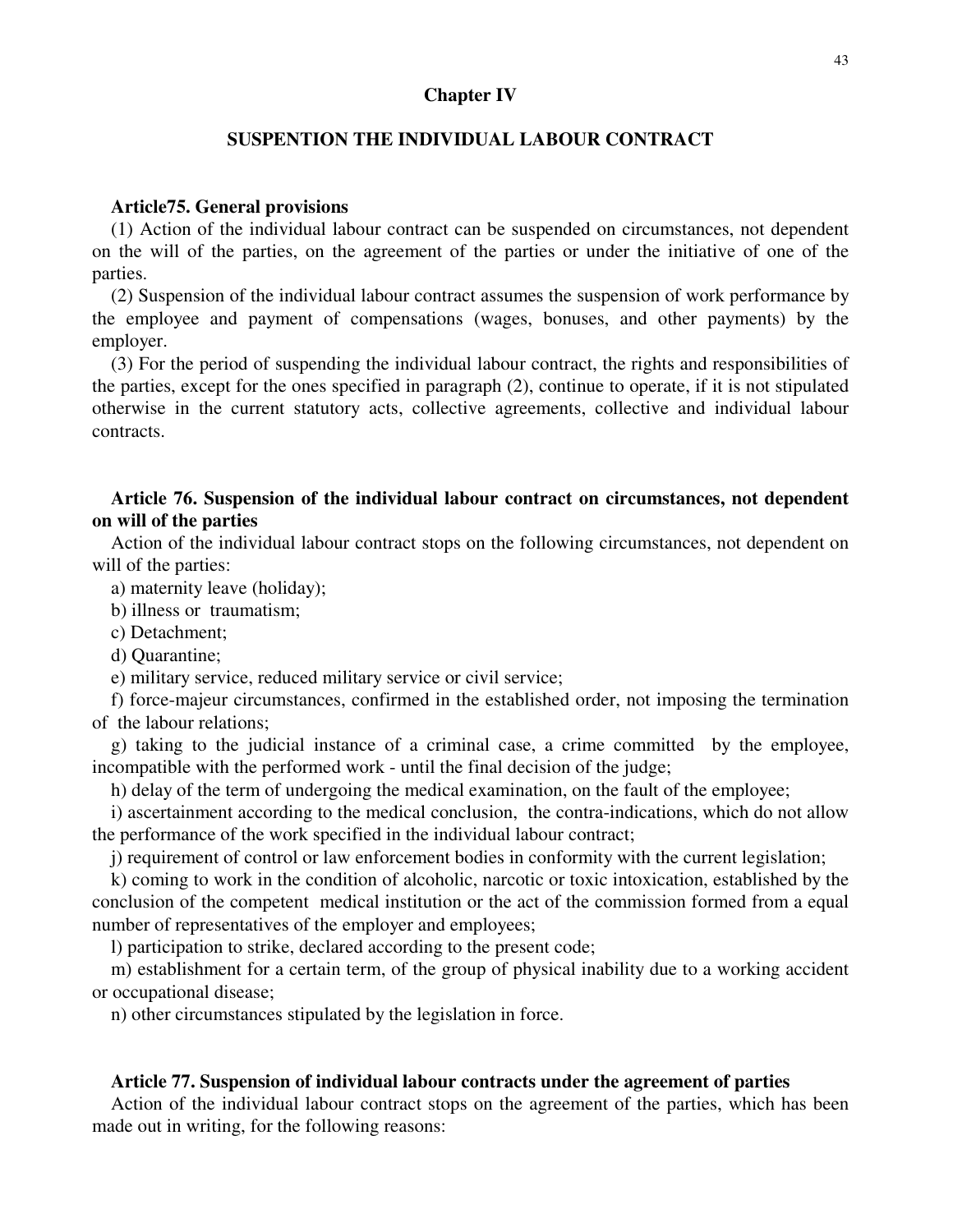a) granting a non-paid holiday for a term of more than one month;

b) having a vocational training or probation and being out of work for a term of more than 60 calendar days;

c) technical idle time;

d) taking care of a sick child under the age of seven;

e) taking care of an invalid -child under the age of sixteen; and also

f) for other reasons stipulated in the legislation.

## **Article 78. Suspension of individual labour contracts on the initiative of one of the parties**

(1) Action of the individual labour contract stops on the initiative of the worker for the following reasons:

a) holiday for taking care of a child under the age of six;

b) holiday for taking care of a sick member of the family with a duration up to one year, according to the medical conclusion;

c) having a vocational training outside the enterprise, according to paragraph (3) Article 214;

d) employment in an elective office in the body of public authority, trade union or patronage;

e) unsatisfactory conditions of labour safety; and also

f) for other reasons stipulated in the current legislation.

(2) Action of the individual labour contract can be suspended on the initiative of the employer:

a) for the period of the service investigation, made according to the requirements of the present code;

b) for the term of detachment;

c) in other cases stipulated in the current legislation.

# **Article 79. Modality of disputes settlement regarding the suspension of the individual labour contract**

Disputes regarding the suspension of individual labour contracts are resolved in the order established by Articles 354 - 356.

### **Article 80. Technical idle time**

(1) The technical idle time means the temporary impossibility of the employer to continue the industrial activity for objective economic reasons.

(2) Duration of the technical idle time cannot exceed three months within the limits of one calendar year.

(3) During the technical idle time, the employees are at the disposal of the employer, so that he has the opportunity to resume the activity at any time.

(4) For the period of the technical idle time, the employees benefit from an allowance, which in size is not less than 75 percent from the basic wages, with the exception of the cases of suspension of the individual labour contract in conformity with item c) Article 77.

(5) The way the employees will perform the duty of being at the disposal of the employer, and also the concrete size of the allowance during the technical idle time are established by the collective labour contract and the collective agreements.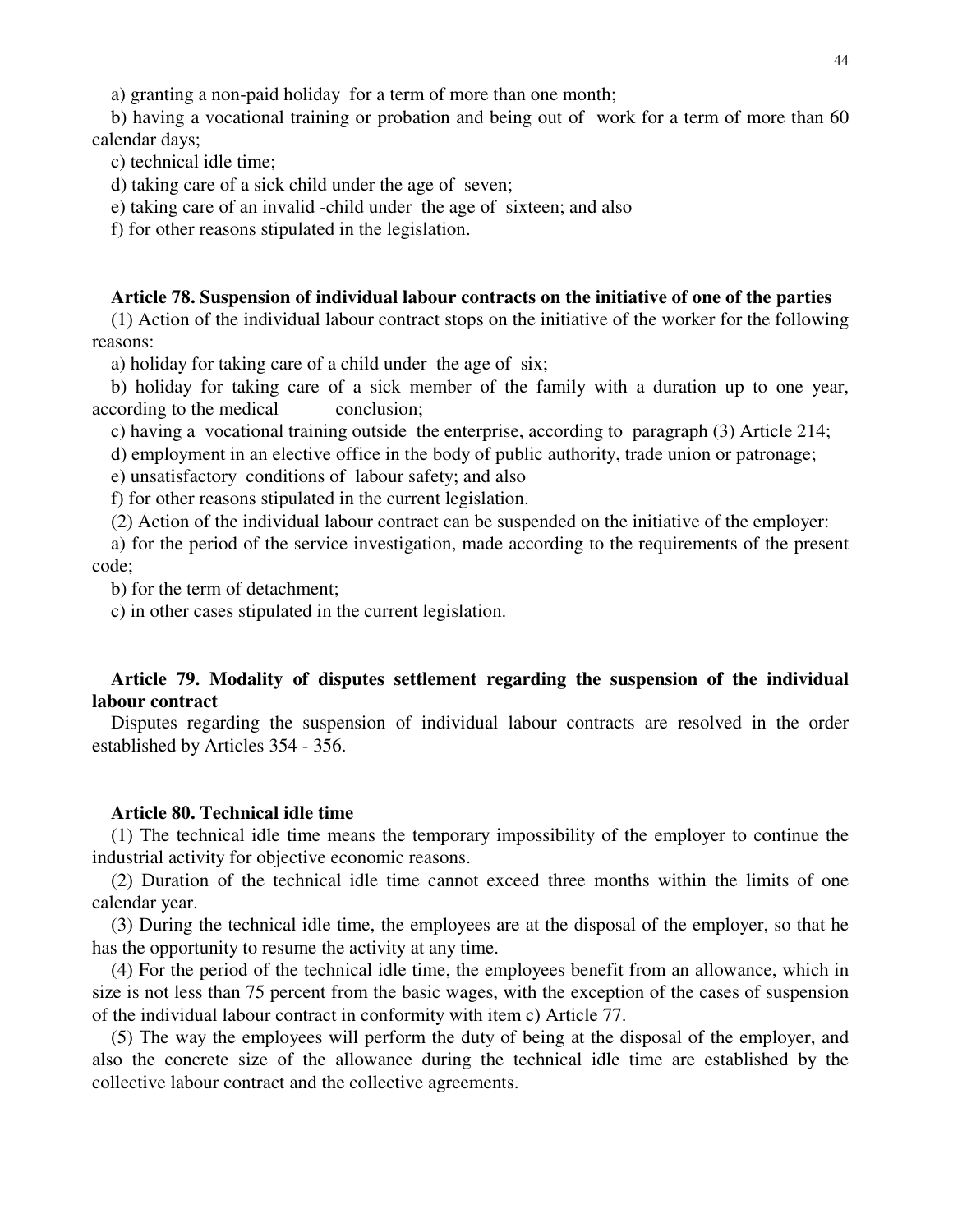### **Chapter V**

# **TERMINATION OF THE INDIVIDUAL LABOUR CONTRACT**

## **Article 81. Bases of the individual labour contract termination**

(1) The individual labour contract can be stopped:

a) on circumstances, not dependent on the will of the parties (Article 82, 305 and 310);

b) on the initiative of one of the parties (Article 85 and 86).

(2) In all cases stipulated in a paragraph (1), the day of the termination of the individual labour contract is considered the last working day of the employee.

#### **Article 82. Termination of the individual labour contract, dependent on will of the parties**

The individual labour contract stops in the following circumstances, not dependent on the will of the parties:

a) death of the employee, declaration of his death or disappearance by the decision of the judicial instance;

b) death of the employer - the physical person, declaration of his death or disappearance by the decision of judicial instance;

c) declaration of the nullity of the contract by the decision of judicial instance- from the date of the taking of the decision, except for cases stipulated in art. 84 paragraph (3);

d) withdrawal of the license of the enterprise, by competent authorities- from the date of the withdrawal of the corresponding license;

e) deprivation of the right to occupy certain positions or to engage in certain activities, - from the date of the validity of the decision of the judicial instance regarding the deprivation;

f) expiration of the term of action of the fixed-date individual labour contract - since the day specified in the contract, except for cases, when labour relations actually proceed and none of the parties has demanded their discontinuance;

g) completion of the work stipulated in the individual labour contract concluded for the period of performing a certain work;

h) end of season, in case of the conclusion of individual labour contracts for performing seasonal work;

i) force-majeur circumstances, confirmed in the established order, which exclude the possibility of continuing the labour relations;

j) other reasons, stipulated in art. 305 and 310.

### **Article 83. Termination of the fixed-date individual labour contract**

(1) In case of the termination of the fixed individual labour contract in connections with the expiration of the term of its action, the employee should be informed in written form about it, by the employer, not less than 10 working days before the expiration.

(2) The fixed individual labour contract can be stopped ahead of schedule only under the agreement of the parties, made out in written form, in cases and the order, stipulated by the contract, except for the cases specified in items b) - e) paragraph (1) art. 86.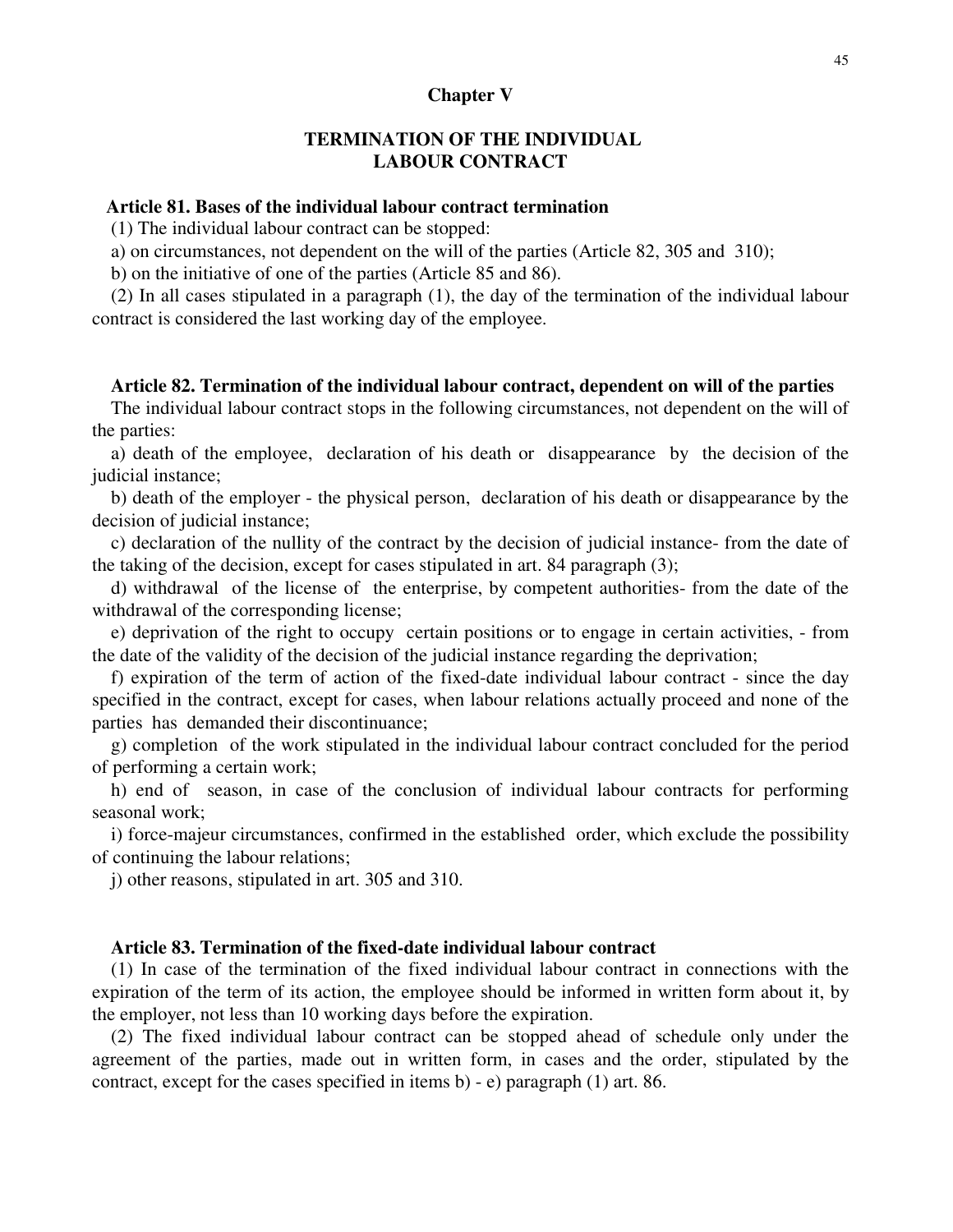(3) The fixed individual labour contract concluded with the employee for the period of performing his labour responsibilities, and whose individual labour contract is suspended (item a) art. 55), A stop on the day of the employee's returning to work.

(4) If at expiration of the individual labour contract none of the parties has demanded its termination and the labour relations actually proceed, the contract is considered prolonged for an indefinite term.

### **Article 84. Nullity of the individual labour contract**

(1) Non-observance of any of the clauses established by the present code for the conclusion of the individual labour contract brings to its invalidity.

(2) Recognition of the nullity of the individual labour contract has consequences for the future.

(3) Nullity of the individual labour contract can be eliminated by accomplishing the corresponding conditions stipulated in the present code.

(4) In the case, when one of clauses of the individual labour contract is void, because it establishes for the employee rights beyond the limits of the legislation in force, the collective agreements or the collective labour contract, this condition is automatically replaced by minimal applicable conventional or contractual legal provisions concerning this case.

(5) Nullity of the individual labour contract is established by the decision of the judicial instance.

#### **Article 85. Resignation**

(1) The employee has the right to resign -to terminate the individual labour contract on his own initiative, having informed the employer in a written application, 14 calendar days before that.

(2) In case of the employee's resignation in connection with his leaving on pension, establishment of the group of physical inability, holiday on child nursing, transfer to an educational institution, moving to another district, infringement by the employer of the individual and-or collective labour contract and the labour legislation in force, the employer is obliged to accept resignation in the term, specified in the application.

(3) After expiration of the term specified in paragraph (1), the employee has the right to stop work, and the employer is obliged to pay the worker all the due salary and to give him the workrecord card and other documents, connected to his labour activity at the enterprise.

(4) Before the expiration of the term specified in paragraph (1), the employee has the right to withdraw the application at any time or to submit a new application about cancellation of the first one. In this case the employer has the right to release the worker, only if until the cancellation of the application, a new individual labour contract was made with another worker, in conformity with the requirements of the present code.

### **Article 86. Dismissal**

(1) Dismissal - cancellation under the initiative of the employer of the individual labour contract made for an indefinite term, and the fixed individual labour contract - is admitted on the following bases:

a) unsatisfactory results of the probation period of the employee paragraph ( 2) art. 63);

b) liquidation of the enterprise or the termination of the activity of the employer- the physical person;

c) reduction of number of workers or staff of the enterprise;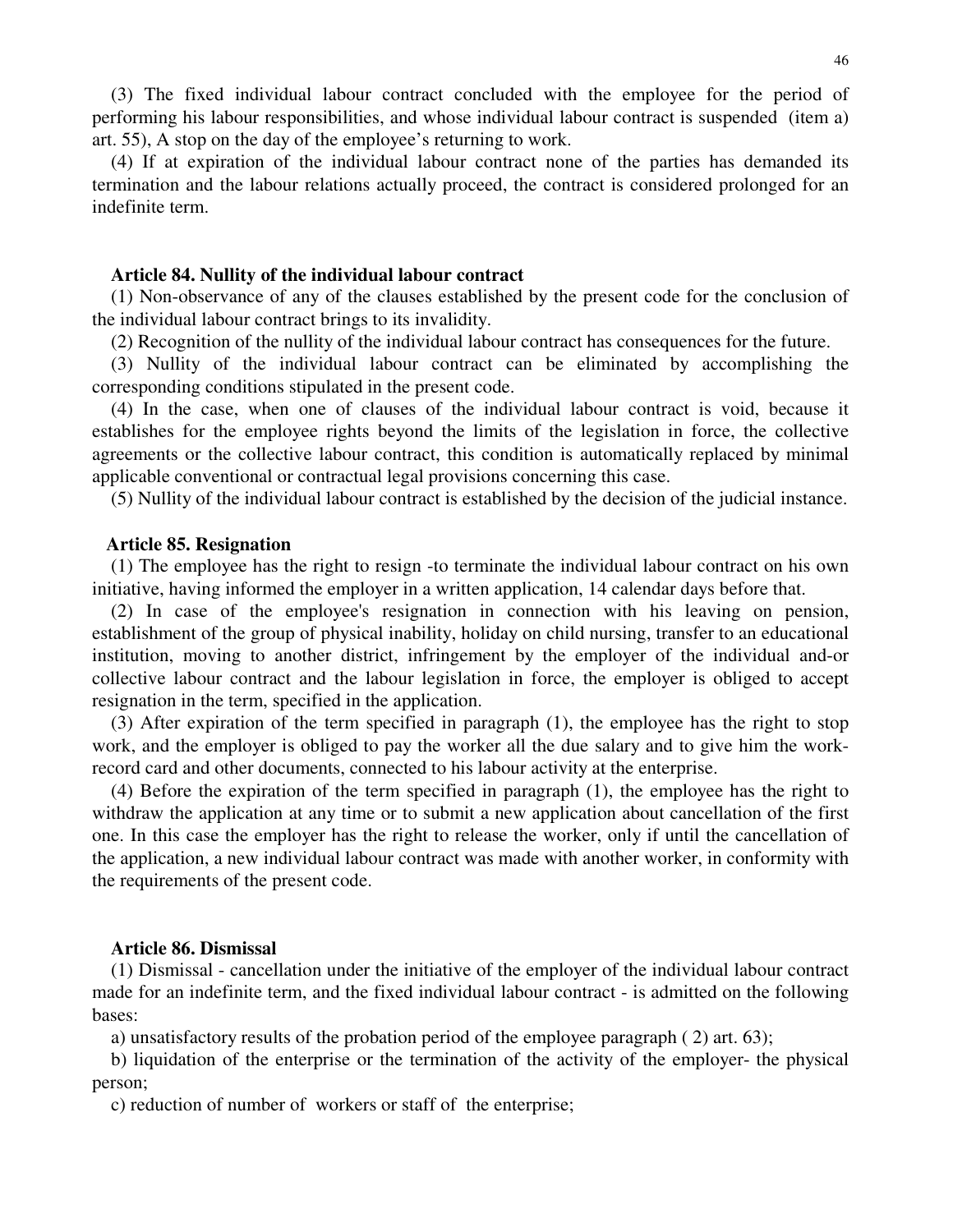d) establishment of the fact that the worker does not correspond to the position or carried out work for health reasons according to the medical conclusion;

e) establishment of the fact that the worker does not correspond to the position or carried out work, due to insufficient qualification, confirmed by the decision of the attestation commission;

f) change of the proprietor of the enterprise (concerning the head of the enterprises, his assistants and the chief accountant);

g) numerous infringement within one year of the labour responsibilities, if disciplinary punishments were earlier applied;

h) absence from work without a valid excuse for more than four hours successively within the working day;

i) coming to work in the condition of alcoholic, narcotic or toxic intoxication established in the way, stipulated in

item k) art. 76;

j) committing an embezzlement at the work place (even in small proportions) from the property of the enterprises, established by the decision of judicial instance or body, in whose competence is the application of the administrative sanctions;

k) committing culpable actions by the employee, who is directly serving monetary or material assets, if these actions can serve as a basis for the employer's loss of trust in the given employee;

l) numerous gross infringements of the charter of the educational institutions within one year by the pedagogical worker (art. 301);

m) committing by the worker who is carrying out educational functions, an immoral offence incompatible with his position;

n) application (even only once) by the pedagogical worker of physical or mental violence to pupils (art. 301);

o) signing by the director of the enterprise (branch, division), by his assistants or the chief accountant of an unreasonable legal act causing material damage to the enterprise;

p) single gross infringement of the labour responsibilities by the director, his assistants or the chief accountant;

r) submission by the worker to the employer at the conclusion of the individual labour contract of false documents (par. (1) art. 57);

s) concerning employees holding more than one office,- conclusion of an individual labour contract with another person, who will execute the respective profession, speciality or position as the basic speciality or position (art. 273);

t) restoration to work on the decision of the judicial instance, of the person, who earlier carried out this work, if dislocation or transference of the worker to another work, according to the present code are impossible;

u) transference of the employee to another enterprise with his consent and with the consent of both employers;

v) refusal of the employee to continue work in connection with the change of the proprietor or reorganization of the enterprise, and also transition of the enterprise in the submission of another body;

x) refusal of the employee to transfer to another work for health reasons, on the basis of the medical conclusion (par. (2) art.74);

y) refusal of the employee to transfer to another district in connection with the moving of the enterprise to this district (par. (1) art. 74);

z) on other bases stipulated by the present code and other laws.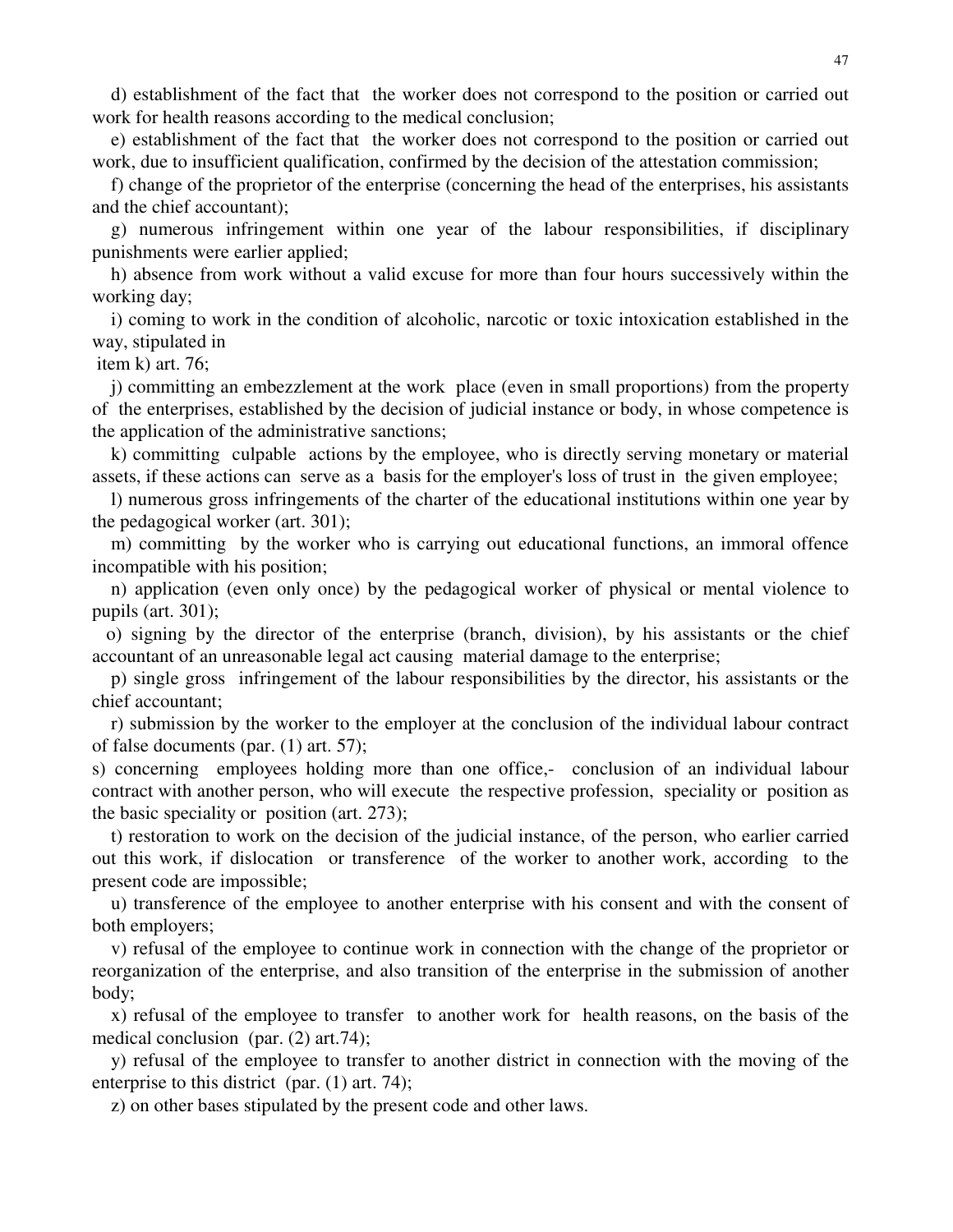(2) Dismissal of the worker is not admitted during his sick leave, annual paid holiday, educational holiday, holiday for taking care of a child under the age of six, and also during the period of detachment, except for the case of enterprise liquidation.

## **Article 87. Prohibition of dismissal without the consent of the trade union**

(1) Dismissal of employees - members of trade union in cases, stipulated by items c), d), e), g) and h) par. (1) art. 86, is admitted only with the preliminary consent of the trade union from the enterprises. In other cases, dismissal is admitted after the preliminary consultation of the tradeunion body from the enterprises.

(2) Dismissal of the person elected in the trade-union body and not released from the basic work place, is admitted with observance of the general (common) mode of dismissal and only with the preliminary consent of the trade-union body, a member of which the given person is.

(3) Heads of the primary trade union organization (trade-union organizers), unreleased from the basic work place, cannot be dismissed without the preliminary consent of the higher trade-union body.

(4) Trade-union bodies (trade-union organizers), specified in par. (1) - (3), are obliged to inform the employer within 10 working days since the day of the requirement, the consent or disagreement (advisory opinion) concerning the dismissal of the employee. In case of non receipt by the employer of the answer in the specified term, the consent (advisory opinion) of the corresponding body is presumed.

# **Article 88. Procedure of dismissal in case of enterprise liquidation, reduction of the number of workers or staff**

(1) The employer has the right to dismiss employees in connection with the enterprises liquidation or reduction of the number of workers or staff, (items b) and c) par. (1) art. 86) only under the condition of:

a) issuing an order ( decision, disposition) legally motivated about the liquidation of the enterprise or the reduction of the number of workers or staff;

b) issuing an order (decision, disposition) about the notice of the liquidation of the enterprise or reduction of the number of employees or staff, which is made two months prior to the liquidation or reduction. In case of reduction of the number of workers or staff of the enterprise, are informed only the persons, whose workplaces are reduced;

c) offers to the employee simultaneously with the notice on dismissal in connections with reduction of the number of employees or staff of the enterprise, another workplace at the enterprise;

d) reducing first of all the vacant workplaces;

e) cancellation of the individual labour contract first of all with the employees, working parttime;

f) granting to the employee, subject to dismissal, one working day a week with preservation of the average wages, for searching another job;

g) presenting to the employment agency the information regarding the employees subject to dismissal, two months before the dismissal;

h) addressing the trade-union body for obtaining the consent to dismissal of employees, as established by the present code;

i) informing the trade-union bodies of the enterprise and the corresponding branch, not less than three months before the reorganization or liquidation of the enterprises, and conducting with them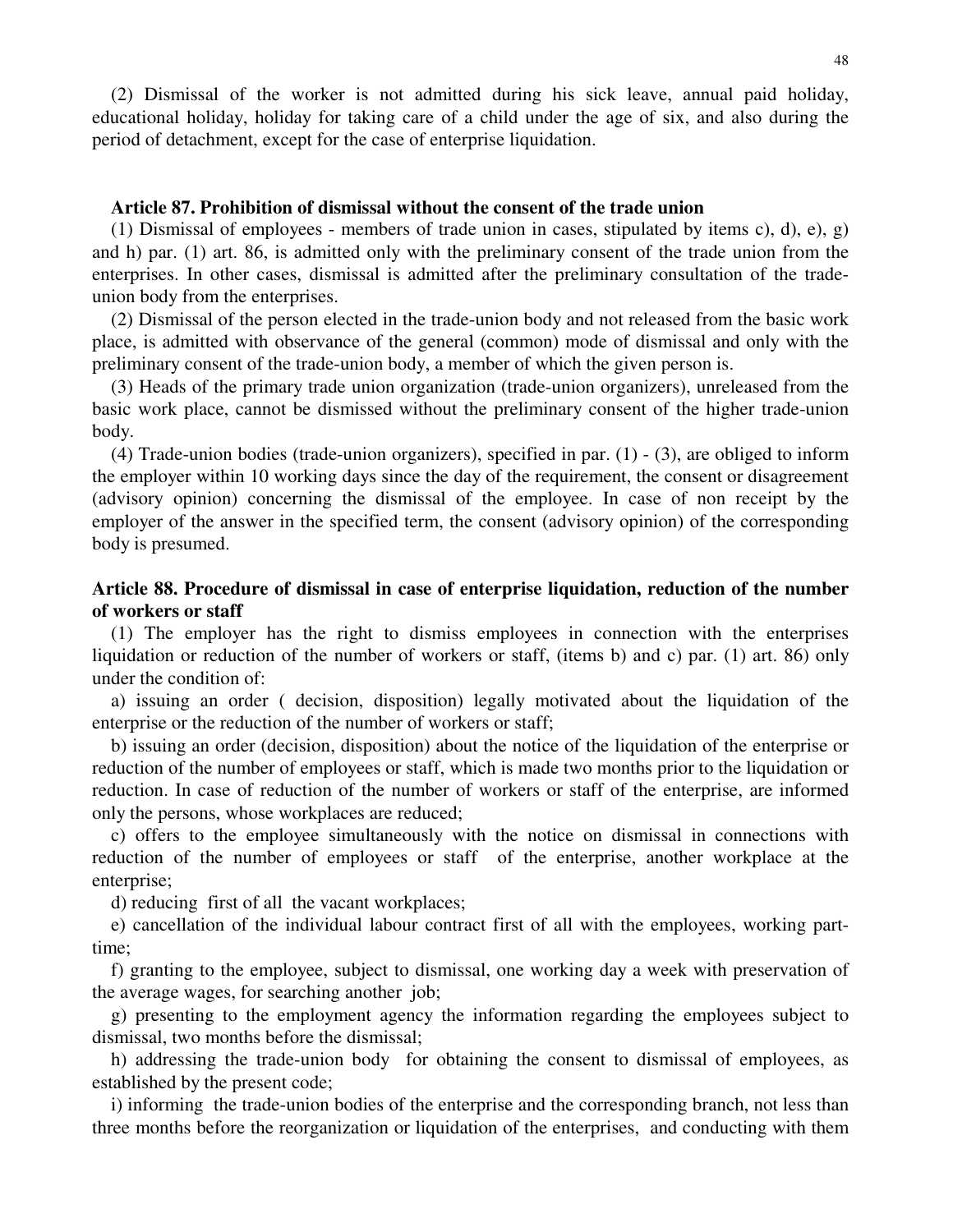negotiations regarding the observance of the rights and interests of the employees. Criteria of mass reductions of workplaces are established by the collective agreements.

(2) In case of not issuing the order (decision, disposition) about the dismissal of the employee, after a two-months term after the preliminary notice, this procedure cannot be repeated during one calendar year. In the two-months term are not included the periods of the employee's annual paid holiday, educational holiday and sick leave.

(3) The reduced workplace can be restored in the staff of the enterprises not earlier than in one year from the date of the dismissal of the employee, who held this place.

#### **Article 89. Restoration to work**

(1) The employee illegally transferred to another work or illegally released from work, can be restored to work with the decision of the judicial instance.

(2) Examining the individual labour dispute by the judicial instance, the employer is obliged to prove the necessity and to point out the bases for transference or dismissal of the employee. In case of dismissal of a member of the trade union, without the consent of the trade-union body, when the respective consent is obligatory according to (art. 87), the judicial instance, through a decision restores the employee to work.

# **Article 90. Responsibility of the employer for illegal transference or dismissal of the employee.**

(1) At restoration to work of the employee illegally transferred to another work or illegally dismissed from work, the employer is obliged to compensate the damage brought to him.

(2) Compensation for the damage brought to the worker by the employer, includes:

a) obligatory indemnification for the whole period of compelled absence from work, in size not less than the average wages of the employee for this period;

b) compensation for the extra expenses connected to the appeal of transference to another work or dismissal (consulting experts, court costs, etc.);

c) compensation for the moral prejudice caused to the employee;

(3) The size of the sum of compensation for the moral prejudice is defined by the judicial instance in view of an estimation of the actions of the employer, but cannot be less than the monthly average wages of the employee.

(4) Instead of restoration to work the judicial instance can collect from the employer, for the benefit of the worker, upon his consent additional indemnification, in size not less than his three average monthly wages.

### **Chapter VI**

# **EMPLOYEE'S PERSONAL DATA PROTECTION**

# **Article 91. General requirements at analysing the personal data of the employee and the guarantee of their protection**

With a view of maintaining the rights and freedom of the person and the citizen, the employer and his representatives at processing the personal data of the worker are obliged to observe the following general requirements: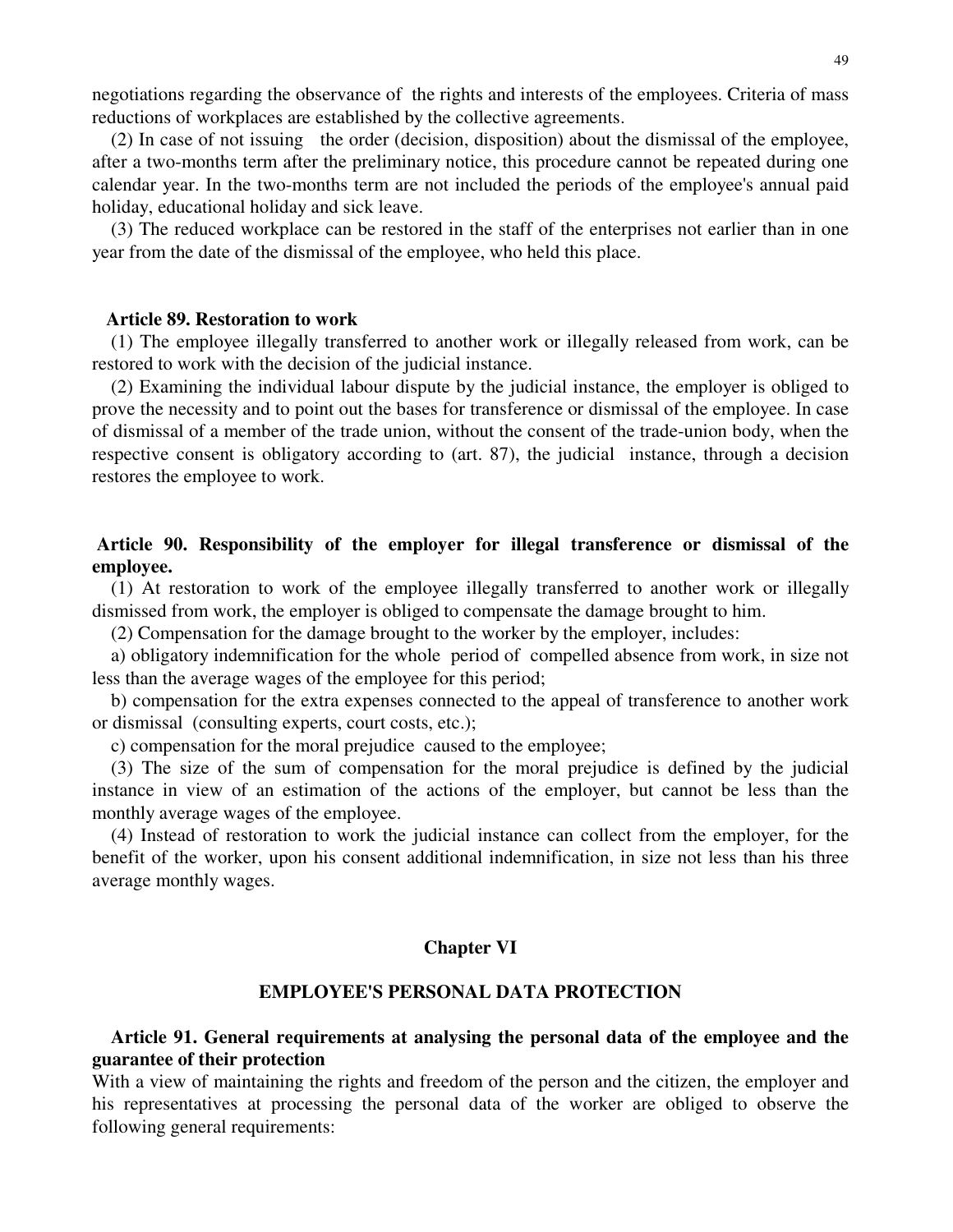a) personal data processing of the employee can be carried out exclusively with the view of observing the stipulations of the current legislation, assistance in employment, training and promotion on work, provision of personal safety of the employee, control over the quantity (amount) and quality of the executed work and provision of the integrity of the enterprise property;

b) the employer is obliged to follow the legislation in force at determining the volume and content of the personal data of the employee, that are to be processed;

c) all the personal data of the employee should be received from him or from the source specified by him;

d) the employer has no right to receive and process personal data of the employee regarding his political and religious beliefs, and also his private life. In the cases stipulated by the law, the employer has the right to request and process the data on the private (individual) life of the employee only with his written approval;

e) the employer has no right to receive and process personal data of the employee regarding his membership in trade union, public and religious associations, parties and other political organizations, with the exception of the cases stipulated by the law;

f) at the decision-making, touching the interests of the employee, the employer has no right to count on the personal data of the employee, received exclusively as a result of their automated processing or through the electronic way;

g) protection of the personal data of the employee from illegal use or losses is provided by the employer at his own expense;

h) employees and their representatives should be acquainted, under signature, with the documents regarding the modality of processing and storage of the personal data of the employees of the enterprise, and also to be informed about their rights and responsibilities in this area;

i) employees should not refuse the rights to storage and protection of the personal data;

j) employers, employees and their representatives should elaborate together measures to protect the personal data of the workers.

#### **Article 92. Employee's personal data submission**

On submission of the personal data of the employee, the employer should observe the following requirements:

a) not to inform a third party about the personal data of the employee without his written approval, except for the cases, when it is necessary for the prevention of the life or health danger of the employee, and also in the cases stipulated by law;

b) not to communicate the personal data of the employee for commercial reasons without his written approval;

c) to warn the persons receiving the personal data of the employee, that these data can be used only with the purpose for which they were communicated, and to demand from these persons a written confirmation, that the rule will be observed. The persons receiving the personal data of the employee, are obliged to observe the confidentiality, except for the cases, stipulated by the law;

d) to allow access to the personal data of the employee only to specially authorized persons, thus the specified persons have the right to request only those personal data of the employee, which are necessary for the realization of concrete commissions;

e) not to request the information on the state of health of the employee, with the exception of the data concerning the employee's capacity to perform his labour responsibilities;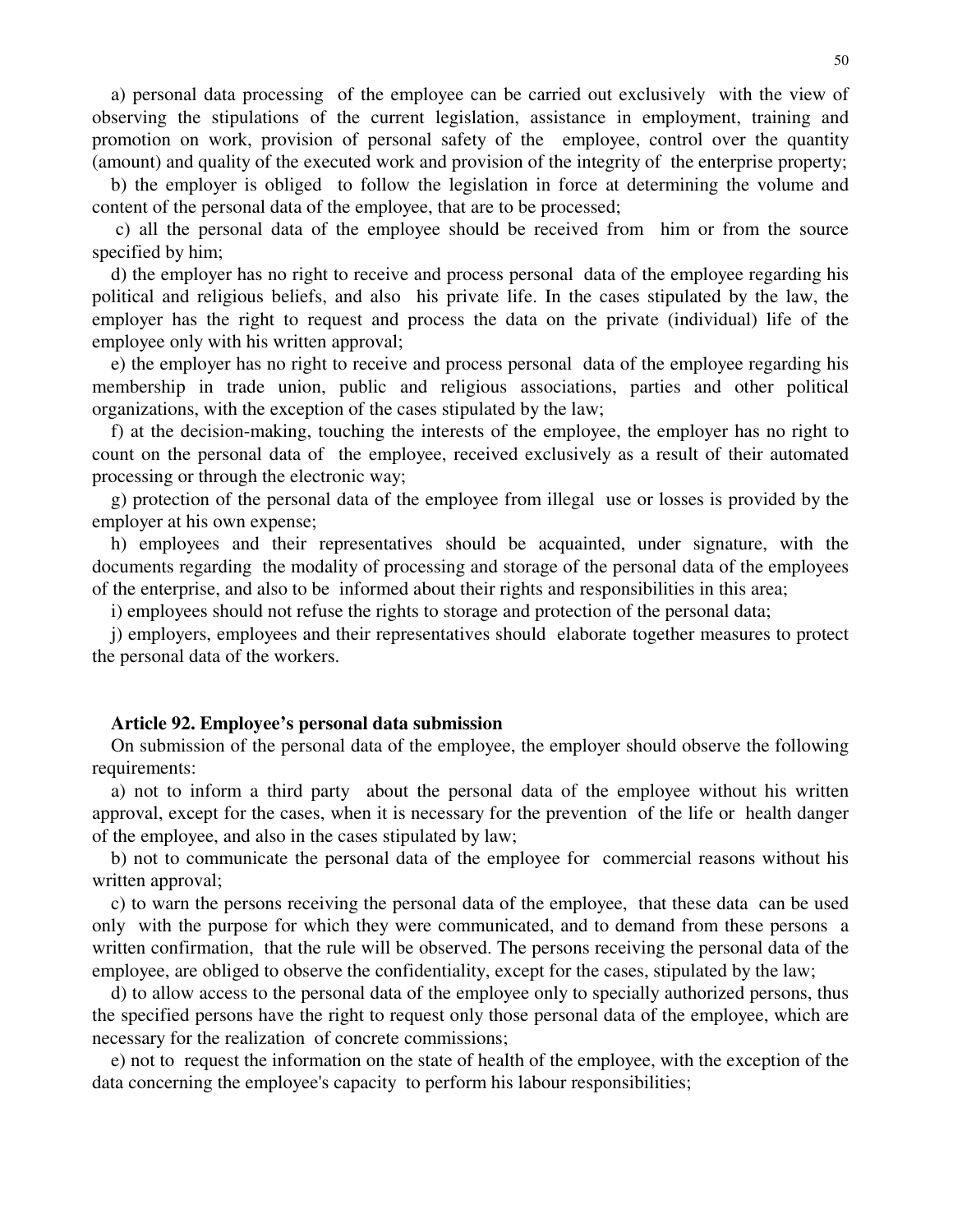f) to transmit to the representatives of workers, the personal data of the employee as stipulated in the present code and to limit this information only to those personal data of the employee, which are necessary for specified representatives to accomplish their commissions.

# **Article 93. Employee's rights regarding the provision of protecting the personal data kept at the employer**

With a view of providing protection of the personal data kept at the employer, the employee has the right to:

a) receive full information on the personal data and the way of their processing;

b) have unrestricted and free-of-charge access to the personal data, including the right to a copy of any legal certificate (act) containing his personal data, except for the cases stipulated in the present legislation;

c) define the representatives for the protection of his personal data;

d) access to the medical data concerning him, also through the medical worker, depending on his choice;

e) require the exclusion or correction of incorrect and-or incomplete personal data, and also the data processed with infringement of requirements of the present code. At the refusal of the employer to exclude or correct the employee's incorrect personal data, the employee has the right to declare in written his motivated disagreement to the employer;

f) appeal in the judicial instance any wrongful action or illegal activity of the employer, committed at the receipt, storage, processing and protection of the personal data of the employee.

**Article 94. Responsibility for infringement of the norms regarding receipt, storage, processing and protection of the employee's personal data**

The persons guilty of infringement of the norms, regarding receipt, storage, processing and protection of the personal data of the employee, bear responsibility in conformity with the current legislation.

## **TITLE IV**

### **WORKING HOURS AND RESTING TIME**

### **Chapter I**

# **WORKING HOURS**

## **Article 95. Concept of working hours. Normal duration of working hours**

(1) Working hours - time, during which employees in conformity with the regulations of the enterprise, clauses of the individual and collective labour contracts execute their labour responsibilities.

(2) Normal duration of working hours of employees from enterprises cannot exceed 40 hours per week.

#### **Article 96. Reduced duration of working hours**

(1) For separate categories of employees, depending on age, state of health, working conditions and other circumstances, in conformity with the current legislation and the individual labour contract, the reduced duration of working hours is established.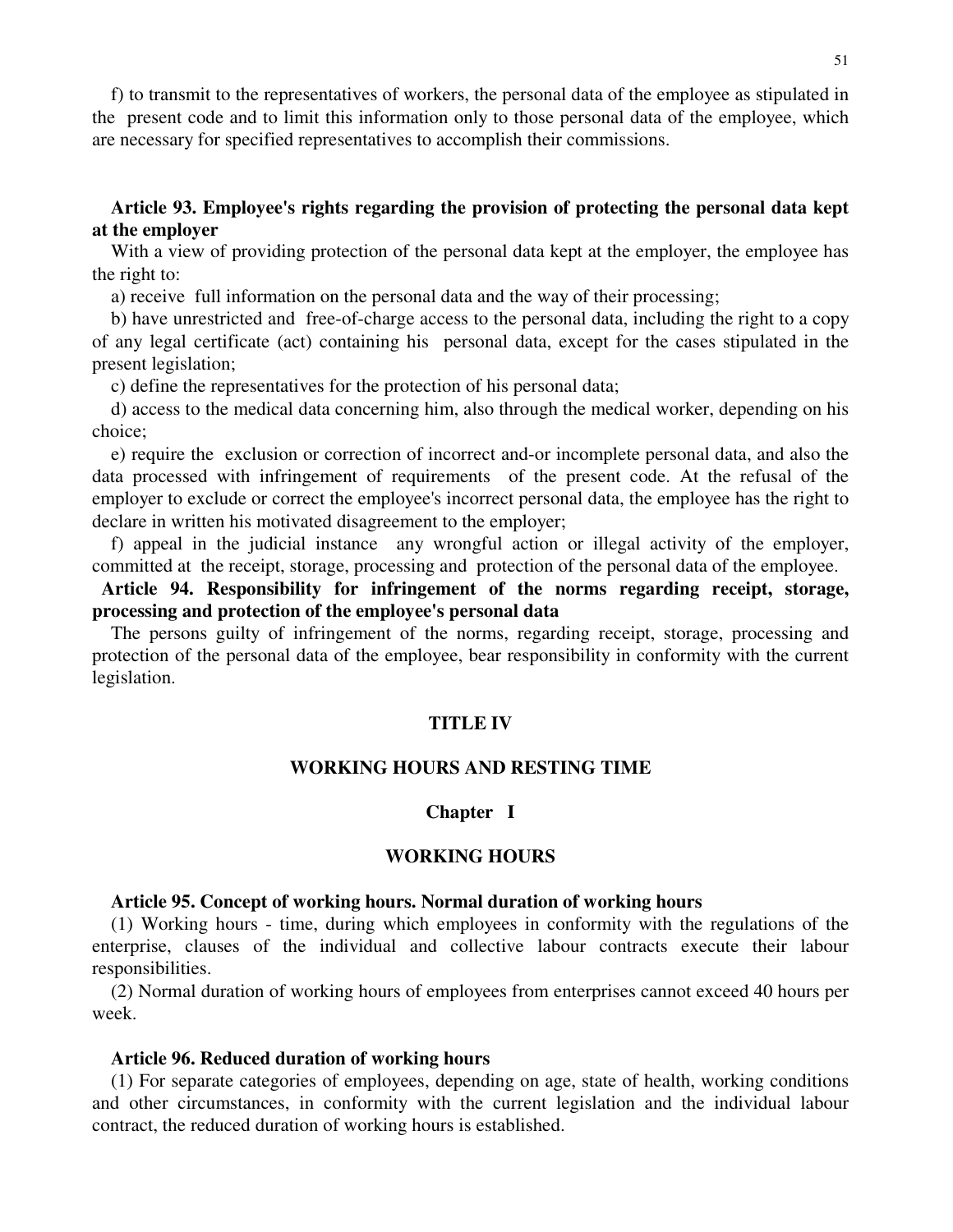(2) The reduced week duration of working hours makes:

a) 24 hours - for employees between the age of fifteen to sixteen;

b) 35 hours - for employees between the age of sixteen to eighteen;

c) 35 hours - for the employees performing work in harmful conditions, according to the list authorized by the Government.

(3) For separate categories of employees, whose work demands increased intellectual and psycho-emotional efforts, the duration of working hours is established by the Government and it can not exceed 35 hours per week.

(4) For invalids of the I and II groups (not having the right to high privileges) is established the reduced duration of working hours - 30 hours per week;

#### **Article 97. Incomplete working hours**

(1) At employment, and subsequently under the agreement between the worker and the employer, can be established the incomplete working day or incomplete working week. Upon the request of the pregnant woman, the employee, who has in her care children under the age of fourteen or children - invalids under the age of sixteen , or the employee who is taking care of a sick member of the family in conformity with the medical conclusion, the employer is obliged to establish for him the incomplete working day or incomplete working week.

(2) remuneration in the cases stipulated by par. (1), is made proportionally to the time worked or depending on amount of the executed work.

(3) Work in conditions of incomplete working hours does not involve any restrictions of the employee's rights concerning calculation of the seniority, duration of annual paid holiday or other labour rights.

### **Article 98. Distribution of working hours within the limits of a week**

(1) Working hours are distributed within the limits of a week, as a rule, in regular intervals and it makes 8 hours per day within five days with two days off.

(2) At enterprises, where in view the of specificity of work introduction of the five-day working week is irrational, as an exceptions the establishment of the six-day working week with one day off is admitted.

(3) Distribution of working hours can be made within the limits of a compressed working week, consisting of four or four and a half days, provided that the duration of the week working hours will not exceed the maximum permissible duration stipulated by (par. (2) art. 95). The employer introducing the compressed working week is obliged to observe the special norms concerning the duration of the daily working time for women and youth.

(4) Duration of working week, work regime - duration of daily work (shift), time of beginning and finishing work, breaks, alternation of working days and days off - are established by the internal rules of the enterprise, collective and-or individual labour contracts.

#### **Article 99. Global record of working hours**

(1) At enterprises the global record of the working hours can be introduced, provided that its duration does not exceed the number of working hours established by the present code. Thus the registration period should not exceed one year, and daily duration of working hours (shifts) cannot exceed 12 hours.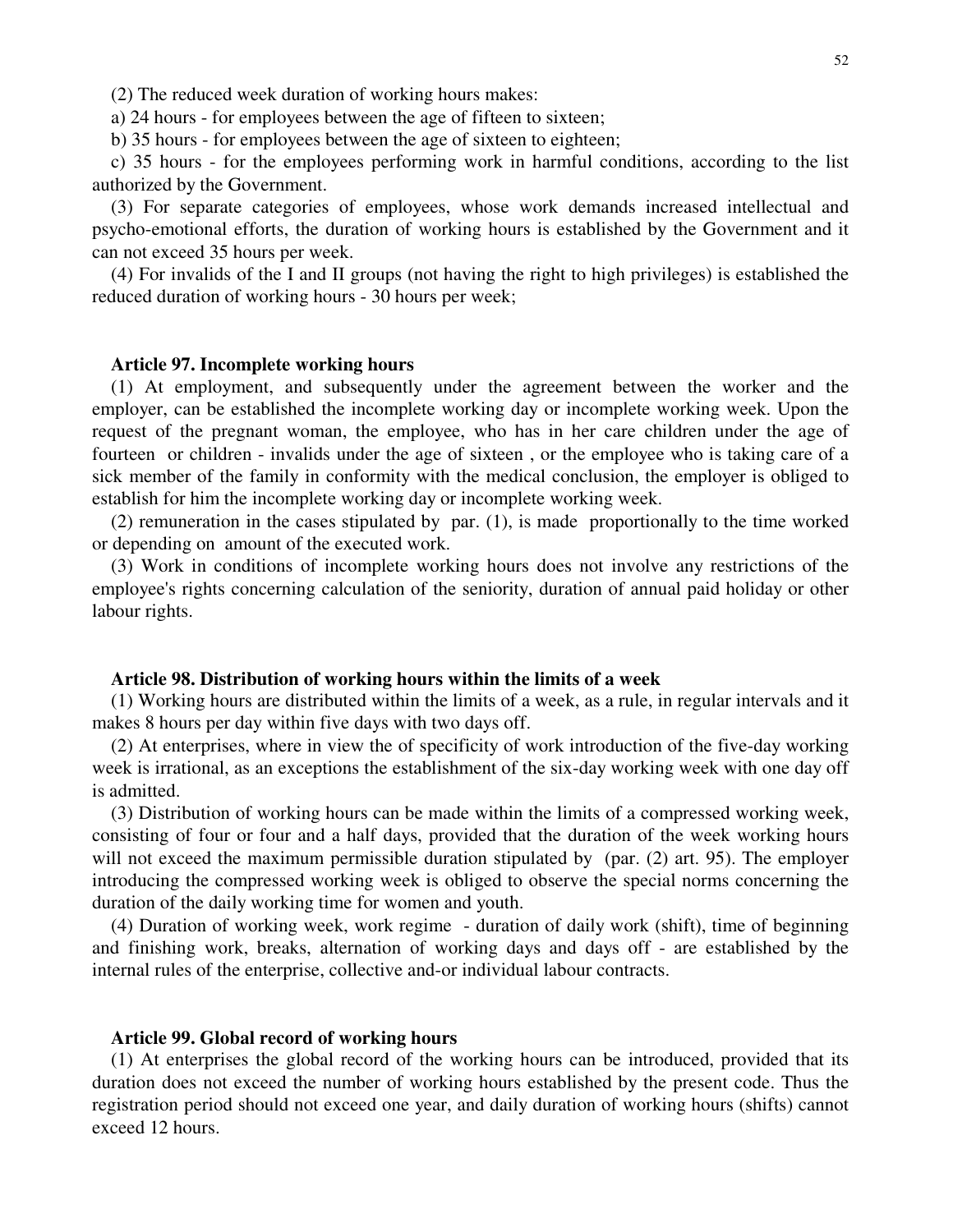(2) The modality of applying the global record of working hours is defined (determined) by the regulations of the enterprise and the collective labour contract, taking into consideration the restrictions established for separate trades (professions) by the collective agreements at national and branch levels, and also the international acts, to which the Republic Moldova is a party.

### **Article 100. Duration of daily work**

.

(1) Normal duration of daily work makes 8 hours.

(2) For employees under the age of sixteen the duration of daily work cannot exceed 5 hours.

(3) For employees aged sixteen to eighteen and for the employees performing working activities in harmful working conditions, the duration of daily work cannot exceed 7 hours.

(4) For invalids the duration of daily work is established according to the medical conclusion within the limits of daily normal duration of working hours.

(5) The maximum duration of daily work cannot exceed 10 hours within the limits of normal duration of 40 hours a week.

(6) For separate kinds of activities, enterprises or trades, it is possible to establish, through the collective agreement a 12-hour duration of daily work with a subsequent rest of not less than 24 hours.

(7) The employer can establish, with the written approval of the employee, individual working schedules with a flexible regime of working hours, if such an opportunity is stipulated by the regulations of the enterprises or the collective labour contract.

(8) To those activities where, due to their special character, the working day can be divided into parts, as established by law, provided that the general duration of the working hours does not exceed the normal duration of daily work.

(9) The working day can also be divided into two parts: a fixed part, during which the employee is at the workplace, and a flexible (mobile) part, during which the worker chooses the time of arrival and leaving, respecting the normal duration daily work.

## **Article 101. Shift work**

(1) Shift work - work in two, three or four shifts- is applied when the duration of the production exceeds the allowed duration of the working day, and also with a view of a more effective utilization of the equipment, increase of production volume or rendered services.

(2) In conditions of shift work, each group of employees should do work in the limits of the working hours, established according to the schedule of working in shifts.

(3) The schedule of working in shifts is approved by the employer, as agreed with representatives of employees, taking into account the specificity of work.

(4) Work during two shifts successively is forbidden.

(5) The schedules of working in shifts is brought to the notice employees not less than one month before its introduction into practice.

(6) Duration of break between shifts cannot be less than the double duration of the working hours of the previous shift (including the break for meal).

### **Article 102. Duration of working hours on the eve of non-working holidays**

Duration of the working day (shift), directly on the eve of a non-working holiday, decreases with not less than one hour for all employees, except for those, for whom have been established the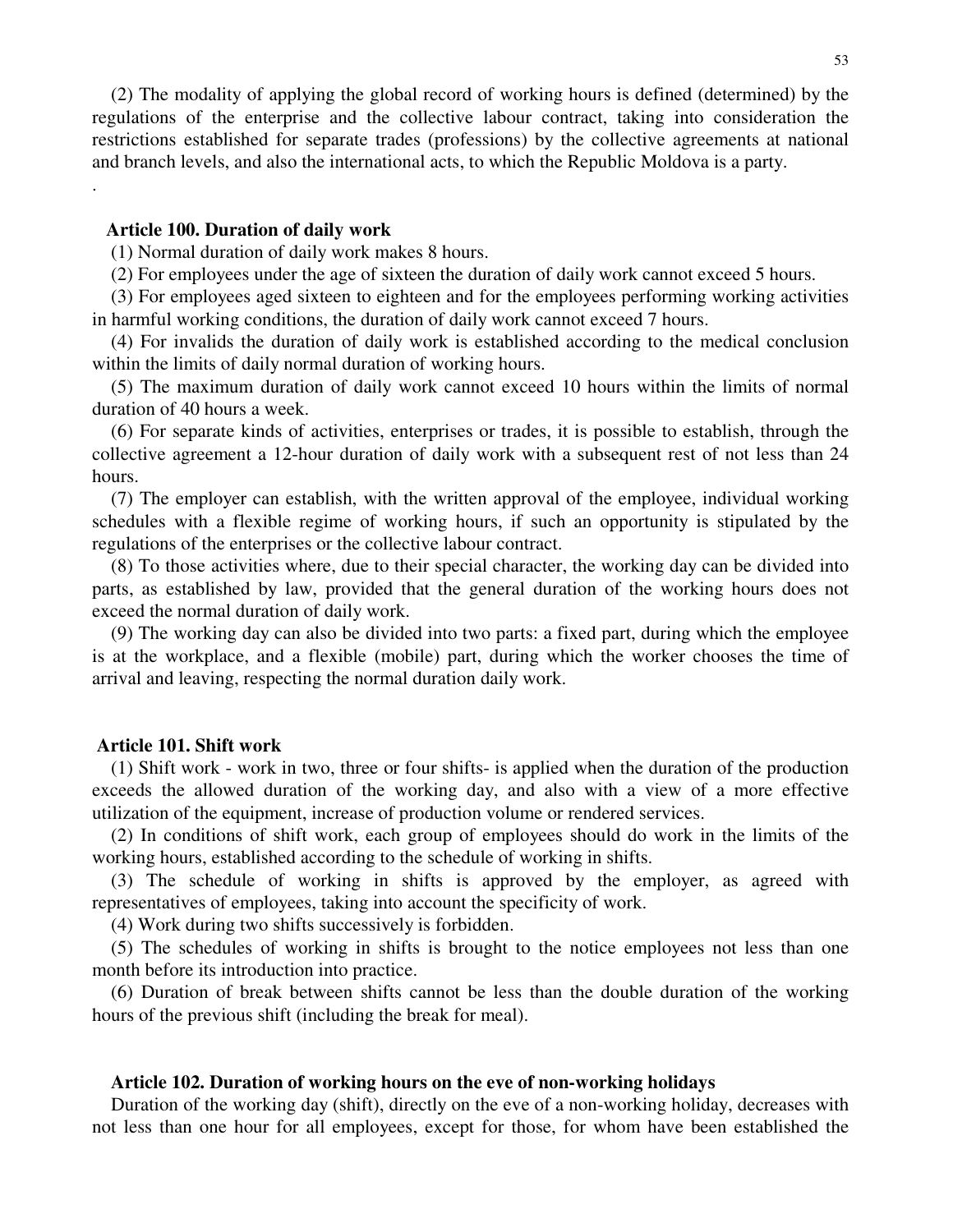reduced duration of working hours, according to art. 96 or incomplete working hours according to art. 97.

### **Article 103. Night work**

(1) Work at night -work performed from 22 till 6 o'clock.

(2) Duration of working hours (shift) at night is reduced with one hour.

(3) Duration of working hours (shift) at night is not reduced for employees for whom the reduced duration of the working hours was established, and also for the employees hired especially for work at night, if the collective labour contract does not establish otherwise.

(4) Each employee, who within six months has fulfilled not less than 120 hours of night work, will have to undergo a medical examination at the account of the employer.

(5) To night work are not admitted: persons under the age of eighteen, pregnant women, women who are on postnatal holiday, women having children under the age three, and also persons, for whom such work is contra-indicated, according to the medical conclusion.

(6) Invalids of the I and II groups, women having children aged three to six (children - invalids under the age of sixteen), persons combining holidays on child care, stipulated by (art. 126 and par. (2) art. 127), with work, and the employees, who are taking care of the sick member of the family, on the basis of the medical conclusion, can perform night work only with their written approval. Thus the employer is obliged to acquaint in writing the specified workers with their right to refuse work at night.

## **Article 104. Overtime work**

(1) Overtime work is considered the work performed over the normal duration of working hours stipulated by (art. 95).

(2) Overtime work is decided by the employer without the consent of the worker:

a) to perform work with a view of the country defence, prevention of industrial accidents or elimination of consequences of industrial accidents or natural calamity;

b) to perform work on elimination of unforeseen situations, that might prevent the normal functioning of water and electricity supply services, post services, communication and information services, means of communication and public transport and fuel-distributive installations.

(3) Engagement in overtime work is made by the employer with the written approval of the worker:

a) in case of need to finish the started work, which because of some unforeseen delay connected to the technical conditions of the production process, could not been finished during normal duration of working hours, and if stopped this work can entail damage or destruction of the property of the employer or the proprietor, of the municipal

or the state property;

b) to perform temporary work on the repair and restoration of mechanisms or installations, if their malfunction could cause cessation of work for an indefinite period of time and for a big number of persons;

c) to perform work in circumstances, that might entail damage or destruction of property of the enterprise, including raw materials, other materials and finished goods;

d) to continue work in case of absence of the shift worker, if the work does not suppose a break. In these cases the employer is obliged immediately to arrange the replacement of the respective worker.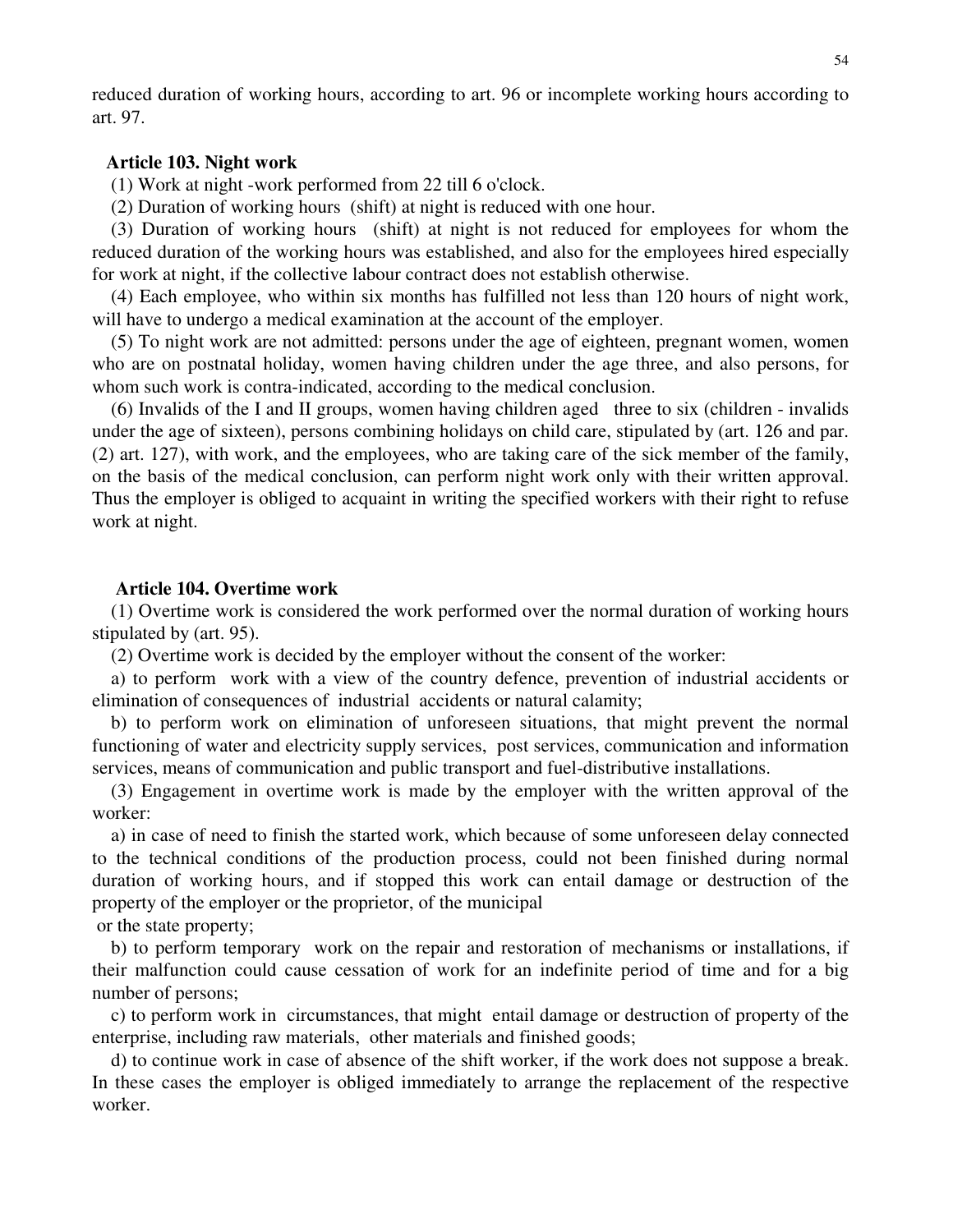(4) In other cases, not stipulated by par. (2) and (3), engagement in overtime work is admitted with the written approval of the employee and the representatives of employees.

(5) On demand of the employer the employees can perform overtime work not more than 120 hours within one calendar year. In unusual cases the duration of overtime work can be increased with the consent of the representatives of employees till 240 hours within one calendar year.

(6) In cases when the employer requests the performance of overtime work, he is obliged to provide the employees with normal working conditions, including the occupational and health safety.

(7) Engagement in overtime work is carried out on the basis of order (decision, disposition) of the employer, which is brought to the notice of employees under signature.

## **Article 105. Restriction of overtime work**

(1) Engagement in overtime work is not admitted for employees under the age of eighteen, pregnant women, women who are on postnatal holiday, women having children under the age of three, and also persons for whom such work is contra-indicated, according to the medical conclusion.

(2) Invalids of I and II groups, women having children aged three to six years (children - invalids under the age of sixteen), persons, combining holidays on child care, stipulated by (art. 126 and par. (2) art.127), with work, and the employees who are taking care of sick member of the family on the basis of the medical conclusion, can work overtime only with their written approval. Thus the employer is obliged to acquaint in writing the specified workers with their right to refuse overtime work.

(3) Performance of overtime work cannot serve as a reason to increase the duration of daily work for more than 12 hours.

#### **Article 106. Working hours record**

The employer is obliged to keep record of the working hours, performed by each employee, including the performance of overtime work, work performed on days off and on non-working holidays.

### **Chapter II**

#### **RESTING TIME**

### **Article 107. Meal break and daily rest**

(1) Within the working day the employee should be given a break for meal of not less than 30 minutes.

(2) Concrete duration of the break and time of its granting are established by the collective labour contract or the internal regulations of the enterprise. Breaks for meal are not included in working time, except for the cases stipulated in the collective labour contract or regulations of the enterprise.

(3) At continuously working enterprises the employer is obliged to provide the employee with condition for having the meal during the working time at the workplace.

(4) Duration of the daily rest, covering time between the termination (ending) of the last working day and the beginning of the next working day, should be not less than the double duration of the daily work.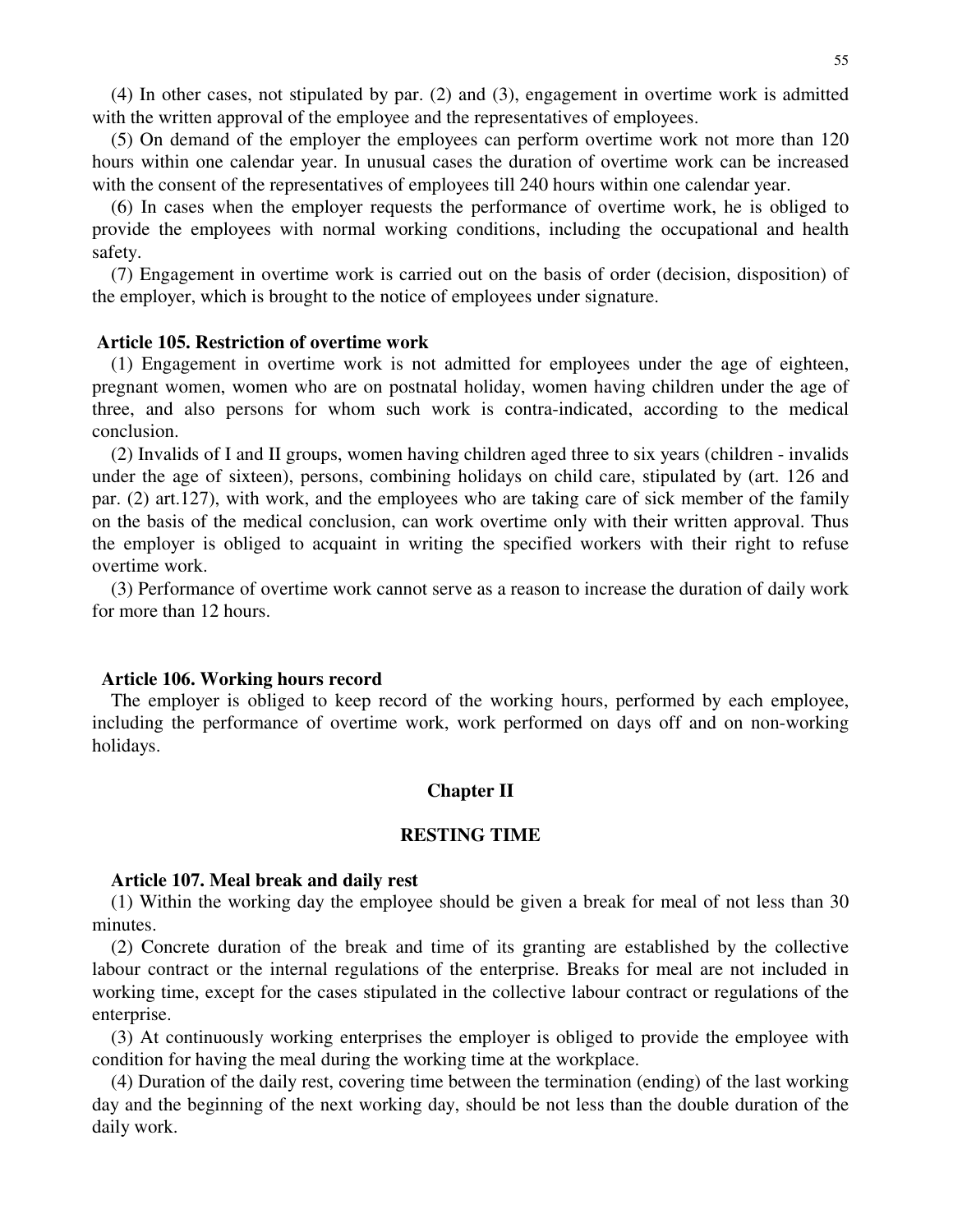#### **Article 108. Breaks for feeding children**

(1) Women having children under the age of three, besides the break for meal, are given additional breaks for feeding children.

(2) Additional breaks are not less than 30 minutes every three hours. Women, having two or more children under the age of three, are given breaks, the duration of which should not be less than one hour.

(3) Breaks for feeding children are included in the working hours and are paid proceeding from the average wages.

(4) One of the parents (tutor, guardian), bringing up an invalid child, is given under his written application a day off per month, preserving the average wages.

#### **Article 109. Weekly rest**

(1) Weekly rest is given for two days successively, as a rule on Saturday and Sunday.

(2) If simultaneous granting to all workers of the enterprise days off on Saturday and Sunday, can harm public interests or compromise the normal functioning of the enterprise, the weekly rest can be given on other days of the week, established by the collective labour contract or internal regulations of the enterprise, provided that one of the days off is Sunday.

(3) At enterprises, where the specificity of work does not allow to give the days off on Sundays, then the employees will benefit of two days off within a week and an increase in the wages, established by the collective or individual labour contract.

(4) Duration of weekly rest in any case cannot be less than 42 hours, except for cases of six-day working week.

#### **Article 110. Work on days off**

(1) Work on days off is forbidden.

(2) In deviation from the provisions of par. (1) engagement of employees in labour activities on days off is admitted in the way and the cases stipulated in par. (2) and (3) art. 104.

(3) Engagement of employees in labour activities on the days off is not admitted for employees under the age of eighteen, pregnant women, women who are on postnatal holiday, and women having children under the age of three.

(4) Invalids of I and II groups, women having children of three to six years (children - invalids under the age of sixteen), persons, combining holidays on child care, stipulated by article 126 and par. (2) art. 127, with work, and the employees who are taking care of sick member of the family on the basis of the medical conclusion, can work on days off only with their written approval. Thus the employer is obliged to acquaint in writing the specified employees with their right to refuse work on days off.

### **Article 111. Non-working holidays**

(1) In the Republic of Moldova non-working holidays with preservation of the average wages are:

a) January, 1 - New Year Day;

- b) January, 7 and 8 Christmas;
- c) March, 8 International Women's Day;

d) The first and second days of Easter according to the church calendar;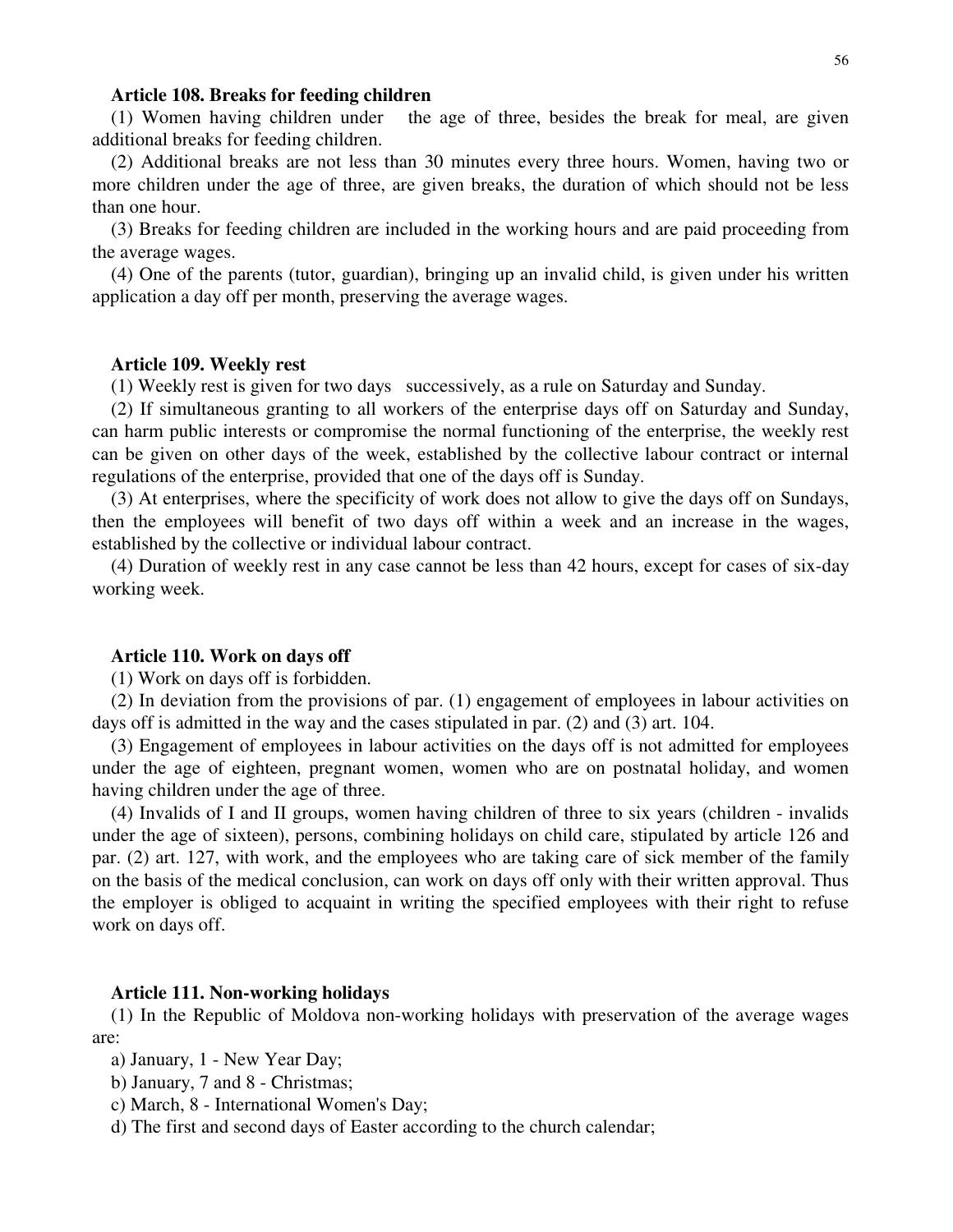e) The second Monday after Easter (Remembrance Day);

f) May, 1 - May Day (International Solidarity Day of Workers);

g) May, 9 - Victory Day (to honour the heroes who fought for the independence of the Native land);

h) August, 27 - Day of Republic (Independence Day);

i) August, 31 - the holiday " Limba Nastra "(Our Language);

j) City (town, village) Day, declared and established by the mayoralty of the city, town, village.

(2) On non-working holidays, activities are carried on at enterprises where it is impossible to stop work, in connection with the technological and production conditions (continuously working enterprises), work necessary for the consumer service, and also urgent repair and cargo handling work.

(3) Engagement in work on non-working holidays is not admitted for employees under the age of eighteen, pregnant women, women on postnatal holiday, and women having children under the age of three.

(4) Invalids of I and II groups, women having children of three to six years (children - invalids under the age of sixteen), persons, combining holidays on child care, stipulated by article 126 and par. (2) art. 127, with work, and the employees who are taking care of sick member of the family on the basis of the medical conclusion, can work on days off only with their written approval. Thus the employer is obliged to acquaint in writing the specified employees with their right to refuse work on days off.

(5) With a view of rational use by workers of the days off and non-working holidays, the Government has the right to transfer the days off (working) days for other days.

## **Chapter III**

## **ANNUAL HOLIDAYS**

#### **Article 112. Annual paid holiday**

(1) The right to annual paid holiday is guaranteed to all employees.

(2) The right to annual paid holiday cannot be a subject to concessions, refusal or restriction. Any agreement about full or partial refusal of this right is void.

(3) Any employee, working on the basis of an individual labour contract has the right to an annual paid holiday.

## **Article 113. Duration of annual paid holiday**

(1) All employees have the right to an annual paid holiday, with duration of not less than 28 calendar days without taking into account the non-working holidays.

(2) Employees of separate branches of the national economy (education, health service, public service, etc.) through the organic law can be grunted annual paid holiday with a different duration.

## **Article 114. Calculation of work experience, giving the right to annual paid holidays**

(1) In the work experiences, giving the right to annual paid holidays, are included:

a) time of actual work;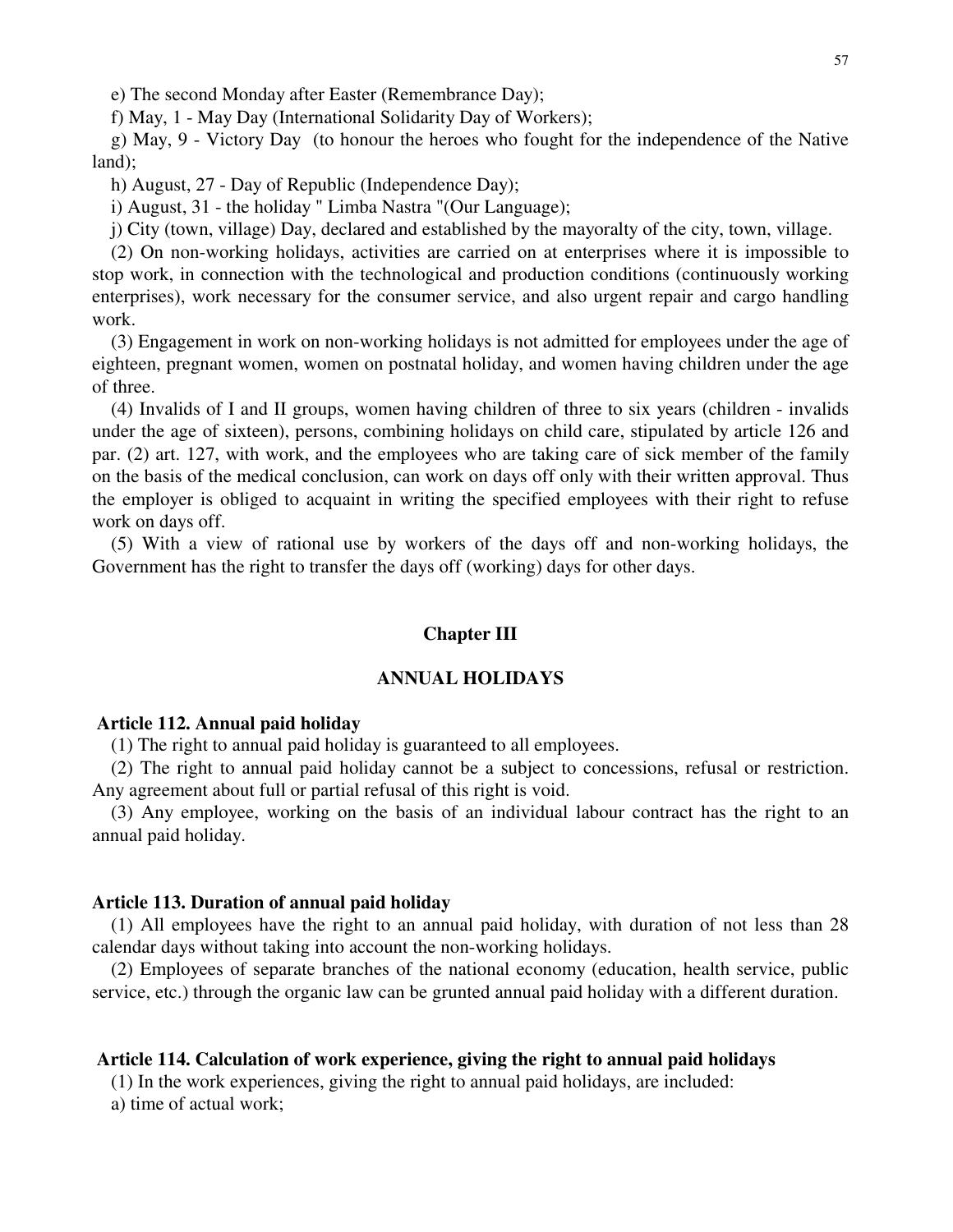b) time when the worker actually did not work, but his workplace, position and full or partial average wage were kept;

c) time of compelled absence from work- in the case of illegal dismissal or illegal transference to another work and the subsequent restoration to work;

d) time when the employee actually did not work, but his workplace and position were kept and he received various payments from the budget of the state social insurance, except for time of the partially paid holiday on child care under the age of three;

e) other periods of time stipulated by the collective agreements, the collective or individual labour contract, the internal regulation of the enterprise.

(2) If collective agreements, collective or individual labour contracts do not stipulate otherwise, then in the work experience, giving the right to annual paid holidays, are not included:

a) time of absence of the employee from work without a valid excuse;

b) time of being on holiday on child care under the age of six;

c) time of being on holiday for more than 14 calendar days, without preservation of wages;

d) the period of suspension of the individual labour contract.

#### **Article 115. Modality of granting annual paid holiday**

(1) Paid holiday for the first year of work is given to the employee after six months of his continuous work at the enterprise.

(2) Paid holiday for the first year of work is given under the written application, before the expiration of six months of work at the enterprise, to the following categories of workers:

a) to women - before the maternity holiday or directly after it;

b) to employees under the age of eighteen;

c) to other employees, according to the current legislation.

(3) Employees transferred from one enterprise to another, the annual paid holiday can be given before the expiration of six months of work after the transference.

(4) Holiday for the next year's work can be given to employees, on the basis of a written application, at any time of the year in conformity with the schedule of holidays.

(5) Annual paid holiday can be given completely or under the written application of the employee, it can be divided into two parts, one of which should be not less than 14 calendar days.

(6) The annual paid holiday is granted to the employee on the basis of the order (decision, disposition) of the employer.

### **Article 116. Schedule of holidays**

(1) The schedule of annual paid holidays on the following year is made by the employer, as agreed with the representatives of employees, not less than two weeks before the end of each calendar year.

(2) At scheduling holidays, is taken into account the desire of the employees, as well as the necessity of providing the normal activity of the enterprises.

(3) To working husbands, whose wives are on maternity holiday, annual paid holidays are given on the basis of their written application, simultaneously with the holidays of their wives.

(4) To workers under the age of eighteen, to women having two or more children under the age of sixteen, and to single parents, having a child under the age of sixteen, annual paid holiday are given in summertime or upon their written application in any other season.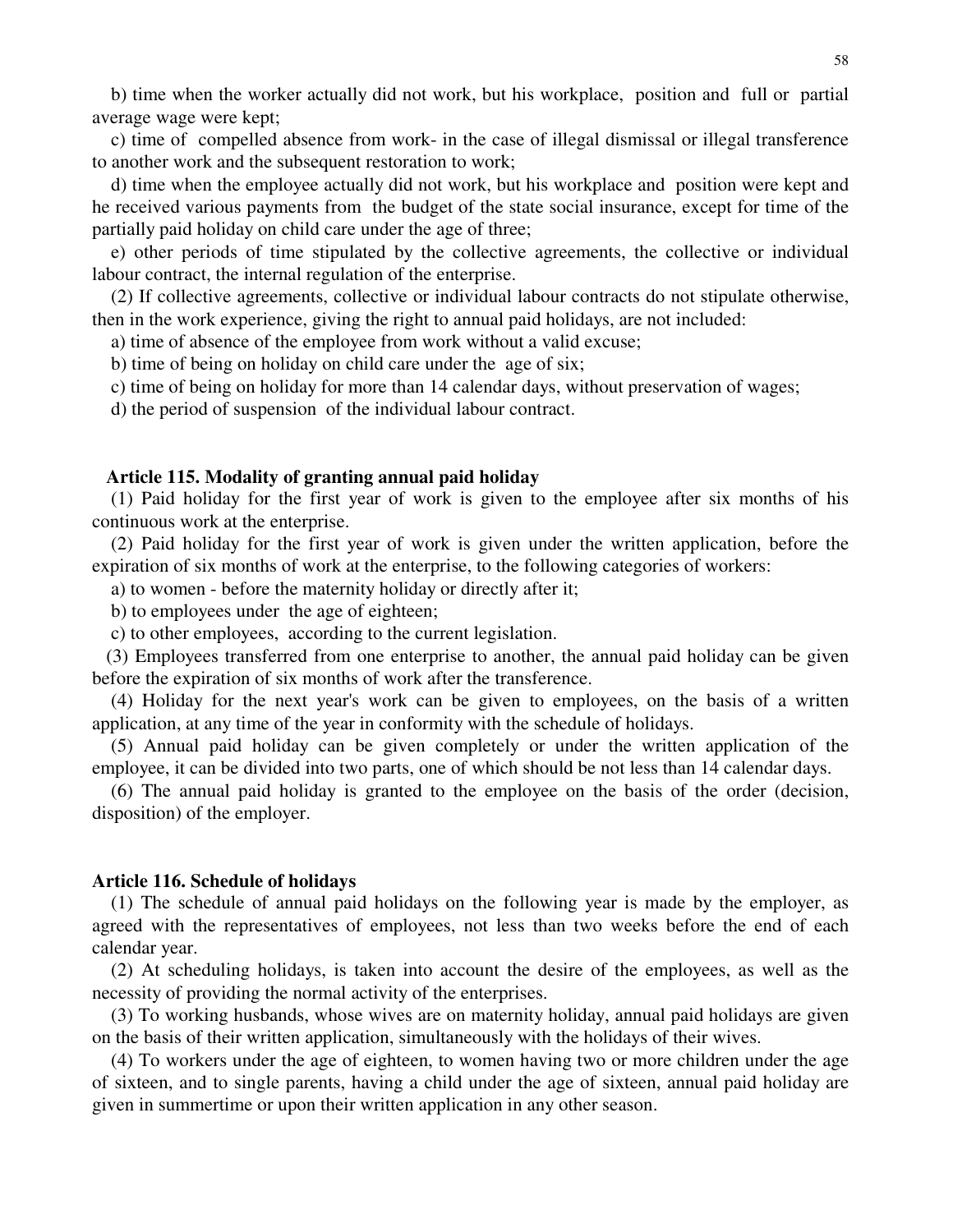(5) The schedule of holidays is obligatory for the employer, as well as for the employees. The employee should be informed (notified) about the time of the beginning of holiday not less than two weeks prior to its beginning.

## **Article 117. Holiday grant (allowance)**

(1) For the period of annual paid holiday, a holiday allowance is due to the employee, the size of which cannot be less than the wages, increases and, on occasion, the severance pay for the corresponding period.

(2) The way of calculating the holiday grant is established by the Government.

(3) The holiday grant is paid by the employer to the employee not less than three calendar days prior to the beginning of holiday.

(4) In case of death of the employee the holiday grant due to him, including the unused holidays, is paid in full size to the spouse, to full age children or to parents of the dead person, in case of their absence - to other successors according to the legislation in force.

## **Article 118. Annual granting of paid holidays, exceptional cases of its transference**

(1) Paid holiday is given the employee annually, according to the schedule stipulated by art. 116. The employer is obliged to take all necessary measures, in order that employees use their paid holidays every calendar year.

(2) Annual paid holiday can be transferred or prolonged in cases, when the employee is on sick leave, while executing state duties or in other cases stipulated by the law.

(3) In unusual cases, when granting of holiday to the employee in the current working year, can adversely be reflected on the activity of the enterprises, with the consent of the worker and the representatives of employees, the holiday can be transferred to the next working year. In this case in the following year the employee will have the right to two holidays, which can be combined or divided into parts under his written application.

(4) Non-granting of the annual paid holiday for two years consecutively, and also non-granting of the annual paid holiday to employees under the age of eighteen and to the employees having the right to additional holiday in connection with work in harmful conditions, is forbidden.

(5) Replacement of the unused annual paid holidays by monetary indemnification is not admitted, except for the cases of termination of the individual labour contract of the employee who was not using the holiday.

(6) Duration of medical leave (holidays), maternity holidays and educational holidays are not included in the annual paid holiday.

## **Article 119. Indemnification for the unused paid holidays**

(1) In case of suspension or termination of the individual labour contract the employee has the right to indemnification for all the unused annual paid holidays.

(2) The employee can use under his written application the annual paid holiday for one year with the subsequent termination of the individual labour contract and to receive the indemnification for other unused holidays.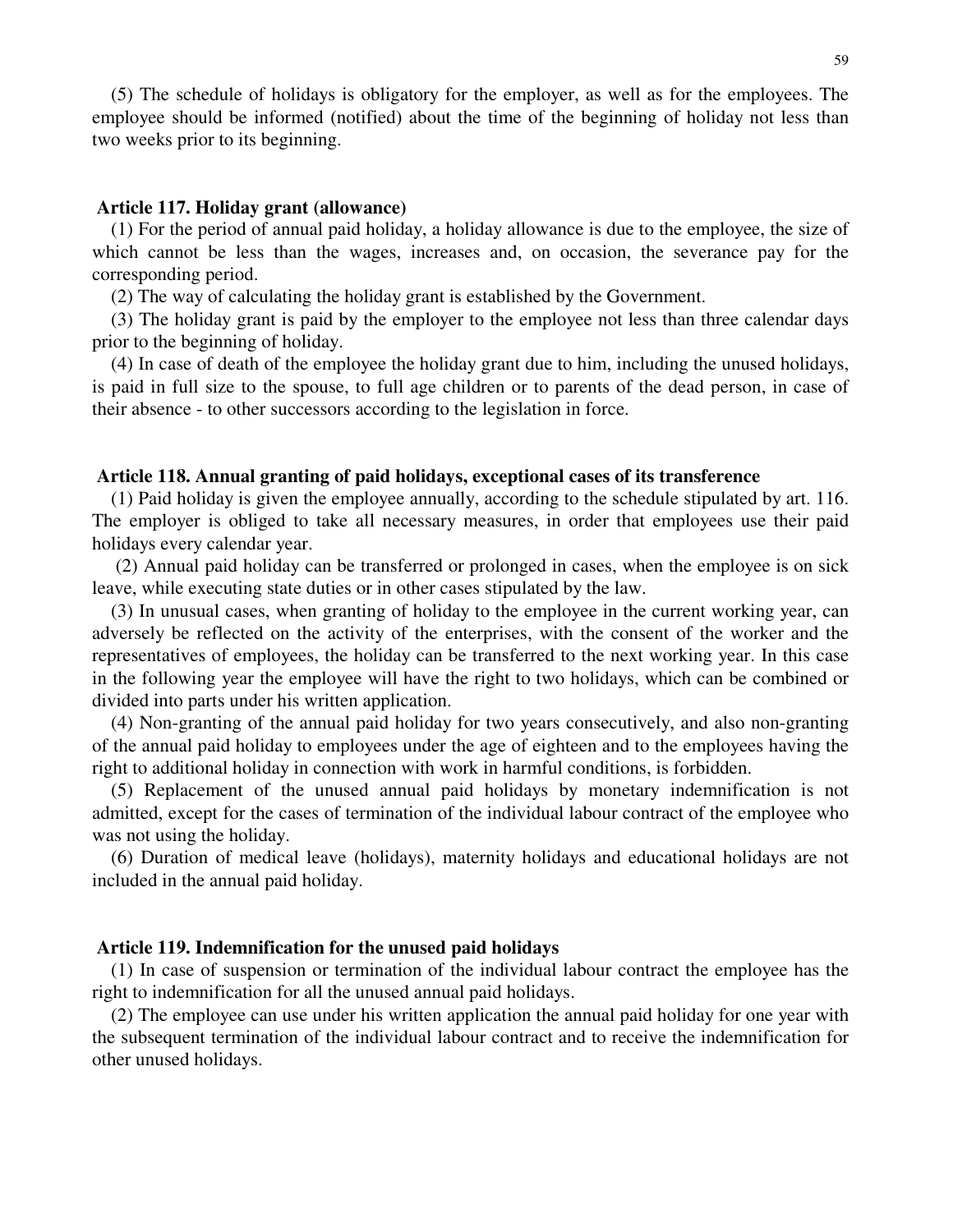#### **Article 120. Unpaid holidays**

(1) On family circumstances and other valid reasons the employee under his written application, with the consent of the employer can be on holiday without preservation of wages with a duration up to 60 calendar days for what the employer issues an order (decision, disposition).

(2) Women having two or more children under the age of fourteen (or a child - invalid under the age of sixteen), single parents, who are not married, having one child of the same age, are granted annually holiday, under their written application without preservations of wages, with a duration of not less than 14 calendar days. This holiday can be attached to the annual paid holiday or it can be used separately (completely or in parts) during the established periods, as agreed with the employer.

#### **Article 121. Annual additional paid holidays**

(1) Employees working in harmful conditions, blind persons and youth under the age of eighteen, benefit from the right to an annual paid holiday, with duration of not less than 4 calendar days.

(2) For employees working in harmful conditions, the concrete duration of the additional annual paid holiday, is established by the collective labour contract on the basis of the corresponding list authorized by the Government.

(3) Employees working in some branches of the national economy (industry, transport, construction, etc.), are given additional annual paid holidays for work experience at the enterprise and for shift work, according to the current legislation.

(4) Women having two or more children under the age of fourteen (or a child - invalid under the age of sixteen) are given additional annual paid holiday with a duration of 4 calendar days.

(5) In the collective agreements, collective or individual labour contracts can be stipulated other categories of employees, who are given additional annual paid holidays, and also with other duration, than the ones stipulated in par.  $(1)$ ,  $(3)$  and  $(4)$ .

#### **Article 122.Recall from holiday**

(1) The worker can be recalled from his annual paid holiday by the order (decision, disposition) of the employer only with the written approval of the employee and only in unforeseen working situations, demanding his presence at the enterprise. In this case the employee is not obliged to return the grant for the unused days of the holiday.

(2) A payment of the worker recalled from annual paid holidays, is made in accordance with the general practice.

(3) In case of recalling, the employee has the right to use the remaining days of the paid holiday, after the end of a corresponding situation or at other time within the limits of the same calendar year, established on the agreement with the employer.

(4) Granting to the worker the unused part of his annual paid holiday, is carried out on the basis of an order (decision, disposition) of the employer.

### **Chapter IV**

#### **SOCIAL HOLIDAYS**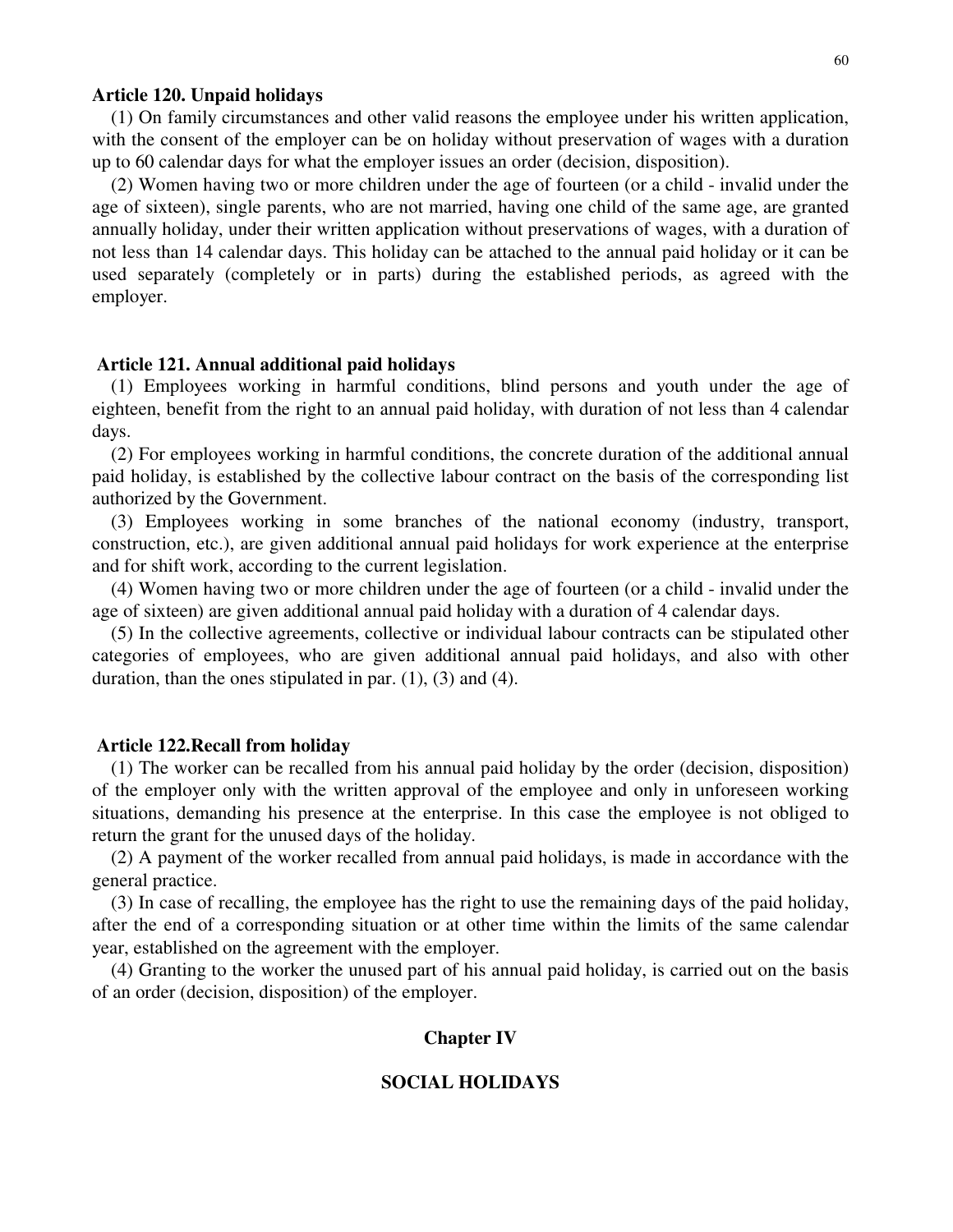### **Article 123. Medical holiday (Sick-leave)**

(1) Paid medical holiday is given to all employees and apprentices, on the basis of the medical certificate (document), given according to the legislation in force.

(2) Procedure of establishing, calculating and paying the grants in connection with the medical holiday from the budget of the state social insurance, is stipulated by the current legislation.

### **Article 124. Maternity holiday (leave) and partially paid holiday on child nursing**

(1) Women employees and women apprentices, and also the wives in the care of the employees, are granted maternity holidays, including prenatal holiday with a duration of 70 calendar days and postnatal holiday with a duration of 56 calendar days (in cases of the complicated births or births of two or more children - 70 calendar days), with payment of grants as stipulated in par. (2) art. 123.

(2) Persons specified in par (1), after the maternity holiday, under their written application, are granted a partially paid holiday on child care, until the child reaches the age of three. The grant is paid for this period from the budget of the state social insurance.

(3) The partial paid holiday on childcare can be used in full size or partially at any time, until the child reaches the age of three years. This holiday is included in the seniority, including the work experience, and in the insurance experience.

(4) Partially paid holiday on childcare can be also used by the father of the child, grandmother, grandfather or other relative, who takes care of the child.

## **Article 125. Attachment of the annual paid holiday to maternity holiday and holiday on child nursing**

(1) The woman employee, under her written application, can be given an annual paid holiday before the maternity holiday, stipulated in par.(1) art.124, or immediately after it or after the termination of the holiday on child care.

(2) Persons specified in par. (4) art. 124 and art. 127, are given under their written application, on the termination of the holiday on child care, annual paid holiday.

(3) Employees, who adopted new-born children or have established above them trusteeship, can use under their written application annual paid holiday upon termination of any of the holidays given, in conformity with art. 127.

(4) Annual paid holidays according to par. (1) - (3) are given to employees, irrespective of their work experience at the enterprise.

## **Article 126. Additional unpaid holiday on child nursing aged three to six years**

(1) Except for maternity holiday and partially paid holidays on child nursing under the age of three, woman and also the persons specified in par. (4) art. 124, are given under the written application, additional unpaid holiday on child nursing, aged three to six years with preserving the workplaces (position).

(2) During additional unpaid holiday on child nursing, the woman or the persons specified in par. (4) art. 124, under their written application can work on conditions of incomplete working hours or at home.

(3) Duration of the additional unpaid holiday is included in the seniority, and also including the experience of work on speciality, if the individual labour contract has not been suspended in conformity with a par. (1) art. 78.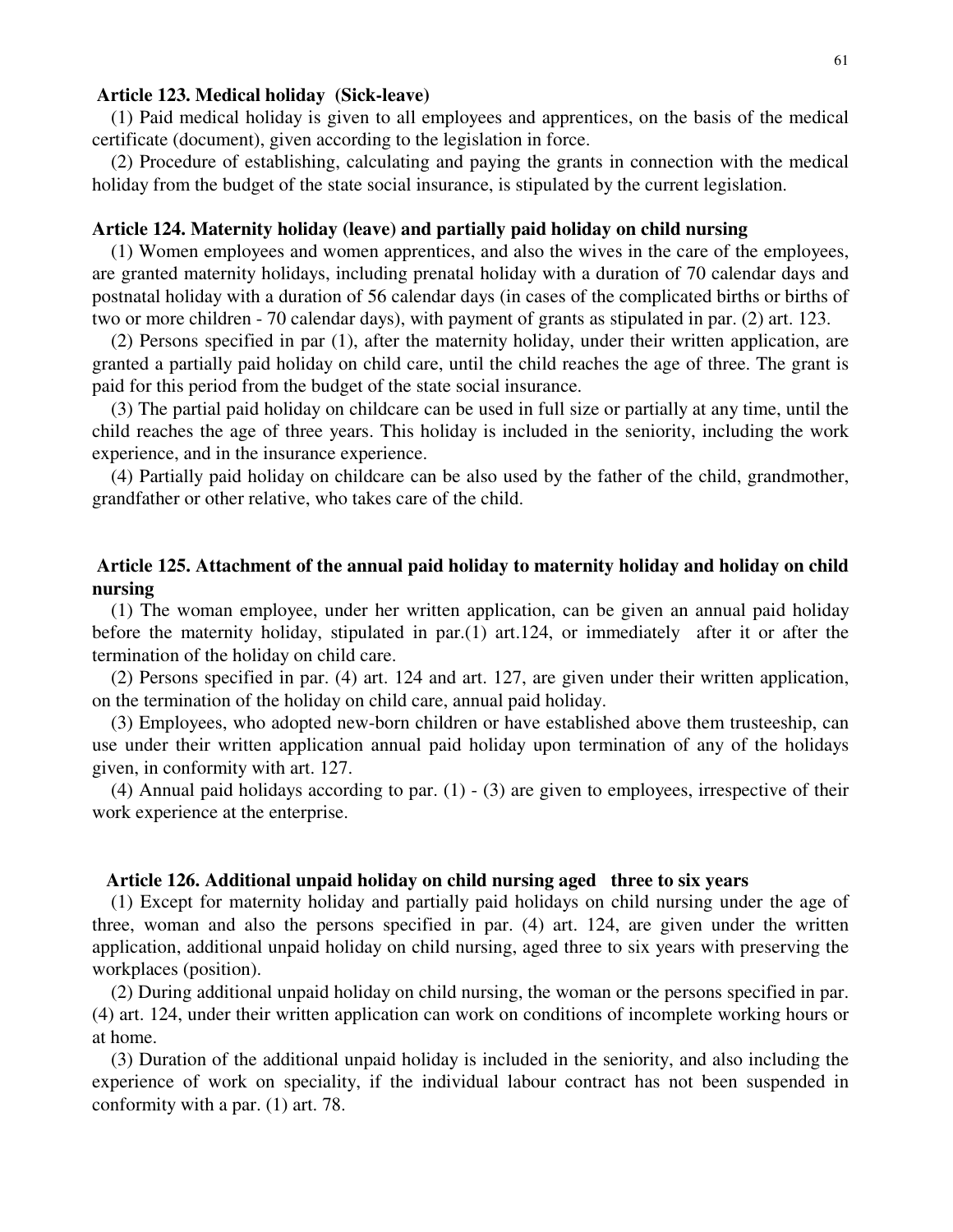(4) Duration of the additional unpaid holiday is not included in the work experience, giving the right to next annual paid holiday, and also in the insurance experience according to the law.

# **Article 127. Holidays to employees, who have adopted or established guardianship over a newborn child**

(1) The employee, who has adopted a new-born child directly from the maternity hospital or established guardianship over him, is given a paid holiday for the period from the date of adoption (establishment of guardianship) and before the expiration of 56 calendar days from the birth of the child (in case of simultaneous adoption of two or more children - 70 calendar days), and also under his written application, a partially paid holiday on child nursing until the age of three. Grants to specified holidays are paid from the budget of the state social insurance.

(2) The employee, who has adopted a new-born child directly from the maternity hospital or established guardianship over him, is given under his written application additional unpaid holiday on child nursing, aged three to six years, according to art. 126.

### **TITLE V**

### **REMUNERATION AND WORK QUOTA SETTING**

### **Chapter I**

## **GENERAL PROVISIONS**

#### **Article 128. Wages**

(1) Wages - compensation or earnings in terms of money, paid to the employee by the employer on the basis of the individual labour contract, for the executed or subject to performance work.

(2) At the establishment of the size and payment of wages are not admitted any discrimination on the basis of sex, age, intellectual or mental deviations, social origin, marital status, ethnic origin, race or nationality, political views or religious beliefs, trade-union membership or participation in trade-union activity.

(3) Wage is confidential and guaranteed.

#### **Article 129. State guarantees in the field of a payment**

State guarantees in the field of payment include the minimum wage established by the state, remuneration state tariffs, and also the increases and bonuses, guaranteed by the state and regulated by the current legislation.

### **Article 130. Structure of wages, conditions and systems of payment**

(1) Wages include the basic wages (tariff rate, official salary), additional wages (increases and bonuses to the basic wages) and other stimulating and compensating payments.

(2) Employee's remuneration depends on labour demand and its supply on the labour market, quantity, quality and complexity of work, working conditions, professional skills of the employee, results of his work and-or results of the economic activity of the enterprise.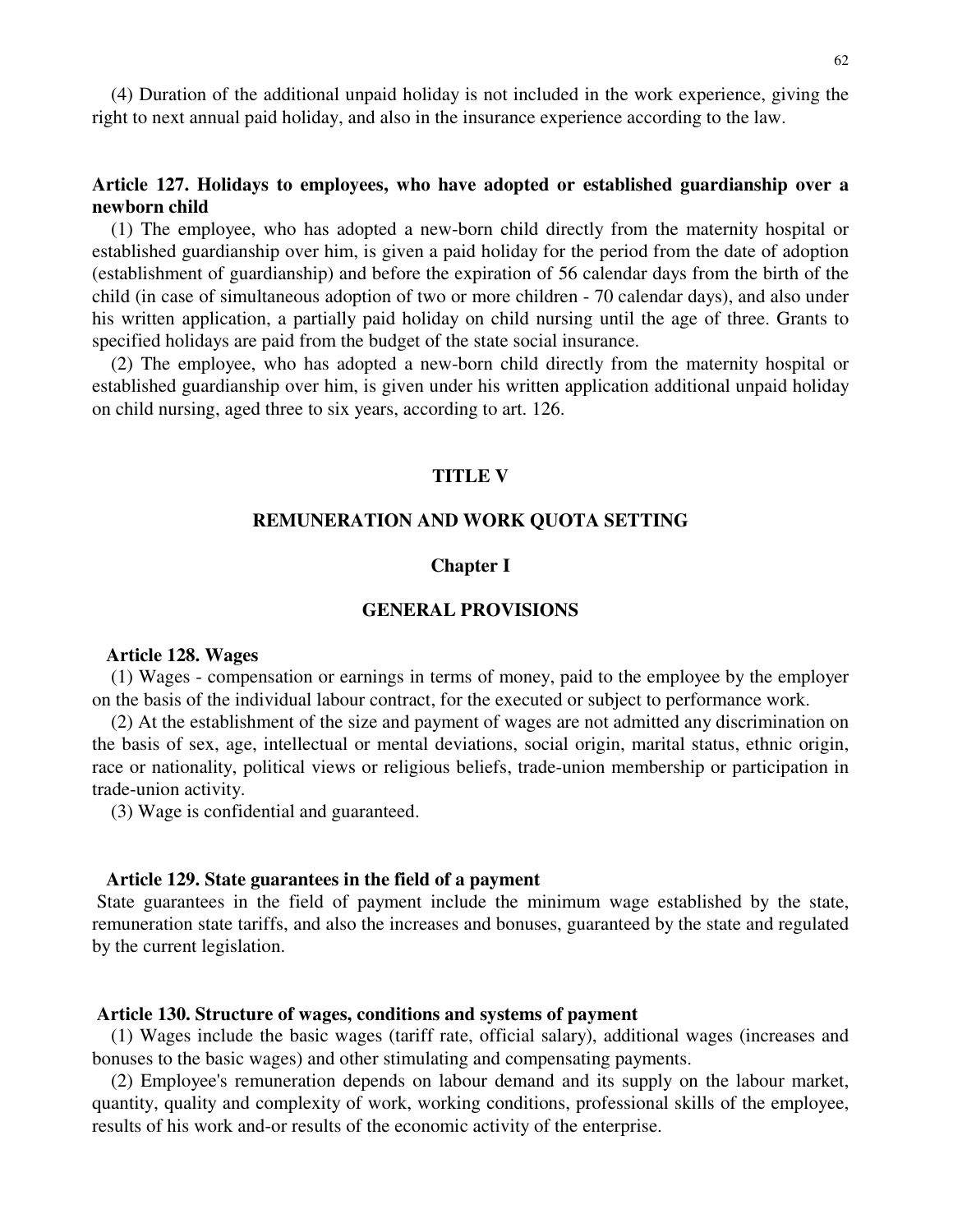(3) Work is paid by hour or other payment systems.

## **Chapter II**

## **GUARANTEED MINIMUM WAGE**

### **Article 131. Minimum wage**

(1) Each employee has the right to guaranteed minimum wage.

(2) The minimum wage is the minimum size of a payment in national currency, size established by the state for simple, unqualified work, below the level of which, the employer has no right to pay for the monthly or hour norm of work.

(3) The minimum wage does not include bonuses, increases, stimulating and compensating payments.

(4) The size of the minimum wage is obligatory for all employers - legal and physical persons using wage labour, regardless of the kind of the property and the organizational - legal form. This size cannot be reduced neither by the collective, nor the individual labour contract.

(5) The size of the minimum wage is guaranteed to employees only under the condition of performing the assigned labour responsibilities (norms of work) within the limits of working hours, established by the current legislation.

## **Article 132. Procedure of minimum wages establishment and reconsideration**

(1) The minimum monthly wage and minimum hour wage, estimated proceeding from the monthly norm of working hours are established by the decision of the Government after consulting the patronages and trade unions.

(2) The size of the minimum wage is determined and is reconsidered depending on the concrete economic conditions, level of average wages on the national economy, predicted rate of inflation, and also other social and economic factors.

### **Article 133. Increase of the level of the real content of wages**

(1) Increase of the level of the real content of wages is provided with its indexation in connection with the growth of consumer prices on goods and services.

(2) The guaranteed minimum wage is indexed annually depending on the dynamics of the parameter on consumer prices, in conformity with the current legislation.

## **Article 134. State tariffs of remuneration**

(1) The state tariffs of remuneration are the wage rates and the official salaries, which determine the minimum level of payment on concrete professional groups and qualifying categories for the performance by employees of their labour responsibilities within the limits of the working hours, established by the legislation.

(2) State tariffs of remuneration are defined (determined):

a) for employees of the real sector of the economy - on the basis of minimum wage and tariff coefficients of the established scale of tariffs;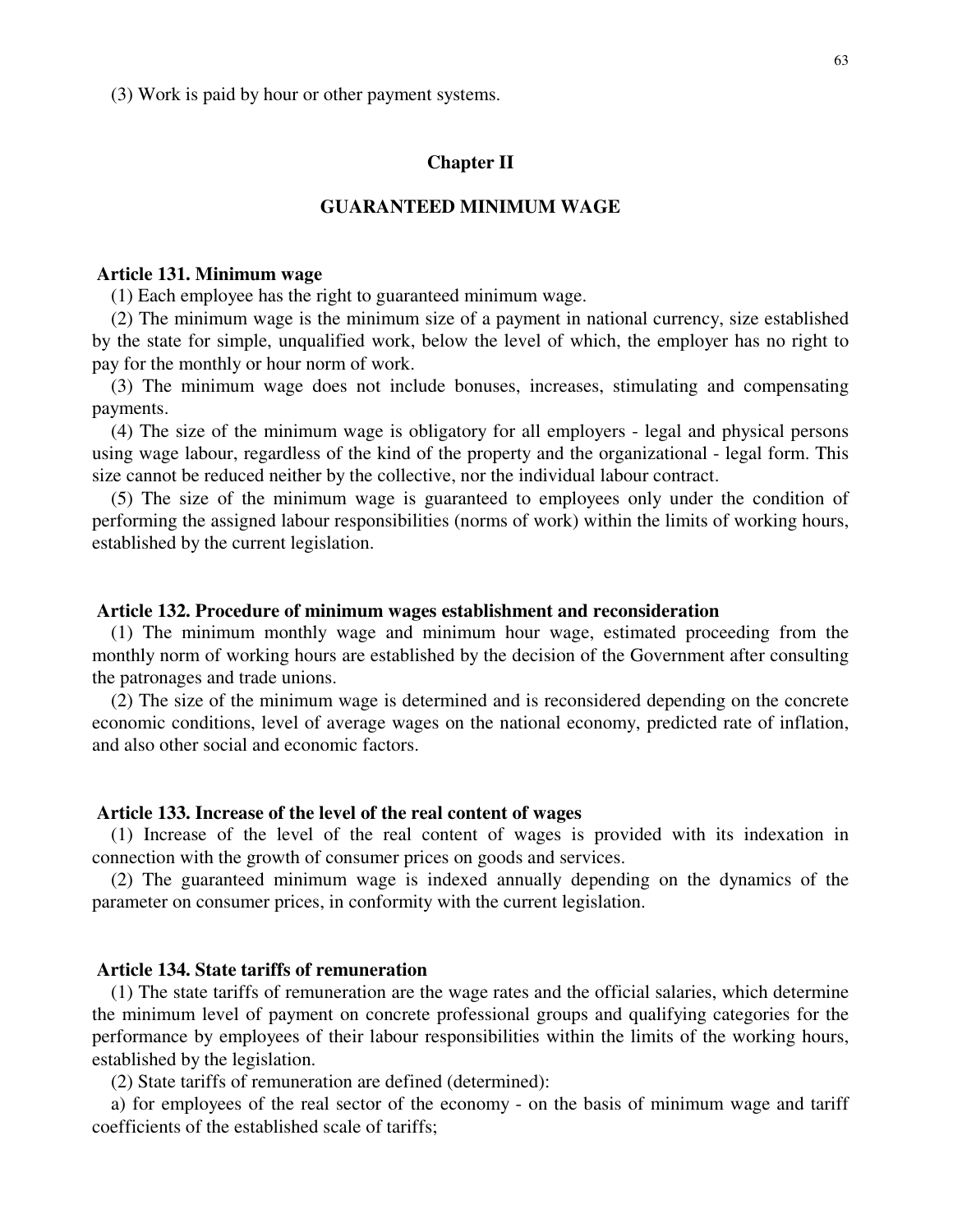b) for other categories of employees (auxiliary and serving personnel, clerks, experts and executives) - at the level of wage rates and the official salaries, corresponding to the lowest limits of salaries established for the corresponding categories of employees from the budgetary sector.

(3) State tariffs of remuneration, as minimum guarantees of payment of employees of corresponding qualification, are obligatory for all enterprises, and they also serve as the minimal limit at establishing the tariff rates, concrete official salaries, and also the compensating payments, guaranteed to workers in case of insolvency of the enterprise.

(4) State tariffs of remuneration are guaranteed to employees on the condition that they will perform the labour responsibilities, established by the collective and individual labour contracts.

(5) State tariffs of remuneration are modified in terms of revision of the size of the minimum wage in the country or minimum wage rates and official salaries of employees from the budgetary sector.

## **Chapter III**

#### **PROCEDURE OF WAGES ESTABLISHMENT AND PAYMENT**

#### **Article 135. Procedure of wages establishment**

(1)The system of remuneration on the basis of which are defined (determined) the wages rates and the official salaries of workers, is established by the law or other statutory acts depending on the organizational - legal form of the enterprises, financing and the character of its activity.

(2) Concrete wages rates and official salaries, and also other forms and conditions of remuneration at the self-supporting enterprises are established by the collective or the individual negotiations between the employer and the employees or their representatives, depending on the financial opportunities of the employer, and are fixed in collective and individual labour contracts.

(3) The system and conditions of payment of employees from the budgetary sector are established by law.

(4) The basic wages, the procedure and the conditions of remunerating the heads (managers) of the enterprises are established by persons or bodies, authorized to appoint these heads, and are fixed in the individual labour contracts made with them.

#### **Article 136. Tariff system of remuneration**

(1) The tariff system of remuneration includes the tariff scales, wages rates, circuits of official salaries and tariff-qualifying directories.

(2) Work tariff and assigning qualifying categories (classes) to employees and experts are carried out according to tariff-qualifying directories of professions or trades and positions.

(3) The main and obligatory element of the tariff system is the wage rate for the I qualifying category (I category of payment) of the tariff scale, serving as a basis for establishing in the collective and individual labour contracts of concrete wages rates and official salaries. The wages rate for the I qualifying category is established on national, branch, territorial and enterprise level in the way, stipulated by the law.

(4) The tariff scale is established in the following way:

a) For employees from self-supporting enterprises - on the basis of qualifying categories established for workers, wages rate for the I qualifying category and tariff factors;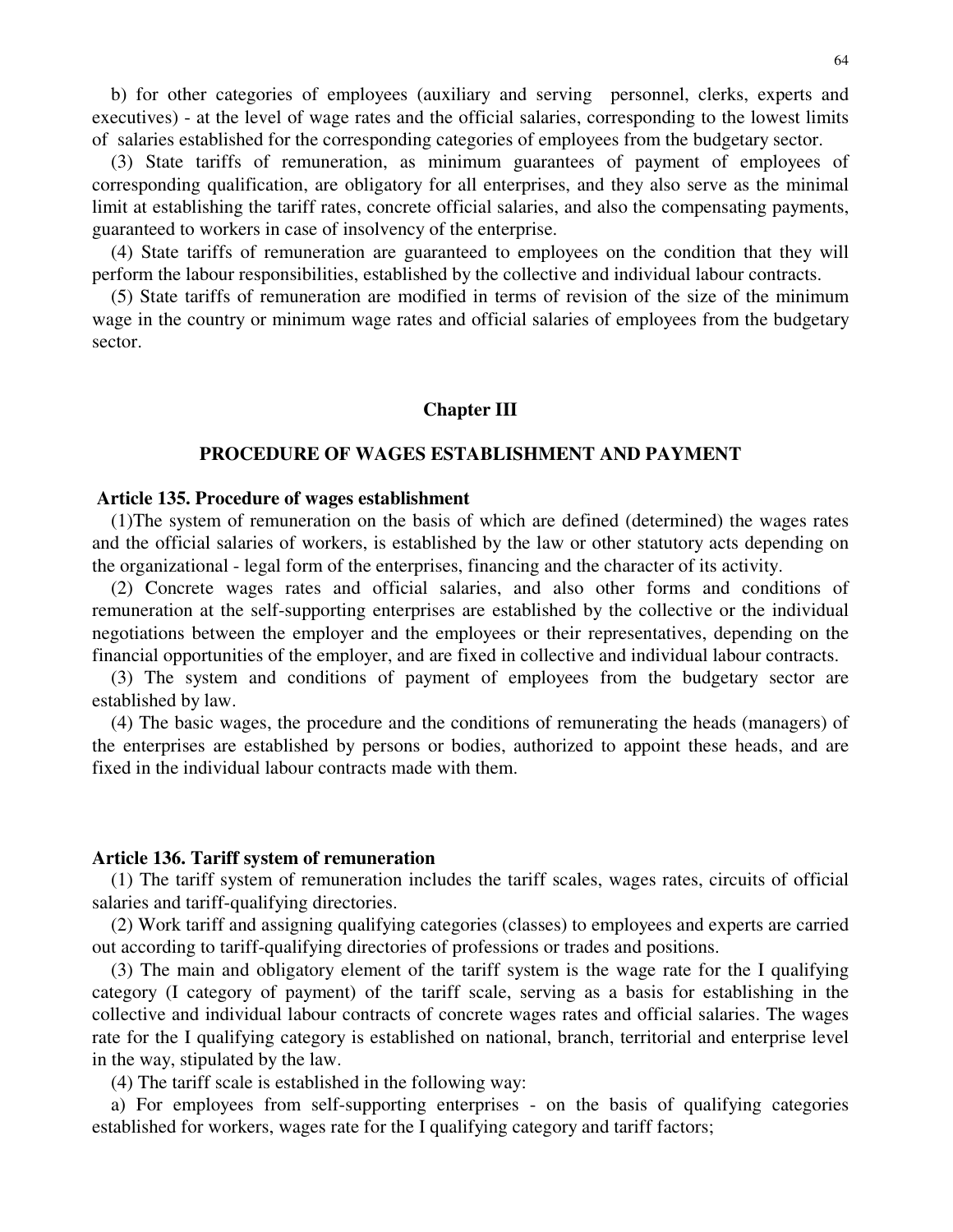b) For workers from the budgetary sector - on the basis of categories of payment of the unique tariff scale, wages rate for the I category of payment and the official salaries, established on categories of payment.

(5) The wages rate for the I qualifying category (I category of remuneration) is reconsidered as often as required depending on concrete social and economic conditions, growth of the production efficiency, cost of life, financial possibilities of the enterprise and other conditions.

#### **Article 137. Stimulating payments**

(1) The employer has the right to establish various systems of awards, additional payment and bonuses to the basic wages, other stimulating payments after consulting the representatives of employees. The specified systems can be established also by the collective labour contract.

(2) Procedure and conditions of applying the stimulating and compensating payments at the enterprises from the budgetary sector are established by law and other statutory acts.

### **Article 138. Compensation for annual work results**

(1) In addition to the payments stipulated by the systems of remuneration, a compensation on annual work results can be established for the employees, from the fund formed due to the profit of the enterprise.

(2) Regulations concerning the procedure of compensation payment for annual work results are adopted by the employer upon the agreement of representatives of employees.

### **Article 139. Remuneration of labour, performed in harmful conditions**

(1) Employees who perform labour activities in adverse conditions at the same enterprise, are granted compensations, unique in size for any qualification..

(2) The concrete sizes of compensations are established by the collective negotiations, depending on the working conditions (heavy and extremely heavy work, work in unfavourable and extremely harmful working conditions), but cannot be less than the ones stipulated by the Law on Remuneration and other statutory acts. The negotiated sizes of compensations are specified in the collective labour contract.

(3) Lists of heavy and extremely heavy working activities, and also workplaces in unfavourable and extremely harmful conditions are adopted by the Government after consulting the patronages and trade- unions.

# **Article 140. Introduction of new conditions of remuneration and modification of the existing ones**

(1) Reduction of wages rates or official salaries, stipulated in individual labour contracts, collective labour contracts and/or collective agreements, is not admitted before the expiration of one year from the date of their establishment.

(2) The employer is obliged to inform (notify) the employees about the introduction of new conditions of remuneration or the modification of the existing ones, two months before according to the positions stipulated in art. 68.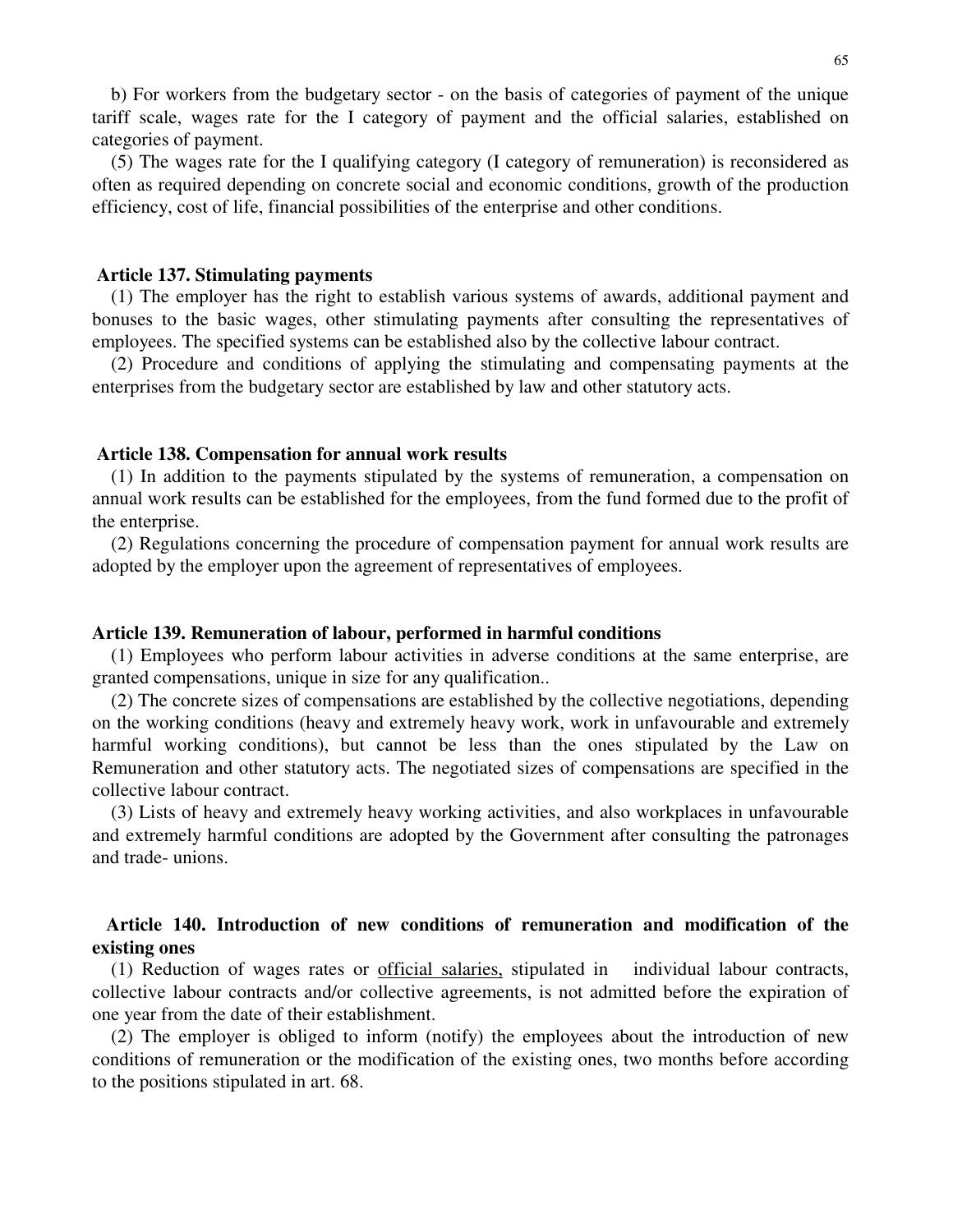## **Article 141. Forms of wages payment**

(1) Wages are paid in national currency.

(2) With the written approval of the employee, payment of wages is possible through bank establishments or post offices, the services being paid by the employer. The procedure of wages payment through bank establishments or post offices is established by the Government together with National Bank of Moldova.

(3) Payment of wages in kind is forbidden.

### **Article 142. Terms, periodicity and place of wages payment**

(1) Wages are paid on a regular basis directly to the employee or to his authorized representative on the basis of a certified warrant, at the employee's workplace, on the working days established in the collective or individual labour contract, but:

a) not less than two times a month - for workers, who get hourly or piece -work payment;

b) not less than once a month - for workers, who are paid on the basis of monthly or official salaries

(2) The employer is obliged to notify the employee about the size of the wage payments, the form of payment, the procedure of calculation of wages, periodicity and place of payment, other conditions of wages payment and their modifications.

(3) At wages payment the employer is obliged, to inform in writing each employee about the components of the wages due to him for the corresponding period, the size and the bases of deduction made, the total sum due to him, and also to introduce the corresponding records in accounting registers and annually - in the work-record cards of employees.

(4) Payment of wages for occasional work, continuing for more than two weeks, is made immediately upon the termination of work.

(5) In case of death of the employee, wages and other payments due to him are paid in full size to the spouse, to full age children or parents of the dead person, and in case of their absence- to other successors according to the current legislation.

## **Article 143. Terms of pay-off in case of termination of the individual labour contract**

(1) If there is no dispute concerning the sizes of all sums due to the employee from the enterprises, the pay-off is made:

a) in case of termination of the individual labour contract with the employee, continuing to work until the release day, - on the release day;

b) in case of termination of the individual labour contract with the employee who is not working until the day of release (in case of medical holidays(sick-leave)), absence from work without a valid excuse, imprisonment and etc.), - not later than the next day after the released worker, required pay-off.

(2) If there is a dispute concerning the sizes of all sums due to the employee, the employer is obliged to pay the incontestable sum, in the terms specified in paragraph (1).

#### **Article 144. Priority payment of wages**

(1) Payment of wages is made by the employer in priority to other payments, including the case of insolvency of the enterprise.

(2) Means for payment of employees are guaranteed by the income and property of the employer.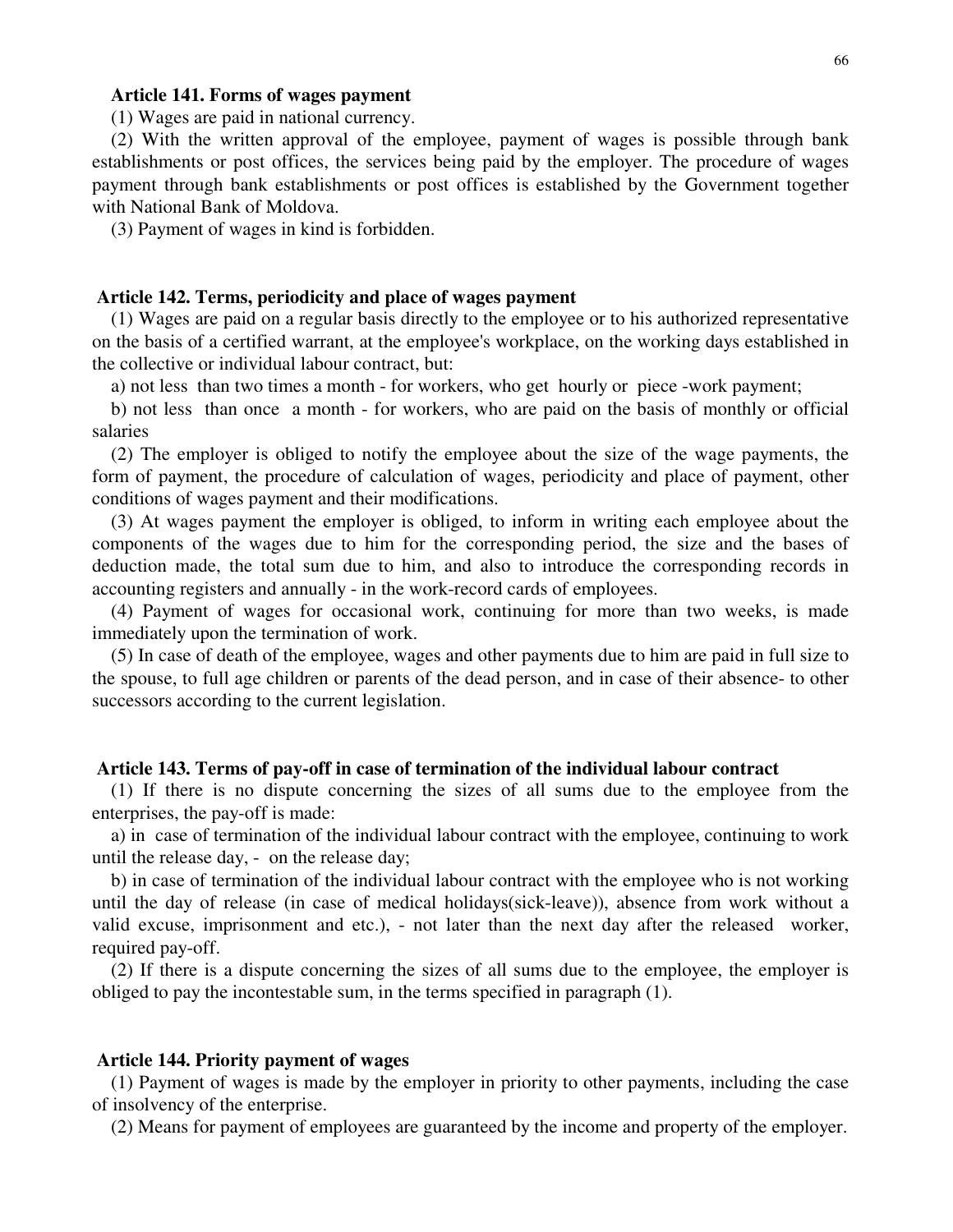(3) Employers take measures to protect the employees from the risk of non-payment by him of the due sums in connection with execution of the individual labour contract or in case of its termination.

## **Article 145. Indemnification of losses in connection with delayed payment of wages**

(1) Indemnification of losses in connection with delayed payment of wage is made by means of obligatory indexation in full size of the sums of the calculated wages if its delay constitutes at least one calendar month, since the day established for the monthly payment of wages.

(2) Indemnification stipulated by paragraph (1), is made separately for each month by increase of wages according to the coefficient of inflation.

(3) Indemnification of the losses caused by the delayed payment of wages, is made in the case, when the coefficient of inflation during the period of non-payment of wages exceeded 2 percents.

(4) Procedure of calculating the sum of indemnification for loss of a part of wages in connection with infringement of the terms of its payment is established by the Government in coordination with patronages and trade unions.

### **Article 146. Responsibility for delayed payment of wages**

(**1)** In cases when on current and settlement accounts of the enterprises are available the respective means and the necessary documents on reception of money for wages payment have been submitted in time, and the banks have not provided the clients with cash, the banks pay a fine on their account in the size of 0,2 percent from the sum of debts per every day of delay.

(2) Bank officials, bodies of public authority and the enterprises, guilty of delayed payment of wages, carry material, disciplinary, administrative and criminal liability in conformity with the law.

### **Article 147. Prohibition of restricting the employee in free disposal of the earned means**

It is forbidden to limit the employee in free disposal of the means earned by him, except for the cases stipulated in the current legislation.

#### **Article 148. Deduction from wages**

(1) Deduction from employee's wages can be made only in the cases stipulated by the present code and other normative acts.

(2) Deduction from employee's wages for his repayment of debts to the employer can be made under the order (decision, disposition) of the employer:

a) for returning the advance payment given on account of wages;

b) for returning the sums unduly paid to the employee due to some accounting mistakes;

c) for repayment of the unspent advance and not returned in due time, given in connection with the official journey or transference to another district or for household needs, if the employee does not contest the bases and the size of deductions;

d) for compensation of the material damage caused to the enterprise onto the fault of the employee art. 338.

(3) In the cases specified in paragraph (2), the employer has the right to issue an order (decision, disposition) about the deduction from wage payments of the employee not later than one month from the date of the termination of the term, of the advance payment established for returning or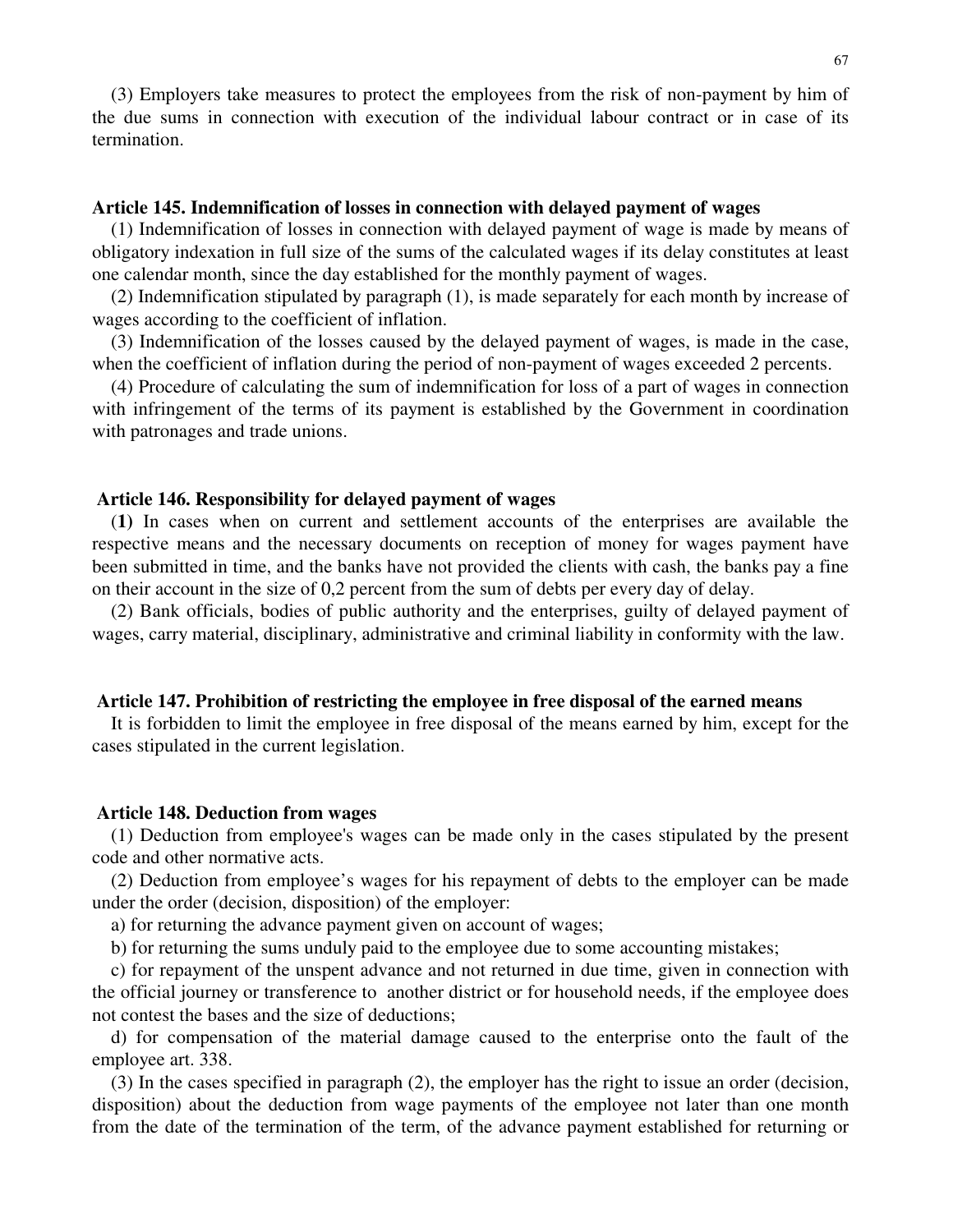repayment of debts, since the day of realization of wrongly estimated payment or establishment of the material damage. If this term has been missed or the employee contests the basis or the size of deduction, recovery of debts is made by the judicial instance.

(4) In case of the employee release before the expiration of the working year, for which he has already received a holiday, the employer can keep from his wages the sum paid for the uncovered days of the holiday.

Deduction for these days is not made, if the worker has stopped or has suspended the activity on the bases specified in item e) art.76, item d) paragraph (1) art. 78, items b) - e) and u) paragraph (1) art. 86, in case of leaving on pension or transfer to an educational institution according to paragraph (2) art. 85, and also in other cases stipulated in the collective or individual labour contract or under the agreement of the parties.

(5) Wages unduly paid to the employee by the employer (including the case of wrong application of the legislation in force), cannot be collected from him, except for cases of accounting mistake.

## **Article 149. Restriction on the size of deduction from wages**

(1) The general (common) size of all deductions from each payment of wages cannot exceed 20 percent, and in the cases stipulated by the legislation, - 50 percent of the wages due to the employee.

(2) In case of deduction from wages on several executive documents, the employee anyway should be kept 50 percent of his wages.

(3) The restrictions established by paragraph (1) and (2), are not applied to deduction from wages in cases of the alimony for minor children. Thus the sum deducted cannot exceed 70 percent of the wages due to the employee.

(4) If the sum received by recovery from wages, is not enough to satisfy all the requirements of creditors, it is distributed between them according to the provisions stipulated in the legislation in force.

#### **Article 150. Prohibition on deduction from some payments, due to the employee**

Deductions are not admitted from the severance pay, compensating and other payments, on which according to the law recovery cannot be imposed.

#### **Article 151. Responsibility for delay in delivering the work-record card**

If delay in delivering the work-record card is the fault of the employer, the employee is paid the average wages for all period of compelled absence for work, caused by the impossibility to be employed at another enterprise for the lack of his work -record card.

### **Chapter IV**

## **SPECIAL CONDITIONS OF LABOUR REMUNERATION**

**Article 152. Remuneration of employees under the age of eighteen and other categories of employees with reduced duration of daily work**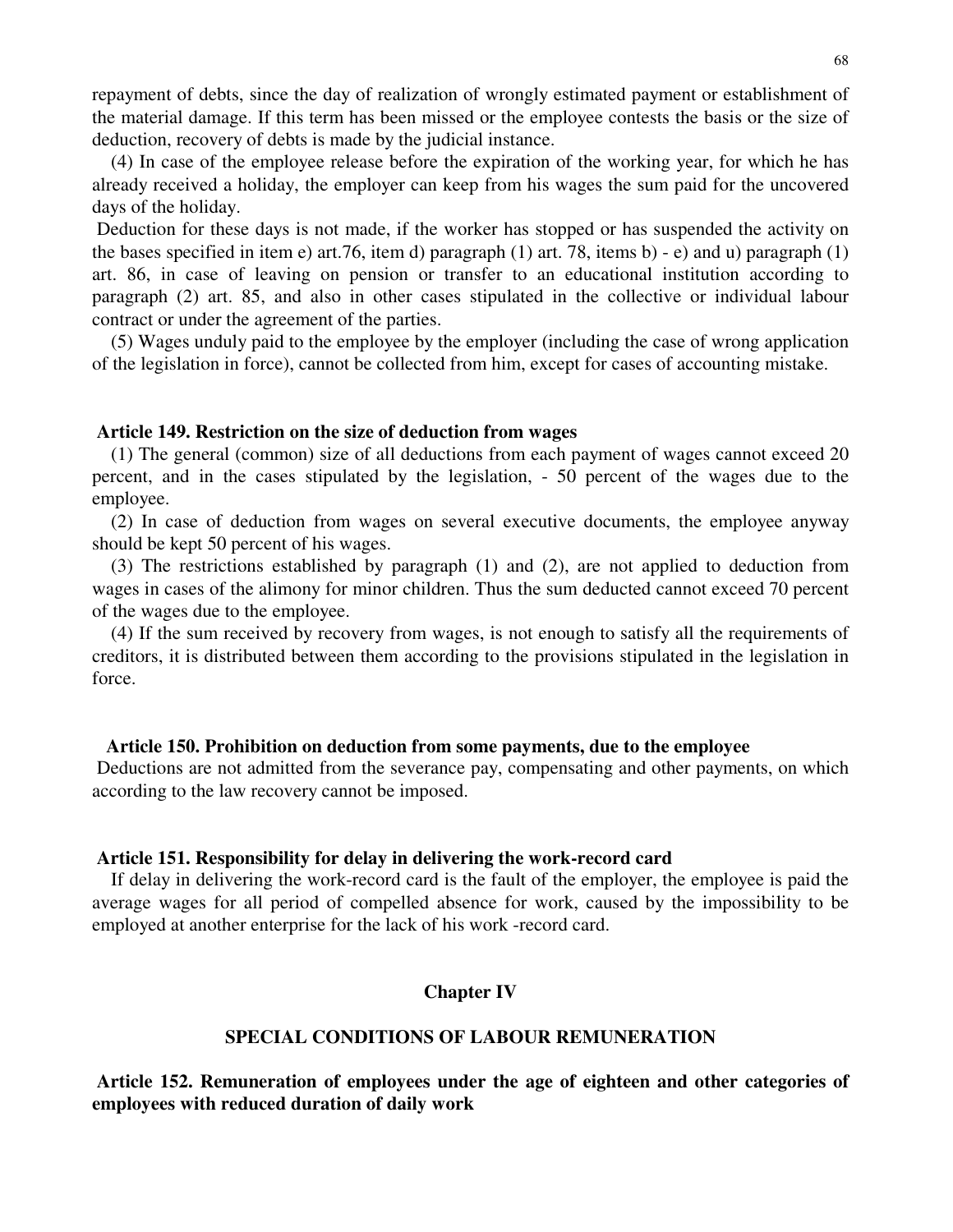(1) In cases of time (hour, day, week, month) - work payment, employees under the age of eighteen are paid wages with a view of reduced duration of daily work.

(2) Work of minors, who are performing piecework, is paid according to the piecework quotations, established for adult employees.

(3) Payment of pupils and students of educational institutions of the system of secondary education, specialized secondary education and vocational education under the age of eighteen, working during free time from their study, is made proportionally to the time of work performance or by piece -work.

(4) In the cases stipulated by paragraphs (1) - (3), the employer can establish on the account of his own means, an increase to the wage rate for the time, on which the duration of daily work of minors is reduced in comparison with the duration of daily work of adult employees.

(5) Payment of other categories of employees, for whom in conformity with art. 96, the reduced duration of daily work is established, is carried out according to the conditions of payment of work, established by the Government.

#### **Article 153. Remuneration of work of various qualifications**

(1) Performing work of various categories of qualification, the employee remunerated by time (hour, day, week, month) - wage payment, is paid by the work of the higher qualification.

(2) Work of the employees remunerated by piecework payment is paid under the tariff of the work performed by him. In cases, when in connection with the specificity of production, the employees working by piece-work are entrusted with the performance of work, of a lower level tariff in comparison with the categories of qualification given to them, the employer is obliged to pay them the difference between the categories of qualification.

(3) The norm regarding the payment of the difference between the categories of qualification, stipulated by par. (2), is not applied, when by virtue of specificity of production, performance of work of various qualification make the permanent duties of the employee.

#### **Article 154. Remuneration of instructors and apprentices**

Procedure and conditions of payment of instructors and apprentices are established by the Government.

#### **Article 155. Remuneration of part-time employees**

(1) Payment of part-time employees is made for the really executed work or actually the time spent on performing a specific work.

(2) Establishment of the size of the wage rate or the official salary for part-time employees, and also their awarding, pay rises, bonuses and others compensations, stipulated by the conditions of labour payment, are carried out in the same way as for the other employees of the corresponding the enterprises.

# **Article 156. Remuneration for combining trades (positions) and performing the duties of temporarily absent employee**

(1) Employees, who along with their basic work, stipulated by the individual labour contract, carry out at the same enterprise additional work, other trade (position) or perform the labour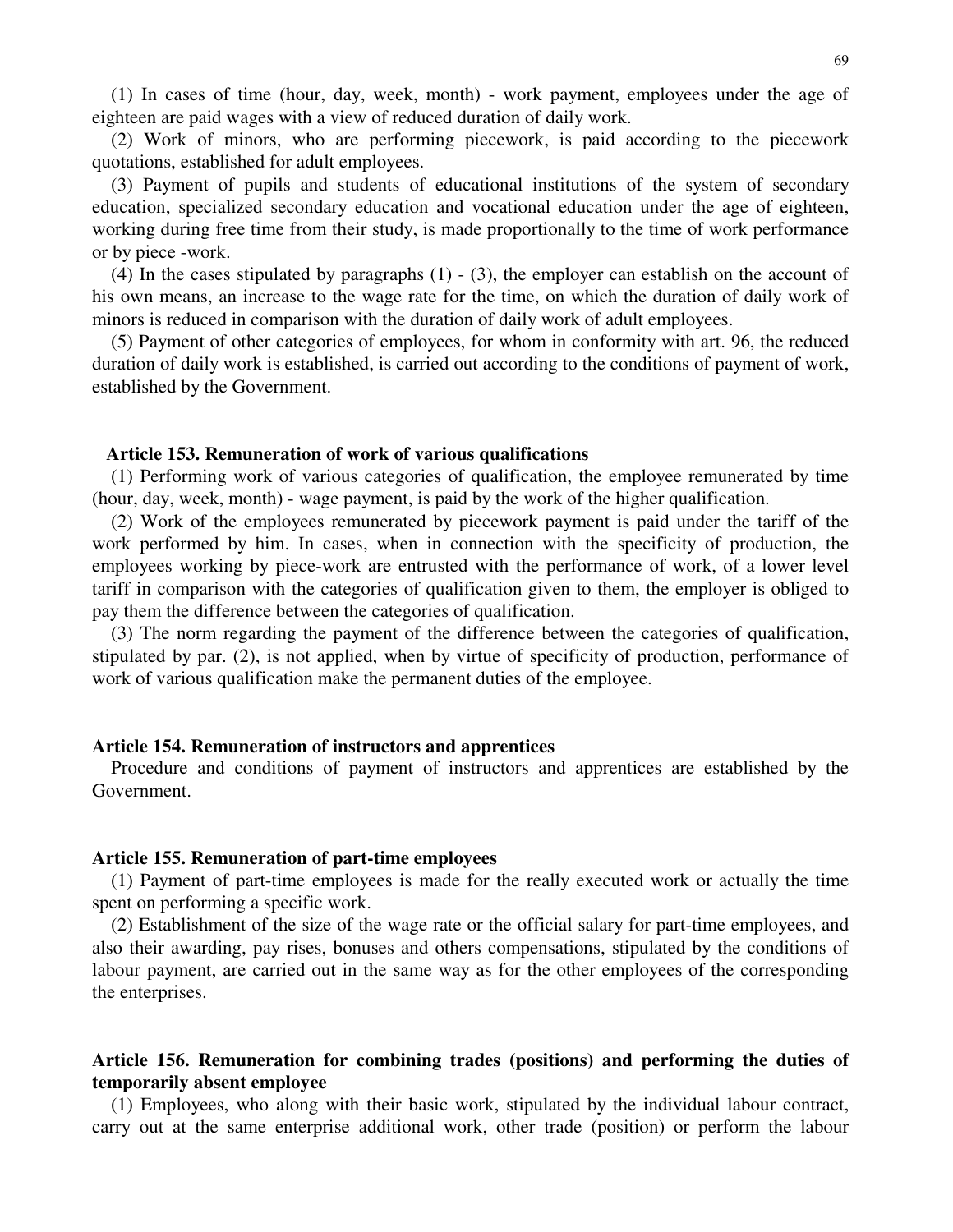responsibilities of a temporarily absent worker without being released of their basic work, are paid a bonus for combining trades (positions) or performance of labour responsibilities of the temporarily absent worker.

(2) The size of the bonus for combining trades (positions) or performance of labour responsibilities of the temporarily absent employee is established by the parties of the individual labour contract, but it can not be lower than 50 percent of the wage rate (official salary). Payment for combining trades (positions) is made without restrictions in limits of the means intended for payment.

## **Article 157. Remuneration of overtime work**

(1) In cases of time (hour) -wage payment, overtime work art. 104 for the first two hours is paid in the size not less than 1,5 of the wage rate (monthly wage) established for the employee, and for the next hours - not less than in the double size.

(2) In case of piecework payment, overtime work is paid in the size not less than 50 percent of the wage rate of the employee of the corresponding category with a time- wage payment for first two hours and at a rate of 100 percent of this wage rate in the next hours.

(3) Compensation of overtime work with free time is not admitted.

### **Article 158. Indemnification for work performed on days-off and non-working holidays**

(1) With a view of preserving the average wages stipulated by a paragraph (1) art.111, work on days-off and non-working holidays is paid:

a) to employees with piece-work payment - not less than on double piece-work tariffs;

b) to employees whose work is paid on hour or day time rates, - in the size of not less than the double hour or day time rate;

c) to employees receiving a monthly salary, - in the size not less than one hour or day time rate over the salary, if the work on the day off or non-working holiday was performed within the limits of the monthly norm of working hours, and in the size of not less than the double hour or day time rate over the salary if the work was performed over the monthly norm.

(2) On the request of the employee, who performed work on days-off or non-working holidays, can be offered another day of rest. In this case work on non-working holidays is paid in ordinary size, and the day of rest is not subject to payment.

(3) The procedure of payment for work performance on days-off and non-working holidays by professional sportsmen, creative workers of theatres, circuses, cinema, theatre and concert organizations, and also other persons participating in creation and/or performance of works of art, can be established by the collective agreements, collective or individual the labour contract.

#### **Article 159. Remuneration of night work**

For work performed at night is established a bonus in the size not less than 0,5 of the wage rate (official salary) established for the hour rate employee.

### **Article 160. Employer's right to establish stimulating and compensating payments**

The employer has the right to raise the size of bonuses, increases and compensations, stipulated by art. 138, 156, 157, 158, in comparison with their minimum size established by the current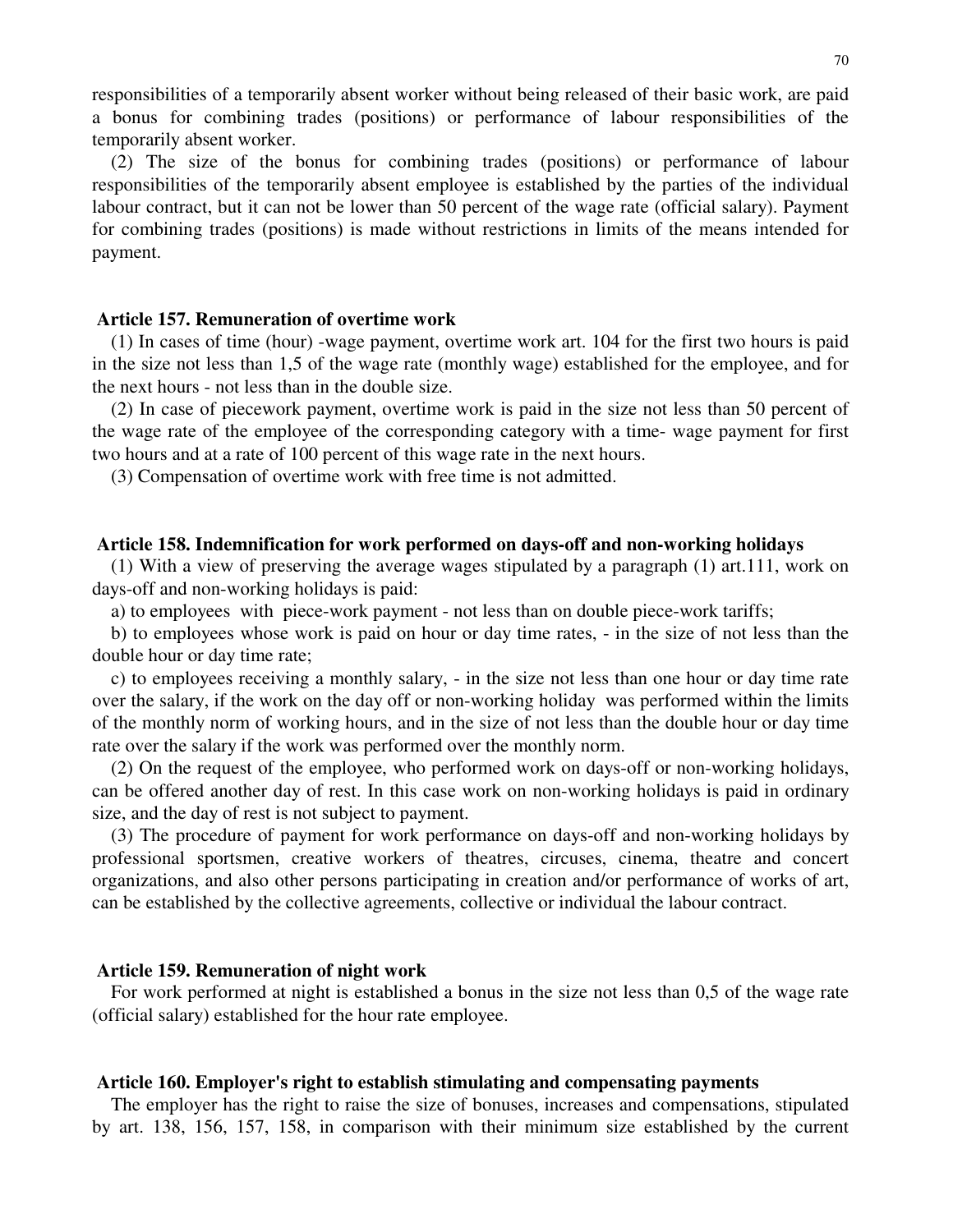legislation, and also to establish other kinds of stimulating and compensating payments, in the limits of the allocated means stipulated for these purposes in the collective labour contract or in the estimate of charges on the maintenance of the enterprise financed from the budget.

# **Article 161. Procedure of payment at default of production standards**

(1) In case of default of production standards on the fault of the employer payment is made for the work actually executed by the employee, but is not lower than the rate of average wages for the same period.

(2) In case of default of production standards not on the fault of the employee or the employer, the employee is paid not less than two thirds of wage rate.

(3) In case of default of production standards on the fault of the employee, payment is made according to the performed work.

### **Article 162. Procedure of payment at manufacturing defective goods**

(1) Manufacture of defective goods not on the fault of the employee is paid in the same way with the good (suitable) products.

(2) Manufacture of defective goods on the full fault of the employee is not subject to payment.

(3) Manufacture of defective goods on the partial fault of the employee is paid on lowered tariffs, depending on the degree of the validity of the product.

(4) The lowered tariffs specified in paragraph (3), are established by the collective labour contract.

# **Article 163.Procedure of payment of the idle time and work while implementing new methods of production**

(1) Payment of the idle time not on the fault of the employee or for the reasons, not dependent on the employer or the employee, in the case when the employee has informed (notified) the employer in writing about the beginning of the idle time, is made in the size not less than 2/3 of the hour wage rate (official salary), established for the employee, but not less than one minimum hour rate, established by the current legislation, for each hour of the idle time.

(2) Procedure of registration of the idle time, not on fault of the employee and the concrete size of payment are established by the collective and/or individual labour contracts.

(3) Idle time on the fault of the employee is not paid.

(4) The collective or individual labour contract can stipulate the payment of the average wages for the period while the employee is learning to apply the new methods of production.

# **Article 164. Preservation of wages at detachment or transference to another permanent workplace**

In case of detachment or transference of the employee to another permanent workplace at the same enterprise, with a lower payment or to another district together with the enterprise according to paragraph (1) art. 74, he is preserved the former average wages within one month from the day of detachment (transference) with preliminary observance of the provisions of art. 68.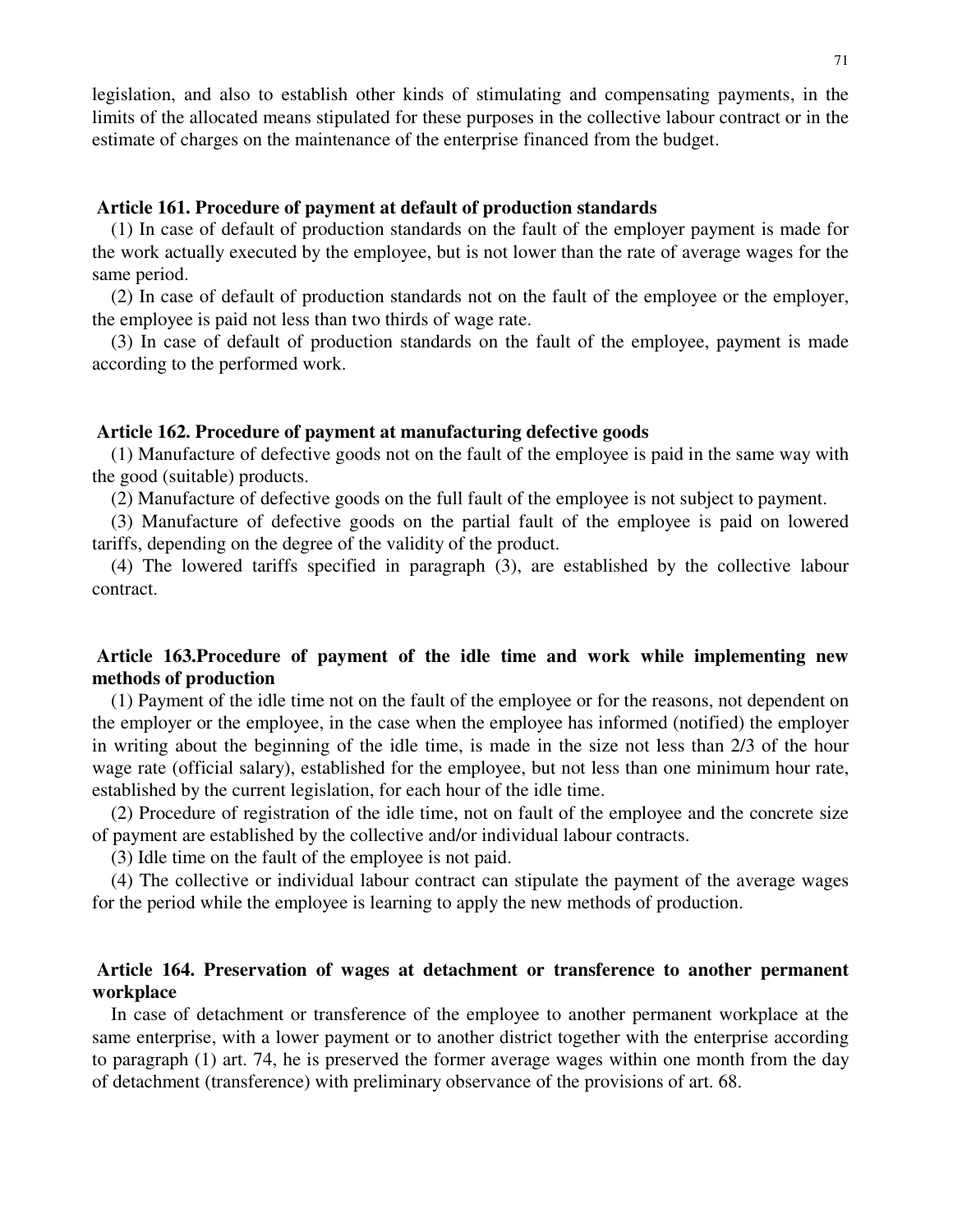### **Article 165. Average wages**

(1) Average wages include all kinds of payment, from which according to the current legislation are charged the payments on the obligatory state social insurance.

(2) Average wages are guaranteed to employees in cases, stipulated by the current legislation, collective and/or individual labour contracts.

(3) Procedure of calculating the average wages of the employee is unique and is established by the Government.

#### **Chapter V**

## **WORK QUOTA SETTING**

#### **Article 166. Guarantees in the field of work quota setting**

Employees are guaranteed:

a) Methodological assistance of the state in the organization of the work quota setting

b) Application of the systems of work quota setting, determined by the employer together with the representatives of the employees and stipulated in the collective labour contract or other statutory act at the level of the enterprises.

### **Article 167. Norms of work**

(1) Norms of work - rates of output, time, service, number of employees - established by the employer for the employees, according to the achieved level of the technical equipment, technology, manufacture and labour organization, so that they correspond to the concrete conditions of the enterprise and don't create an excessive working-load for the employees.

(2) In conditions of collective forms of organization and payment, the combined and complex norms, can also be applied.

(3) Norms of work can be reconsidered in the process of introducing the new technical equipment and implementing the new technologies, or improving the existing ones, carrying out some organizational measures or other actions providing growth of the labour productivity, and also in the cases of using physically and moral obsolete equipment.

(4) Achieving a high level of manufacturing by separate employees or separate brigades due to the application on their own initiative of new working methods and advanced practices, improving by their own forces the workplaces, is not a real basis for the revision of the norms of work.

# **Article 168. Elaboration, approbation, replacement and revision of unique and type- norms of work**

(1) For certain homogeneous work can be developed and established unique and type-norms (inter-branch, branch, professional and other) of work. Type-norms of work are elaborated by the central branch bodies of public administration (management) as agreed with the corresponding patronages and trade unions and are ratified in the procedure established by the Government.

(2) Replacement and revision of the unique and type- norms of work are carried out by the bodies which have ratified them.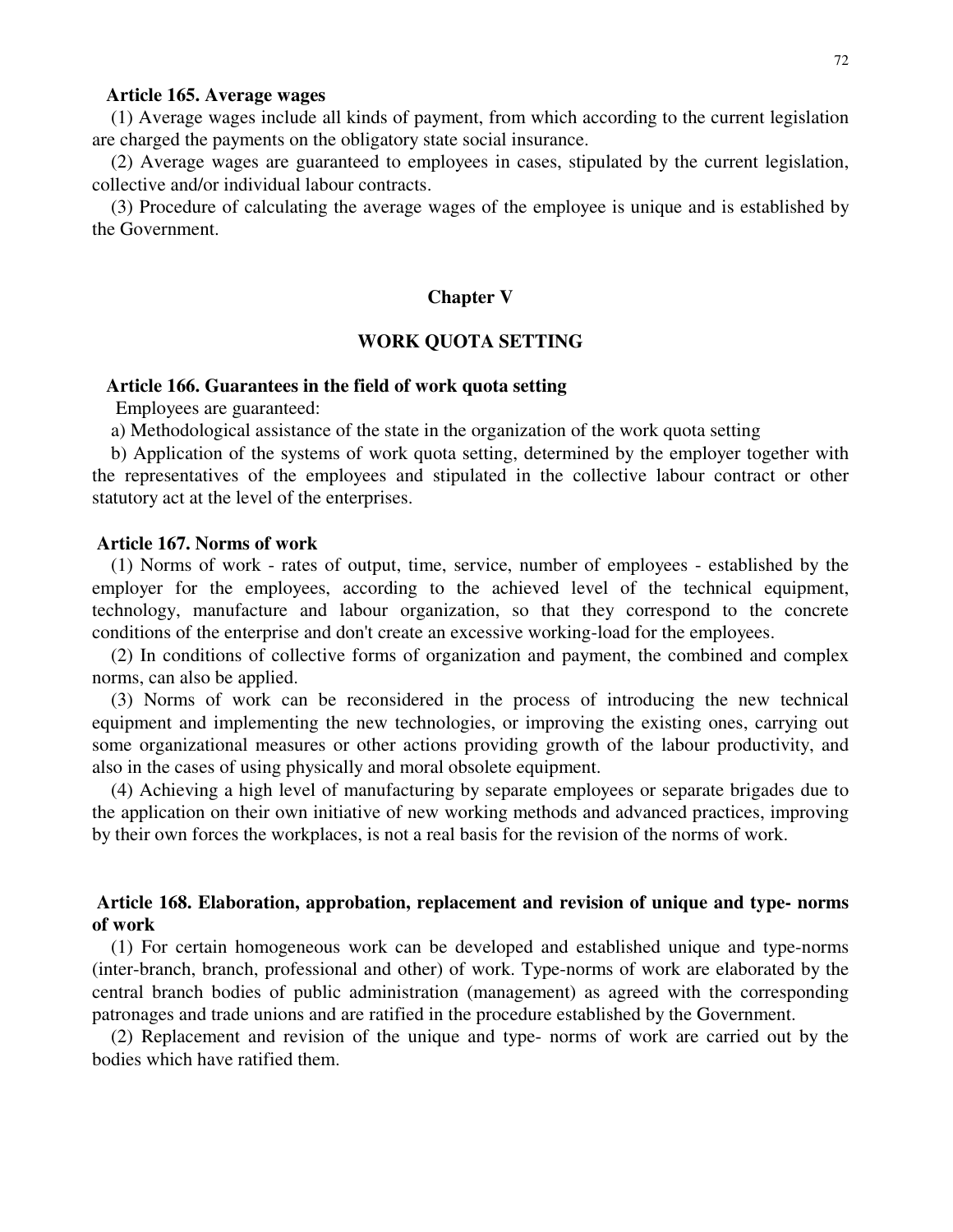### **Article 169. Introduction, replacement and revision of norms of work**

(1) If the norms of work do not any more correspond to conditions, for which they have been authorized, or do not provide full employment of employees in the normal duration of working hours, they can be subjected to revision or replacement.

(2) Procedure of revising or replacing the norms of work, and also the actual situations in which it can be applied, are defined (determined) by the collective labour contract.

(3) Employees should be informed (notified) in written form about the introduction of the new norms of work, on receipt, not less than two months before this.

### **Article 170. Establishment of tariffs for piece-work payment**

(1) Piece-work payment tariffs are established proceeding from the categories of work, wage rates (official salaries) and current output rates (norms of time).

(2) Piece-work payment tariff is established by dividing the hour (day) wage rate, corresponding to the category of performed work, to the hour (day) performance standard. The piece-work payment tariff can be established also by multiplying the hour (day) wage rate, corresponding to the category of performed work, by the established norm of time on hours or days.

# **Article 171. Provisions of normal working conditions for accomplishing the production (service) standards**

The employer is obliged to provide constantly technical and organizational conditions, proceeding from which have been developed the norms of work, and to create normal conditions for accomplishing the production (service) standards. The conditions are:

a) working condition of machines, machine- tools and appliances;

b) duly provision with the technical documentation;

c) appropriate quality of materials and tools necessary for the performance of work, and their duly provision;

d) duly supply of the manufacture with electric power, gas and other energy sources;

e) observance of the requirements of labour safety and production safety .

## **TITLE VI**

## **GUARANTEES AND INDEMNIFICATIONS**

### **Chapter I**

## **GENERAL PROVISIONS**

### **Article 172. Concept of guarantees and indemnifications**

(1) Guarantees - means, ways, conditions, which ensure the realization of the rights given to employees in the sphere of labour and other social relations connected to them.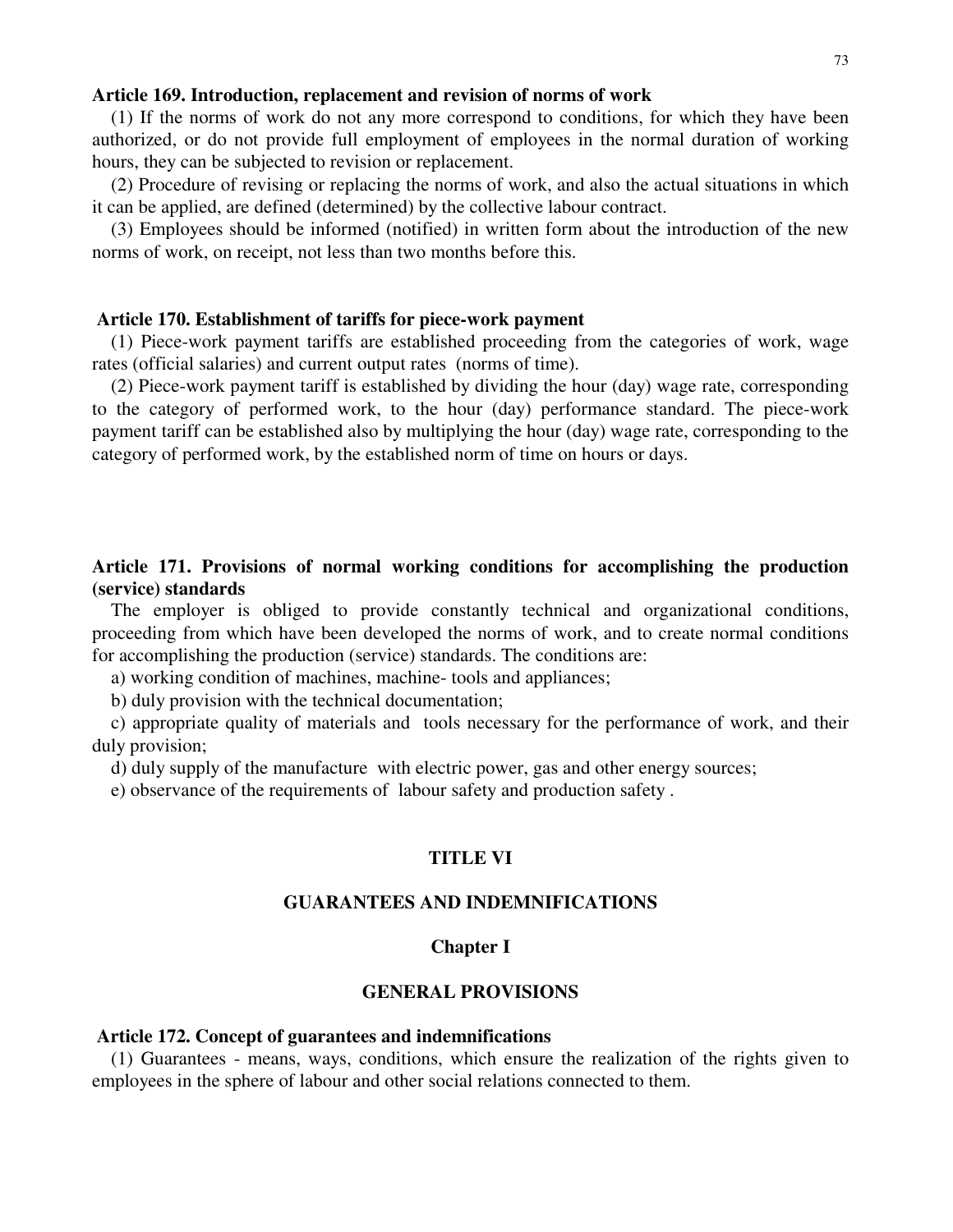(2) Indemnification - monetary payments established with a view of compensating the expenses connected to the performance by the employee of his labour and other responsibilities stipulated by the current legislation.

## **Article 173. Cases of granting guarantees and indemnifications**

Besides the general guarantees and indemnifications stipulated by the present code (guarantees at employment, transference to another work, in the field of payment and other), the employees are given guarantees and indemnifications in the following cases:

- a) official journey;
- b) moving to work in another district;
- c) combining work with study;
- d) termination of the individual labour contract; and also
- e) other cases stipulated by the present code and other statutory acts.

## **Chapter II**

# **GUARANTEES AND INDEMNIFICATIONS IN CASE OF AN OFFICIAL JOURNEY AND TRANSFERENCE TO WORK IN ANOTHER DISTRICT**

## **Article 174. Official journey**

(1) Official journey (business trip) is the delegation of the employee according to the order (decision, disposition) of the employer, on a certain term to perform labour duties outside his permanent workplace.

(2) Trips of employees, whose permanent job has a mobile or travelling character, and also performance of prospecting, geodetic and topographical work in the field are not considered as business trips.

### **Article 175. Guarantees in case of an official journey**

Employees delegated on official journeys, are guaranteed preservation of the work place (position) and average wages, and also the reimbursement of expenses, connected to the business trip.

### **Article 176. Reimbursement of expenses, connected to the official journey**

(1) In case of delegation on an official journey the employer is obliged to compensate the employee:

a) travelling expenses there and back;

- b) accommodation expenses;
- c) subsistence (daily) allowance;
- d) other expenses connected to the business trip.

(2) Procedure and sizes of the reimbursement, connected with the business trips, are approved by the Government. Self-supporting enterprises can establish in the collective labour contract higher sizes of compensation.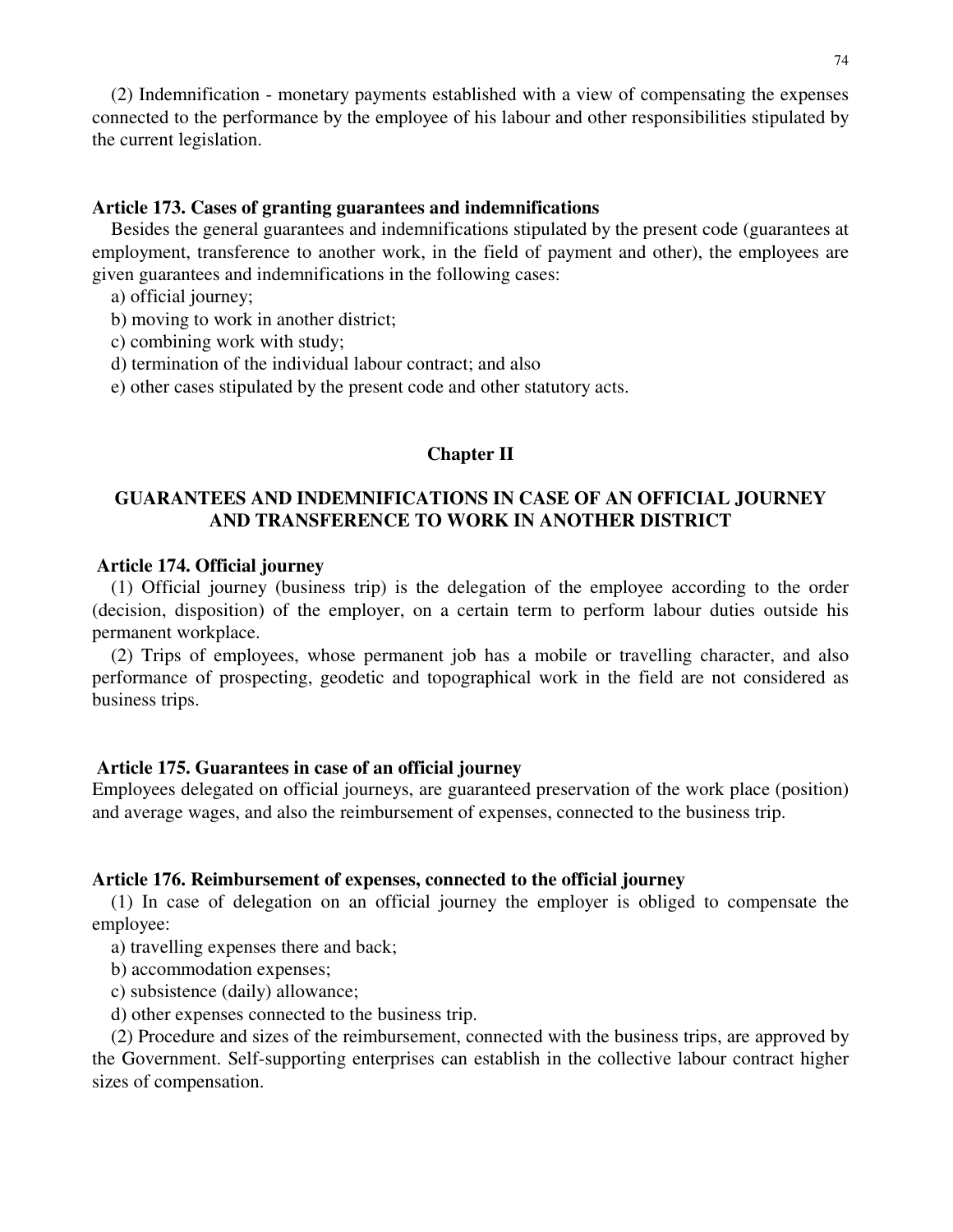### **Article 177. Reimbursement of expenses in case of transference to work in another district**

(1) Transferring the employee, on the basis of a preliminary written arrangement with the employer to work in another district, the employer is obliged to compensate the employee:

a) expenses for transferring the employee, the members of his family, and also the transportation of property (except for cases when the employer gives to the employee the necessary transport);

b) expenses on settling down in the new residence.

(2) The sizes of the reimbursement, stipulated in paragraph (1), are defined by the agreement of the parties of the individual labour contract, but cannot be lower than the sizes established by the Government.

## **Chapter III**

# **GUARANTEES AND INDEMNIFICATIONS TO EMPLOYEES, COMBINING WORK WITH STUDIES**

# **Article 178. Guarantees and indemnifications to the employees combining work with studies in the higher and specialized secondary educational institutions**

(1) Employees directed to study by the employer or who have entered independently a higher or specialized secondary educational institution, accredited according to the law, under correspondence and evening forms of study and have great success, are granted by the employer reduced working hours, additional holidays with full or partial preservation of the average wages and other privileges in the order established by the Government.

(2) For the employees specified in paragraph (1), additional privileges due to the means of the enterprise, can be stipulated in the collective labour contract and collective agreements.

# **Article 179. Guarantees and indemnifications to employees combining work with study in the specialized post-university system of education**

1) Employees studying for the muster's degree, doctor's degree, those who take courses for the improvement of the professional skills in educational institutions accredited according to the law, or in institutions of scientific research and development, are given guarantees and indemnifications in the procedure established by the Government.

(2) The employer and the representatives of employees can provide in the collective labour contract, on the account of the enterprise, additional guarantees and indemnifications to the ones established by the current statutory acts.

# **Article 180. Guarantees and indemnifications to the employees combining work with studies in secondary vocational educational institutions**

(1) Employees, studying successfully in secondary vocational institutions without discontinuing work, irrespective of their kind of the property and the organizational - legal form, accredited according to the law, are granted additional holidays with full or partial preservation of average wages in the way established by the Government.

(2) Employees combining work with study in secondary vocational institutions, not having accreditation, are established guarantees and indemnifications by the collective or individual the labour contract.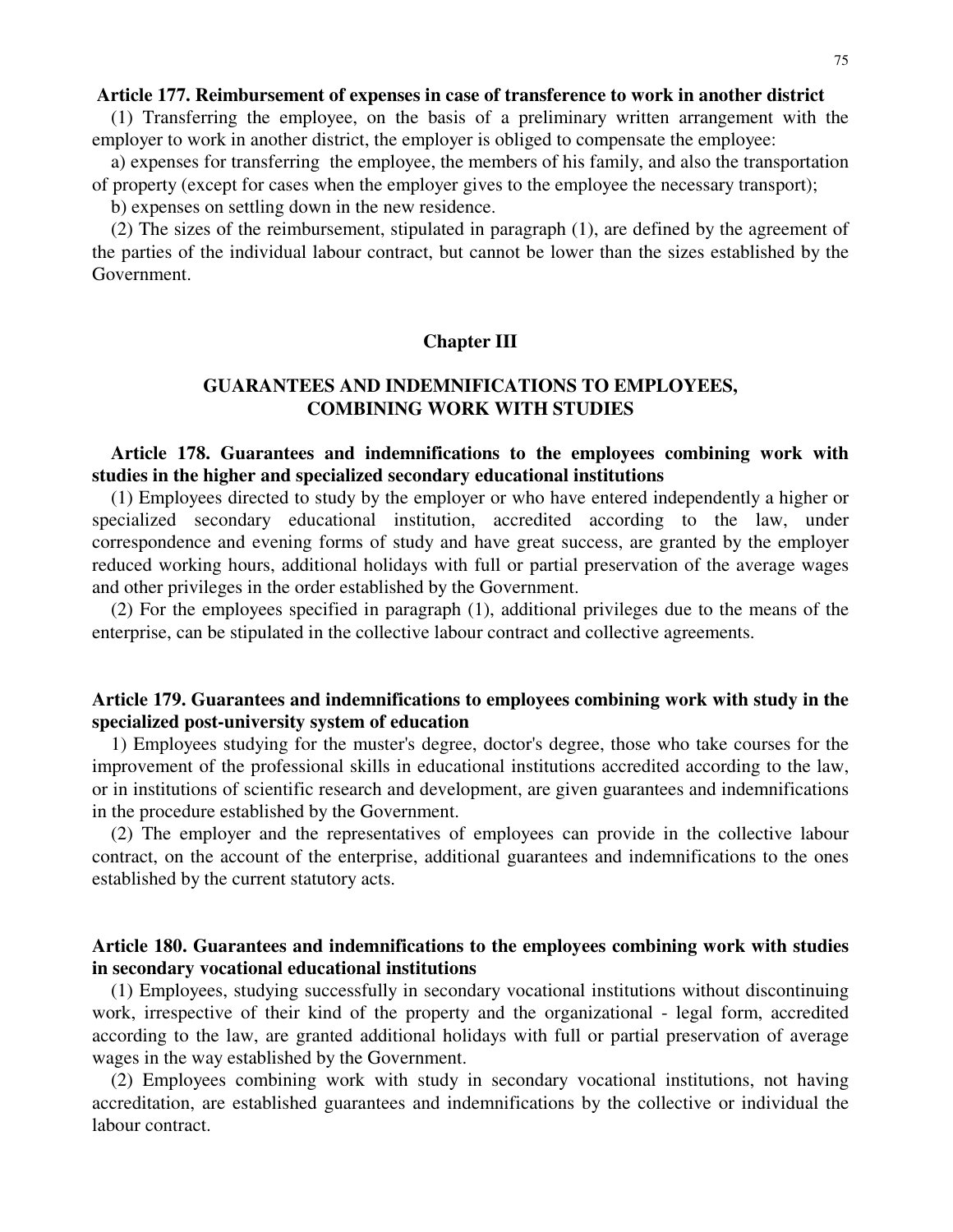# **Article 181. Guarantees and indemnifications to employees combining work with studies in educational institutions of the system of general secondary education**

Employees studying in educational institutions of the system of the general secondary education (grammar schools, lyceums, an secondary comprehensive school), are granted reduced duration of working hours, additional holidays with full or partial preservation of average wages, depending on the circumstances, and also other guarantees and indemnifications in the way established by the Government.

# **Article 182. Procedure of granting guarantees and indemnifications to employees combining work with studies**

(1) Employees combining work with studies are given guarantees and indemnifications at receiving education of the respective level for the first time.

(2) To the additional holidays given to employees, combining work with study, can be attached the annual paid holidays, under the written agreement between the employer and the employee.

(3) Employees combining work with study in educational institutions for receiving the second or third speciality (trade), can be given certain guarantees and indemnifications in the way, stipulated by the collective or individual labour contract.

# **Chapter IV**

# **GUARANTEES AND INDEMNIFICATIONS TO EMPLOYEES IN CONNECTION WITH THE TERMINATION OF THE INDIVIDUAL LABOUR CONTRACT**

# **Article 183. Priority right to maintain the workplace in case of reduction of the number employees or staff.**

(1) In case of reduction of the number employees or staff, the priority right to maintain his workplace is given to the employees, who have a higher qualification and work productivity.

(2) In case of equal qualification and labour productivity the priority right to be kept on work have:

a) employees who have a family and have two or more persons to take care of;

b) employees in whose families there are no other persons with an independent income;

c) employees having a greater work experience at the enterprise;

d) employees who had to suffer because of a production accident or got an occupational disease at the given enterprise;

e) employees raising their qualification in higher and secondary specialized educational institutions without work discontinuance;

f) war invalids and members of the military men families who died or have disappeared without any trace;

g) participants to military operations for the protection of the territorial integrity and independence of the Republic of Moldova;

h) inventors;

i) persons who got or have suffered from radiation sicknesses or others diseases connected to the irradiation, because of the accident at the Chernobyl atomic power station;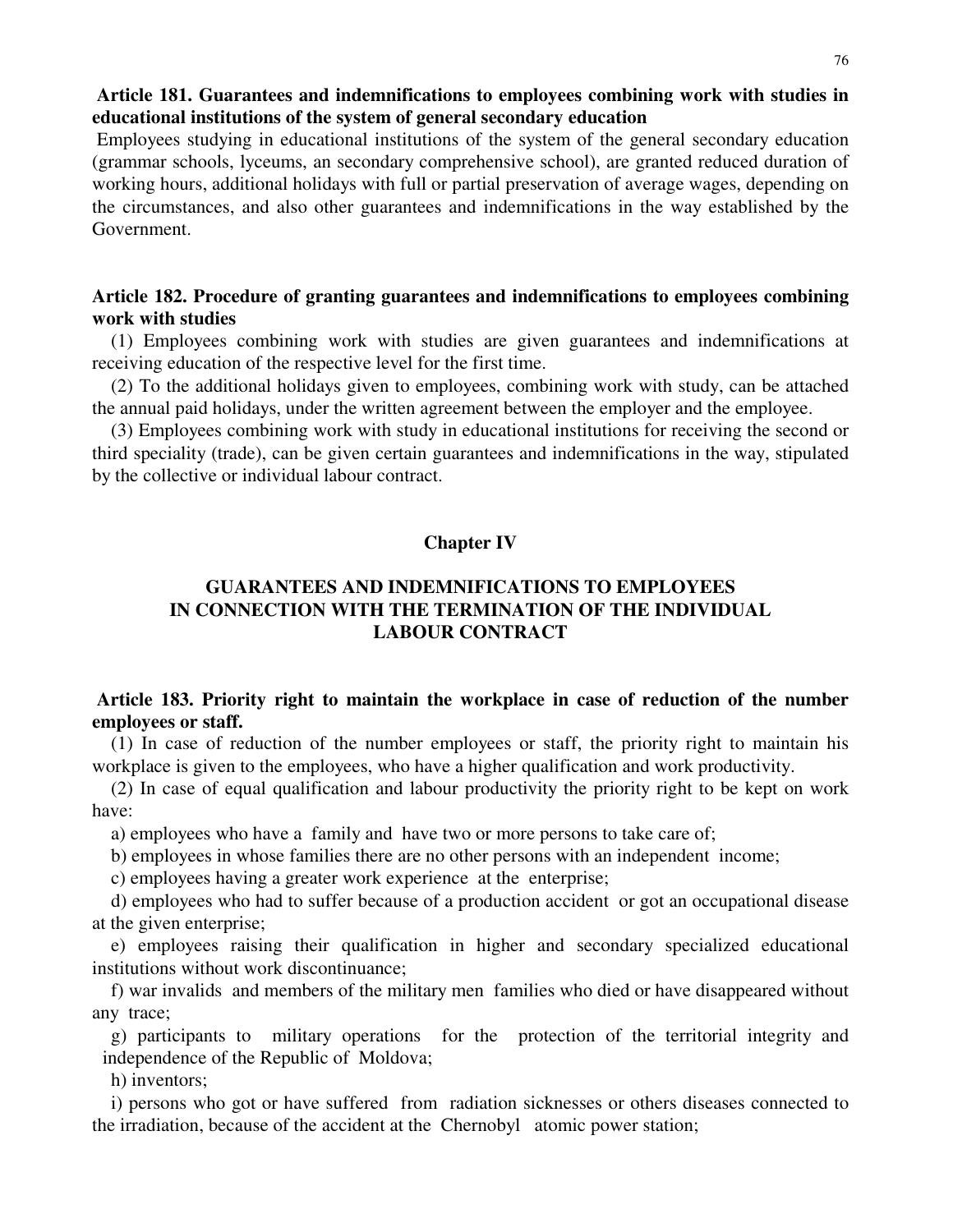j) Invalids for whom there has been established the causal relationship between their physical inability and the accident at the Chernobyl atomic power station, participants at the liquidation of the consequences of the failure on the Chernobyl atomic power station in the zone of alienation in 1986-1990;

k) employees who have more encouragements for successes in work and don't have disciplinary sanctions art. 211;

l) employees who have no more than two years up to the pension on age.

### **Article 184. Guarantees in case of termination of the individual labour contract**

(1) The employer is obliged to inform (notify) the employee by order (decision, disposition) on receipt, about the intention to terminate the individual labour contract made on a fixed or indefinite term, in the following terms:

à) not less than two months before it - in case of dismissal in connection with the liquidation of the enterprise or the termination of the activity of the employer- the physical person, reduction of number workers or staff items b) and c) paragraph (1) art. 86;

b) not less than one month before it- in case of dismissal as a result of establishing the fact of discrepancy of the worker of the position or to perform work because of his state of health according to the medical conclusion or due to the insufficient qualification, confirmed with the decision of attestation commission items d) and e) paragraph (1) art. 86.

(2) For the periods specified in paragraph (1), the employee is given not less than one free day per week with preservation of average wage payments for searching another job.

(3) In case of termination of the individual labour contract due to infringements by the employee of the labour responsibilities items g) - k), m), o) - r) paragraph (1) art. 86, notice is not obligatory.

# **Article 185. Guarantees in case of the termination of the individual labour contract in connection with the change of the proprietor of the enterprise**

In case of the termination of the individual labour contract made with the director, his assistants, the chief accountant, in connection with the change of the proprietor of the enterprise item f) paragraph (1) articles 86, the new proprietor pays to each of them additional indemnification, if it is stipulated by the individual labour contract.

## **Article 186. Severance pay**

(1) Employees dismissed from the enterprise in connection with its liquidation or the discontinuance of the activity of the employer - the physical person, item b) paragraph (1) art. 86 or reduction of the number of workers or staff, item c) paragraph (1) art. 86, is guaranteed:

a) payment of the severance pay at the rate of the average week wage payments for every year worked at the given enterprise, but it should not be less than one average monthly wages;

b) preservation of the average monthly wages for the period of looking for another job, but no more than three months, including the severance pay. For the third month the average wages are kept provided that, the employee in a fortnight term after the dismissal has applied to the employment agency, has been enlisted as unemployed and has not been employed, confirmed by the corresponding certificate.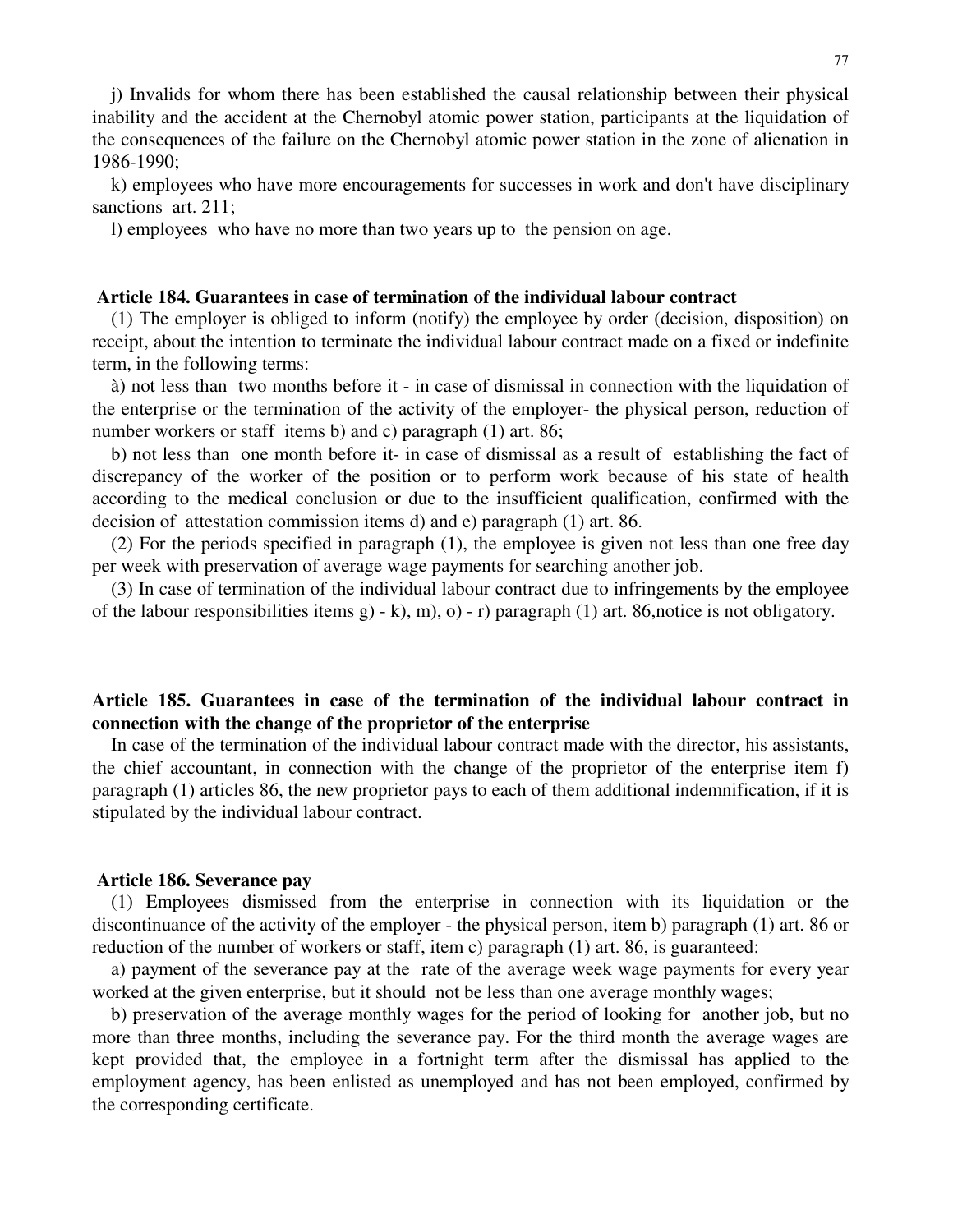(2) Severance pay in the size of the average fortnight wages, is paid to the employee at the termination of the individual labour contract in connection with:

a) ascertainment of the fact of the discrepancy of the employee for the position or carried out work, because of his state of health, according to medical conclusion or because of insufficient qualification confirmed by the decision of the attestation commission, items d) and e) paragraph (1) art. 86;

b) restoration to the workplace, according to the judicial decision of the employee, who performed the given work before item t) paragraph (1) art. 86;

c) refusal of the employee to be transferred to another district in connection with moving to this district of the enterprise item y) paragraph (1) art. 86.

(3) Employees, whose individual labour contract is suspended in connection with the call up for the military service, reduced military service or civil service, item e) art. 76) or has resigned in connection with infringement by the employer of the individual or collective labour contracts paragraph (2) art. 85 benefit from the indemnification, stipulated by par. (2).

(4) Payment of the severance pay and average monthly wages is carried out at the former place of work of the employee.

(5) In the individual or collective labour contract can be included other cases of payment of the severance pay, its increased sizes, and also longer terms of preservation of wages.

## **Chapter V**

## **OTHER GUARANTEES AND INDEMNIFICATIONS**

### **Article 187. Guarantees to employees elected on elective offices**

The employee, whose individual labour contract has been suspended in connection with his election on an elective office, according to the legislation in force, item d) paragraph (1) art. 78, after the termination of his commission on the elective office, the former work (position) is given to him, and in case of its absence - other equivalent work (position) at the same or at another enterprise is given, with the consent of the employee,.

### **Article 188. Guarantees for the period of performing state or public duties**

(1) For the period of performing state or public duties, if according to the current legislation these duties should be carried out during the working hours, the employee is guaranteed preservation of the workplace (position) and the average wages according to par. (2).

(2) The employees are kept the average wages in the case of performing the following state and public duties:

a) presence on summon in the bodies of criminal prosecution, to the public prosecutor, in the judicial instance as a witness, victim, expert, translator, procedure assistant;

b) participation as a member of a voluntary fire brigade in the liquidation of fire or accident; and also

c) in cases of performing other state or public duties stipulated by the current legislation.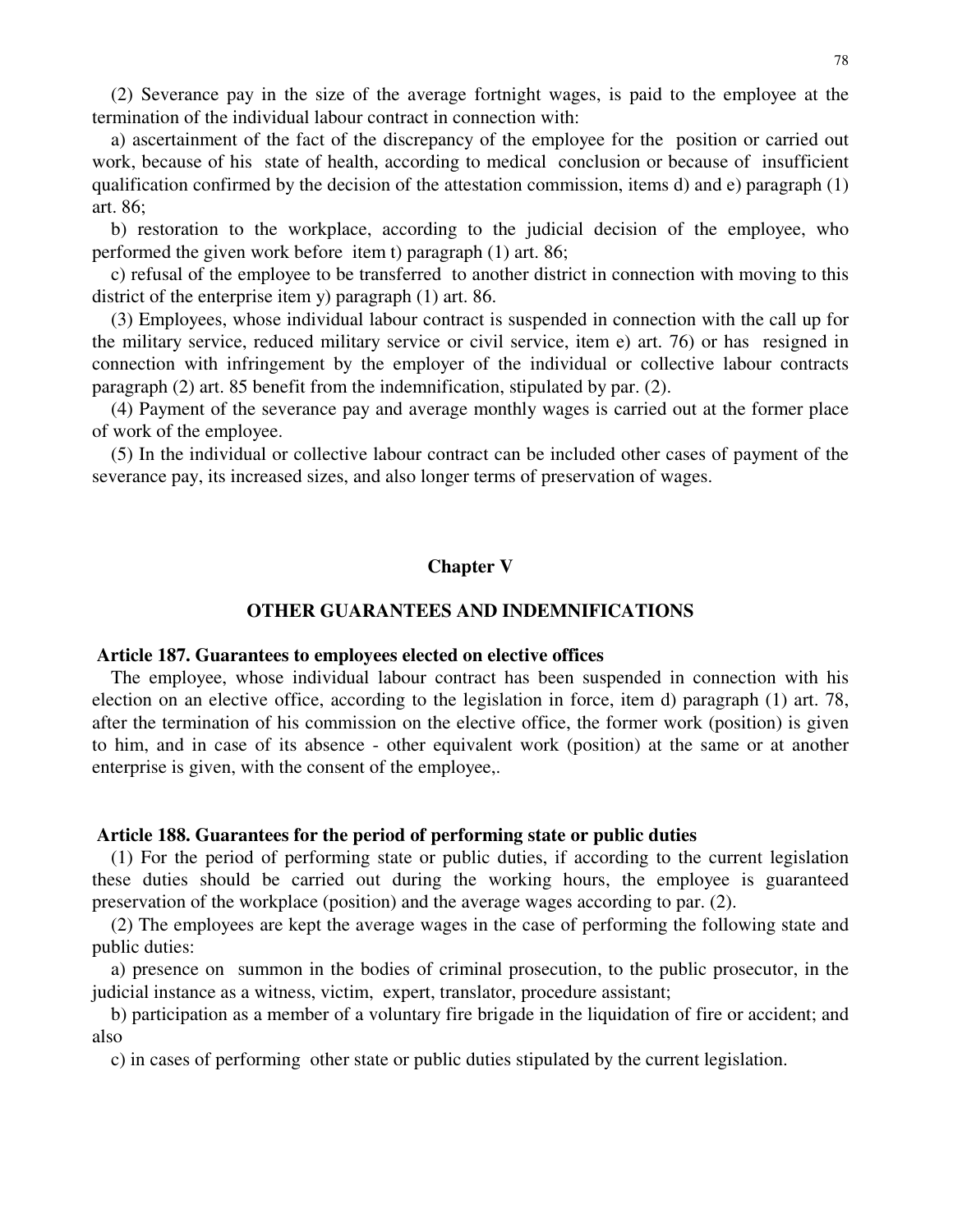# **Article 189. Guarantees and indemnifications to employees called on military service, reduced military service or civil service**

Employees called on military service, reduced military service or civil service, benefit from guarantees and indemnifications, stipulated by the current legislation.

## **Article 190. Guarantees to employees - donors**

(1) The employer is obliged to release (let off) employees - donors to go to establishments of public health services on the fixed day for donations of blood or its components for their usage in therapeutic purposes, preserving the average wages of donors and in case of need providing them with means of transport.

(2) Employees - donors are granted directly after the day of donation of blood or its components, a day off preserving the average wages.

(3) In case of donation of blood or its components during the annual paid holiday or on a day-off or non-working holiday, the employer is obliged to give to the employee - donor another free paid day, which with his written approval can be attached to the annual paid holiday.

### **Article 191. Guarantees and indemnifications to employees - inventors and rationalizers**

Employees inventors or rationalizers, benefit from guarantees and indemnifications stipulated in the current legislation, collective and/or individual labour contracts.

### **Article 192. Indemnifications for depreciation of the employee's property**

(1) Employee using with his consent or with the employer's knowledge and in his interests, his personal property, is paid indemnification for the use and depreciation of the vehicles belonging to the worker, tools, equipment and other materials and technical devises.

(2) The size and the order of payment of compensation are defined (determined) in the written agreement of the parties (sides) of the individual labour contract.

## **Article 193. Guarantees to employees obliged to undergo medical examinations**

Employees, who according the provisions of the present code and other statutory acts, are obliged to undergo the medical examination, are preserved the average wages at the workplace during the period of time of the medical examination.

### **Article 194. Guarantees in connection to medical holidays (sick-leave)**

.

In case of granting to the employee of a medical holiday the employer is obliged to pay him the grant according to paragraph (2) art. 123.

# **Article 195. Guarantees and indemnifications to employees, directed to vocational training courses on the initiative of the employer**

(1) Employees directed by the employer to do a vocational training course with discontinuance of work, are kept the workplace (position) and average wages, and are given other guarantees and indemnifications, stipulated by the current legislation.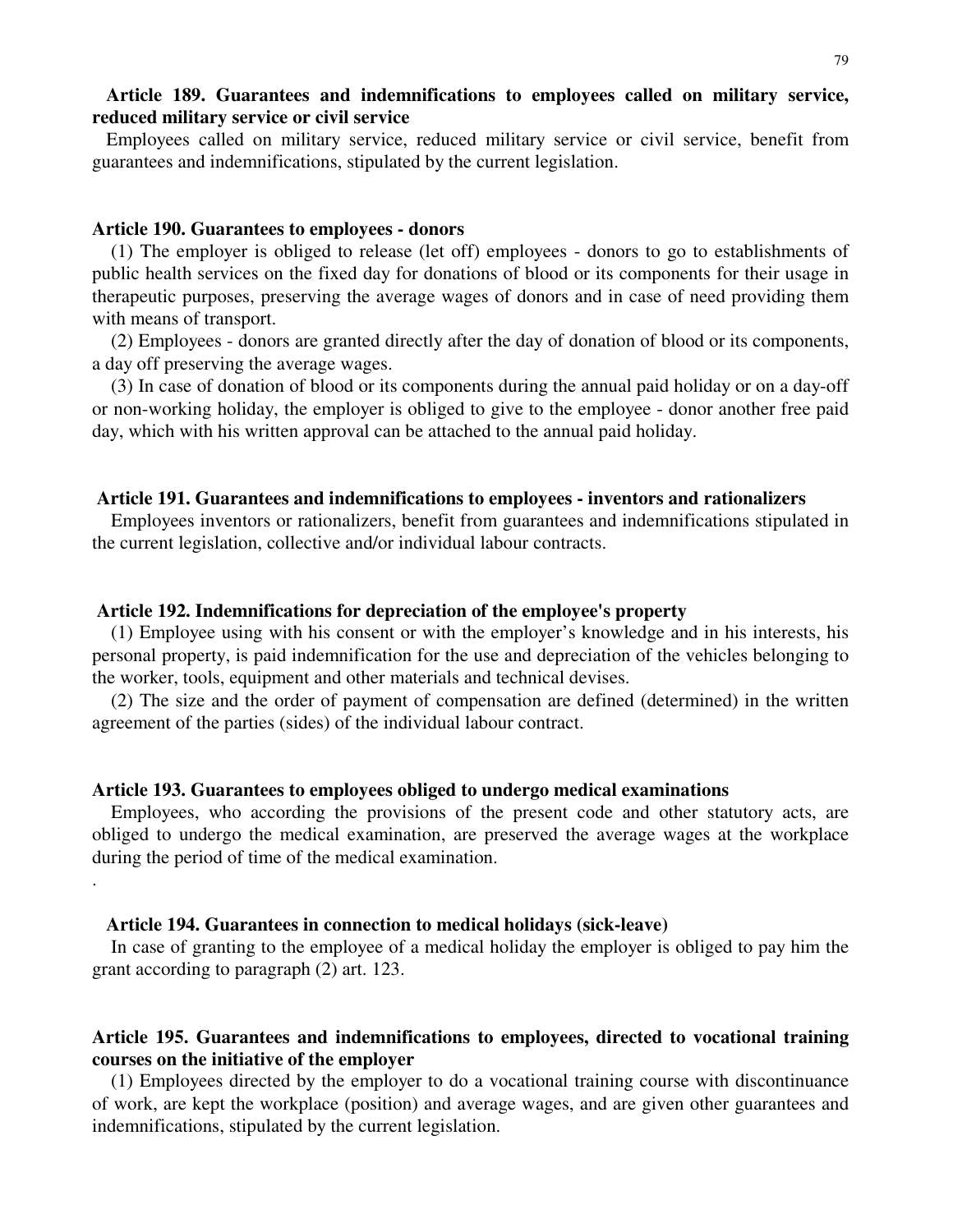(2) Employees directed by the employer to do a vocational training course with discontinuance of work in another district, get compensations for travelling and living expenses in the way and on conditions, stipulated for employees directed on official journey.

# **Article 196. Guarantees and indemnifications in cases of production accidents and occupational diseases**

(1) In case of health harm or death of the employee, due to accident on manufacture or occupational disease the employee is compensated the missed wage (earnings), and also the additional charges on medical, social and professional rehabilitation, connected to the health harm or the corresponding charges in connection with the death of the employee, which are given to the family of the dead person. .

(2) The size and conditions of granting guarantees and indemnifications, stipulated by part (1), are established by the legislation in force.

# **Article 197. Guarantees in the field of the state social insurance**

Employees are subject to the state social insurance and benefit from all guarantees, indemnifications and other payments, stipulated by the system of the state social insurance in conformity with the current legislation.

# **TITLE VII INTERNAL REGULATIONS OF THE ENTERPRISE. DISCIPLINE OF WORK**

# **Chapter I INTERNAL REGULATIONS**

### **Article 198. General provisions**

(1) Internal regulation of the enterprise - the legal act, made at each enterprise after consulting the representatives of employees and confirmed by the order (decision, disposition) of the employer.

(2) Internal regulations of the enterprise cannot contain provisions contradicting the current legislation, the clauses of the collective agreements and the collective labour contract.

(3) Enterprise cannot establish restrictions of the individual or collective rights of employees through the internal regulations.

### **Article 199. Contents of the internal regulations of the enterprise**

(1) Internal regulations of the enterprise should contain provisions concerning:

a) health and occupational safety at the enterprise;

b) observance of the principle non-discrimination and elimination of any form of dignity infringements in the sphere of labour;

c) employer and employees' rights and responsibilities;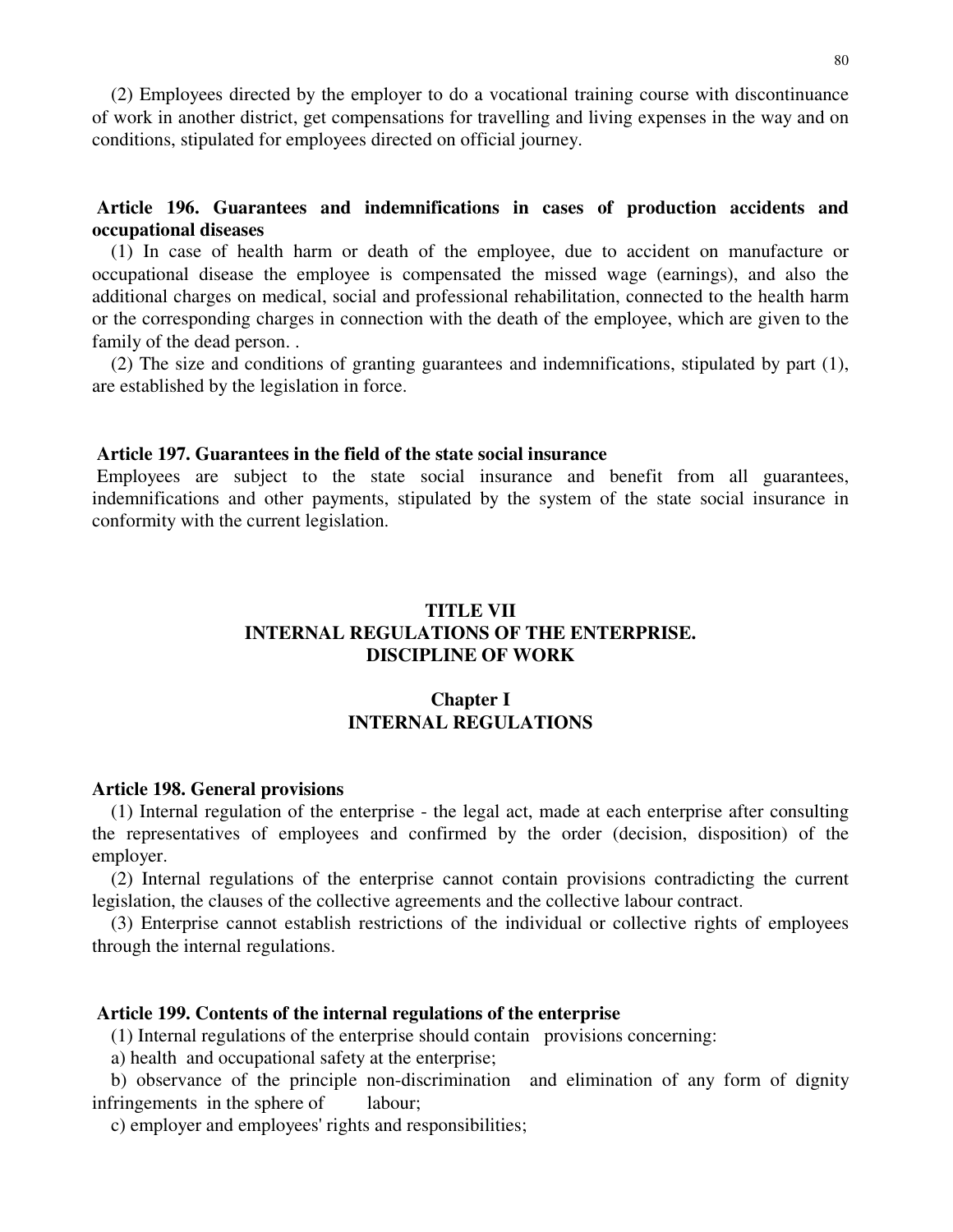d) work discipline at the enterprise;

e) minor offences and the applicable sanctions, according to the current legislation;

f) disciplinary procedure;

g) work and rest regime.

(2) internal regulations of the enterprise can also contain other provisions concerning other questions of labour relations regulation at the enterprise.

(3) Internal regulations of the enterprise are brought to the notice of the employee by the employer, under signature and have legal effect from the date of acquainting the employees with rules.

(4) Obligation of the employer to acquaint the employee, under signature with the contents of the internal regulations of the enterprise, should be executed within five working days from the date of their statement.

(5) Procedure of acquainting each employee with the contents of internal rules of the enterprise is established directly in its text.

(6) Internal regulations of the enterprise are displayed in all its structural divisions.

(7) Any change or addition to the internal regulations of the enterprise is carried out with observance of provisions of art. 198.

### **Article 200. Disciplinary charters and regulations**

In some branches of the national economy, to separate categories of employees are applied disciplinary charters and regulations, authorized by the Government.

## **Chapter II**

### **WORK DISCIPLINE**

### **Article 201.Work discipline**

Work discipline represents the obligation of all employees to submit to certain rules of behaviour established in conformity with the present code, other statutory acts, collective agreements, collective and individual labour contracts, and also statutory acts at the level of the enterprise, including rules of the internal regulation of the enterprise.

## **Article 202. Ensuring work discipline**

Work discipline is ensured at the enterprise through the creation by the employer of economic, social, legal and organizational conditions, necessary for performing high-efficiency work, through cultivating a conscious attitude to work, through the applications of encouragements and compensations for conscientious work, and also through disciplinary sanctions in case of some disciplinary infringements.

#### **Article 203. Encouragements for success in work**

(1) For success in work the employer can apply the following kinds of encouragements:

- à) announcement of gratitude;
- b) premium(bonus);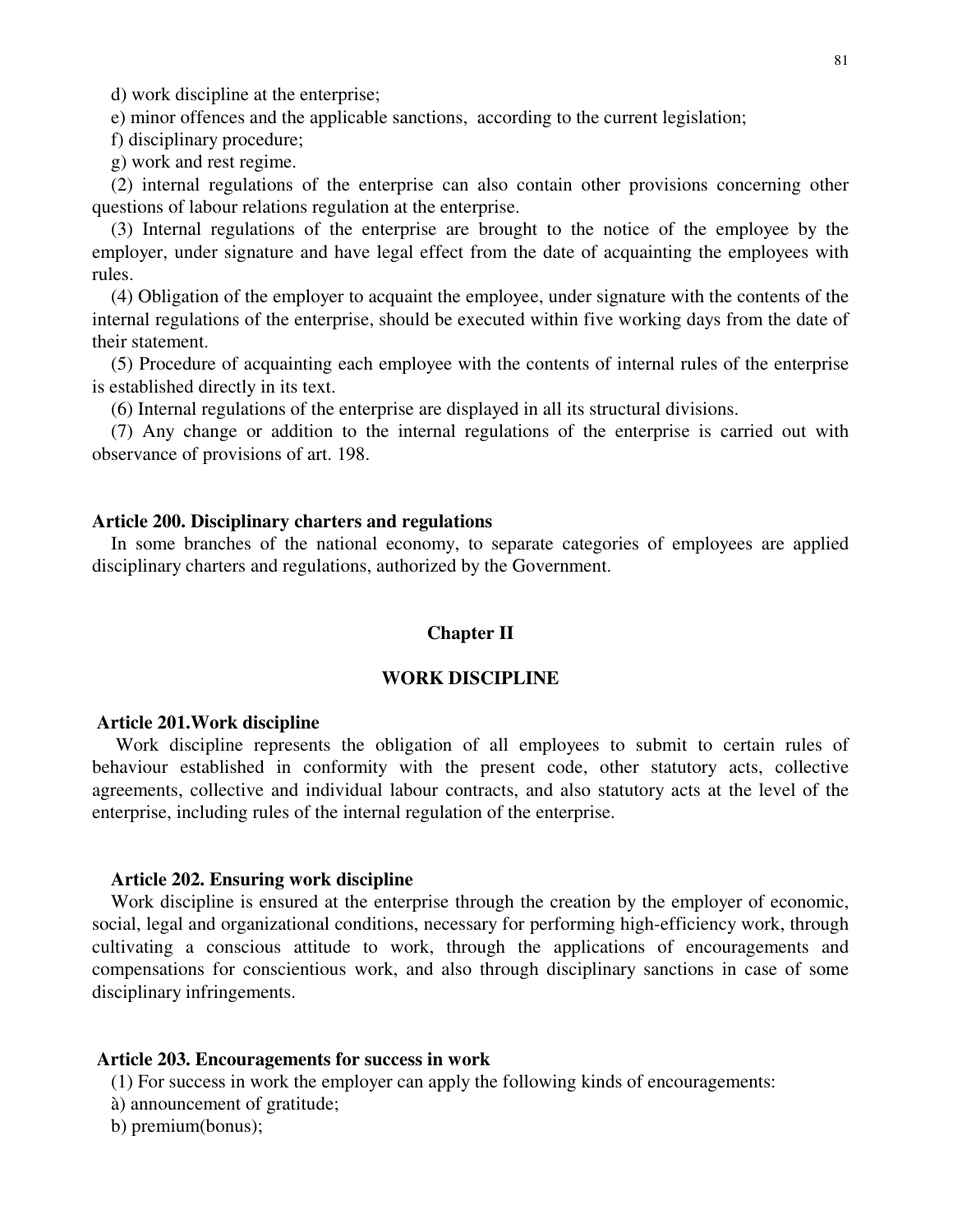ñ) costly presents;

d) certificate(diploma) of honour.

(2) Internal regulations of the enterprise, disciplinary charters and regulations can also provide other forms of stimulations for employees.

(3) For special success in work, merits for the society and the state, employees can be submitted to state awards (medals, honorary titles), and can be awarded state premiums.

### **Article 204. Procedure of applying encouragements**

(1) Encouragements are applied by the employer, as agreed with the representatives of employees.

(2) Encouragements are made by an order (decision, disposition) and are brought to the notice of the whole collective of workers and are recorded in the work-record card of the employee.

# **Article 205. Advantages and privileges to employees, who diligently and effectively perform their labour responsibilities**

Employees, who diligently and effectively perform their labour responsibilities, have the priority to benefit from different advantages and privileges in the sphere of social- cultural, living and housing services (permit in sanatorium establishments, rest home, etc.). Such employees also have the priority right to promotion. on work.

### **Article 206. Disciplinary sanctions**

(1) For infringement of the labour discipline, the employer has the right to apply the following disciplinary punishments:

a) warning;

b) reprimand;

c) severe reprimand;

d) dismissal (on the bases stipulated by items g), k), m), o) and r) paragraph  $(1)$  art. 86.

(2) The legislation in force can also provide for some categories of employees other disciplinary punishments.

(3) It is forbidden to apply fines or any other monetary disciplinary punishments for infringement of the labour discipline.

(4) For the same minor offence cannot be applied more than one disciplinary punishment.

(5) Imposing the disciplinary punishment, the employer should take into account the gravity of the offence and other objective circumstances.

## **Article 207. Bodies, proxy to apply disciplinary sanctions**

(1) Disciplinary punishment is applied by the body, that is granted the right of employment (election, confirmation or appointment for a position) of the employee.

(2) Employees bearing disciplinary responsibility according to disciplinary charters or provisions and other statutory acts, can be imposed disciplinary punishments also by bodies, higher in relation to the ones specified in paragraph (1).

(3) Employees occupying elective offices can be dismissed, item d) paragraph (1) art. 206) only with the decision of the body, that has elected them and only on lawful bases.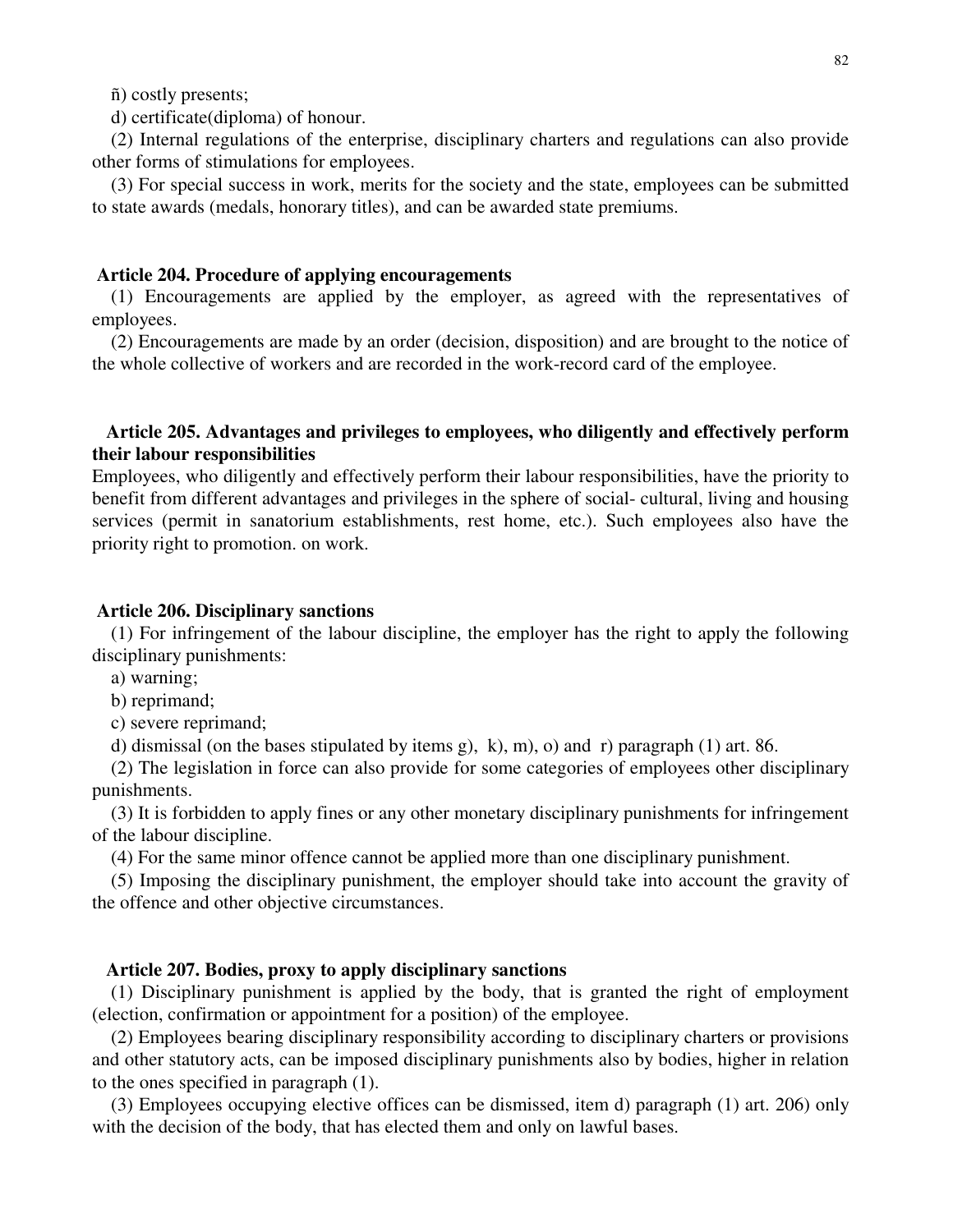### **Article 208. Procedure of applying disciplinary sanctions**

(1) Before applying the disciplinary punishment the employer is obliged to require from the employee an explanation in writing about the committed offence. In case of the employee's refusal to give the demanded explanation, a corresponding act is made, which is signed by a representative of the employer and a representative of employees.

(2) Depending on the gravity of the offence committed by the employee, the employer has the right to organize a service investigation. In the course of the investigation the employee has the right to explain his position and present to the person, authorized to conduct the investigation, all the proofs and justifications which he considers necessary.

## **Article 209. Terms of applying disciplinary sanctions**

(1) Disciplinary punishments are applied, as a rule, at once after the detection of the offence, but not later than one month from the date of detection, without taking into account the time, when the employee was on his annual paid holiday, educational or medical holiday.

(2) Disciplinary punishment cannot be applied after six months from the date of committing the offence, and as result of an inspection or checking of the financial and economic activity - after two years from the day of committing the offence. The specified terms do not include the time of the legal procedure.

### **Article 210. Application of disciplinary sanctions**

(1) The disciplinary punishment is applied through an order (decision, disposition) in which are specified:

a) the actual reasons and legal grounds for applying the disciplinary punishment;

b) term in which the sanction can be contested;

c) body in which, it is possible to contest the sanction.

(2) The order (decision, disposition) of the employer concerning the sanction is brought to the employee's notice under signature, not later than five working days from the date of issuing the order and it has effect from the date of the announcement. In case of the employee's refusal to confirm with signature the announcement of the order, a corresponding act is made, which is signed by a representative of the employer and a representative of employees.

(3) The order (decision, disposition) regarding the application of a disciplinary punishment can be appealed against by the employee in judicial instance in the procedure stipulated by art. 355.

## **Article 211. Validity term and the consequences of disciplinary sanctions**

(1) Validity term of a sanction cannot exceed one year, from the date of its application. If during this term the worker will not be subjected to new disciplinary punishments, it is considered that he didn't have a disciplinary punishment.

(2) The employer who has applied disciplinary punishments has the right to remove it before the expiration of the year, under his own initiative, at the request of the employee, onto the petition of the representatives of employees or the direct head (manager) of the employee.

(3) During the validity term of the disciplinary punishment the employee, who has been under sanction, cannot benefit from encouragements stipulated in art. 203.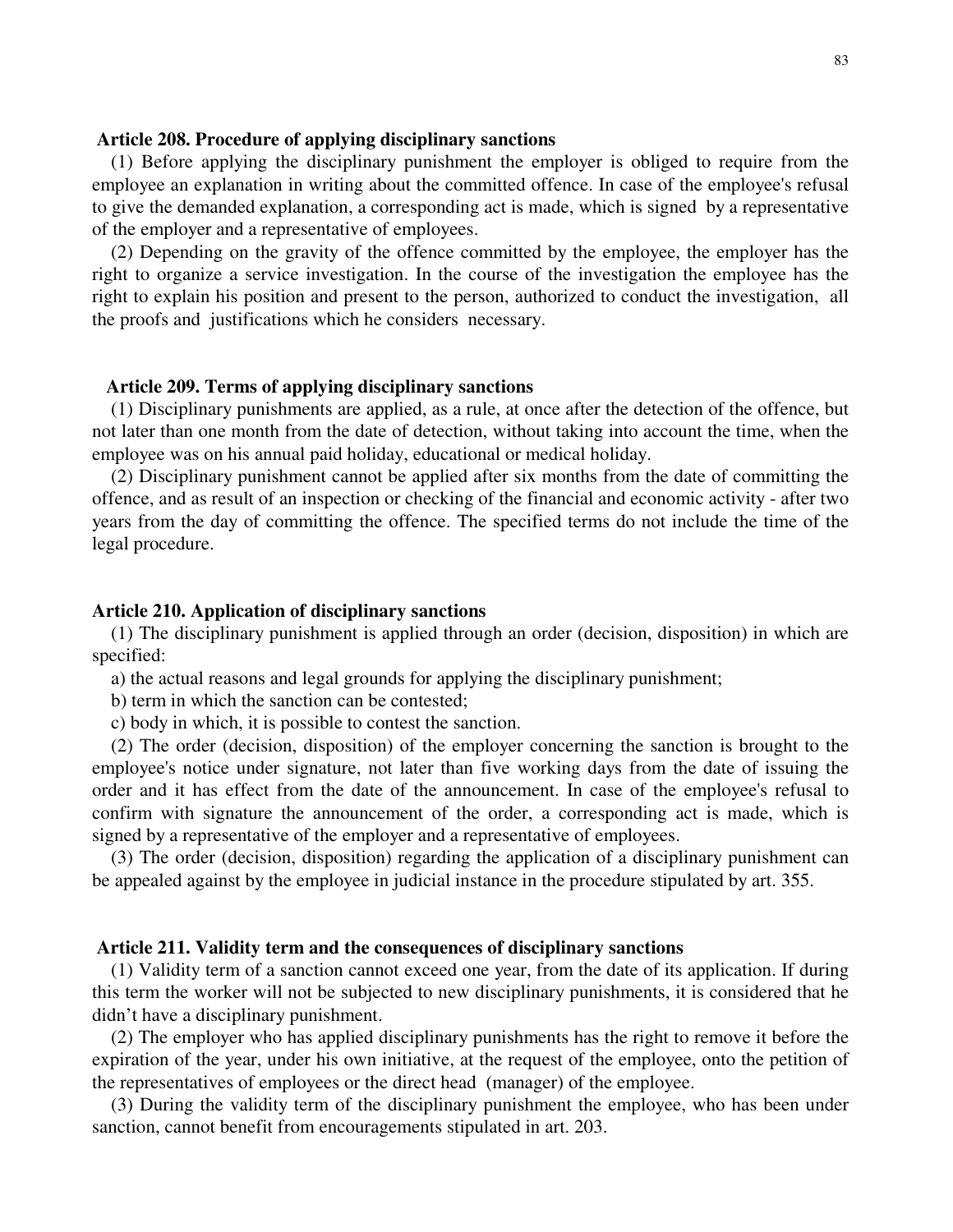## **TITLEVIII**

## **VOCATIONAL TRAINING**

## **Chapter I**

# **GENERAL PROVISIONS**

### **Article 212. Basic concepts**

(1) Vocational training - training process, at the end of which the employee gets the qualification, certified by a certificate or diploma, given in the procedure established by the law.

(2) Continuous vocational training - training process, during which the employee, who already has a certain qualification or trade, enriches his professional skills by improving his knowledge in the certain area of the major (basic) speciality or by learning to apply new methods or procedures, used in the field of this speciality.

(3) Technical training - system of training, during which the employee masters the methods of applying technical and technological means in the working process.

## **Article 213. Employer's rights and responsibilities in the area of vocational training**

(1) The employer is obliged to create necessary conditions and to promote the professional and technical training of the employees, who are doing the training at the manufacture, improve their professional skills or study in educational institutions without discontinuance of work.

(2) At each enterprise, the employer together with the representatives of employees, annually make and approve vocational training plans.

(3) Conditions and forms of the vocational training, its duration, the rights and the responsibilities of the parties, and also the volume of the financial means allocated for these purposes (not less than 2 percent of the wage payments fund of the enterprise), are defined by the collective labour contract or the collective agreement.

(4) In the case when the employee is taking a vocational training course on the initiative of the employer, all the corresponding charges are carried by the employer.

(5) In case of releasing the employee from work for a short period of time, with a view of taking a vocational training course his individual labour contract proceeds with preservation of the average wages. If the specified period exceeds 60 calendar days, action of the individual labour contract is suspended, and the employee receives, thus the grant paid by the employer according to the provisions of the collective labour contract.

### **Article 214. Employee's rights and responsibilities in the area of vocational training**

(1) The employee has the right to vocational training, including the right to a new trade or speciality. This right can be realized by concluding in writing contracts on vocational training art. 215, 216 paragraph (3) and (4), being additional to the individual labour contract.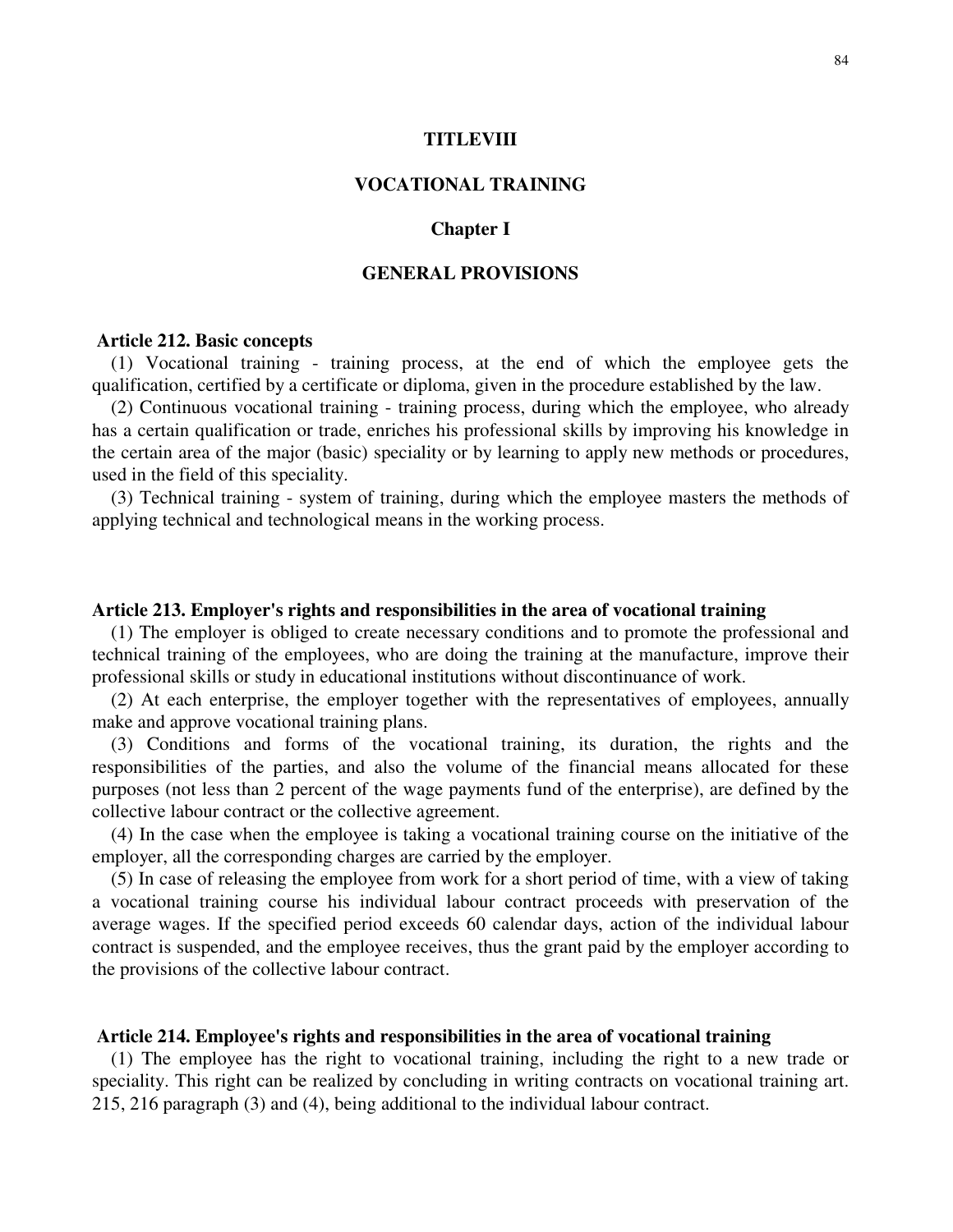(2) The employee who took a vocational training course according to the present code, cannot submit a resignation during the period established by the contract of vocational training, except for the special cases stipulated in the contract

(3) In the case when the employee comes with the initiative of participating in a form of professional training organized outside the enterprise with work discontinuance, the employer examines his written application together with the representatives of employees.

(4) Within 15 calendar days from the date of registration of the employee's applications, the employer will makes a decision on what conditions he can allow the employee have the vocational training in conformity with paragraph (3) and whether the expenses in this situation will be covered by him in full or partially.

## **Chapter II**

### **CONTRACT OF PROFESSIONAL QUALIFICATION**

## **Article 215. Contract of professional qualification**

(1) The contract of professional qualification is the special contract, additional to the individual labour contract, concluded in writing, on the basis of which the employee undertakes vocational training organized by the employer, to get a professional qualification.

. (2) Vocational training at the level of the enterprise, according to the contract of professional qualification is carried out by the instructor or the master (expert) of the training, appointed by the employer from the number of qualified employees having professional experience and authorization, according to the law.

### **Chapter III**

# **APPRENTICESHIP CONTRACT AND THE CONTRACT OF CONTINUOUS VOCATIONAL TRAINING**

### **Article 216. Apprenticeship contract and the contract of continuous vocational training**

(1) The employer has the right to conclude an apprenticeship contract with a person under the age of 25 years, who is in search of a job and doesn't have a professional qualification.

(2) Apprenticeship contract concluded in writing is a civil-law contract and is regulated by the Civil Code and other statutory acts, containing norms of the civil law.

(3) The employer has the right to conclude a contract of continuous vocational training with any employee of the enterprise.

(4) The contract of continuous vocational training is concluded in written form, is an additional act to the individual labour contract and is regulated by the labour legislation and other normative acts, containing norms of the labour right.

# **Article 217. Contents of the apprenticeship contract and continuous vocational training contract**

(1) Apprenticeship contract and the contract of continuous professional training should contain: a) the surname and first name or the name of the parties;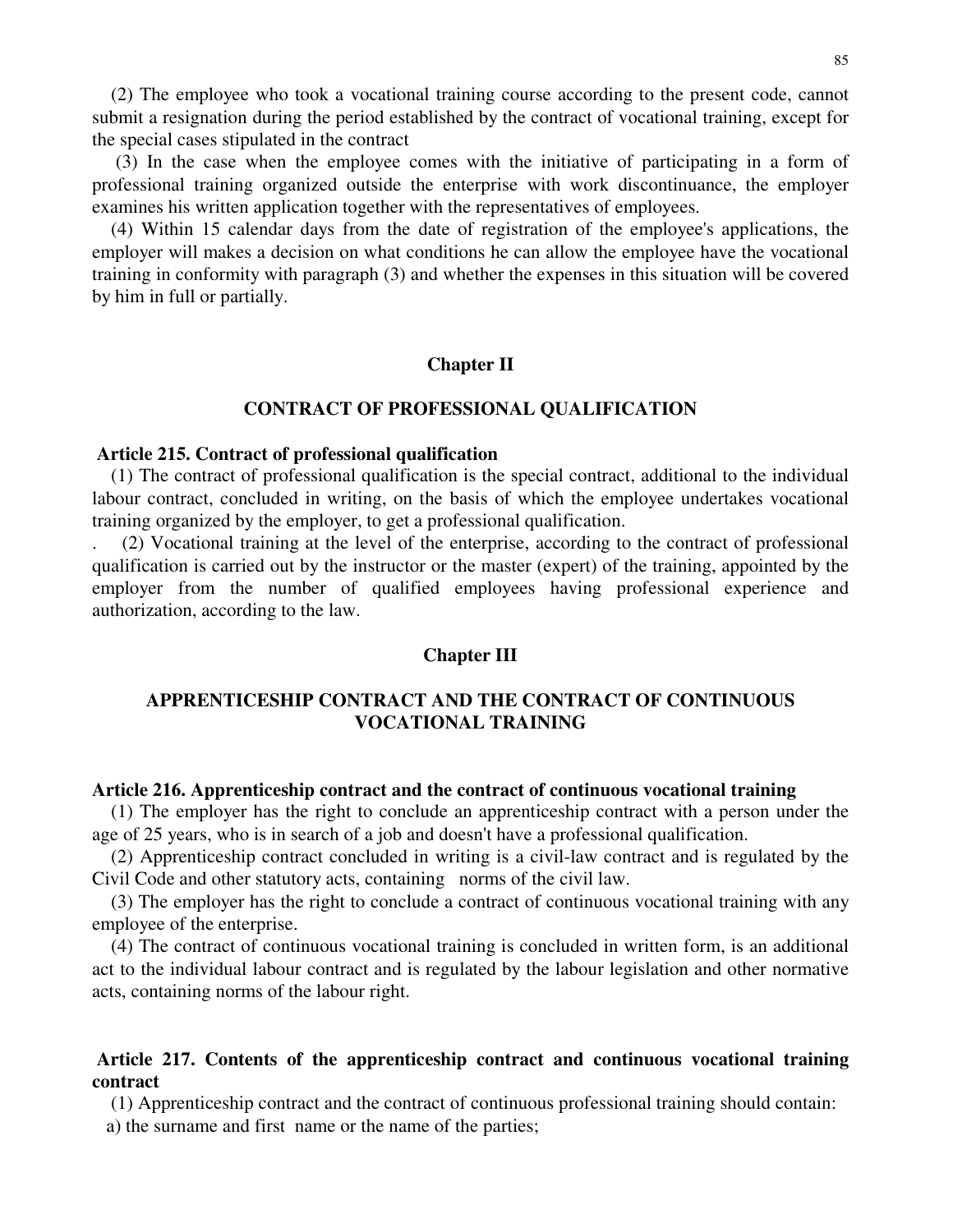b) indication of the trade, speciality, qualification which the apprentice or the employee will receive;

c) employer's responsibilities regarding the creation of conditions for training in conformity with the provisions of the contract;

d) term of the contract;

e) responsibility of the person to take the vocational training course and to work according to the trade, speciality and qualification obtained during the term established by the contract;

f) conditions of remuneration during the period apprenticeship or continuous vocational training.

(2) Apprenticeship contract and the contract of continuous professional training can also contain other conditions determined by the parties, not contradicting the current legislation.

## **Article 218. Duration of apprenticeship and continuous vocational training**

(1) Duration of the apprenticeship and the continuous vocational training within the limits of a week should not exceed the duration of working hours established by the present code for the corresponding age and trade, performing the corresponding work.

(2) Time necessary for the apprentice to participate in theoretical activities, connected to the vocational training, is included in the working hours.

(3) Employees, who are taking a continuous vocational training course at the enterprise, can temporarily be released from work stipulated by the individual labour contract, or can perform this work on conditions of incomplete working hours, with the written approval of the employer.

(4) In the case when the employees are taking a continuous professional training, is forbidden:

a) heavy work and work performed in harmful and/or dangerous working conditions;

b) overtime work;

ñ) work at night;

d) detachment which is not connected to the vocational training.

(5) Action of the apprenticeship contract, the contract of continuous vocational training begins with the day specified in the contract, with the prolongation for the period of the medical holiday and other cases, stipulated by the contract.

# **Article 219. Application of the labour legislation during the period of apprenticeship and continuous vocational training**

(1) Labour legislation, including the legislation of labour safety is applied to apprentices and employees, who have concluded a contract of continuous vocational training,

(2) Clauses of apprenticeship contracts and contracts of continuous vocational training, contradicting the provisions of the legislation in force, the conditions of collective agreements and collective labour contracts, are considered void and cannot be applied.

(3) The employer ensures by an appropriate control, carried out together with the representatives of employees, the effectiveness of the apprenticeship system and any other systems of professional training of employees and their adequate protection.

### **Article 220. Termination of the contract of continuous professional training**

The contract of continuous vocational training can be stopped on the bases stipulated by the present code for the termination of the individual labour contract.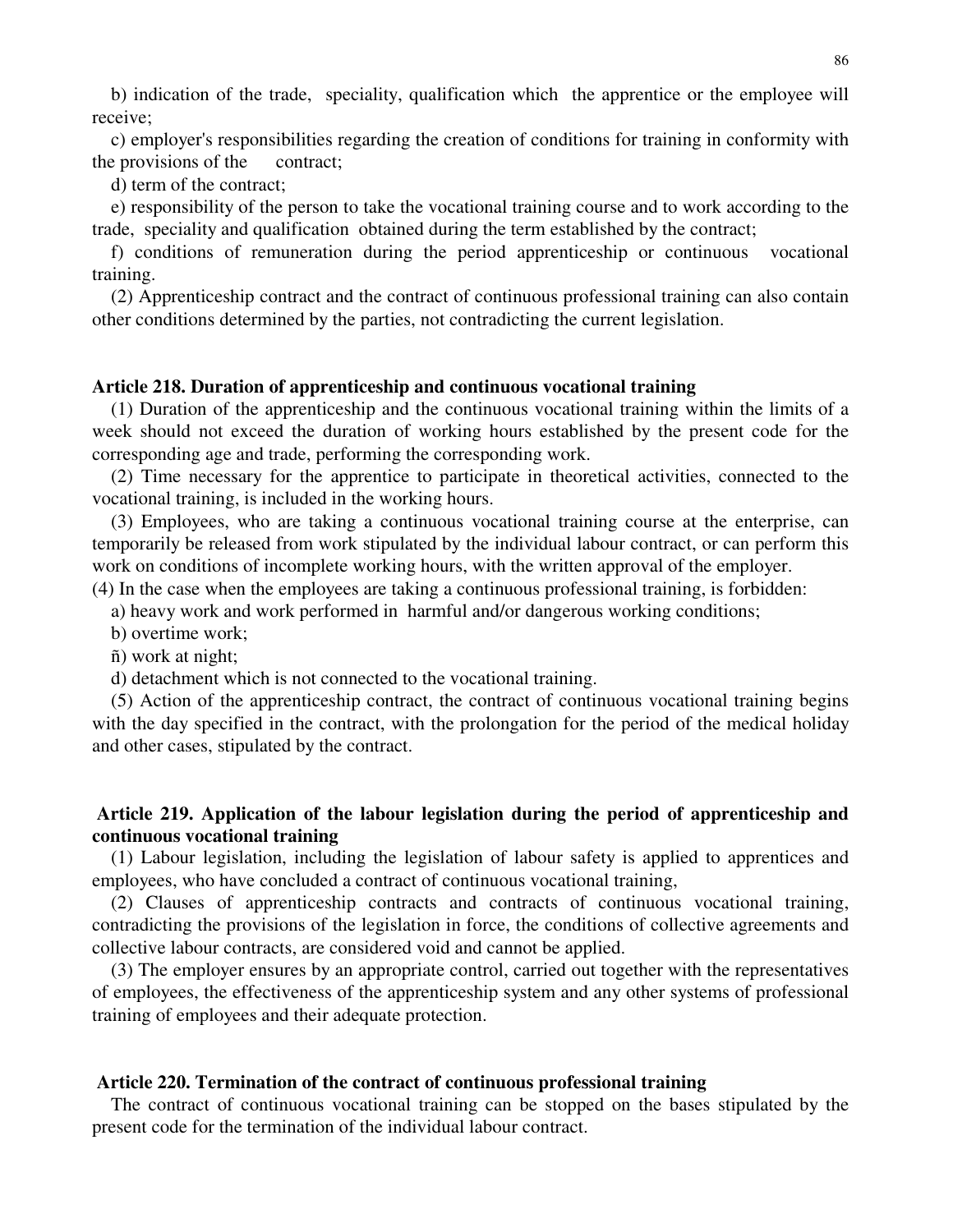## **Article 221. Termination (cancellation) of the apprenticeship contract**

The apprenticeship contract is terminated on the bases, stipulated in the Civil Code.

# **TITLE IX**

# **LABOUR SAFETY**

## **Chapter I**

## **GENERAL PROVISIONS**

## **Article 222. Basic directions of the state policy in the field of labour safety**

(1) Basic directions of the state policy in the field of labour safety are:

a) ensuring the priority regarding the preservation of life and health of employees;

b) issuing and application of statutory acts concerning the labour safety;

c) coordination of activities in the field of labour safety and environmental protection ;

d) state supervision and control over the observance of the requirements of the statutory acts in the field of labour safety;

e) assistance to public control over the observance of the rights and lawful interests of employees in the field of a labour safety;

f) investigation and record of the production accidents and occupational diseases;

g) protection of the legitimate interests of the employees injured in accidents on manufacture and occupational diseases, and also the members of their families, on the basis of the obligatory social insurance of employees from accidents on manufacture and occupational diseases;

h) establishment of indemnifications for heavy work and work in harmful and/or dangerous working conditions which cannot be eliminated at the existing technological level of manufacture and labour organization;

i) dissemination of progressive methods in the field labour safety;

j) participation of public authority in the realization of labour safety measures;

k) preparation and retraining of experts in the field of labour safety;

l) organization of the state statistical reporting about the labour conditions, accidents on manufacture, occupational diseases and their material consequences;

m) ensuring the functioning of the uniform informational system in the field of labour safety;

n) international cooperation in the field of labour safety;

o) assistance in creating safe working conditions, elaboration and introduction of safe technical equipment and technologies, on manufacture, means of individual and collective protection of employees;

p) provision of the employees with means of individual and collective protection, and also with sanitary - household premises (rooms) and devices, treatment and prophylactic means on the account of the employers.

(2) Accomplishment of the basic directions of the state policy in the field of labour safety is ensured through the coordinated actions of central and local bodies of public authority, patronages, trade unions, employers and employees' representatives.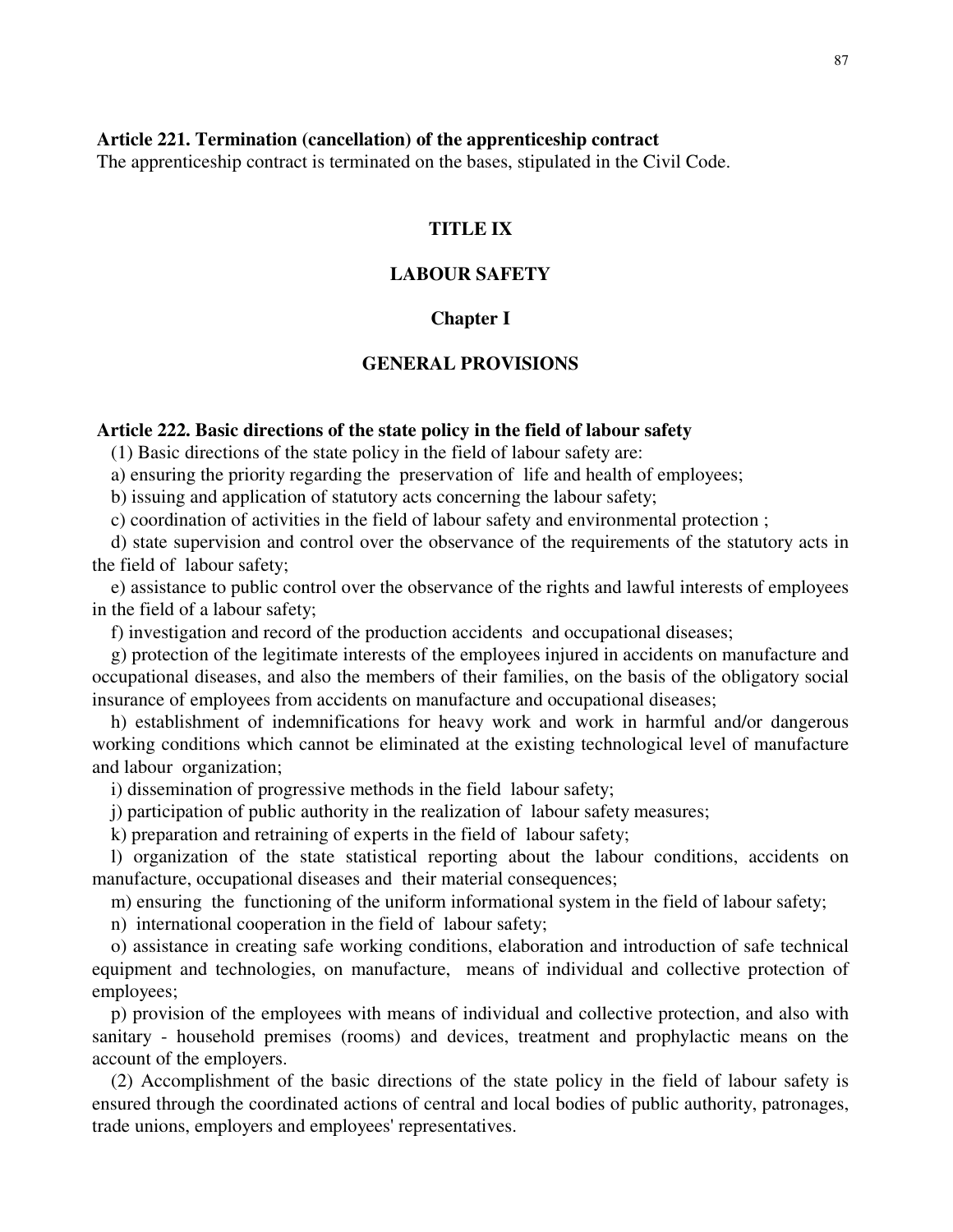### **Article 223. Coordination of the activity on labour safety**

Coordination of the activity on labour safety in the Republic Moldova is carried out by the Ministry of Labour and Social Protection.

## **Article 224. Issuing norms of labour safety and norms of work hygiene**

Norms of labour safety and norms of work hygiene, obligatory for all enterprises, are issued by the Ministry of Labour and Social Protection and by the Ministry of Health, after consulting the patronages and the trade unions.

### **Chapter II**

# **LABOUR SAFETY ORGANIZATION AND ENSURING THE EMPLOYEES' RGHTS TO LABOUR SAFETY**

### **Article 225. Employer's responsibilities regarding labour safety**

The employer is responsible to ensure labour safety at the enterprise and he has the following obligations:

a) to approve at the stage of studying, designing and building constructions, designing and manufacture of technical equipment, development of technological processes, decisions which correspond to the norms of labour safety and the realization of which would eliminate the risk of accidents on manufacture and occupational diseases of employees;

b) to operate only on the basis of sanction to functioning from the point of view of labour safety, and in case of input in manufacture of technical means, individual protection equipment, working clothes and footwear - and on the basis of the corresponding conclusion, made by competent bodies, and also to keep the conditions for which they have been received, and to demand revision of the specified documents in case of change of the initial conditions;

c) to establish the powers and responsibilities of managers, regarding the realization of measures of labour safety;

d) to organize the labour protection service and medical service;

e) to refund the medical institutions, connected with rendering urgent medical aid to employees in case of accidents on manufacture and aggravation of occupational diseases;

f) to promote creation at the enterprise of a committee on labour safety;

g) to provide an estimation of risk factors on workplaces;

h) to provide the elaboration and realization of the annual plan of measures on labour safety at the enterprise;

i) not to involve the employees means in covering the charges connected with the realization of measures on labour safety at the enterprise;

j) to admit to work only persons, who according to the results of the medical examination are suitable to perform the labour tasks entrusted to them, to provide periodicity of such examinations;

k) to provide information to each employee about the risk to which he is exposed at the workplace, while performing his labour activity, and also about the necessary preventive measures;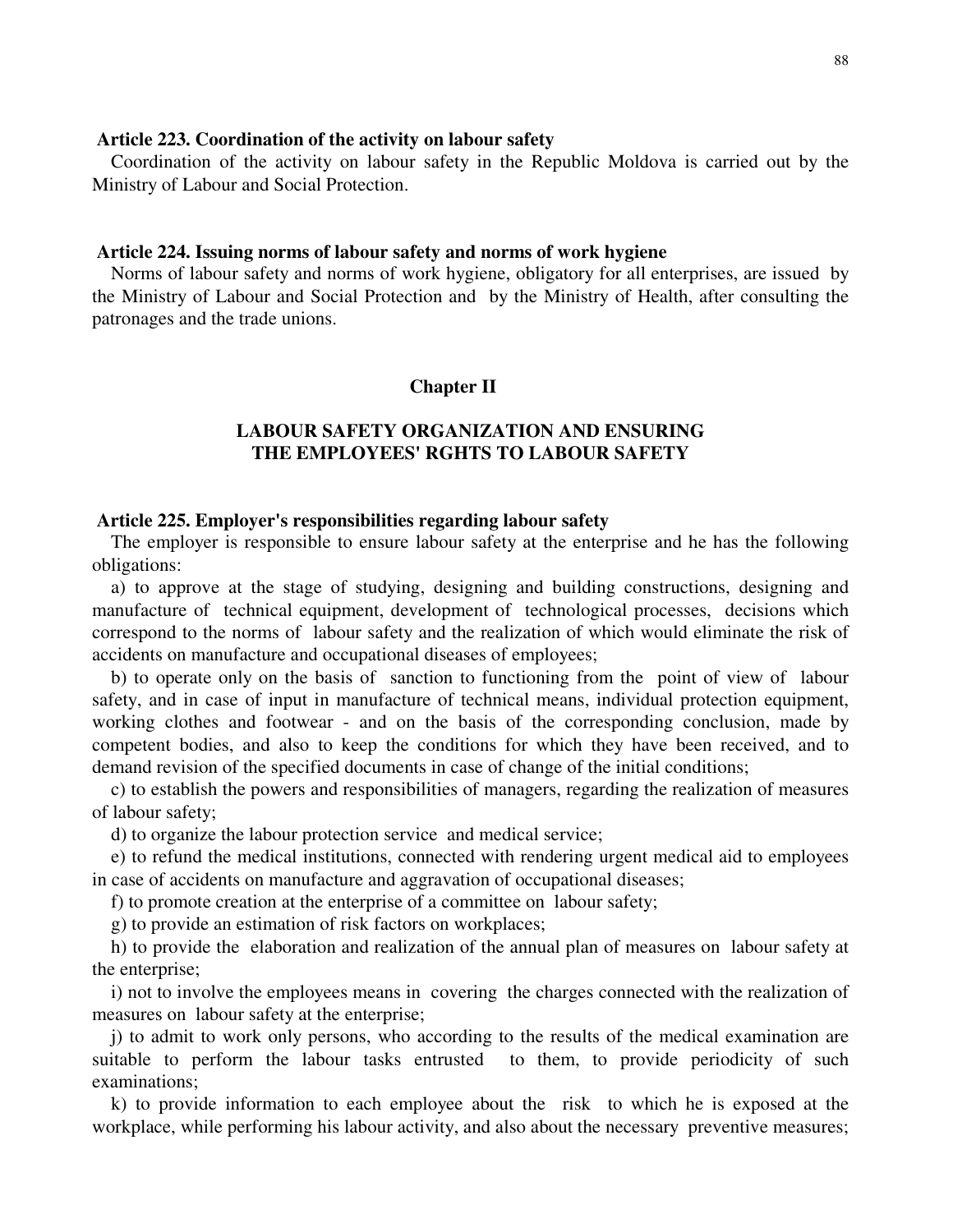l) to provide training of employees in the field of labour safety, including the representatives authorized on labour safety;

m) to elaborate and approve in coordination with the representatives of employees, instructions regarding the labour safety in view of the specificity of work at the enterprise;

n) to provide the employees with individual protection equipments, and also their storage, maintenance, repair, cleaning and dezintoxication;

o) to give sanitary-and-hygienic means to employees, working in conditions of excessive soiling of the skin or influence of harmful substances on hands;

p) to give protective food to employees working in harmful working conditions;

r) to provide uninterrupted functioning of protective systems, devices, controlling and measuring apparatus, and also installations of catching, accumulating and neutralizing harmful substances discharged during technological processes;

s) not to demand from the worker performance of labour tasks, which presents an obvious threat of accident;

t) to insure each employee against accidents on manufacture and occupational diseases;

u) to provide correct and duly informing, investigation, account and reporting about accidents on manufacture and occupational diseases, elaboration and realization of control measures;

v) to provide in case of accident or disease first-aid treatment and transportation of workers to medical institutions;

x) to carry out in the procedure established by the present code, transference to an easier work of the employees, who require the transference for health reasons.

### **Article 226. Employee's responsibility in the field of labour safety**

In the field of labour safety the worker is obliged:

a) to observe the instructions on labour safety, concerning the performed work;

b) to use the individual protective equipment;

c) to carry out his activity so as not subject to dangers himself, and other workers;

d) not to lift, move, destroy the protective, signalling and warning appliances, not interfere with the application of methods and procedures of reducing or eliminating risk factors;

e) to inform the direct head (manager) about any technical malfunction or other situation when the requirements of labour safety are not observed;

f) to interrupt work when an obvious threat of accident appears and immediately to inform about this it the direct head (manager) ;

g) To inform the direct head (manager) about any accident or any disease at the workplace.

# **Article 227. Employee's right to work, corresponding to the requirements of labour safety**

Each worker has the right to:

a) a workplace corresponding to the requirements of labour safety;

b) obligatory social insurance against accidents on manufacture and occupational diseases;

c) to obtain from the employer trustworthy information about the working conditions, existing health risk, and also about the protective measures against the influence of risk factors;

d) to refuse to perform work in case of health or life danger before its elimination;

e) to be provided by the employer with means of individual and collective protection;

f) training in the field of labour safety and professional retraining for reasons connected to labour safety;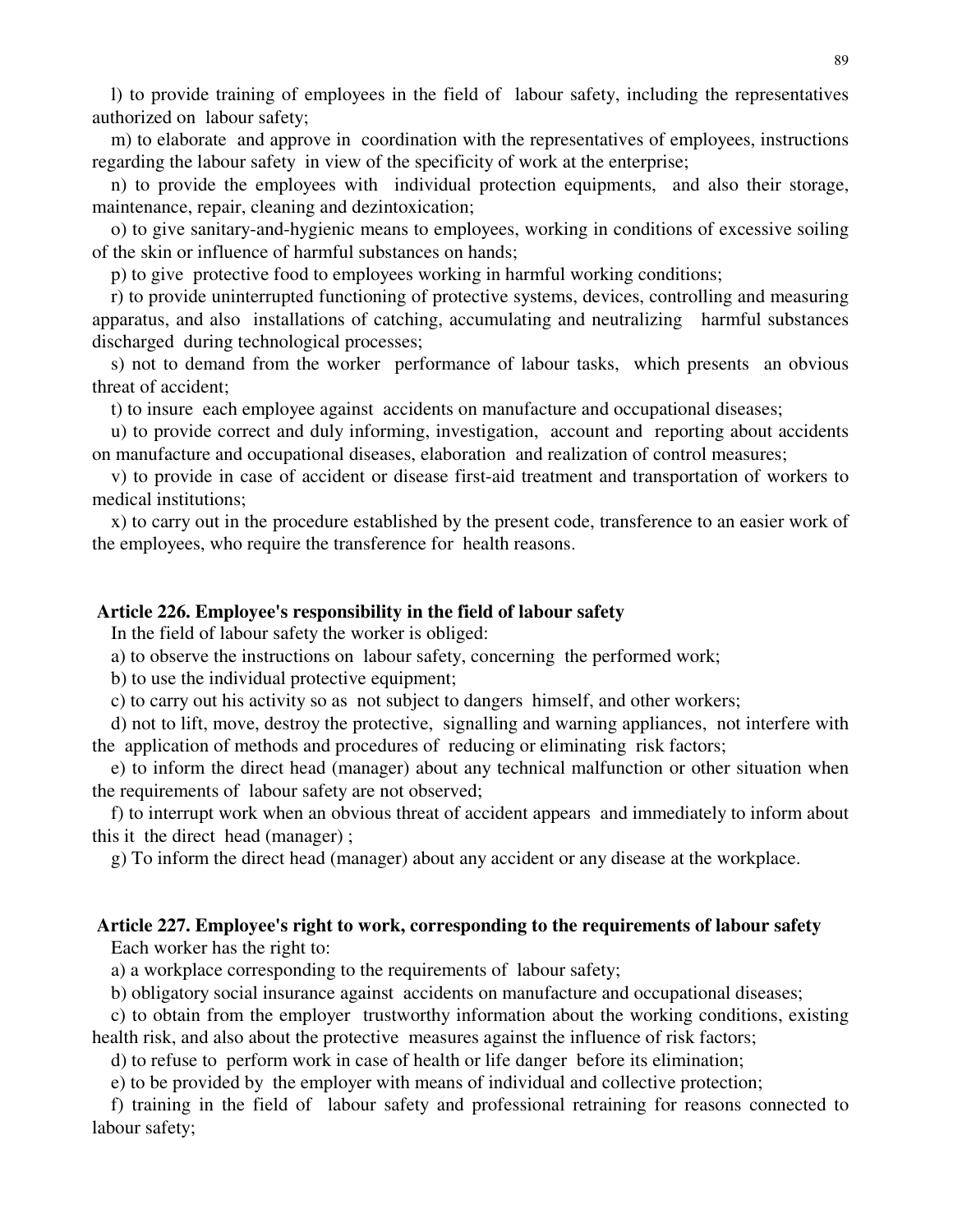g) to apply to the employer, patronages, trade unions, bodies of the central and local public management, judicial instances for the settlement of problems concerning labour safety;

h) personal participation or participation through his representatives in considering the questions connected to the maintenance of safe working conditions at the workplace, in investigating the accident on manufacture or occupational disease;

i) extraordinary medical examination, according to the medical recommendation, with preservation of the workplace and the average wages, for the period of the medical examination;

j) indemnifications stipulated by the law, collective agreements, collective and individual labour contracts, for performing heavy work or work in harmful and/or dangerous working conditions.

# **Article 228. Guarantees of the right of employees to work in conditions, corresponding to requirements of labour safety**

(1) The state guarantees to employees their right to work in conditions, corresponding to requirements of labour safety.

(2) The working conditions stipulated in the individual labour contract, should correspond to requirements of labour safety.

(3) For the period of ceasing the labour activity stipulated by the individual labour contract by the state control bodies, due to the infringements of the requirements of labour safety not on the fault of the worker, he is kept the workplace (position) and the average wages.

(4) If employee refuses to perform work in case of danger for his health or life, the employer is obliged to give him by transference or detachment another work until the elimination of the danger, with preservation of wages at the former place of work.

(5) In cases when granting another work is impossible, the idle time of the worker until the elimination of the danger to his life or health, he is paid by the employer according to paragraph (1) art. 163.

(6) In the case non-provision of the worker according to the established norms with means of individual and collective protection, the employer doesn't have the right to demand from the employee performance of his labour duties and is obliged to pay the idle time according to the present code.

(7) Refusal of the worker to perform work in case of danger to his life or health, due to the infringement of requirements of labour safety or to perform heavy work or work in harmful and/or dangerous working conditions, not stipulated in the individual labour contract, does not attract disciplinary responsibility.

(8) In case of causing harm to the worker's health, while performing his labour responsibilities, compensation of damage is carried out according to the current legislation.

(9) With a view of preventing and eliminating the infringements of statutory acts regarding labour safety, bodies of public authority provide the organization and realization of the state supervision and control over the observance of the statutory acts concerning labour safety and also establish the responsibility of the employers and other officials for the infringement of the requirements.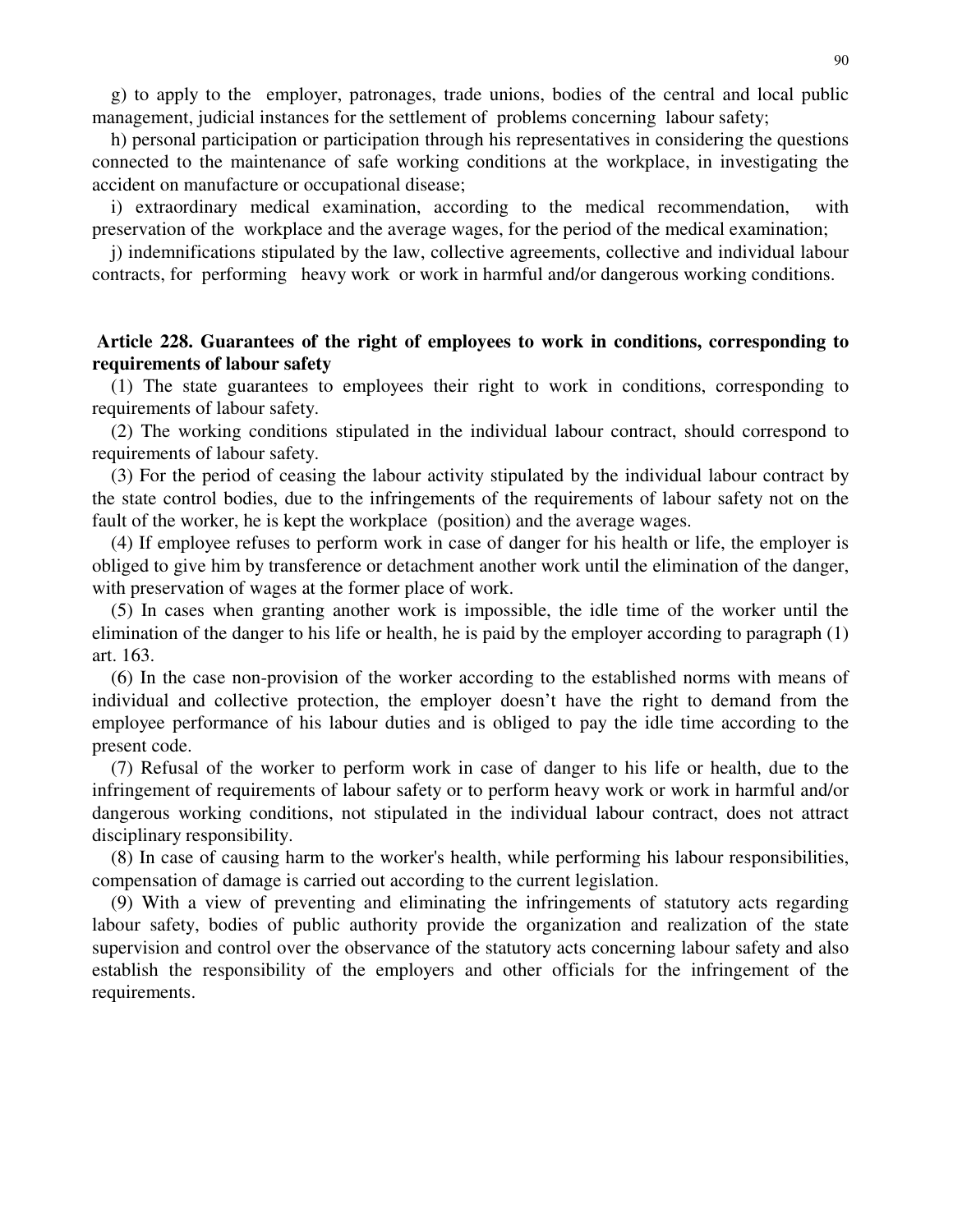# **Article 229. Conformity of enterprises, buildings and others constructions to the requirements of labour safety**

(1) Enterprises, buildings and other constructions should be designed, built and used so that they corresponded to the requirements of labour safety also are not hazardous to the health or live of employees.

(2) The engineering (technical) documentation on the construction of the enterprises, buildings and other premises is kept at the employer during the whole term of operation.

(3) Workplaces with harmful discharges, regardless of the place where they are situated, in closed premises (rooms) or in the open-air, should be located, equipped and supplied in such a way as to avoid pollution or impact on the nearby workplaces and the adjoining sanitary - household premises (rooms).

(4) Enterprises, buildings and other constructions should have sanitary - household premises (rooms) and devices corresponding to the physiological needs of the workers, characteristic to the labour process and working environment.

(5) Acceptance and commissioning new, reconstructed and re-equipped enterprises, shops, industrial sites, technological lines, buildings and other constructions is admitted only with the sanctions of Labour Inspection and State Sanitary-and-Epidemiological services and with the consent of the corresponding trade union.

# **Article 230. Conformity of the technical equipment to the standards and requirements of labour safety**

(1) Technical equipment should be designed, made and used so that to correspond to the standards and the requirements of labour safety and not to present hazard to the health or live of workers.

(2) Commissioning on manufacturing new models of equipment is carried out only after receiving the conclusions on their pre-production models by the Labour Inspection, or other competent bodies, and also the corresponding trade union.

(3) Made in the country or imported, the means should be accompanied by the maintenance instruction in the state language.

### **Article 231. Commissioning on manufacture means of individual and labour protection**

(1) Enterprises producing means of individual and labour protection, will respect the conditions of manufacturing, stipulated in the corresponding standards.

(2) Commissioning on manufacture new assortments of means of individual and labour protection, is carried out only after receiving the conclusions on their pre-production models by the Labour Inspection, or other competent bodies, and also the corresponding trade union.

### **Article 232. Organization of workplaces**

(1) Workplaces should be organized to provide:

a) observance of labour safety requirements;

b) avoidance of the compelled and unnatural positions of the worker's body and to provide the opportunity of changing the position of the body during the working time by arranging the workplace, using the corresponding technical means, optimising the technological flow.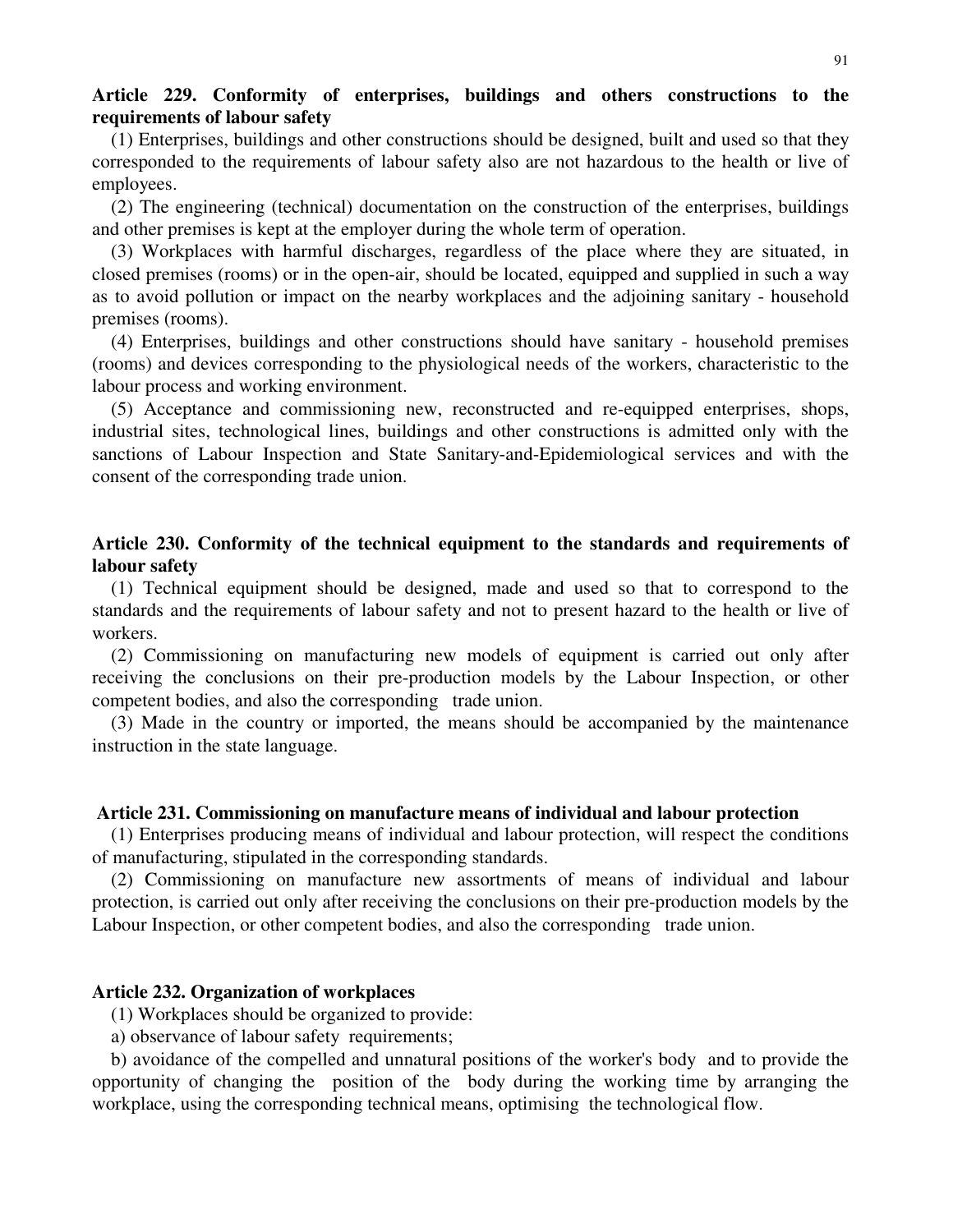(2) Workplaces, which required additional physical or psychological efforts or on which there are harmful factors of physical, chemical or biological character, will be provided with measures to ensure a work regime and rhythm preventing employees' health hazards.

(3) Employees, working in a hot micro-climate (temperatures higher than 30 C) or in cold conditions (temperatures lower than  $5 \text{ C}$ ), will have the right to breaks for restoring the thermoregulation abilities of the organism, duration and frequency of which are established depending on the intensity of the effort and the sizes of micro-climate components. For these purposes will be allocated stationary or mobile premises (rooms) with the corresponding microclimate.

(4) Distribution of workers on workplaces is carried out in such a way, that the requirements imposed by the specificity of work, working environment, relations between the person and the machine and the psycho-social relations in the labour collective, meet the physiological features of employees. At distributing women on workplaces is taken into account also the morpho-functional features and the physiological conditions peculiar to them.

(5) Workplaces should be certified for their conformity to the requirements of labour safety not less than once in five years.

### **Article 233. Carrying out the industrial activity and services rendering**

(1) Industrial activity and rendering of services should be carried out according to the technological processes, corresponding to the standards and requirements of labour safety.

(2) Provided that there are no norms on labour safety, the employer is assigned the responsibility to provide measures of labour safety, corresponding to concrete conditions of labour activity performance, by sanctioning the internal instructions regarding labour safety.

(3) Bilateral contracts made by the employer with other partners, including foreign partners, for performing certain activities on the territory of the Republic of Moldova's or other countries, should include clauses on labour safety

(4) Employers have the right to carry out industrial activity or render services and to receive the license for a certain kind of activity, only if they have the authorization to functioning from the point of view of labour safety, given by the Labour Inspection in the way established by the Government.

### **Article 234. Labour protection service**

(1) Labour protection service is created at the enterprises that have 50 or more workers.

(2) If the enterprise-working environment demands a dynamic control of harmful factors, an industrial toxicology laboratory is created, which is in the submission of the labour protection service.

(3) Labour protection service advises and assists the employer in elaborating and realizing the control measures on accidents and occupational diseases.

(4) Labour protection service has the following tasks:

a) prevention, elimination or reduction of the action of risk factors;

b) improvement of working methods and working environment, adapting them to the psychophysical capability of workers;

c) assistance in training workers in the field of labour safety.

(5) the personnel of the labour protection service is formed of experts having the corresponding preparation in this field.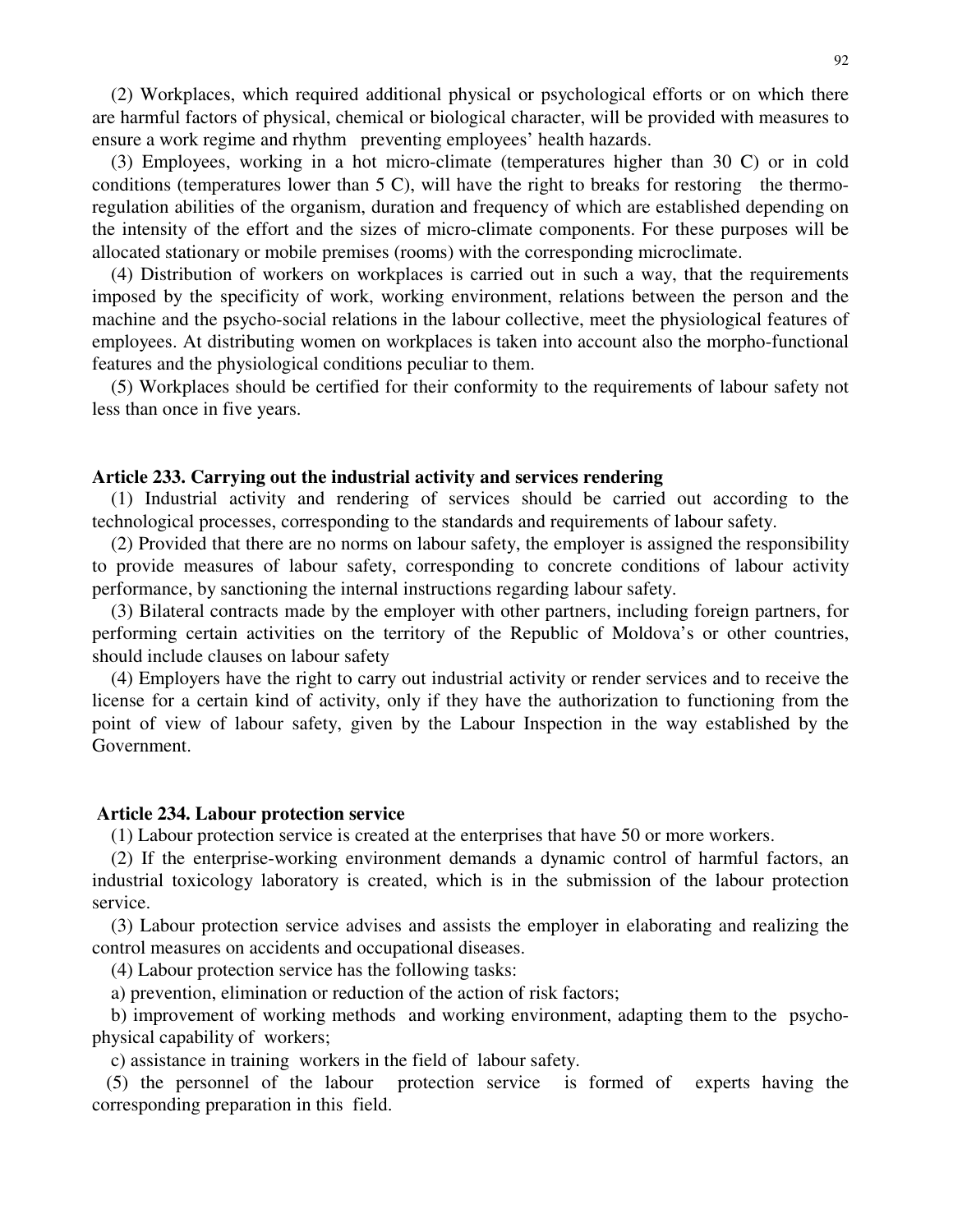(6) enterprises with less than 50 workers, not having a labour safety service and laboratories of industrial toxicology, can apply to the services of specialized enterprises.

### **Article 235. Medical service**

(1) Medical service is created at enterprises with 300 workers and more. At enterprises with less than 300 workers the employer and the representatives of employees solve the problem regarding the creation of the medical service in the course of collective negotiations.

(2) Medical service's tasks are:

a) organizing and carrying out in the procedure established by law, the medical inspections (examinations) of workers at employment, and during the individual labour contract;

b) supervision of observing the norms of work hygiene;

(3) For the purpose of performing the tasks assigned to it, the medical service can suggest to the employer on the basis of the corresponding medical conclusions to transfer the worker to another workplace or to change the specificity of work in connection to his health state.

(4) The personnel of the medical service is formed of persons having medical education, selected by the employer under the offer of public authority competent in the field of public health services.

(5) Enterprises with less than 300 workers, not having a medical service, can apply to the medical institutions.

### **Article 236. Labour safety committee**

(1) Labour safety committee is created at the enterprise on parity basis from employer's representatives of labour safety and workers' representatives. The initiator of creating the labour safety committee can be any of the parties.

(2) Labour safety committee ensures employer -workers cooperation in the process of elaboration and performance of preventive measures, regarding accidents and occupational diseases.

(3) The statute of the organization and functioning of the labour safety committee is approved by the Ministry of Labour and Social Protection in coordination with the patronages and trade unions.

### **Article 237. Elaboration, realization and financing labour safety measures**

(1) On the basis of risk factors assessment on workplaces, the employer after consulting the labour safety committee elaborates the annual plan of labour safety measures, in the procedure established by the Ministry of Labour and Social Protection.

(2) The annual plan of labour safety measures is approved by the employer and in case of concluding the collective labour contract it becomes its component.

(3) The expenses connected to the performance of the labour safety measures are fully financed by the enterprise.

(4) Workers do not bear any expenses connected to the financing the labour safety measures.

(5) Financing labour safety measures at the national, branch and territorial levels is carried out according to working legislation and the collective agreement of the corresponding level.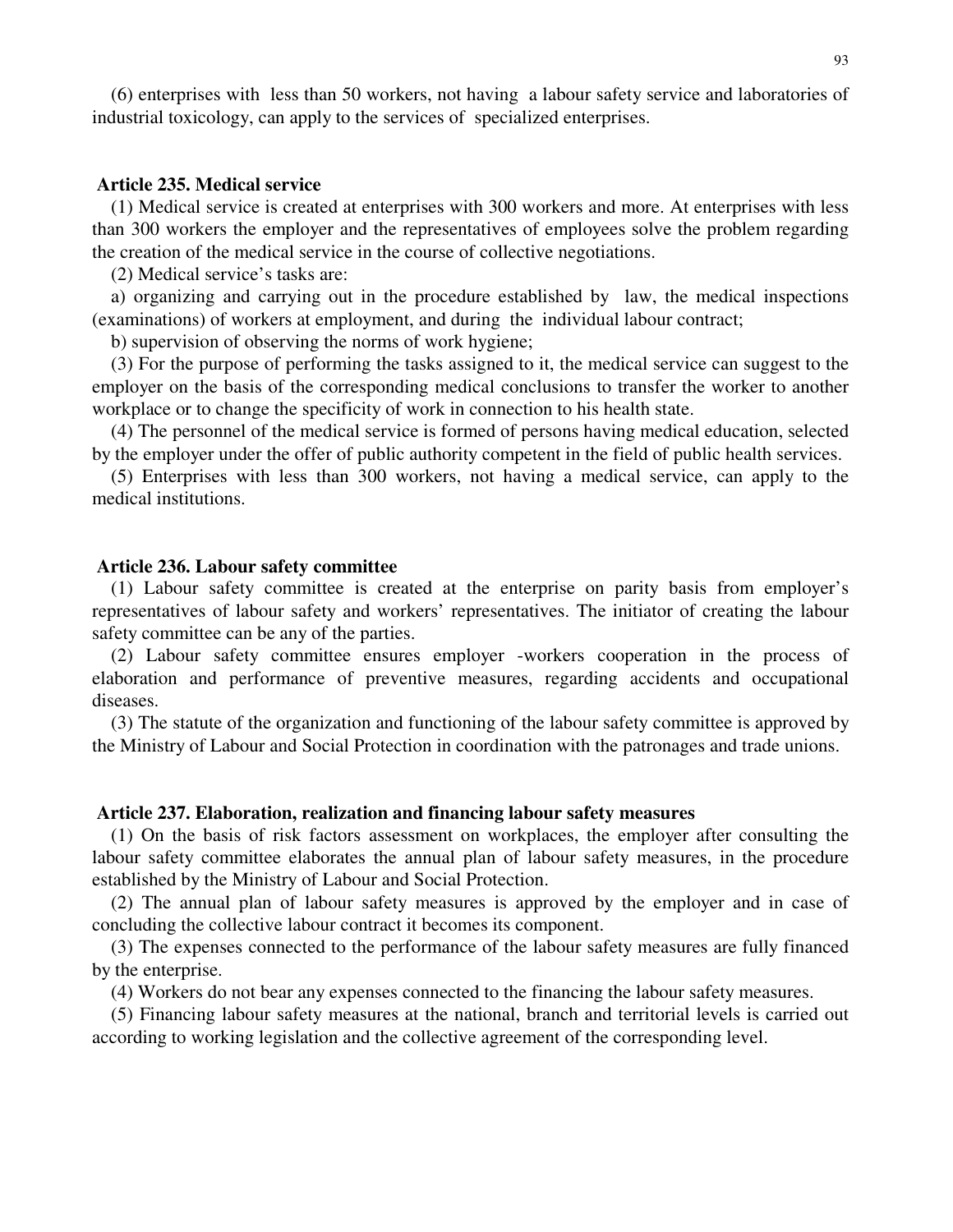### **Article 238. Medical examinations at employment and periodic medical investigations**

(1) Employment and transference to another work of separate categories of workers are carried out on the basis of the medical conclusion on the results of medical investigation.

(2) The list of categories of workers who are undergoing a medical examination at employment and periodic medical investigations is approved by the Ministry of Health.

(3) Workers have no right to evade from the medical examination.

(4) The expenses connected to the organization and performance of the medical examination, are on the account of the employer.

### **Article 239. Training workers in the field of labour safety**

(1) The purposes of training workers in the field of labour safety are mastering the knowledge and skills formation in the given area.

(2) Training workers in the field of labour safety is performed in the way established by the Ministry of Labour and Social Protection after consulting the corresponding trade unions.

#### **Article 240. Provision of individual protective equipment, working clothes and footwear**

(1 The individual protective equipment, working clothes and footwear are given out to workers by the employer free-of-charge.

(2)Assortments of individual protective equipment, working clothes and footwear, and the categories of workers to whom they are given, are defined in the way, established by the Ministry of Labour and Social Protection, and are also specified in the collective labour contract.

(3) In case of depreciation of the individual protective equipment, working clothes and footwear, and losing the protective properties because of this, the employees are given new equipment, clothes and footwear free-of charge.

(4) Damage or loss of the individual protective equipment on fault of the worker before the expiration of the target date, makes them liable for the caused damage in conformity with the current legislation.

### **Article 241. Provision of protective sanitary-and-hygienic materials**

(1) Protective sanitary-and-hygienic materials are provided by the employer free-of-charge, to employees who work in conditions of excessive soiling of the skin or hazardous influence on hands. .

(2) Assortments of protective sanitary-and-hygienic materials, the necessary quantity and periodicity of their provision are determined by the employer in the way established by the Government.

### **Article 242. Provision of protective foodstuff**

(1) Protective food is provided by the employer free-of-charge to employees, working on workplaces with harmful working conditions.

(2) The food stuff given as free-of-charge protective food, their quantity and the categories of workers, who benefit from it are defined in the way established by the Government, and are specified in the collective labour contract.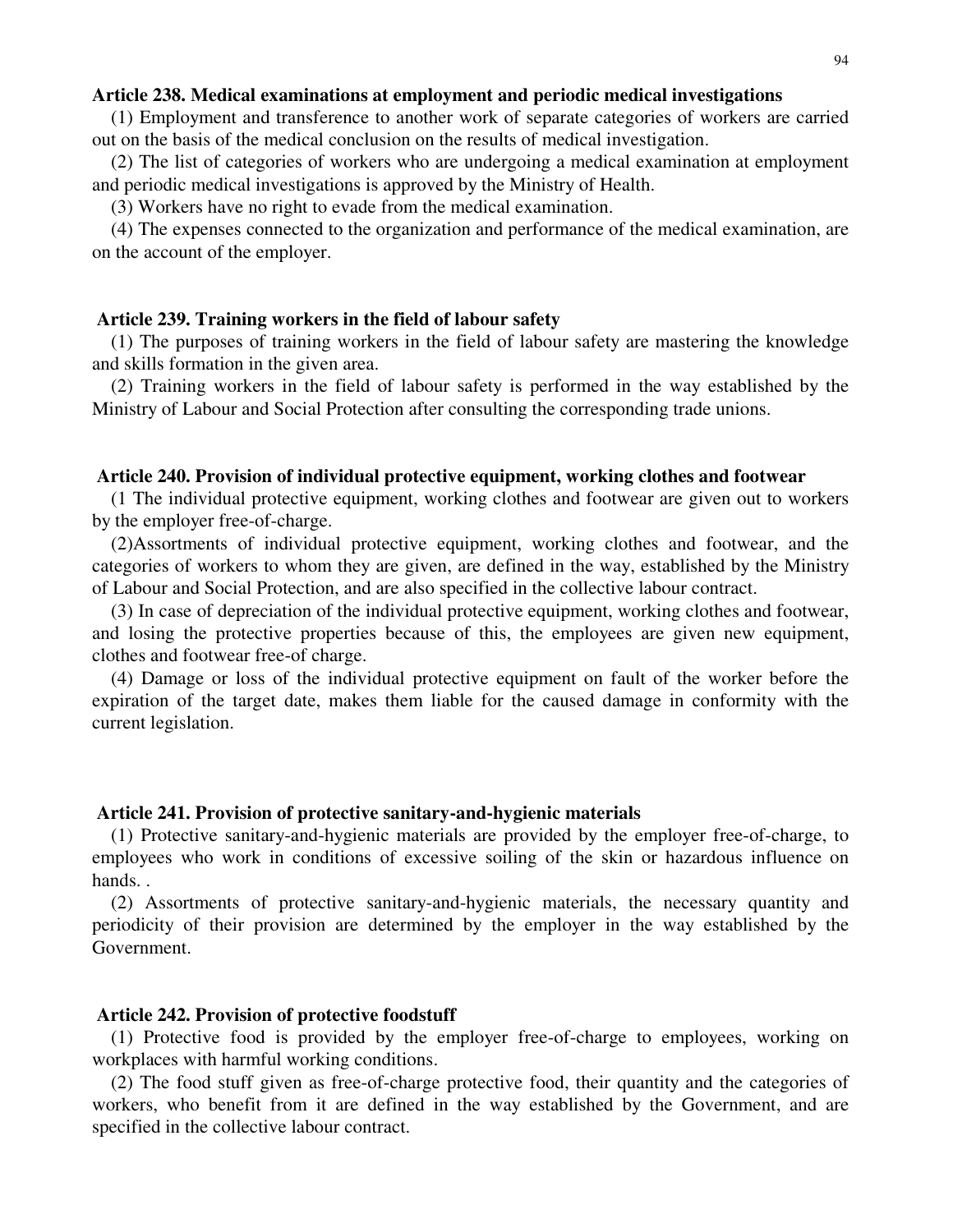## **Article 243. Investigation of accidents on manufacture and cases of occupational diseases**

(1) Investigation of accidents on manufacture is carried for the purpose of establishing the circumstances and the causes, and also defining the measures of preventing such phenomena.

(2) As a result of investigating the cases of occupational diseases, is confirmed the diagnosis of the illness, is confirmed or denied the occupational character of the disease, and are determined its causes.

(3) Reporting, investigating, registration and the account of accidents on manufacture and cases of occupational diseases are carried out in the way established by the Government.

(4) Representatives of higher hierarchical bodies, trade unions, and other persons representing the interests of the victims or their families, have the right to participate in investigating the accidents on manufacture.

### **Article 244. Responsibility for infringing the requirements of labour safety**

Officials and employees guilty of infringing the requirements labour safety, bear material, disciplinary, administrative and criminal responsibility, according to the current legislation.

# **TITLE X**

# **FEATURES OF WORK REGULATION FOR SEPARATE CATEGORIES OF EMPLOYEES**

### **Chapter I**

# **GENERAL PROVISIONS**

## **Article 245. Features of work regulation**

Features of work regulation - represent a set of norms, limiting the application of general rules concerning work of separate categories of employees, or establishing for these categories additional rules in the given area.

## **Article 246. Categories of workers for whom features of work regulation are established**

Features of work regulation are established by the present code and other statutory acts for women, persons with family responsibilities, workers under the age of eighteen, enterprises' leaders, persons performing part-time jobs, and also some other categories of employees.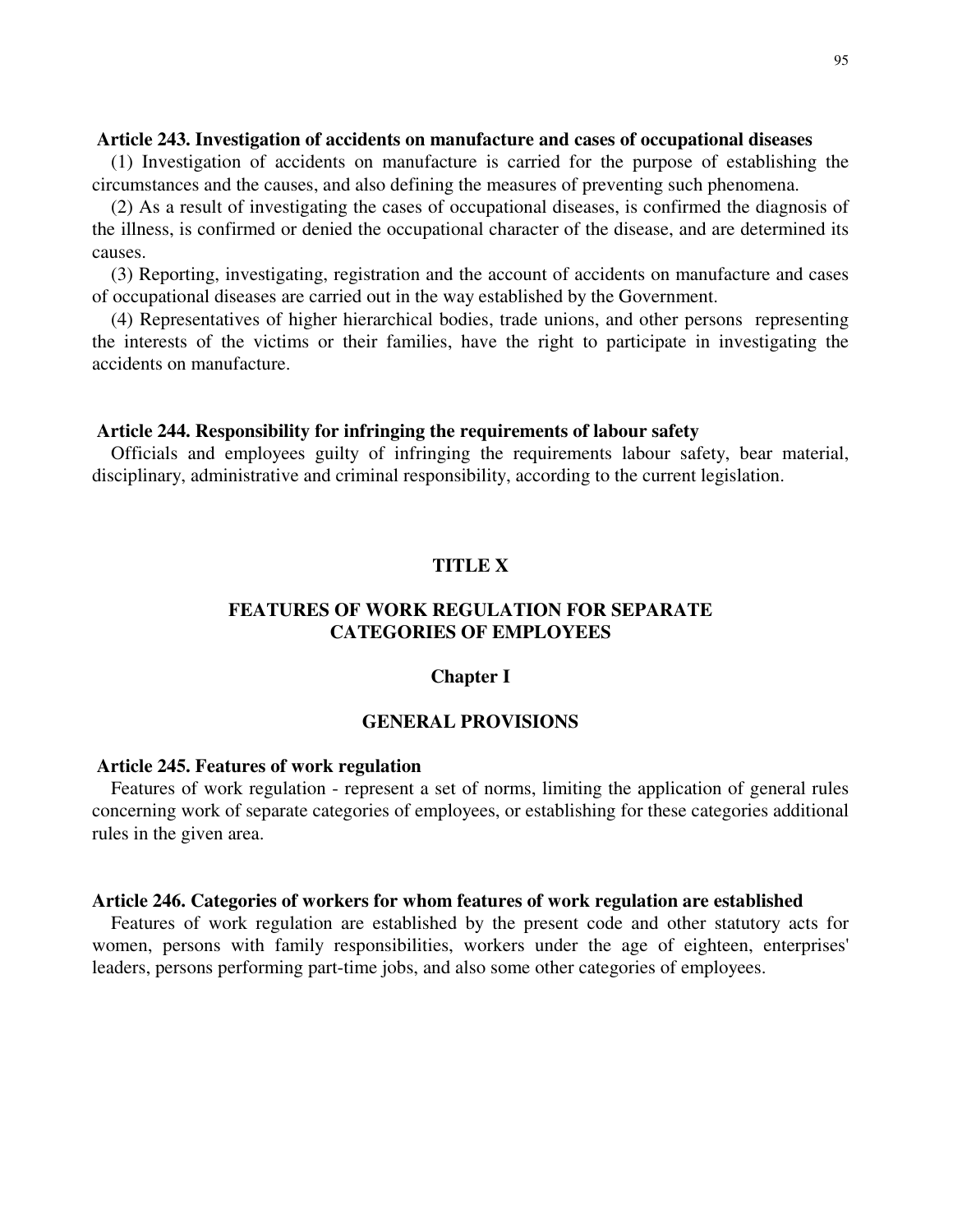### **Chapter II**

# **WORK OF WOMEN, PERSONS WITH FAMILY RESPONSIBILITIES AND OTHER PERSONS**

# **Article 247. Guarantees at employment to pregnant women and persons having children under the age of six**

(1) Refusal in employment or reduction of the size of wages for reasons connected to pregnancy or having children under the age of six, is forbidden. Refusal in employment of pregnant women or person having child under the age of six, or for other reasons should be motivated, the person is informed in writing by the employer during five calendar days from the date of registering the application. Refusal in employment can be appealed against in judicial instance.

(2) Enterprises are obliged to employ according to the quota, established by the Government, specified in paragraph (1) persons directed on work by territorial employment agencies.

## **Article 248. Labour activities on which women's work is forbidden**

(1) Women's work is forbidden on heavy work and work in harmful working conditions, and also on underground work, with the exception of work on sanitary services and the work which does not demand physical effort.

(2) It is forbidden for women to lift and carry weights, exceeding the limit rates established for them.

(3) The list of heavy work, work in harmful conditions, on which women's work is forbidden, and also the limit rates of loading at lifting and carrying weights are approved by the Government after consultations with patronages and trade unions.

## **Article 249. Restriction to directing on official journey**

(1) Directing on an official journey is not admitted to pregnant women, women who are on postnatal holiday, women having children under the age of three, and also persons to whom business trips are contra-indicated, according to the medical conclusion.

(2) Invalids of I and II groups, women having children aged from 3 to 14 (children - invalids under the age sixteen), persons combining holidays on child nursing with work, stipulated by art. 126 and paragraph (2) art. 127, and also workers who are looking after sick member of their family on the basis of the medical conclusion, can be directed on official journey only with their written approval. However, the employer is obliged to acquaint in writing the specified workers with their right to refuse the business trip.

# **Article 250. Transference of pregnant women and the women having children under the age of three to easier work**

(1) Pregnant women and breastfeeding mothers, according to medical conclusion are given by way of transference easier work, which excludes the influence of adverse production factors, and preserving the average wages on the previous place of work.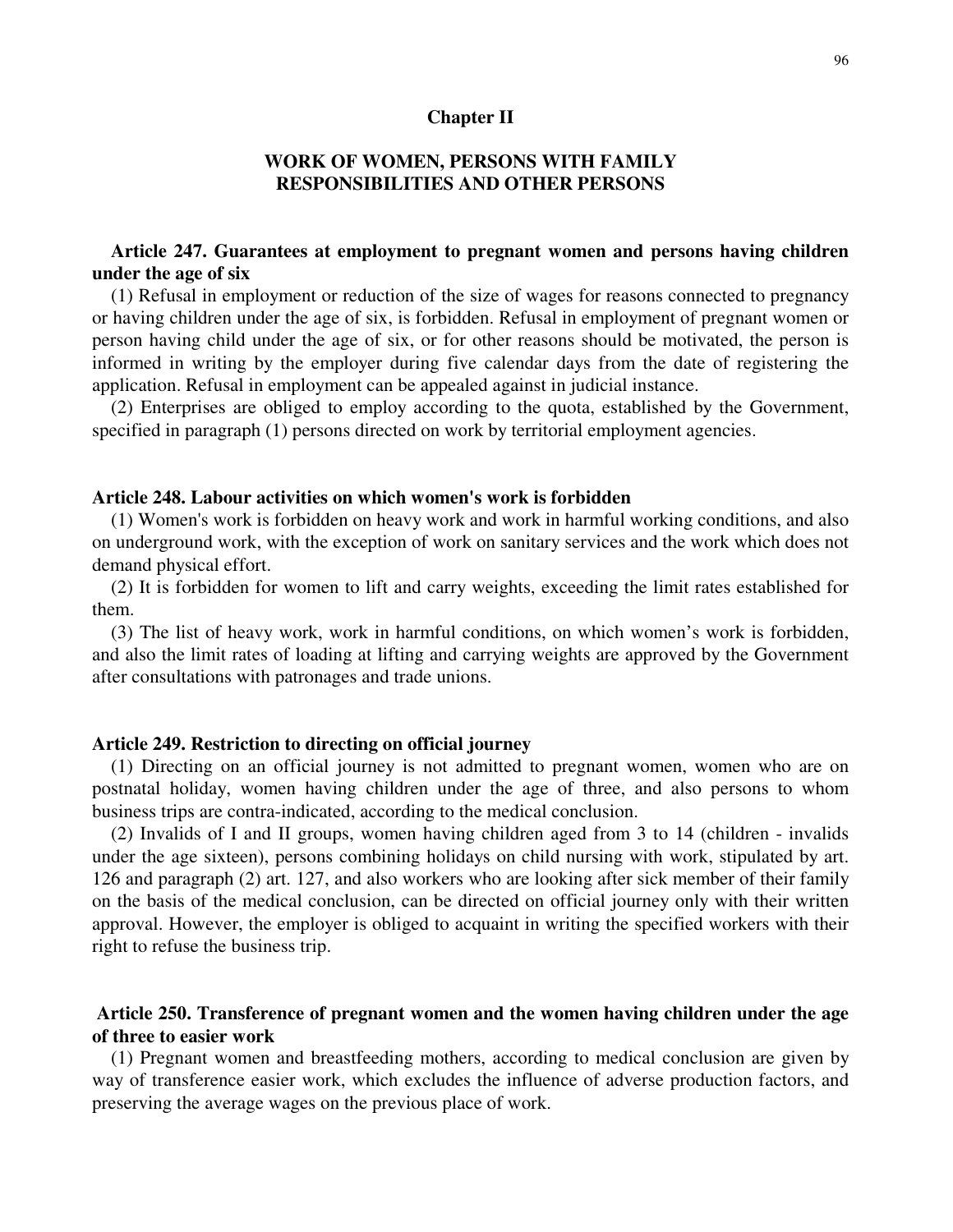(2) While solving the problem of granting an easier work, which excludes the influence of hazardous production factors, the pregnant woman should be released from performing labour duties with the preservation of the average wages for all the working days, when she didn't work.

(3) Women having children under the age of three, in the case when they cannot perform their former labour responsibilities, are transferred to another work with preservation of the average wages from the previous workplace, as stipulated by the present code, until the children reach the age of three.

# **Article 251. Prohibition of dismissing pregnant women and workers who are taking care of children under the age of** six

Dismissal of pregnant women, women having children under the age of six, and persons who are on child nursing holidays, stipulated by art. 124, 126 and 127 is forbidden,, except for the cases of enterprise liquidation.

### **Article 252. Guarantees to persons who are taking care of children left without maternal care**

Guarantees and rights granted to women, having children under the age of six, and other persons who are on child nursing holidays, stipulated by art. 124, 126 and 127 (restriction of night work and overtime work, attraction to work on days off and directions on official journey, granting additional holidays, establishment of exclusive mode of work, other guarantees and privileges established by the labour legislation), are given besides the relatives specified in paragraph (4) art. 124, to other persons, actually taking care of children left without maternal care (in the case of the mother's death, deprivation of her maternal rights, long stay in medical establishment and in other cases), and also to guardians of minors.

## **Chapter III**

# **WORK OF PERSONS UNDER THE AGE OF EIGHTEEN**

## **Article 253. Medical examinations of employees under the age of eighteen**

(1) Workers who have not reached the age of eighteen are accepted to work only after the preliminary medical examination. Until the age of eighteen they will undergo the medical examination annually.

(2) Charges in connection with the medical examination are on the account of the employer.

### **Article 254.Work norm for employees under the age of eighteen**

(1) The work norm for employees under the age of eighteen is established, proceeding from the general norms of work proportionally reduced to the working hours established for this category of workers.

(2) Employees under the age of eighteen, are employed after finishing the general secondary school, lyceum, professional and vocational school, and the employer establishes for them reduced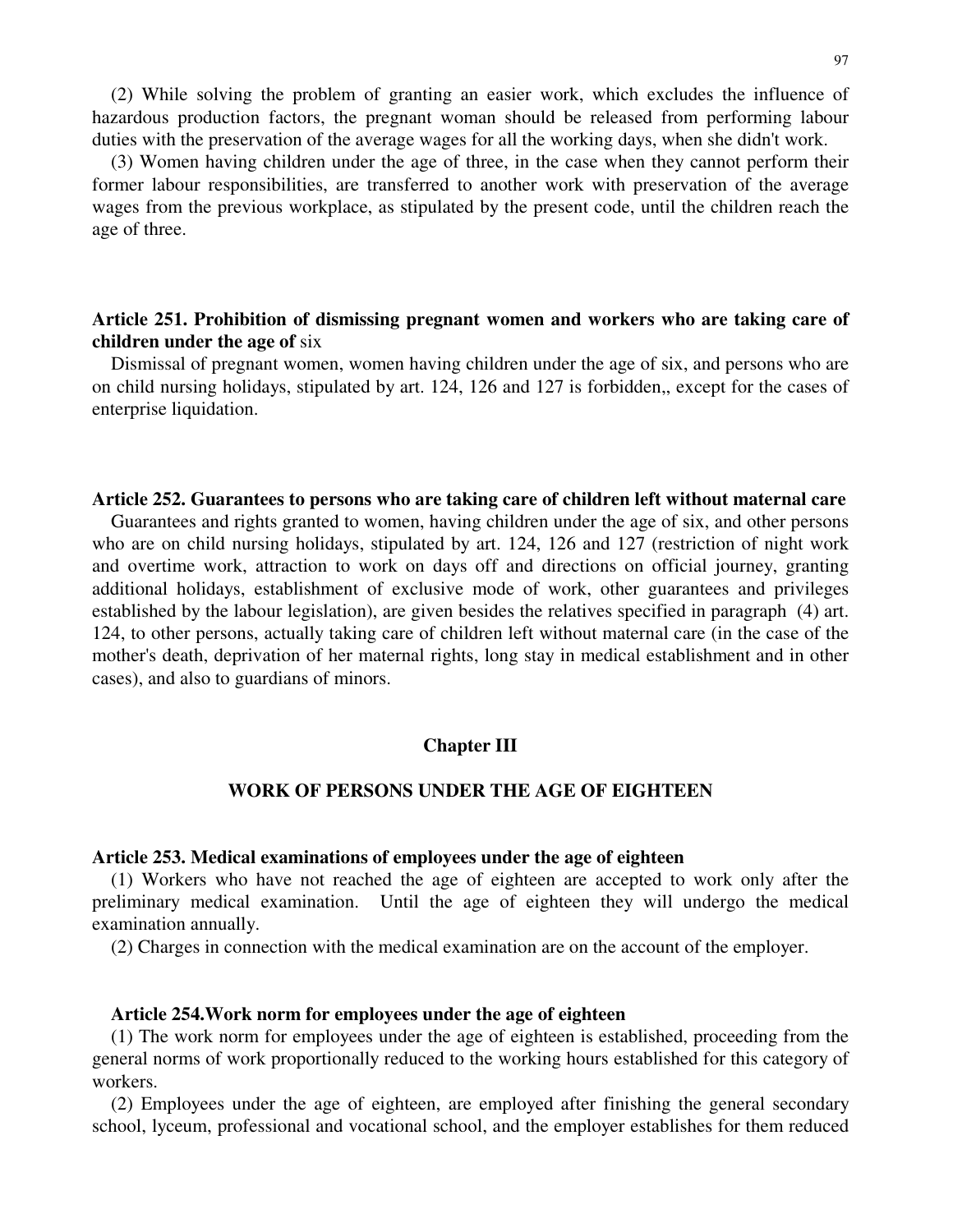norms of work, according to the legislation in force, collective agreements and the collective labour contract.

## **Article 255. Labour activities forbidden for persons under the age of eighteen**

(1) Persons under the age of eighteen are forbidden to perform heavy work and work in harmful and/or dangerous working conditions, underground work, and also work that can cause harm to their health and their moral integrity (gambling, work in night institutions, manufacture, transportation and trade in alcoholic drinks, tobacco products, narcotic and toxic products). Lifting and carrying weights, exceeding the limit rates established for them is not admitted.

(2) The list of heavy work and work in hazardous and/or dangerous conditions, labour activities that are forbidden for persons under the age of eighteen, and also lifting and carrying weights, exceeding the limit rates established for this category of persons is approved by the Government after consultation with the patronages and trade unions.

## **Article 256. Prohibition of directing on official journey workers under the age of eighteen**

Directing on official journey workers under the age of eighteen is forbidden, except for employees from audio-visual institutions, theatres, circuses, cinema, theatrical and concert organizations, and also organizations of professional sportsmen.

# **Article 257. Additional guarantees to workers under the age of eighteen, regarding their dismissal**

Dismissal of workers under the age of eighteen, is admitted only with the written approval of the territorial employment agency and the territorial commissions for minors, observing the general conditions of dismissal, stipulated by the present code, with the exception of cases of enterprise liquidation.

## **Chapter IV**

# **WORK OF ENTERPRISES' HEADS AND MEMBERS OF COLLECTIVE BODIES**

### **Article 258. General provisions**

(1) Provisions of the present chapter are applied to leaders of all enterprises, except for cases, when the head (employer) is simultaneously the proprietor of the enterprise.

(2) The director is the physical person, who in conformity with the current legislation or constituent documents of the enterprise performs the management functions of the enterprise, performing simultaneously the functions of the executive body.

### **Article 259. Legal basis for enterprise's heads work regulation**

Rights and responsibilities of the director in the field of labour relations are determined by the present code, other statutory acts, constituent documents of the enterprise and the individual labour contract.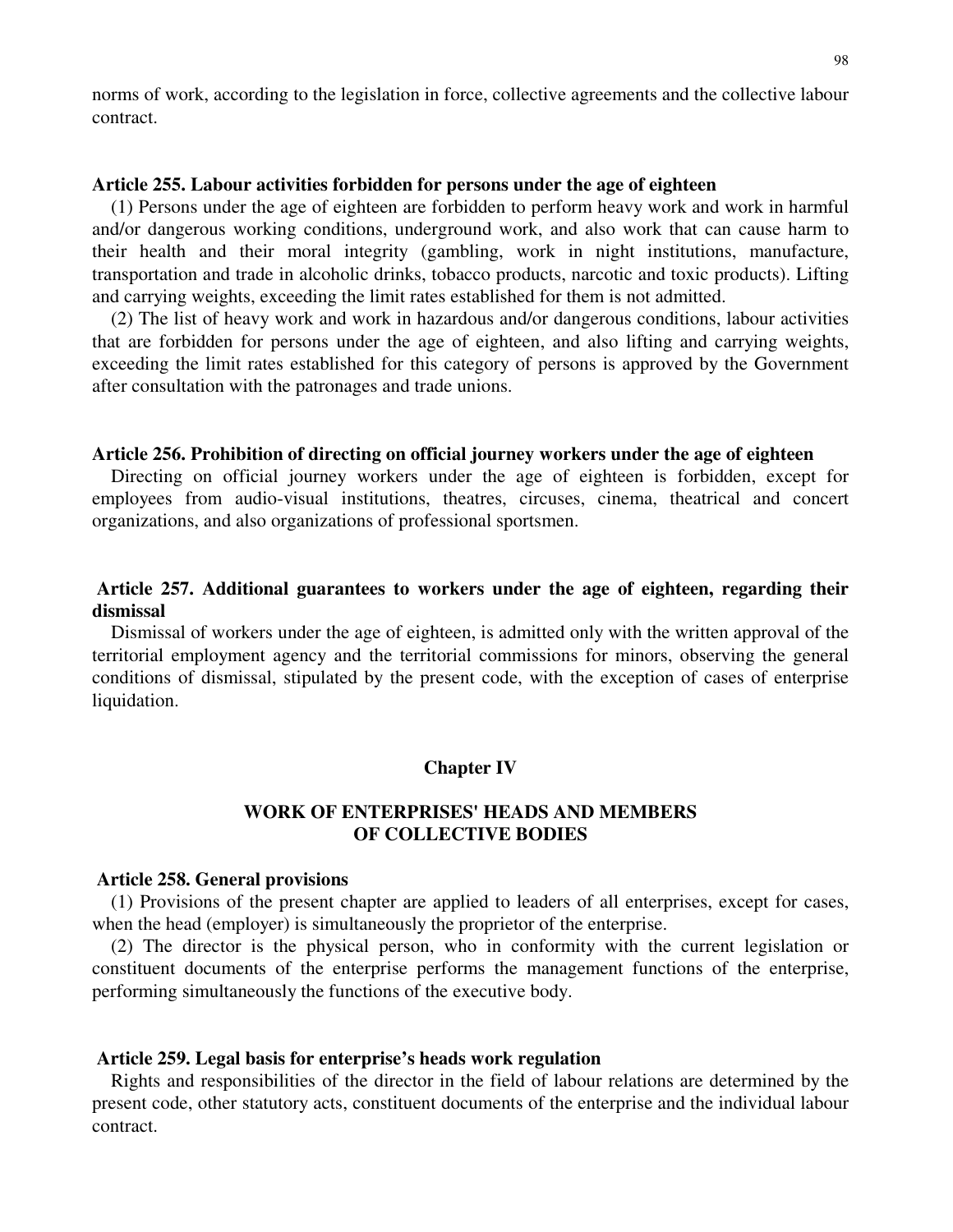## **Article 260. Conclusion of the individual labour contract with the director**

(1) The individual labour contract with the director is concluded for the term, specified in the constituent documents of the enterprise, or for the term, established in the contract under the agreement of the parties.

(2) The current legislation or constituent documents of the enterprises can stipulate special procedures, prior to the conclusion of the individual labour contract with the director (competition, election or appointment on a position).

## **Article 261. Part-time work of the head of the enterprise**

(1) The director has no right to hold more than one office at the enterprise which he manages or perform a part-time job at another enterprise, except for the cases stipulated by the current legislation.

(2) The director cannot be part of the bodies, exercising supervision and control over the enterprise, which he manages.

### **Article 262 Director's liability**

(1) The director carries full liability for the direct damage caused to the enterprise, according to the present code and other statutory acts.

(2) In the cases stipulated by the current legislation, the director indemnifies the damage caused to the enterprise as a result of his culpable actions or inactivity. The size of the damage is estimated in conformity with the norms of the Civil Code.

# **Article 263. Additional bases for the termination of the individual labour contract made with the director**

Besides the cases of the termination of the individual labour contract on the bases stipulated by the present code and other normative acts, the individual labour contract made with the head of the enterprises, can cease in cases of:

a) in the case of dismissing the director of the enterprise - debtor according to the legislation regarding the insolvency;

b) in connection with the issue of a legal order ( decisions, disposition) by the authorized body or the proprietor of the enterprise for the pre-term termination of the individual labour contract;

c) in other cases stipulated by the individual labour contract.

# **Article 264. Indemnification in connection with the termination of the individual labour contract made with the head of the enterprise**

In case of the termination of the individual labour contract made with the director, on the basis of the order (decision, disposition) of authorized body or the proprietor of the enterprise item b) art. 263, in the case when there haven't been registered any culpable actions or inactivity, the director is informed in writing a month before the pre-term termination of the individual labour contract and he is granted an indemnification in the size stipulated by the contract, but not less than three average wages.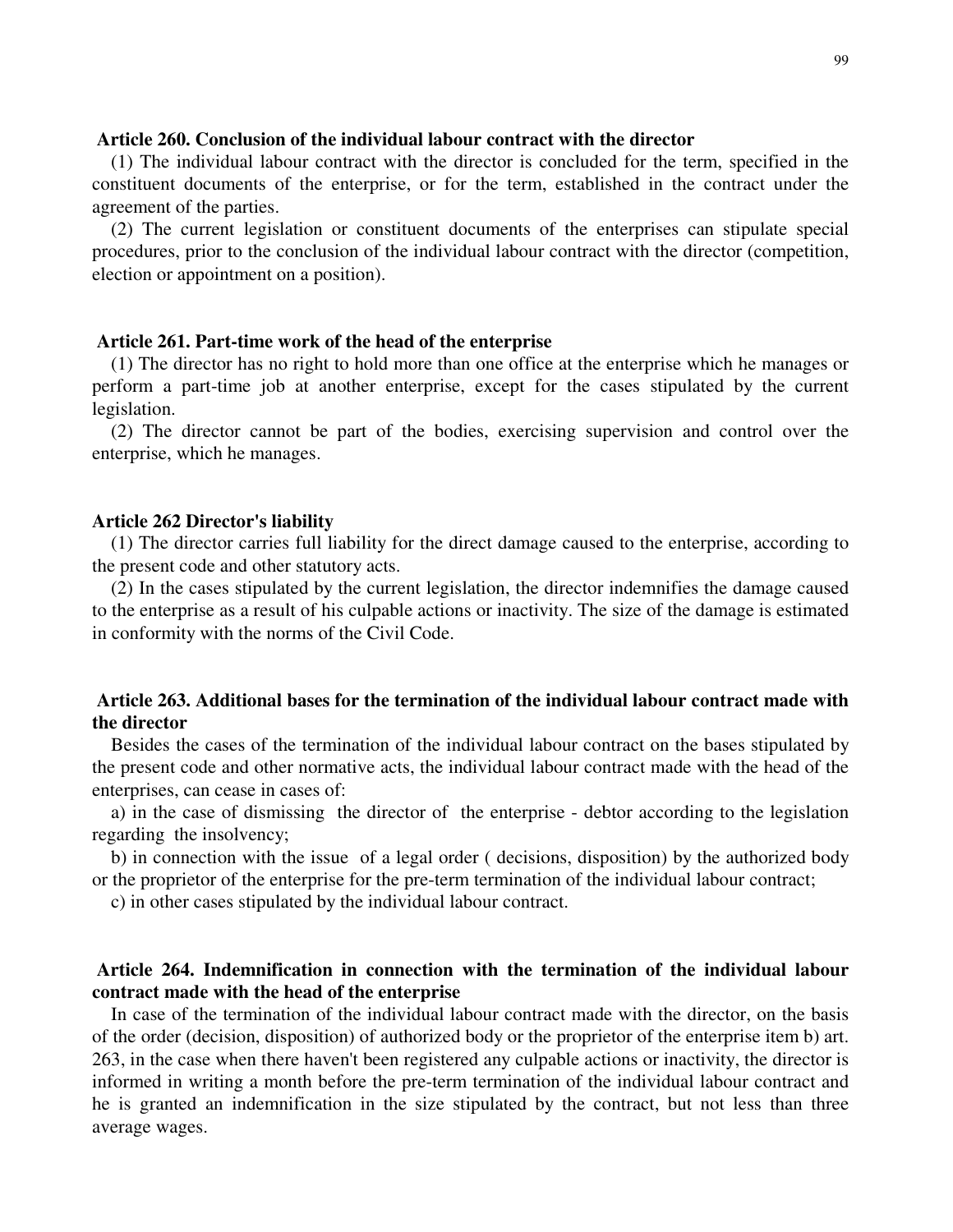### **Article 265. Resignation of the director**

The director has the right to submit to resignation before the expiration of the term of the individual labour contract in the cases stipulated in the contract, informing in writing the employer one month before his resignation.

# **Article 266. Other features of enterprises' heads work regulation and members of collective bodies**

The current legislation and/or the constituent documents of the enterprises can stipulated other features of work regulation of the director, and also feature of work regulation of the members of the executive joint body of the enterprise, working on the basis of the individual labour contract.

### **Chapter V**

## **PART-TIME WORK**

### **Article 267. General provisions**

(1) Part-time work *-* performance of work, during the free time from the basic work or other permanent or temporary work on the basis of a separate individual labour contract.

(2) Individual labour contracts regarding part-time work can be concluded with one or several employers, if it does not contradict the current legislation.

(3) Part-time work can be performed by the worker at the same enterprise, as well as at another enterprises.

(4) Conclusion of the individual labour contract on part-time work doesn't require the consent of the employer from the basic workplace.

(5) It is necessarily to indicate in the individual labour contract, that the work is a part-time work.

(6) The persons who have been employed as part-time workers benefit from the same rights and guarantees, as the other workers of the enterprises.

### **Article 268. Features of part-time work for some categories of employees**

Features of part-time work of some categories of employees (pedagogical staff, medical and pharmaceutical personnel, workers of the sphere of scientific researches and development, workers from the area of culture, art, sports etc.) are established by the Government, through consultations with patronages and trade unions.

### **Article 269. Restrictions on part-time work**

Employers in agreement with the representatives of workers can establish some restrictions on part-time work only for the workers of certain trades, specialities and posts, with special working conditions and regimes, whose part-time work could endanger their health or the production safety.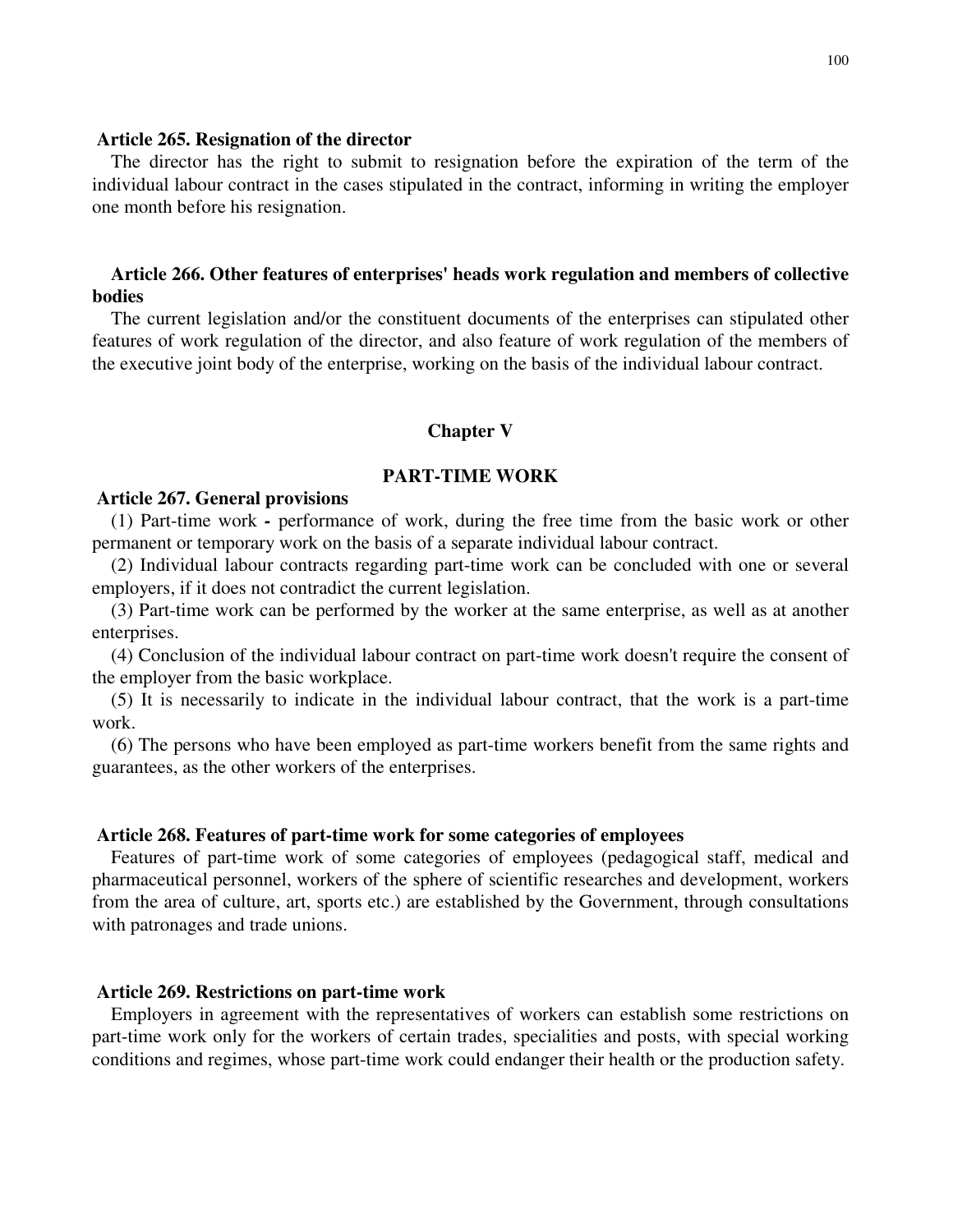# **Article 270. Documents submitted at the conclusion of the individual the labour contract on part-time work**

(1) The person who is employed on a part-time job at another enterprise is obliged to submit to the employer the identification card or other document certifying the person.

(2) The employer hiring a person on a part-time work, post or profession which requires special knowledge (training), has the right to demand from the worker presentation of the diploma or other document, confirming the education or vocational training, or the extract from the work-record card. In the case of employing a person on heavy work or work in hazardous and/or dangerous working conditions - to demand information (certificate) on the character of the working conditions at the basic workplace and also the medical conclusion.

### **Article 271. Duration of working hours and rest at the part-time workplace**

Concrete duration working hours and rest at the part-time workplace is established in the individual labour contract taking into account the provisions of the present code (section IV) and other statutory acts.

### **Article 272. Annual paid holiday of employees, who perform part-time work**

(1) Persons performing part-time work, have the right to an annual paid holiday, according to the positions or speciality, given simultaneously with the annual paid holiday at the basic workplace.

(2) Duration of the holiday at the part-time workplace corresponds to the established for the given post or speciality holiday at the enterprise and it does not depend on the duration of the holiday at the basic workplace. The worker has the right to an additional non-paid holiday in the case, when the duration of holiday at the part-time workplace is less than the duration of holiday at the basic place of work.

(3) Payment of the holiday grant or indemnification for unused holiday is made proceeding from the average wages for the part-time position or speciality determined in the order, established by the Government.

# **Article 273. Additional bases for individual labour contract termination with employees, who perform part-time work**

Besides the general bases of the individual labour contract termination, concluded with the person, performing part-time work, it can also be stopped in case of the conclusion of an individual labour contract with another person, for whom the corresponding trade, speciality or post will be the basic one item s) paragraph (1) art. 86.

### **Article 274. Severance pay to employees, who perform part-time work**

In case of cancelling the individual labour contract with the worker, employed on a part-time work, in connection with the liquidation of the enterprises, reduction of the number of workers or staff, he is paid the severance pay at the rate of his average monthly wages.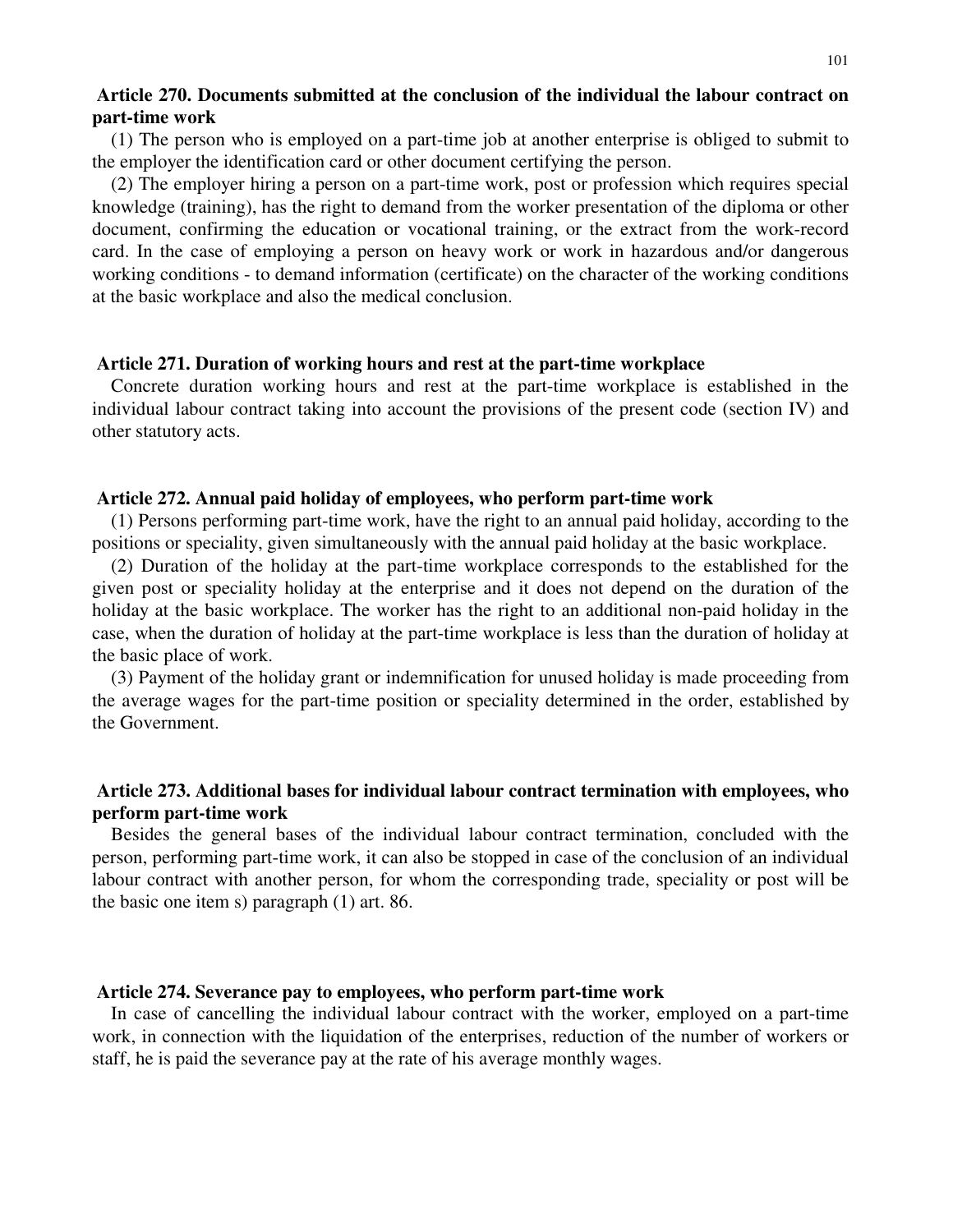### **Chapter VI**

# **WORK OF PERSONS, WHO CONCLUDED AN INDIVIDUAL LABOUR CONTRACTS FOR A TERM UP TO TWO MONTHS**

## **Article 275. Conclusion of the individual labour contract for a term up to two months**

The conclusion of the individual labour contract for a term up to two months is carried out in the cases stipulated by item b) art. 55, and in the way established by the present code and other statutory acts.

### **Article 276. Engagement in work on days off and non-working holidays**

(1) The workers, who have concluded an individual labour contract for a term up to two months, can be engaged in work on days off and non-working holidays only with their written approval.

(2) Payment for work performed on days off and non-working holidays is made in the way stipulated by art. 158.

#### **Article 277. Holiday grant (allowance)**

(1) Workers, who have concluded an individual labour contract for a term up to two months, at the termination of the contract in connection with the expiration of the term, are paid grants for the unused days of holiday.

(2) Procedure of calculating the holiday grant, stipulated by paragraph (1), is established by the Government.

## **Article 278. Termination of the individual labour contract**

(1) Employees, who concluded an individual labour contract for a term up to two months, have the right to terminate it before the term, having informed the employer in writing about it not less than three calendar days before.

(2) The employer is obliged to inform the worker by order (decision, disposition) under signature about the termination of the individual labour contract not less than three calendar days before the expiration of the term.

## **Chapter VII**

## **WORKERS PERFORMING SEASONAL ACTIVITIES**

## **Article 279. Seasonal work**

(1) Seasonal work, which by virtue of climatic and other natural conditions is carried out during a certain period of the calendar year (season), which does not exceed six months.

(2) The list of seasonal work is approved by the Government.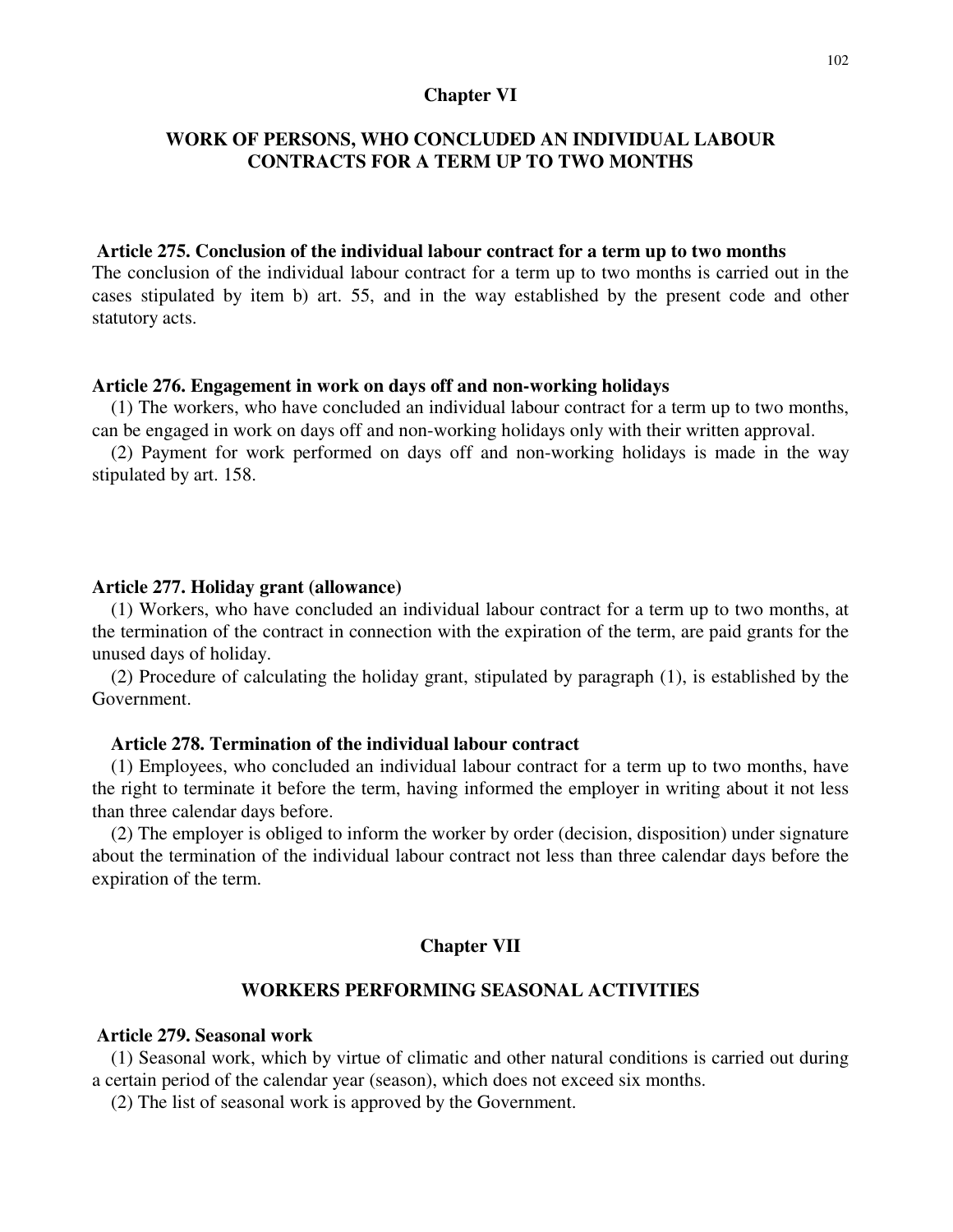# **Article 280. Conditions for concluding individual labour contracts with workers hired to perform seasonal work**

(1) The seasonal character of work should be specified in the individual labour contract item b) art. 55.

(2) In case of employing workers for seasonal work, the trial period cannot exceed two calendar weeks.

### **Article 281. Holiday grant (allowance)**

(1) Workers occupied in seasonal work, at the termination of the individual labour contract in connection with the end of the season, are paid a grant (allowance) for the unused days of holiday.

(2) The procedure of calculating the holiday grant stipulated by paragraph (1) is established by the Government.

# **Article 282. Termination of the individual labour contract with workers, who perform seasonal work**

(1) Workers occupied in seasonal work, are obliged to inform the employer in writing about the pre-term cancellation of the individual labour contract not less than seven calendar days before it.

(2) The employer is obliged to inform in writing under signature the worker occupied in seasonal work, about the discontinuance of the individual labour contract in connection with the expiration of its term not less than seven calendar days before it.

(3) Termination of the individual labour contract with the worker, occupied in seasonal work, in connection with the liquidation of the enterprise, reduction of the number workers or staff, the worker is granted a severance pay in the size of a fortnight average wages.

### **Chapter VIII**

# **LABOUR ACTIVITY OF PERSONS WORKING FOR EMPLOYERS-PHYSICAL PERSONS**

# **Article 283. Features of the individual labour contract, concluded between the worker and the employer – physical person**

(1) Concluding the individual labour contract with the employer - physical person, the worker commits himself to perform work which is not forbidden by the current legislation and which is stipulated by the contract.

(2) The individual labour contract made in writing, will obligatorily include all the clauses stipulated by art. 49.

(3) The employer - physical person is obliged:

a) to make the individual labour contract with the worker in written form and to register this contract at the corresponding body of local public administration;

b) to pay the state social insurance payments and other obligatory payments in the order and sizes stipulated by the legislation in force;

c) to legalize papers, of persons employed for the first time, that are necessary for the registration of the workers as payers in the system of state social insurance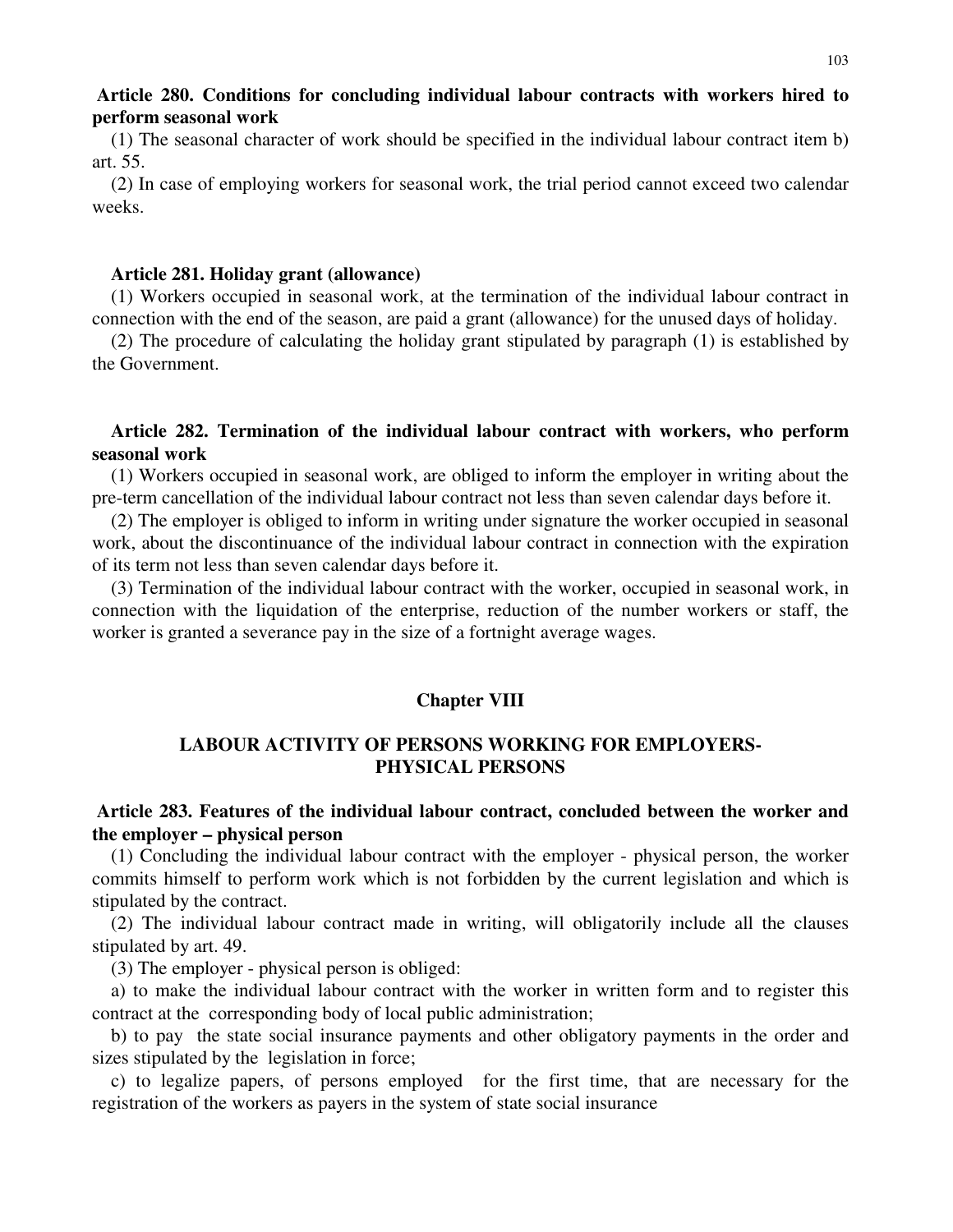### **Article 284. Term of the individual labour contract**

The individual labour contract between the worker and the employer- physical person can be concluded for a fixed or indefinite term.

## **Article 285. Work and rest regime**

Work regime, the procedure of granting days off and annual paid holidays are determined by the individual labour contract, concluded between the worker and the employer - physical person. Thus, the duration of working hours cannot be bigger, and the duration of the annual paid holiday smaller, than it is established by the present code.

### **Article 286. Modification of clauses of the individual labour contract**

The employer - physical person informs the worker in writing, about the modification of clauses stipulated in the individual labour contract not less than 14 calendar days before it.

## **Article 287. Termination of the individual labour contract**

(1) The worker, who concluded an individual labour contract with the employer - physical person, is obliged to inform him about the to resignation not less than seven calendar days before it.

(2) The employer is obliged to inform the worker about the forthcoming work release item f) art. 82 and art. 86 in writing, under signature not less than seven calendar days before it.

(3) Concrete terms of submitting the information stipulated in paragraph (2), and also the cases of payment and the sizes of severance pay at the termination of the individual labour contract, other payments and indemnifications are determined by the parties of the contract.

### **Article 288. Settlement of individual labour disputes**

The individual labour disputes which have arisen between the worker and the employer physical person and not settled on mutual consent, are resolved in the judicial order according to hereby code (section XII).

### **Article 289. Documents confirming the work of employers- physical persons**

(1) The document confirming the work for the employer - physical persons is the individual labour contract made in written and registered according to paragraph.(3) art. 283

(2) The employer - physical person has no right to make records in the work-record cards of workers and also to legalize the work-record cards of workers, who are employed for the first time. Registration and records in the work-record cards of workers are made by the body, which has registered the individual labour contract.

### **Chapter IX**

### **WORK PERFORMED AT HOME**

### **Article 290. Employees, who perform work at home**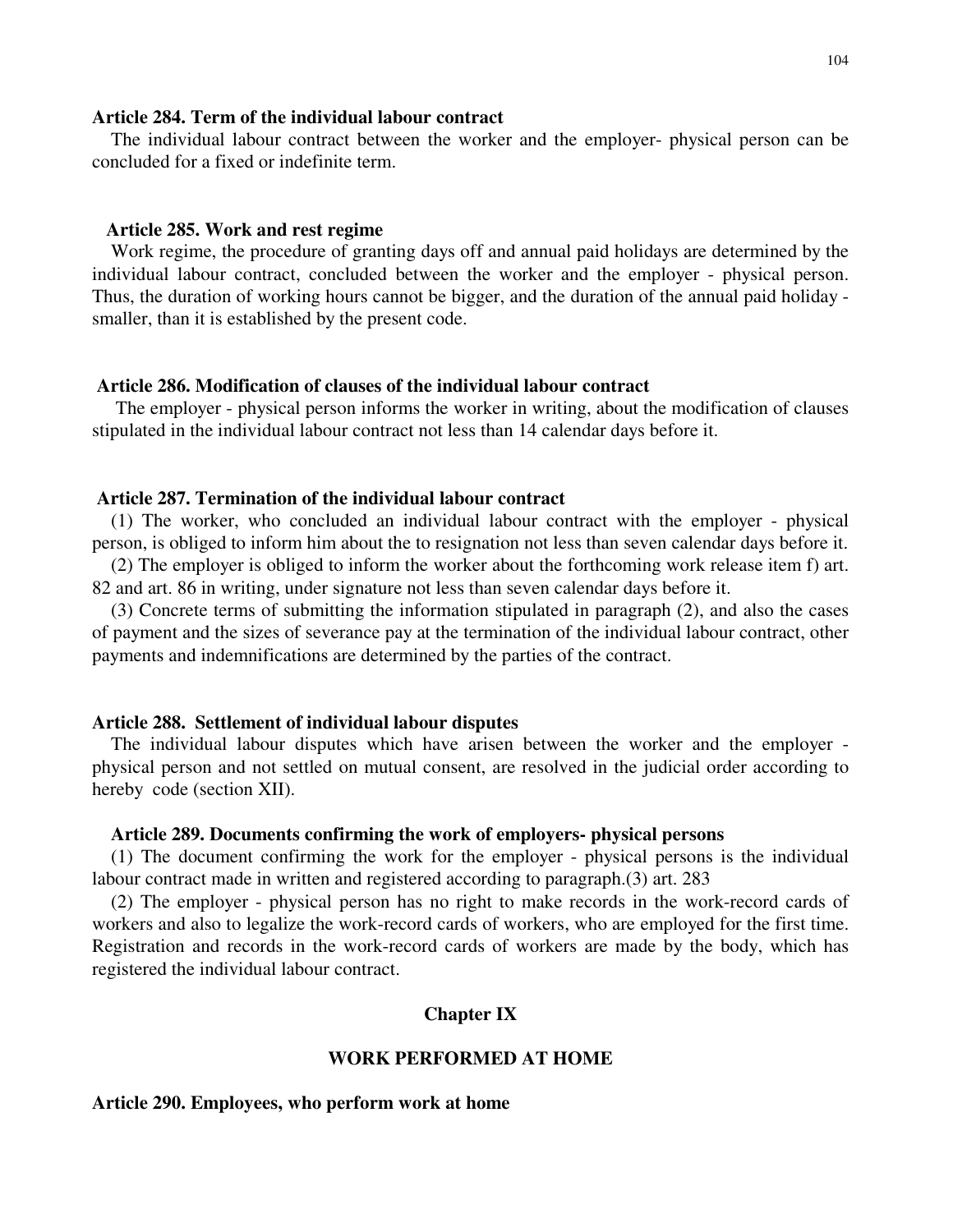(1) Employees, performing work at home- persons who concluded an individual labour contract to perform work at home with the use of materials, tools and mechanisms provided by the employer or bought by the employees on his own means.

(2) In case when the employee, who performs work at home, uses his tools and mechanisms, his personal property, he is paid an indemnification for the depreciation. Payment of such indemnifications, and also compensation of other expenses, connected to the performance of work at home, are made by the employer in the order stipulated by the individual labour contract.

(3) Procedure and terms of providing the employees, who perform work at home with raw material, materials and semi-finished items, payments for the produced goods, compensation of the cost of materials belonging to these workers, and also transportation of the finished goods are established by the individual labour contract.

(4) Action of the labour legislation is distributed to home workers with the features established by the present code.

### **Article 291. Conditions, in which work at home is admitted**

.

Work, assignment to workers performing labour activities at home, cannot be contra-indicated to them according to the medical conclusion and should be carried out in the conditions corresponding to requirements of health and occupational safety

# **Article 292. Termination of the individual labour contract with persons, who perform work at home**

The termination of the individual labour contract with workers, performing work at home is made on the general bases stipulated by the present code.

### **Chapter X**

# **LABOUR ACTIVITY OF TRANSPORT WORKERS**

# **Article 293. Employment, directly connected to means of transport**

(1) Persons, who have received professional training in the order established by the Government, and having the corresponding document (certificate, diploma, etc.), can be employed to perform work directly connected to means of transport.

(2) Employment of persons for the work directly connected to the means of transport is made only on the basis of the medical conclusion given as a result of the medical examination, carried out in the order established by the Government.

(3) The list of trades (posts) and work directly connected to the circulation of the means of transport, is approved by the Government through consultations with patronages and trade unions of the corresponding branch.

# **Article 294. Work and rest regime of workers, whose activity is directly connected to the means of transport,**

Duration, features of work and rest regime for separate categories of workers, whose work is directly connected to the circulation of the means of transport, are established by the present code,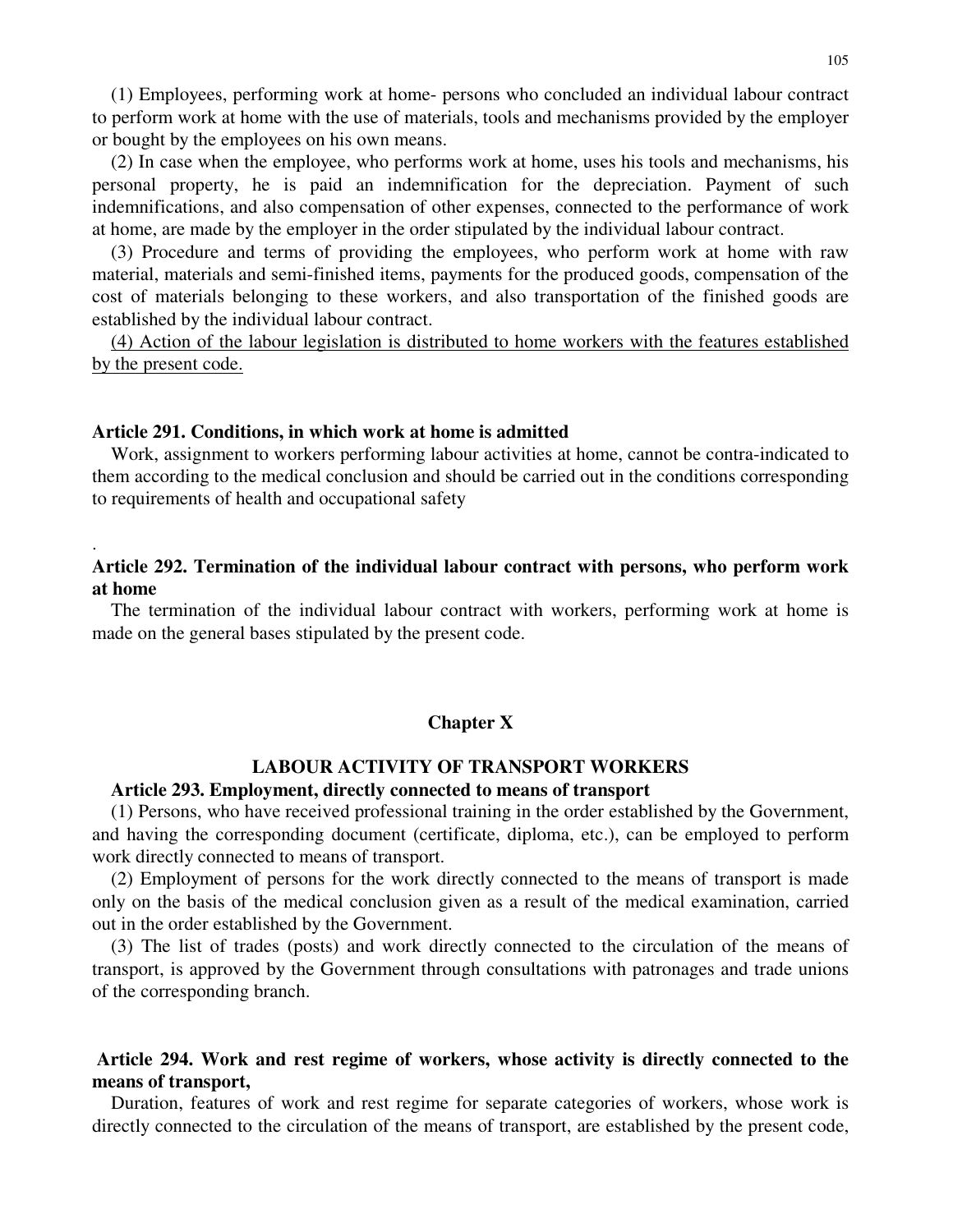other statutory acts, and also the international agreements, one of the parties being the Republic Moldova.

# **Article 295. Rights and responsibilities of workers, whose activity is directly connected to the means of transport**

Rights and responsibilities of workers, whose activity is directly connected to the circulation (movement) of vehicles, are regulated by the present code, regulations (charters) concerning various types of means of transport and authorized in the order established by other normative acts.

## **Chapter XI**

# **LABOUR ACTIVITY OF WORKERS FROM THE EDUCATIONAL SYSTEM**

### **Article 296. The right to practice pedagogical (teaching) activity**

(1) To pedagogical (teaching) activity are admitted, persons having an educational level, established by the current legislation, necessary to perform work in an educational institution.

(2) To pedagogical (teaching) activity are not admitted persons, who are deprived the rights to be engaged in this activity by the decision of the judicial instance or on the basis of the medical conclusion, and also persons who were convicted for crimes. The list of medical contra-indications and crimes, that don't permit performance of pedagogical (teaching) activity, are established by law.

# **Article 297. Conclusion of the individual labour contract with scientific and pedagogical workers of higher educational institutions**

(1) Replacement of all posts of scientific and pedagogical workers in the institutions of higher education is made on the basis of the individual labour contract, concluded for a certain term by results of competition. The regulations concerning the procedure of replacement of specified positions is approved by the Government.

(2) Posts of the dean of the faculty and the chief of chairs faculty of educational institutions are elective. The order of elections on the specified posts is defined by the charter corresponding educational institutions.

### **Article 298. Working hours duration for pedagogical workers**

(1) For pedagogical workers of educational institutions it is established the reduced duration of working hours, which does not exceeding 35 hours per week, paragraph (3) art. 96.

(2) Concrete duration working hours for pedagogical workers of educational institutions, depending on the position and/or speciality and specificity of work performed by them, is established by the Government.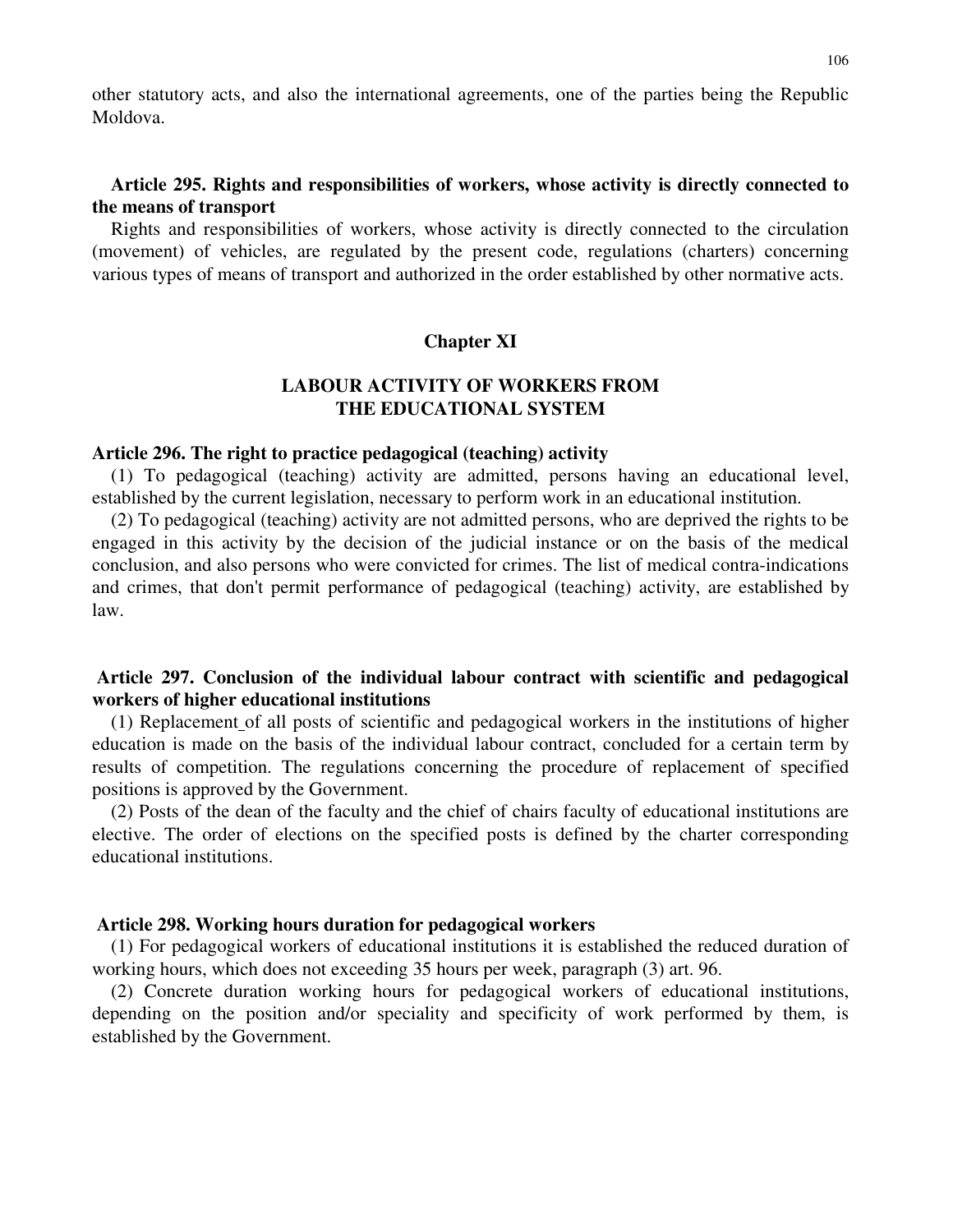### **Article 299. Annual lengthened paid holiday**

(1) Pedagogical workers of educational institutions are granted paid holiday annually upon the termination of the academic year, the duration of the holiday is:

a) 62 calendar days - for pedagogical workers of higher educational institutions, colleges, lyceum, grammar schools, comprehensive schools of all kinds;

b) 42 calendar days - for pedagogical workers pre-school institutions of all kinds;

c) 28 calendar days - for pedagogical workers out-of-school institutions, children's sports schools.

(2) Scientific workers of educational institutions of all levels are granted annual paid holiday with a duration of 62 calendar days.

(3) Auxiliary- pedagogical workers and the administrative personnel are granted annual paid holiday with a duration of 28 calendar days.

## **Article 300. Long-term holiday of pedagogical workers**

Pedagogical workers of educational institutions are granted one-year holiday once in 10 years of pedagogical work, in the order and on conditions, including payment, determined by the founder and/or the statute of the corresponding educational institution.

# **Article 301. Additional bases for termination of the individual labour contract with pedagogical workers**

Besides the general bases stipulated by the present code, the individual labour contract made with the pedagogical worker, can be stopped also on the following bases:

a) numerous rough infringement of the statute of the educational institution during one year, item l) paragraph (1) art. 86);

b) application of physical or mental violence towards pupils, item n) paragraph (1) art. 86.

### **Chapter XII**

# **WORKERS OF DIPLOMATIC REPRESENTATIVES AND CONSULAR ESTABLISHMENTS OF THE REPUBLIC OF MOLDOVA**

# **Article 302. Work features in diplomatic representatives and consular establishments of the Republic of Moldova**

(1) Persons occupying diplomatic, administrative - technical positions or posts in the Ministry of Foreign Affairs, are detached by transfer, accordingly to the diplomatic or consular posts, administrative - technical posts or posts of attendants in diplomatic representations or consular establishments of the Republic of Moldova.

(2) The maximal term of stay in diplomatic representatives and consular establishments, according to a paragraph (1) is 4 years for chiefs of diplomatic representatives and consular establishments, and 3 years for other workers.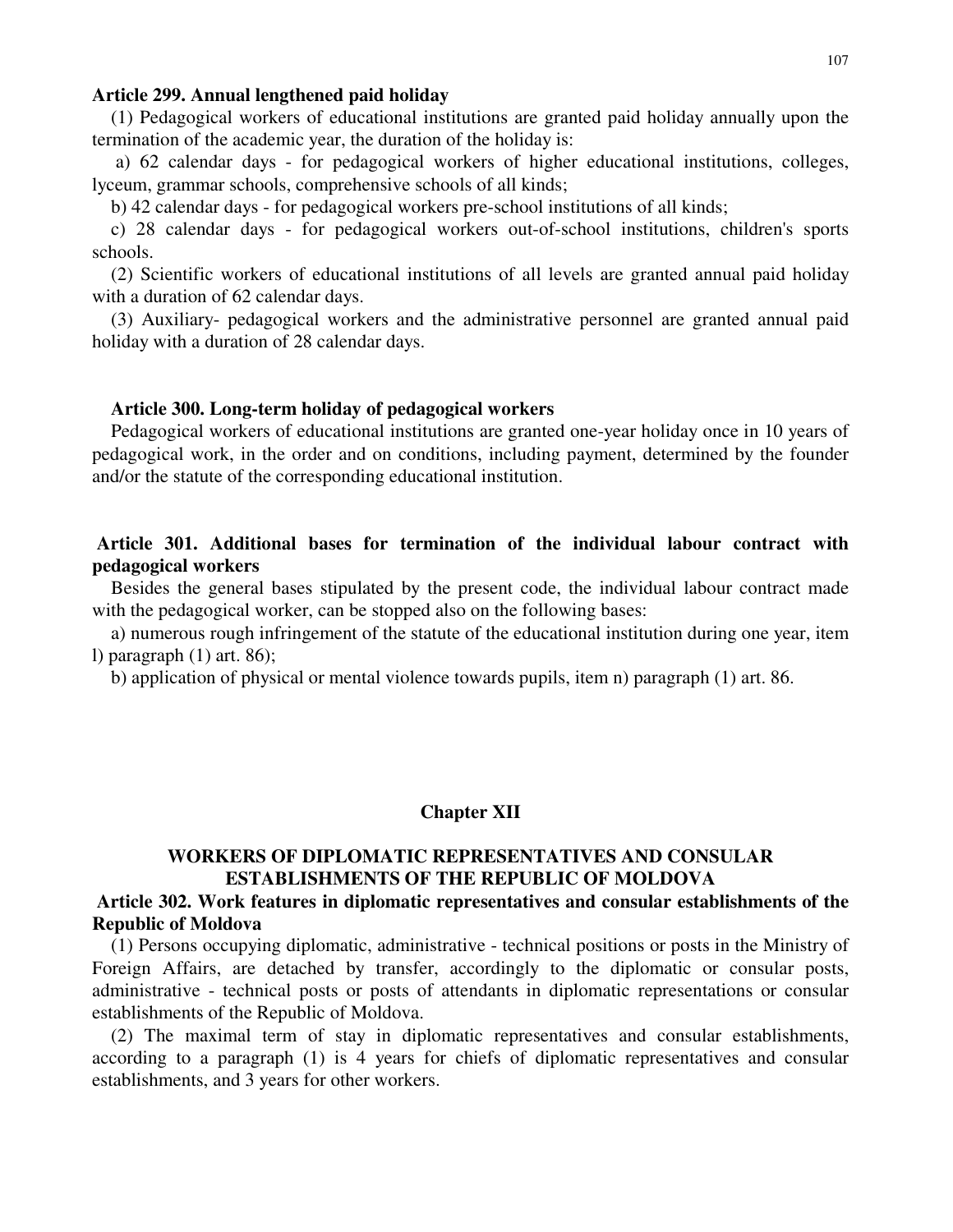(3) After the expiration of the term of detachment, the persons specified in paragraph (1), are transferred to the Ministry of Foreign Affairs, provided that there are vacant positions, and if there are no vacant posts, they are enlisted in the reserve of the ministry.

(4) Persons, who are not members of the administrative - technical and serving personnel, directed to diplomatic representatives and consular establishments not from the Ministry of Foreign Affairs, after expiration of the term of work, can be employed in the given ministry, provided that there are vacant posts.

# **Article 303. Working conditions of persons detached at diplomatic representatives and consular establishments of the Republic of Moldova**

Working conditions of workers detached at diplomatic representations and consular establishments of the Republic of Moldova, are established by the individual labour contract made in conformity with the present code and other statutory acts, regulating diplomatic service.

# **Article 304. Guarantees and indemnifications to workers detached at diplomatic representatives and consular establishments of the Republic of Moldova**

Procedure and conditions of indemnifications payment in connection with detachment to the workplace, and also the material and living conditions of workers, detached to diplomatic representatives and consular establishments of the Republic of Moldova, are established by the Government with the account of climatic and other conditions in the host country.

# **Article 305. Termination of activity in diplomatic representations and consular establishments of the Republic of Moldova**

(1) Activity of workers occupying diplomatic and consular posts in diplomatic representatives and consular establishments of the Republic of Moldova, stops in the following cases:

a) recall in the way established by the Government;

b) declaration of the worker " persona non grata"; and also

c) in other cases stipulated by the current legislation.

(2) Activity of workers occupying administrative - technical posts and positions of attendants in diplomatic representations and consular establishments of the Republic of Moldova, stops on the bases stipulated by the present code and other statutory acts.

# **Chapter XIII**

### **WORKERS OF RELIGIOUS ASSOCIATIONS**

### **Article 306. Parties of the individual labour contract, concluded with religious associations**

(1) The employer can be a religious association, registered in the order established by the legislation in force that concluded an individual labour contract with the worker.

(2) The worker can be the person, who has reached the age of sixteen, has concluded an individual labour contract with the religious association, performs a certain work according to the profession, speciality, post and submits to the internal regulations of the religious associations.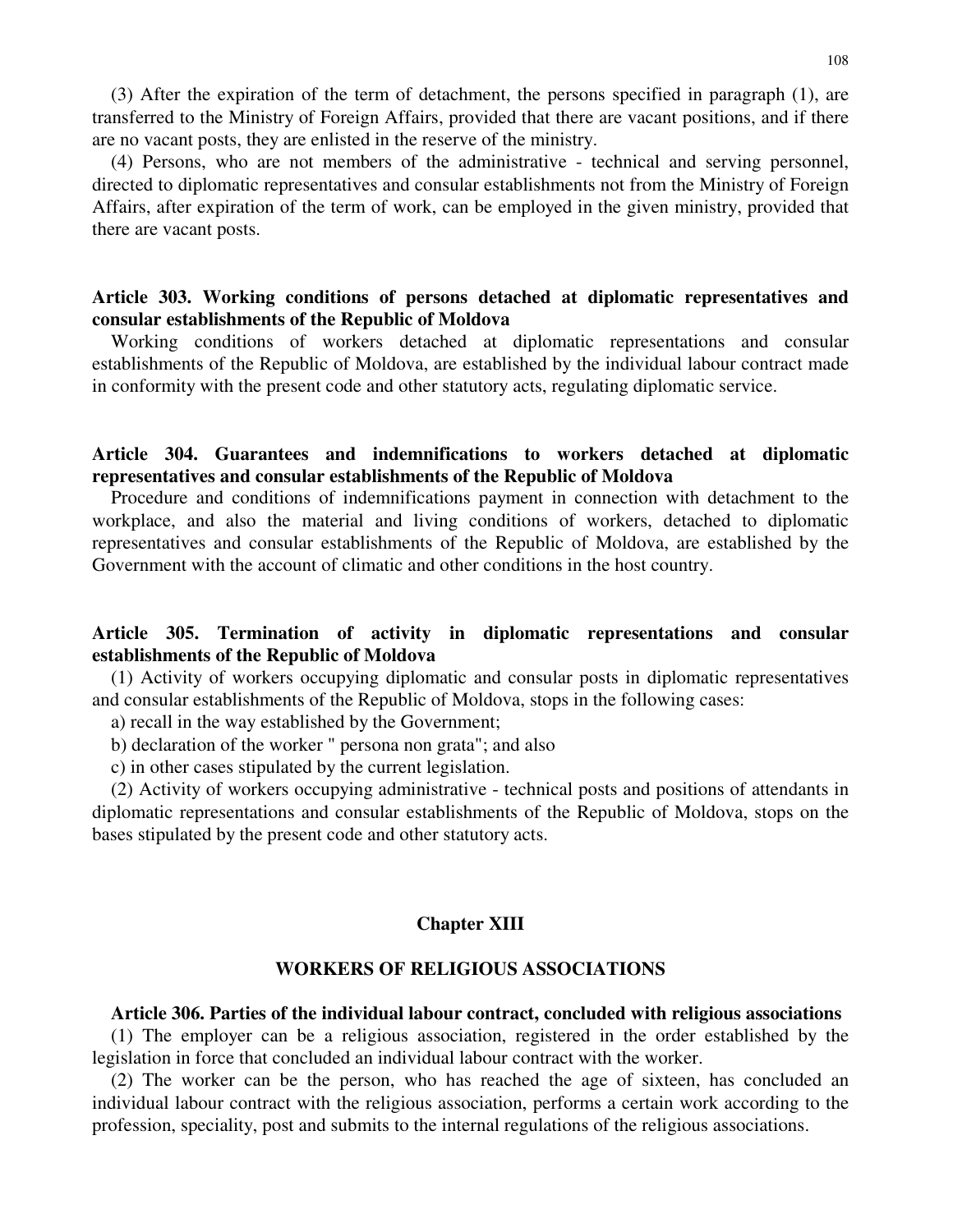#### **Article 307. Internal regulations of religious associations**

Rights and responsibilities of the parties of the individual labour contract are defined in the contract, taking into account the internal regulations of the religious association, which don't contradict the Constitution of the Republic of Moldova, the present code and other statutory acts.

# **Article 308. Features of concluding and modifying the individual labour contract with the religious association**

(1) The individual labour contract between the worker and the religious association can be concluded for a definite term item m) art. 55.

(2) At the conclusion of the individual labour contract the worker commits himself to perform any work not forbidden by law and determined by the contract.

(3) The individual labour contract includes the conditions, established as a result of negotiations between the worker and the religious association - the employer, not contradicting the present code.

(4) In case of the necessity to modify the individual labour contract, the interested party is obliged to inform the other party about it in writing, not less than seven calendar days before it.

## **Article 309. Work regime of persons working in religious associations**

Work regime of persons, working in religious associations, is established proceeding from the regime of performing the ceremonies or other activities of religious association determined by its internal regulations, taking into account the normal duration of working hours and the time of rest, stipulated by the present code.

# **Article 310. Additional bases for terminating the individual labour contract, concluded with the religious association**

(1) Besides the general bases stipulated by the present code, the individual labour contract made by the worker with the religious association, can be stopped also on other bases, stipulated in the contract, item j) art. 82.

(2) Terms of notifying the worker of the religious association about his dismissal on the bases stipulated in the individual labour contract, and also the procedure and conditions of granting to him the guarantees and indemnifications in connection with the lay-off are established in the individual labour contract.

(3) The worker of the religious association has the right to resignation, giving at least 7-days advance notice of his resignation to the employer

### **Article 311. Settlement of individual labour disputes**

Individual labour disputes which arise between the worker and the religious association and not settled by mutual consent, are resolved by the judicial body according to the present code, (section XII).

### **Chapter XIV**

# **PERSONS WORKING ON THE BASIS OF THE INDIVIDUAL LABOUR CONTRACTFOR THE PERIOD OF PERFORMING A CERTAIN LABOUR ACTIVITY**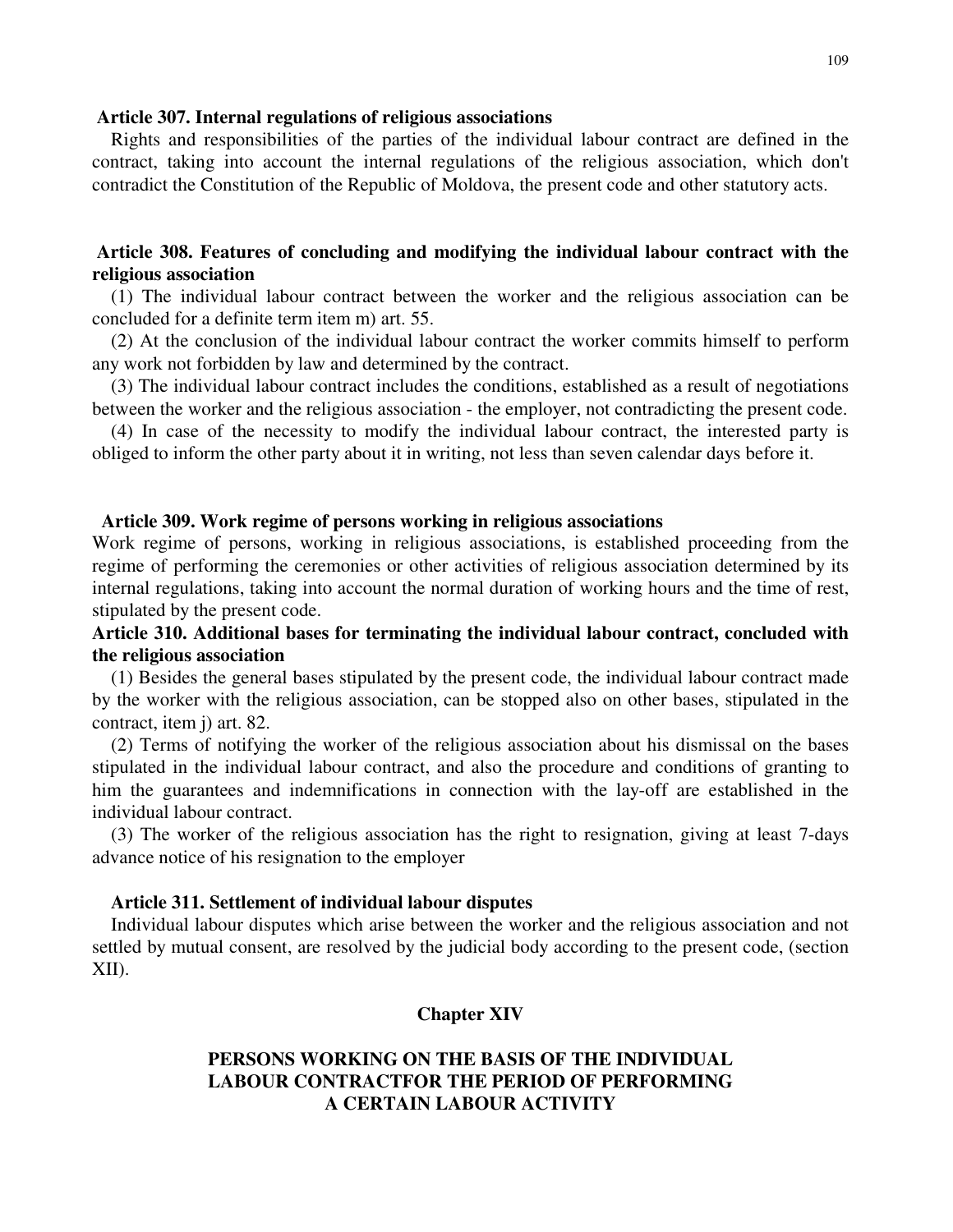### **Article 312. Individual labour contracts for the period of performing a certain activity**

(1) Concluding an individual labour contract, the worker commits himself to perform for the employer a certain activity stipulated in the contract, according to a certain profession, speciality, qualification, receiving during the term of the activity performance of the corresponding work monthly compensation in form of wages.

(2) The individual labour contract for the period of performing a certain work is concluded in the cases when it is impossible to establish a definite term for its completion. The parties of the contract can agree about the general term of execution, and also about the terms of performing separate parts of work.

(3) If the term necessary for the performance of a certain work exceeds a 5-year period, the individual labour contract is considered to be concluded for an indefinite term.

# **Article 313. Contents of the individual labour contract concluded for the period of performing a certain labour activity**

(1) The content of the individual labour contract for the period of performing a certain activity, is established by the parties with observance of the provisions of paragraph (1) art. 49.

(2) Besides the conditions listed in paragraph (1) art. 49, the contract should stipulate the procedure and the place of acceptance by the employer of the completed work.

#### **Article 314. Working hours and rest time**

Working hours and time of rest of the worker, who has been hired on the basis of the individual labour contract for the period of performing a certain activity, are established by the parties of the contract. Thus the duration of the working hours cannot be longer than it is stipulated by the present code and time of rest cannot be shorter.

# **Article 315. Acceptance of work and termination of the individual labour contract for the period of performing a certain work**

(1) The worker is obliged to notify the employer about the completion of work in writing not later than the next day after it has been finished.

(2) On receipt of the notice, the employer is obliged to establish and inform the worker by means of a notice the date of work acceptance.

(3) The completed work is accepted by the employer, his representative at the place and in mode, established by the contract. The fact of work acceptance is fixed in the act of acceptance, made by the employer and signed by the parties and one copy is handed to the worker.

(4) Work is considered accepted also in the case, when the employer or his representative doesn't come on the fixed day to accept the work.

(5) If acceptance of work on the fixed day is impossible for objective reasons (force-majeur circumstances, medical holiday or other reasons), the employer fixes a new date, having informed about it the worker in the way stipulated by paragraph (2).

(6) Day of work acceptance is considered the last working day of the worker, if the parties have not concluded a new individual labour contract in conformity with the present code.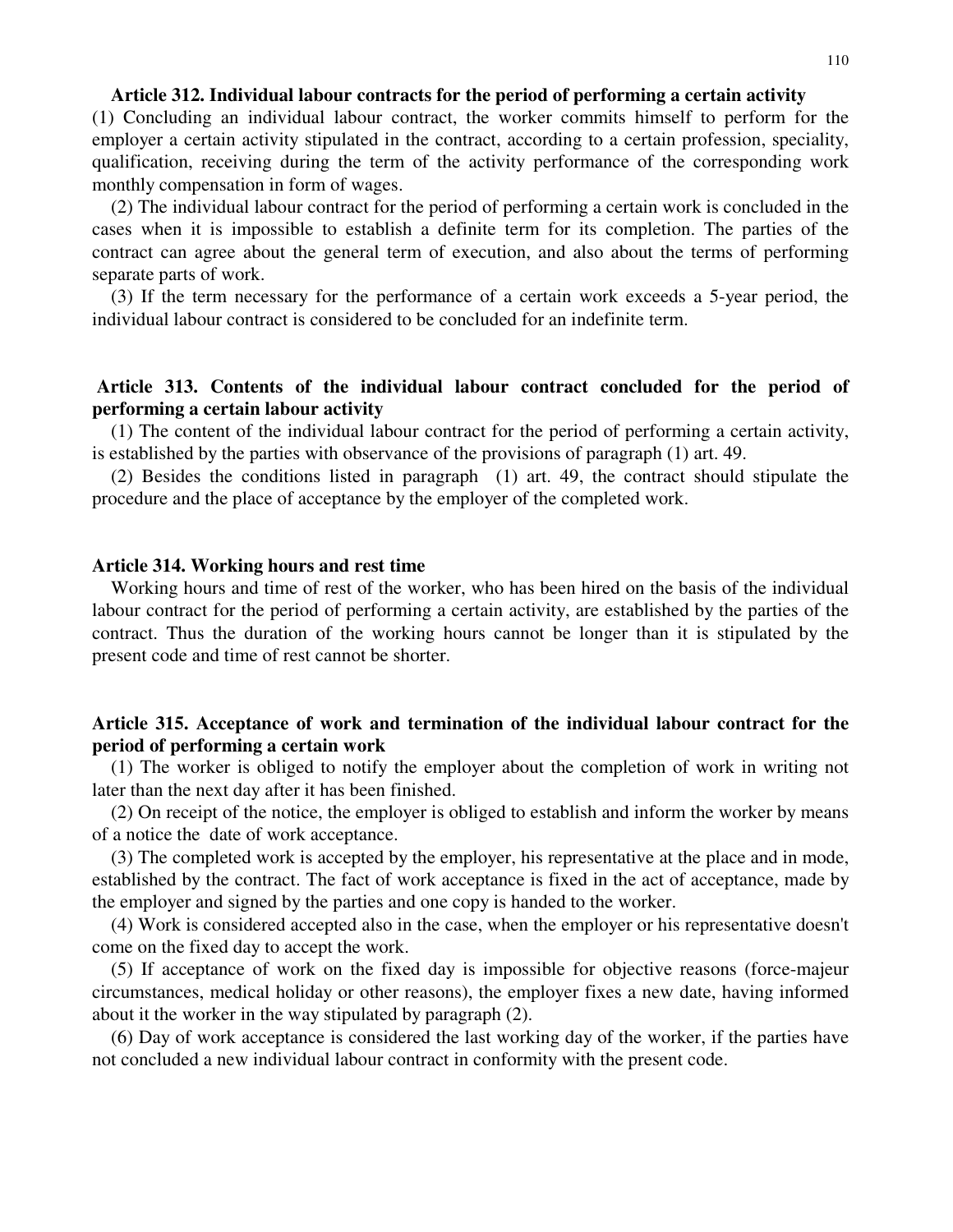# **Article 316. Pre-term termination of the individual labour contract for the period of performing a certain labour activity**

The pre-term termination of the individual labour contract for the period of performing a certain activity is carried out in cases and in the procedure, stipulated by the present code for the pre-term termination of the individual labour contract made for a definite term art. 83.

#### **Chapter XV**

#### **CONTINUOUS SHIFT WORK**

#### **Article 317. General provisions**

(1) Continuous shift work - special form of performing the labour process outside the residences of workers, when they cannot return to their residence after their daily work.

(2) Continuous shift work method is applied in cases, when the place of work performance is situated at a considerable distance away from the household location of the employer, for the purposes of reducing the terms of construction, repair or reconstruction of industrial, social and other establishments.

(3) Workers involved in the continuous shift work, temporarily live in special settlements, created by the employer representing a complex of buildings and constructions intended to provide the workers with good working conditions during their work performance and rest between the shifts

### **Article 318. Restriction of continuous shift work**

(1) Persons under the age of eighteen, pregnant women, women on postnatal holiday, women having children under the age three, and also persons for whom work in continuous shifts is contra-indicated, according to the medical conclusion are not admitted to perform continuous shift work

(2) Invalids of II groups, and I women having children aged 3-6 years (children - invalids under he age sixteen), persons, combining holidays on childcare with work, stipulated by art. 126 and paragraph (2) art. 127, and the workers who take care of a sick member of the family on the basis of the medical conclusion, can perform work in continuous shifts only with their written approval. Thus the employer is obliged to acquaint in writing the specified workers with their right to refuse this kind of work.

## **Article 319. Duration of the continuous shift**

(1) Duration of the continuous shift includes the time of work performance and the time of rest between shifts in the special settlements stipulated by paragraph (3) art. 317.

(2) Duration of the continuous shift should not exceed one month. In unusual cases on separate establishments the employer through consultations with the representatives of workers can increase the duration of the shift up to three months.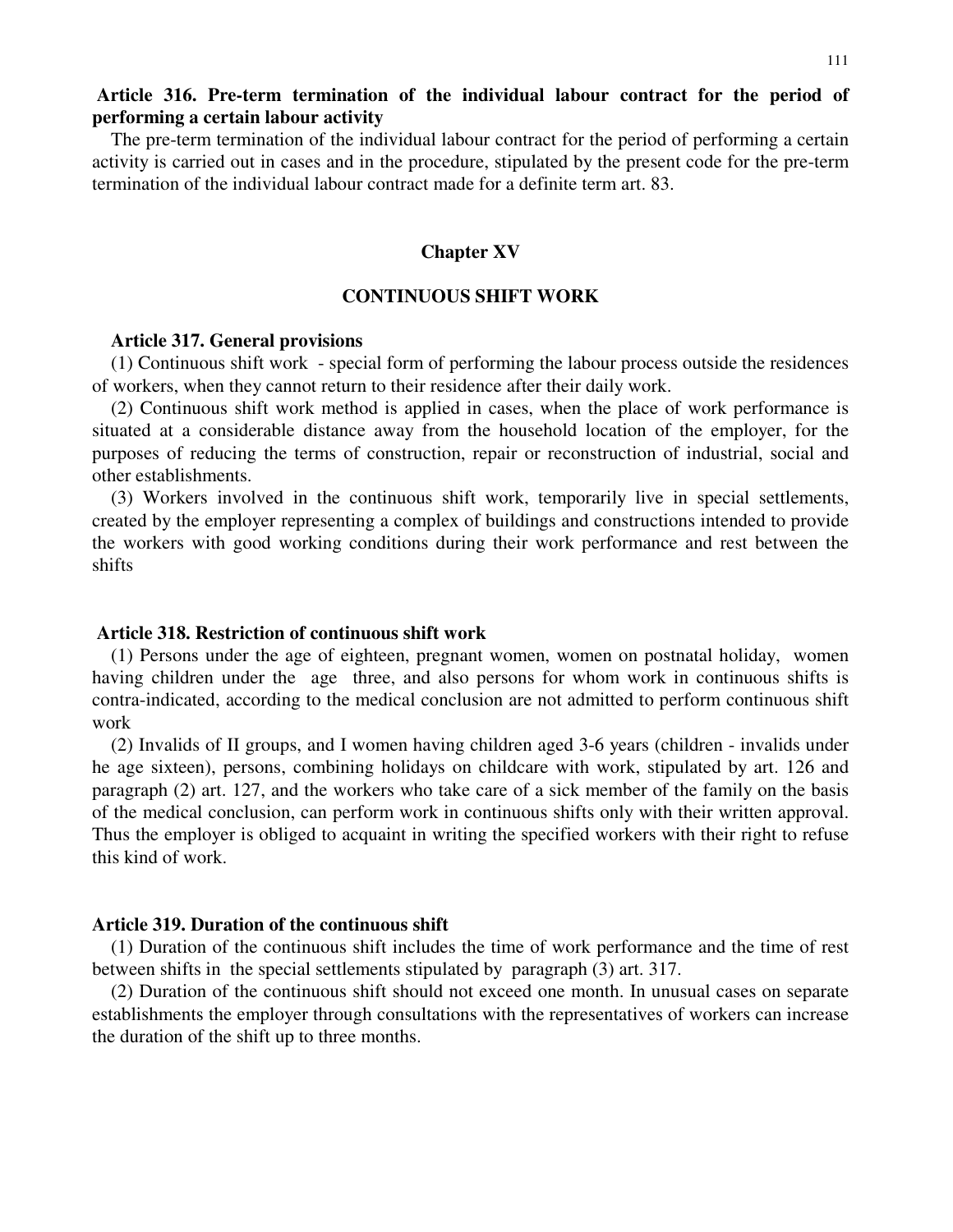#### **Article 320. Working hours record of continuous shift work**

(1) For the continuous shift work method it is established the global record of working hours month, quarter or other long period, but no longer than one year, art. 99

(2) The registration period covers all working hours, time of trips getting from the location of the employer up to the place of work performance and back, and also the time of rest, for the respective calendar period. General duration of working hours for the registration period should not exceed the normal duration of working hours, established by the present code.

(3) The employer is obliged to keep account of the working hours and time of rest of each worker who performs work on the continuous shift method, monthly, and also for all registration period.

#### **Article 321. Work and rest regime of continuous shift work**

(1) Working hours and rest time for the registration period are regulated by the schedule of shift work method, which is adopted by the employer together with the representatives of workers and it is brought to the notice of workers not later than one month prior to its introduction into action.

(2) The schedule of continuous shift work provides the time necessary for taking the workers to the workplace and back. Time of travelling to the workplace and back is not included in the working hours and it can coincide with the days off between shifts.

(3) Hours of additional work within the limits of the schedule of work in the continuos shift method can be collect within one calendar year and summarized whole days with the subsequent granting of additional days-off, according to the order (decision, disposition) of the employer.

(4) Days-off, given in connection with work performance over the normal duration of working hours within the limits of the registration period, are paid at the rate of the day time wage rate, if the individual or collective labour contract do not stipulated more favourable conditions.

#### **Article 322. Guarantees and indemnifications to persons performing continuous shift work**

(1) Workers who perform continuous shift work are paid for each calendar day of being at the place of work execution, and also for the time of getting from the location of the employer to the workplace and back, they are also paid an extra benefit for the work performed by this method in the size established by the Government.

(2) For the days of travelling from the location of the employer to the place of work execution and back, stipulated by the schedule of the continuous shift work, and also for the days of delay because of meteorological conditions or because of the transport, the worker is paid an average day wages.

#### **Chapter XVI**

### **WORK OF OTHER CATEGORIES OF EMPLOYEES**

**Article 323. Work of employees of military units, organizations and establishments of the Armed Forces of the Republic of Moldova and public authority bodies, in which military service is stipulated by law, and also the persons executing civil service**

(1) Workers who concluded an individual labour contract with military units, organizations or establishments of Armed Forces or bodies of public authority in which military service is stipulated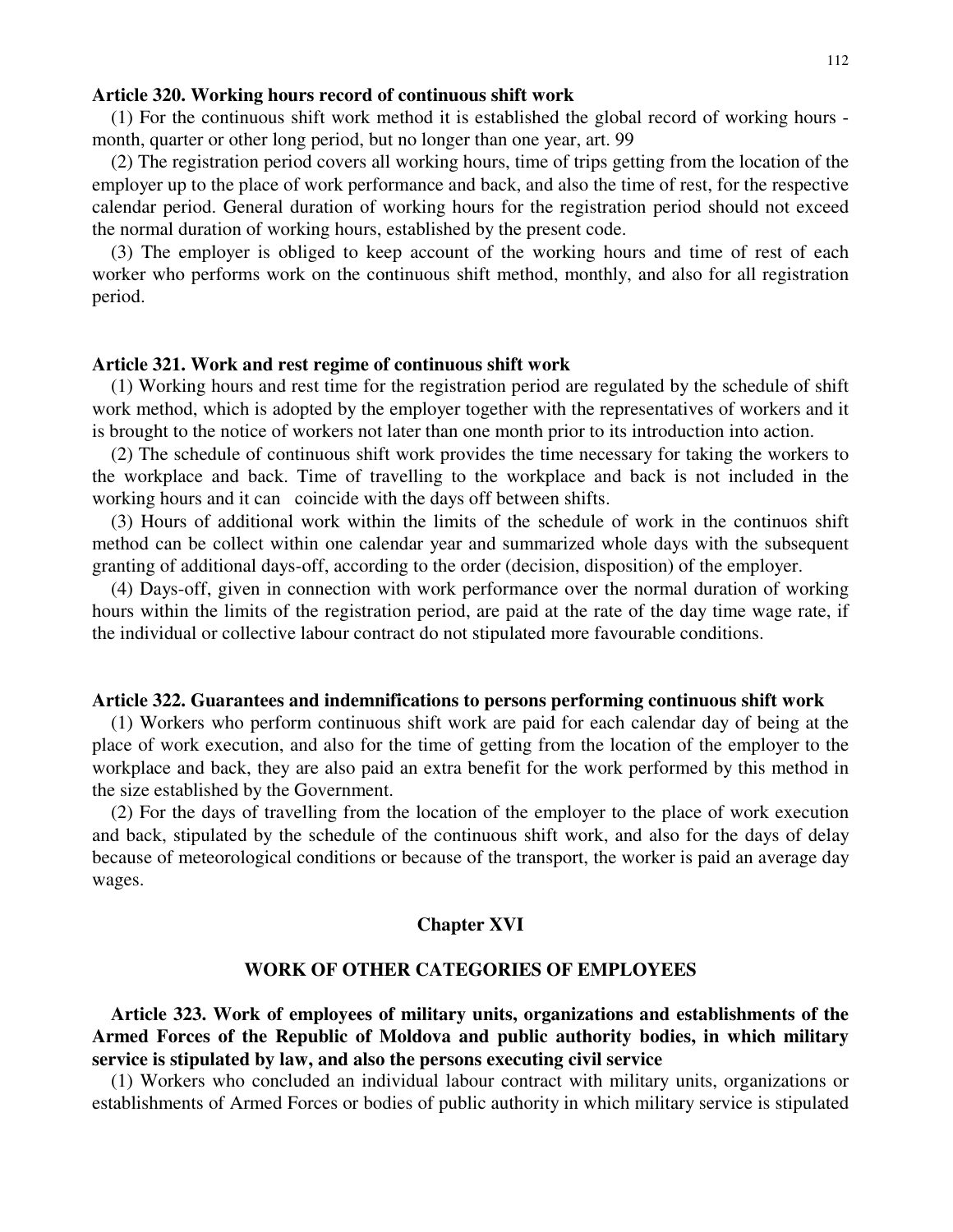by law, and also the persons executing civil service, are subject to the labour legislation with the features stipulated by the current statutory acts.

(2) According to the tasks of military units, organizations and establishments, listed in paragraph (1), for their workers are established special conditions of payment, fringe benefits and advantages.

# **Article 324. Work of medical specialists**

(1) For medical workers it is established a reduced duration of working hours which does not exceed 35 hours a week.

(2) Concrete duration of working hours of medical workers is established by the Government, paragraph (3) art. 96, depending on the position and/or speciality with the account of the specificity of the performed work.

# **Article 325. Work of professional sportsmen, employees of mass media, theatres, circuses, cinema, theatrical and concert organizations, and also other persons participating in creation and/or performance of art works**

Professional sportsmen, employees of mass media, theatres, circuses, cinema, theatrical and concert organizations, and also other persons participating in creation and/or performance of art works, are subject to the provisions of the present code, with the features stipulated by the current legislation.

## **Article 326. Work on farms**

(1) Conclusion, modification and termination of the individual labour contract with the farm worker is regulated by the present code, the Farm Law and other statutory acts.

(2) Labour activity of the members of a country farm is regulated by the Farm Law and other statutory acts.

#### **TITLE XI**

### **LIABILITY**

## **Chapter I**

## **GENERAL PROVISIONS**

**Article 327. Responsibility of one of the parties of the individual labour contract to compensate the damage, caused to the other party of the contract**

(1) The party of the individual labour contract (the employer or the worker), causing material and/or mental cruelty to the other party while performing the labour duties, compensates this damage in conformity with the present code and other statutory acts.

(2) Individual and/or collective labour contracts can define concretely the liability of the parties of the contract. Thus the liability of the employer towards the worker cannot be lower, and the liability of the worker towards the employer - higher, than it is stipulated in the present code and other statutory acts.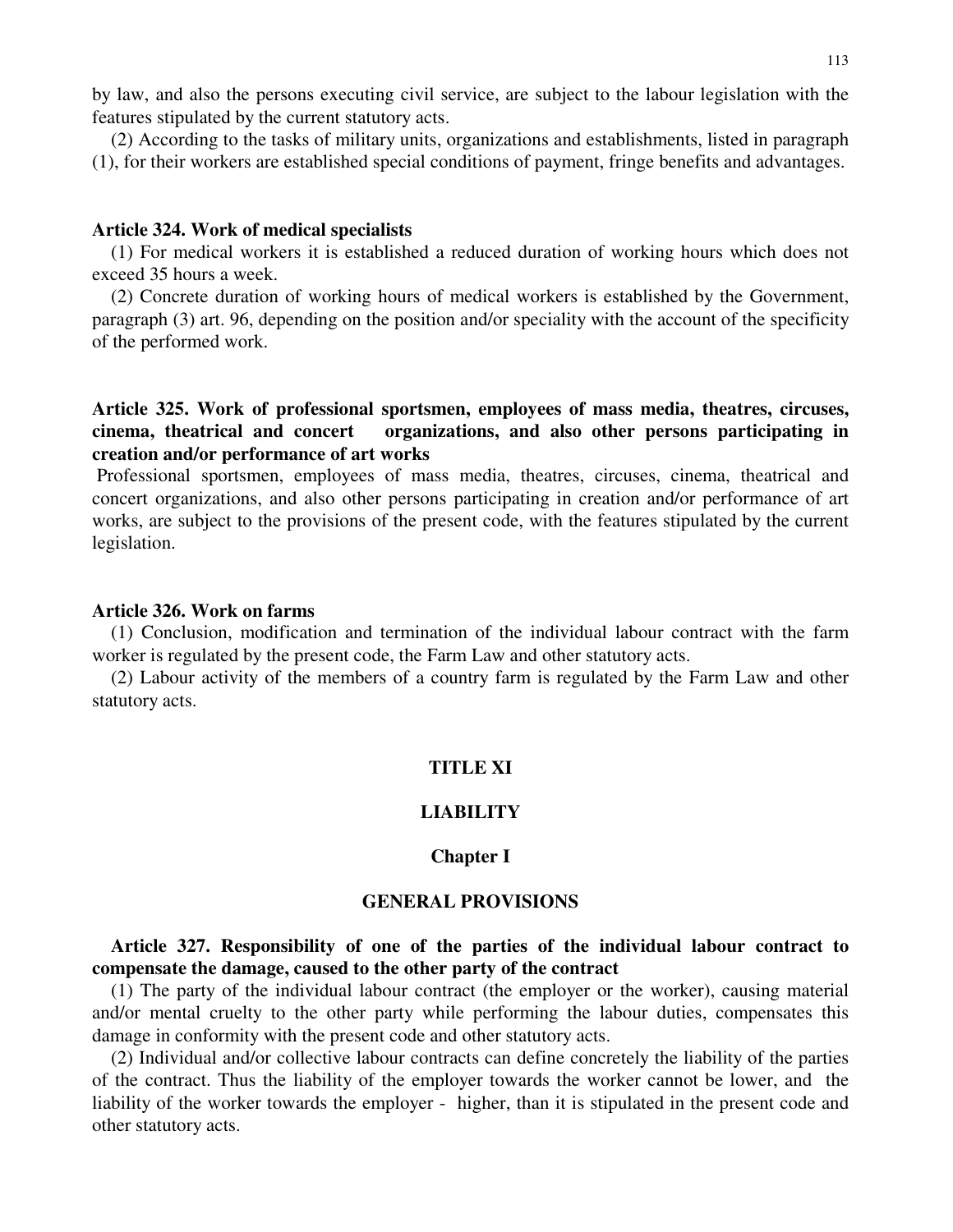(3) Termination of the labour relations after causing material and/or mental damage does not release the party of the individual labour contract from his compensation for the damage, as stipulated by the present code and other statutory acts.

# **Article 328. Compensation of the material damage by the parties of the individual labour contract**

(1) The party of the individual labour contract compensates the material damage caused to other party of the contract as a result of its unlawful action or inactivity, if the present code or other statutory acts do not stipulate otherwise.

(2) Each of the parties of the contract is obliged to prove the size to it material damage caused.

# **Chapter II**

## **COMPENSATION OF DAMAGE BY THE EMPLOYER**

## **Article 329. Material and mental damage compensation to the worker**

(1) The employer is obliged to compensate in full size the material and mental damage caused to the worker in connection with the performance of the labour duties or as a result of unlawful deprivation of the possibility to work, if the present code or other normative acts do not stipulate otherwise.

(2) The mental damage is compensated in monetary or other material form determined by the parties. Disputes and conflicts, which have arisen in connection with the compensation of the mental damage, are resolved by the judicial instance, independently of the size of the material damage subject to compensation.

# **Article 330. Employer's responsibility to compensate the damage, caused to the person as a result of unlawful deprivation of the possibility to work**

(1) The employer is obliged to compensate to the person the wage, not received by him in all cases of illegal deprivation of his opportunity to work. This duty, in particular, comes in the case of:a) unreasonable refusal in employment;

b) unlawful dismissal or illegal transference to another work;

c) idle time of the enterprise on the fault of the employer;

d) delays of the work-record card delivery;

- å) delays of wages payment;
- f) delays of payments (all or a part) in connection with the dismissal;

g) distribution of vicious information about the worker;

h) Default at carrying out the decision of competent body of labour jurisdiction, which has resolved a dispute (conflict) regarding deprivation of the possibility to work.

(2) Employer's responsibility to compensate to the person the wage, that was not received in the case stipulated by item f) paragraph (1), occurs, if the released person has faced obstacles at employment, and only after making valid the judicial decision, through which was established the existence of such obstacles and the guilt of the employer.

(3) In case of delay on fault of the employer of wages payment, the holiday grant, severance payments or other payments, due to the worker, they are paid in addition per every day delay, 5 percent from the sum which has been not been paid in time.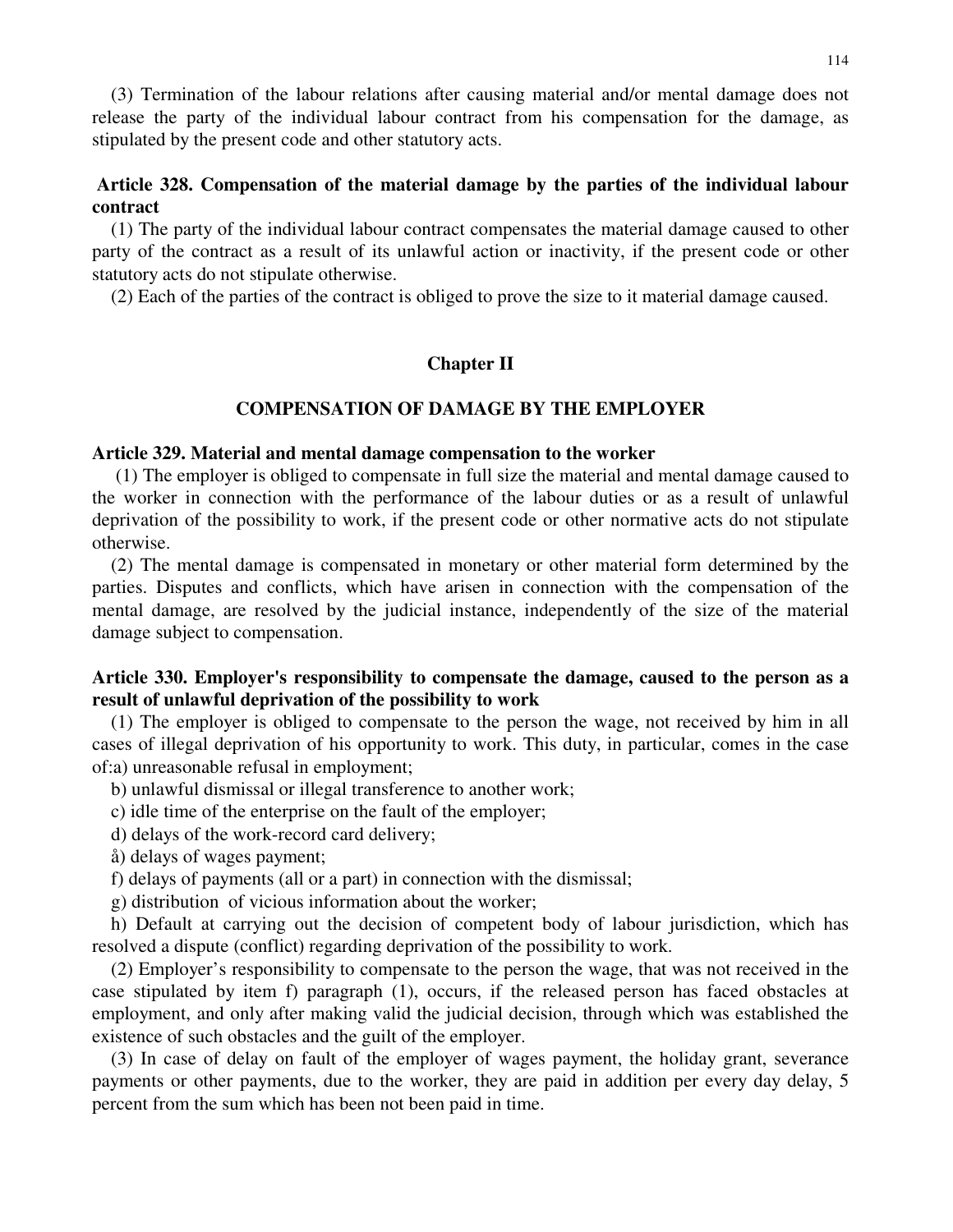#### **Article 331. Employer's liability for the damage, caused to the worker**

(1) The employer causing material damage to the worker as a result of inadequate performance of the duties stipulated

in the individual labour contract, compensates this damage in full size. The size of the material damage is estimated according to the existing market prices in the respective settlement at the moment of compensation, according to the statistical data.

(2) Under the agreement of the parties the material damage can be compensated by payment in kind.

# **Article 332. Procedure of disputes consideration on compensation of the material and mental damage caused to the worker**

(1) The written application of the worker for compensation of material and mental damage is submitted to the employer. The employer is obliged to register the application of the worker, to consider it, to issue the corresponding order (decision, disposition) during 10 calendar days from the date of registration of the application and notifying the worker under signature.

(2) If the worker disagrees with the order (decision, disposition) of the employer or if the order (decision, disposition) has not been issued in time, stipulated by paragraph (1), the worker has the right to apply to the judicial instance to resolve the arisen individual labour dispute (section XII).

# **Chapter III**

#### **WORKER'S LIABILITY**

#### **Article 333. Worker's liability for the damage caused to the employer**

(1) The worker is obliged to compensate the material damage caused to the employer, if the present code or other statutory acts do not stipulated otherwise.

(2) Establishment of the liability, subject to compensation of the damage, does not included the benefit missed by the employer due to the offence committed by him.

(3) In a case when the material damage is caused to the employer as a result of committing an act containing attributes of a crime, the responsibility is established according to the Criminal Code.

#### **Article 334. Circumstances excluding the material responsibility of the worker**

(1) The worker is released from a liability, if damage is caused as a result of the force-majeur circumstances confirmed in the established order, emergency, necessary defence, execution of a lawful or contractual obligation, and also normal production risk.

(2) Workers do not sustain the responsibility for the losses accompanying the production, stipulated by the technological norms or the current legislation, for the losses caused due to unforeseen circumstances, which could not be eliminated, and also in other similar cases.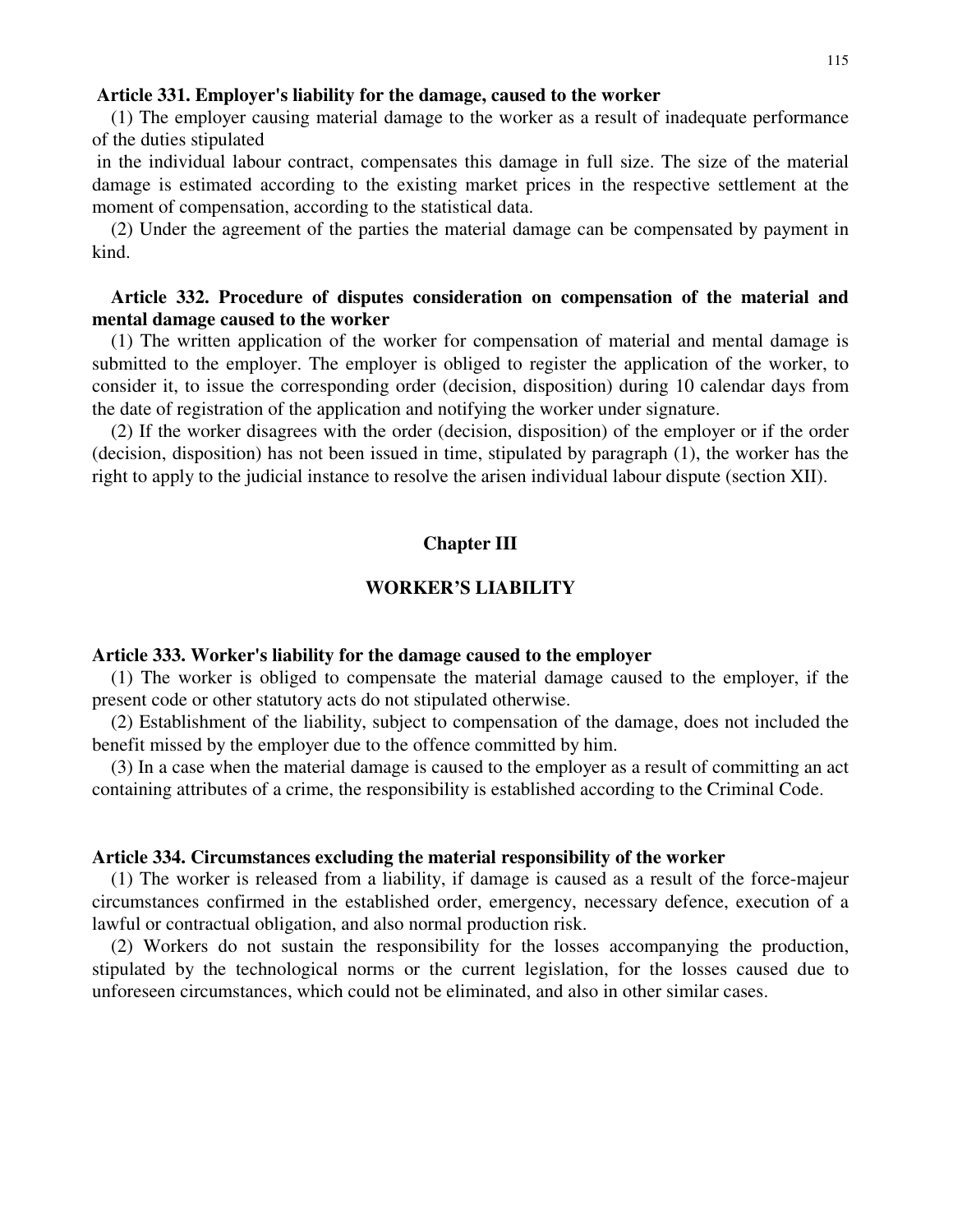# **Article 335. The right of the employer to refuse compensation of material damage by the worker**

(1) The employer has the right to refuse fully or partially compensation of material damage from the worker in concrete circumstances, when the damage has been caused on the worker's fault.

(2) The disagreements, which have arisen between the worker and the employer in connection with application of paragraph (1), are considered in the way stipulated in art. 354 - 356 for individual labour disputes settlement.

## **Article 336. Limits of worker's liability**

For the damage caused to the employer the worker carries material responsibility within the limits of the average monthly wages, if the present code or other statutory acts does not stipulate otherwise.

## **Article 337. Worker's full liability**

(1) Full liability of the worker consists in his duty to compensate the caused material damage in full size.

(2) Workers carry full material responsibility for the caused material damage only in cases, stipulated by art. 338.

(3) Workers under the age of eighteen carry full liability only for deliberate causing of damage, and also for material damage, caused in the condition of alcoholic, narcotic or toxic intoxication, established in the order stipulated by item k) art. 76, or for a committed crime.

### **Article 338. Cases of full liability of workers**

(1) Workers carry full size liability for the damage caused to the employer on their fault, in the following cases:

a) between the worker and the employer was made a contract about the full liability of the worker for non-maintenance of the integrity of the employer's property and other values transferred(handed) to him for storage or other purposes art. 339;

b) the worker has received property and other values on the basis of a unique power of attorney or other unique documents;

c) the damage is caused as a result of deliberate culpable actions of the worker, established by the judicial decision;

d) the damage is caused by the worker in the condition of alcoholic, narcotic or toxic intoxication, established in the order, stipulated by item k) art. 76;

e) damage is caused by shortage, destruction or deliberate damage of materials, semi-finished items, products including the period of their manufacturing, and also tools, measuring devices, accounting technical equipment, means of protection and other objects given to the worker for usage, by the enterprise;

f) the worker is assigned full liability for damage, caused by him to the employer while performing his labour duties, according to the legislation in force;

g) damage is not caused during the period of performing by the worker his labour duties.

(2) Heads of enterprises and their assistants, chiefs of accounting services, chief accountants, heads of divisions and their assistants carry liability in the size of the damage, caused on their fault as a result of:

a) illegal expenditure of material assets and money resources;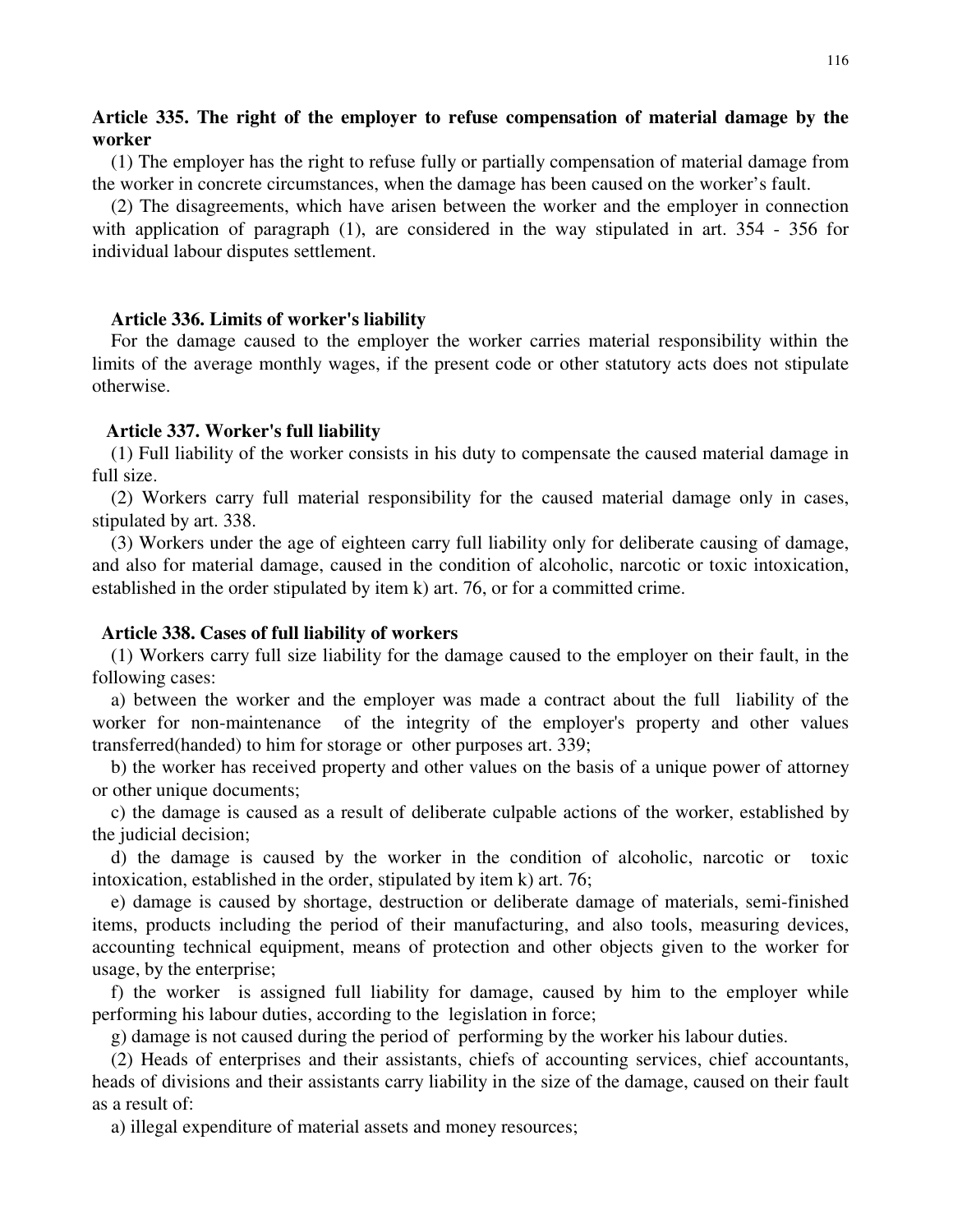- b) expenditures (unjustified use) of investments, credits, grants, loans given to the enterprise;
- c) wrong book keeping or wrong storage of material assets and money resources;
- d) other circumstances in the cases stipulated by the legislation in force.

### **Article 339. Contracts regarding full liability of the worker**

(1) The written contract regarding full liability can be made by the employer with the worker, who has reached the age of eighteen and occupies a position or carries out work, directly connected to storage, processing, sale (delivery), transportation or use during work of the values handed to him.

(2) The list of positions and work activities specified in paragraph (1), and also the contract-type regarding the full individual liability, is adopted by the Government.

#### **Article 340. Collective (brigade) liability**

(1) In the case, when the employees perform together labour activities connected to storage, processing, sale (delivery), transportation or use during work of the values handed to them, when it is impossible to differentiate the liability of each worker and to conclude with him a contract of full individual material responsibility, then the collective (brigade) liability is introduced.

(2) The collective (brigade) liability is established by the employer as agreed with the representatives of workers. The written contract of the collective (brigade) liability is concluded between the employer and all the members of the collective (brigade).

(3) The list of labour activities for the performance of which can be established the collective (brigade) liability, its conditions of applications, and also the type-contract regarding the collective (brigade) liability, is adopted by the Government.

(4) In the case of voluntary compensation of the material damage, the degree of fault of each member of the collective (brigade) is defined under the agreement between all members of the collective (brigade) and the employer. If the establishment of the material damage is made by the judicial instance, the degree of fault of each member of the collective (brigade) is determined by the court.

### **Article 341. Defining the size of the damage**

(1) The size of the material damage caused to the employer, is defined on the actual losses estimated on the basis of the bookkeeping data.

(2) In case of plunder, loss, destruction or damage of employer's property, attributed to the fixed assets, the size of the material damage is estimated proceeding from the balance cost (price cost) of the material assets and taking into consideration the degree of depreciation, according to the established norms.

(3) In case of plunder, shortage, destruction or deliberate damages of material assets, except for the property specified in paragraph (2), the damage is established proceeding from the existing prices in corresponding settlement at the date of causing the damage, according to the statistical data.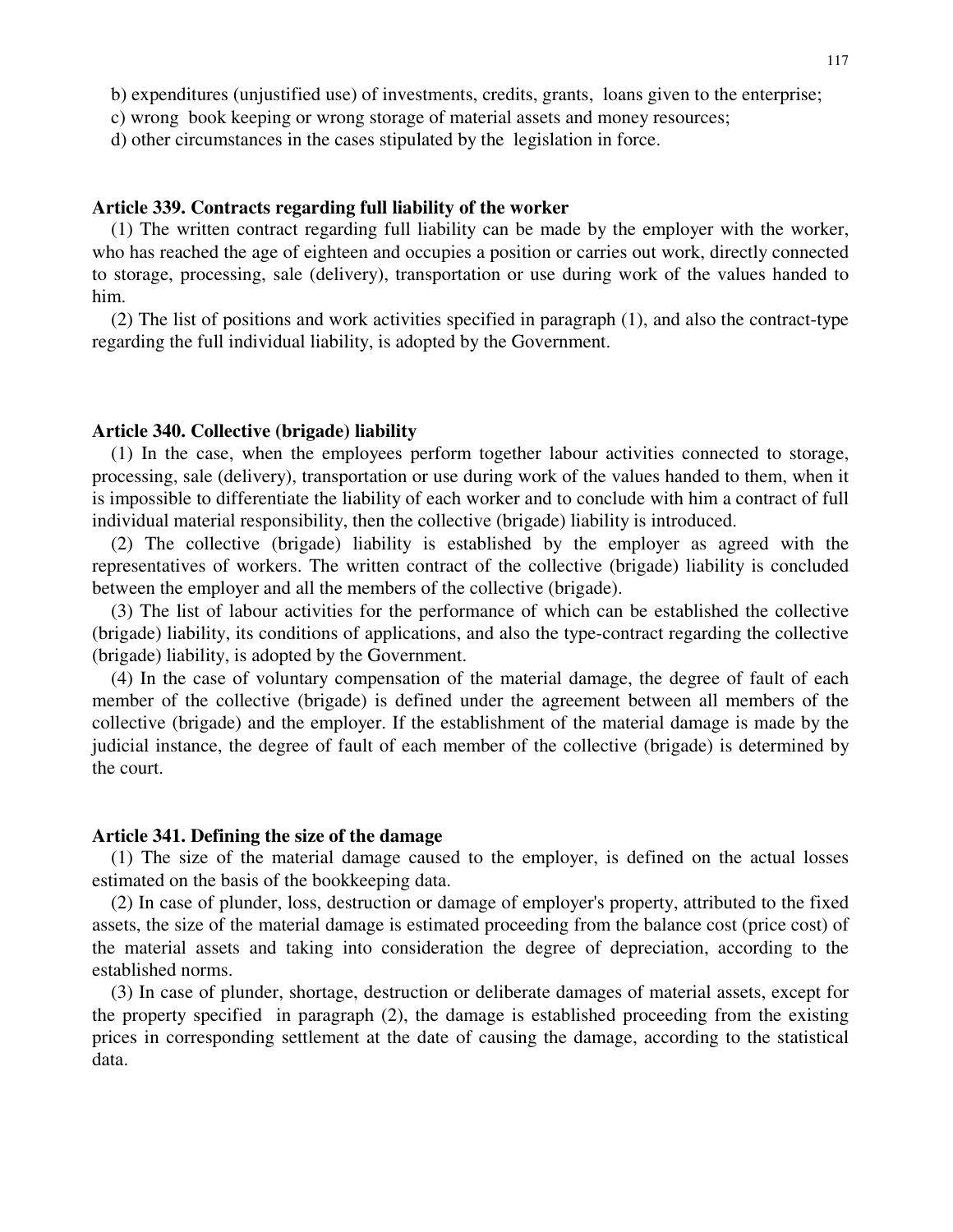# **Article 342. Employer's responsibility to establish the size of the material damage and its causes**

(1) Before issuing the order (decision, disposition) concerning the compensation of the material damage by the concrete worker, the employer is obliged to carry out a service investigation to establish the size of the caused damage and its causes.

(2) In order to carry out the service investigation the employer has the right to create on the basis of an order (decision, disposition) a commission with participation of experts in the given area.

(3) In order to establish the causes of damage, it is necessary to require from the worker a written explanation. Refusal of submitting the explanation is made out in an act, which is signed by a representative of the employer and a representative of workers.

(4) The worker has the right to get acquainted with all the materials collected in the course of the service investigation.

# **Article 343. Voluntary compensation of the material damage by the worker**

(1) The worker guilty of causing to the employer material damage, can indemnify it voluntarily in full size or partially.

(2) It is admitted under the agreement between the worker and the employer to compensate the material damage by instalment payments. In this case, the worker should present to the employer the written obligation concerning the voluntary compensation of the material damage with the indication of concrete terms of payment. If the worker, who has assumed such an obligation, has stopped the labour relations with the employer, the outstanding duty is compensated in the order established by the current legislation.

(3) Through the written approval of the employer, the worker can compensate the caused material damage substituting it with equivalent property or repairing what has been damaged.

### **Article 344. Procedure of compensating the material damage**

(1) Deduction from the guilty worker's salary of the sum of the caused material damage, which does not exceed his average monthly wages, is carried out on the basis of the order (decision, disposition) of the employer, that should be issued not later than in a month from the date of establishing the size of the damage.

(2) If the sum of the damage subject to deduction from the worker's wages, exceeds his average monthly wages or if the monthly term has been missed, paragraph (1), deduction is made according to the decision of the judicial instance.

(3) If the employer does not observe the established procedure of damage compensation, the worker has the right to appeal to the judicial instance (section XII).

(4) In case of o disagreements, concerning the procedure of damage compensation, the parties have the right to appeal to the judicial instance during one year from the date of establishing the size of damage (title XII).

# **Article 345. Compensation of the material damage caused to the enterprise on the fault of its head**

(1) Material damage caused to the enterprise on the fault of its head, is compensated with observance of the rules stipulated by the present code and other statutory acts.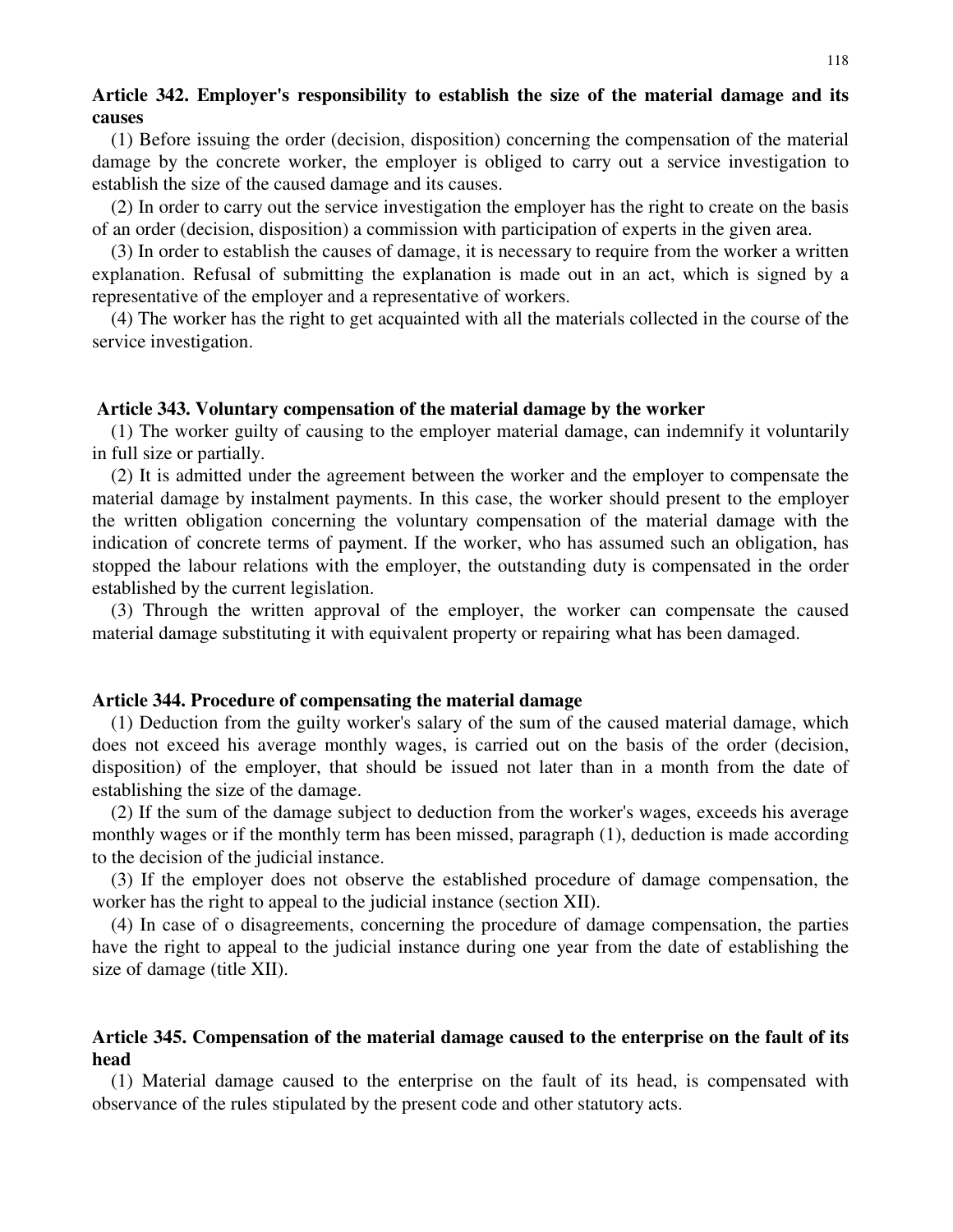(2) The proprietor of the enterprise decides if the head (director) will compensate the material damage caused. The proprietor of the enterprises has the right to deduct the sum of the caused material damage from the director only on the basis of the decision of the judicial instance.

# **Article 346. Reduction of the size of the material damage, subject to compensation by the worker**

(1) In view of the degree and the form of the fault, concrete circumstances and material situation of the worker, the judicial instance can reduce the size of the material damage subject to compensation..

(2) The judicial instance has the right to approve the agreement between the worker and the employer concerning the reduction of the size of the material damage, subject to compensation.

(3) Reduction of the size of the material damage subject to compensation by the worker or the director is not admitted, if damage is caused deliberately, and it is confirmed in the established order.

# **Article 347. Restriction of the size of deduction from wage payments connected to the compensation of the material damage**

Deduction from wages connected with the compensation of the material damage, caused by the worker, are made with observance of provisions of art. 148.

# **TITLE XII**

### **LABOUR JURISDICTION**

### **Chapter I**

#### **GENERAL PROVISIONS**

# **Article 348. Subject of labour jurisdiction**

Subject of the labour jurisdiction is the settlement of individual labour disputes and collective labour conflicts concerning the process of conducting collective negotiations, conclusion, performance, modification, suspension or termination of the collective and individual labour contracts, collective agreements stipulated by the present code, and also settlement of collective conflicts regarding the social, economic, professional and cultural interests of workers, that appear at different levels between the social partners.

#### **Article 349. Parties of individual labour disputes and collective labour conflicts**

Parties of individual labour disputes and collective labour conflicts can be:

a) workers, and also any other persons having any rights and/or responsibilities according to the present code;

b) employers (physical and legal persons);

c) trade unions and other representatives of workers;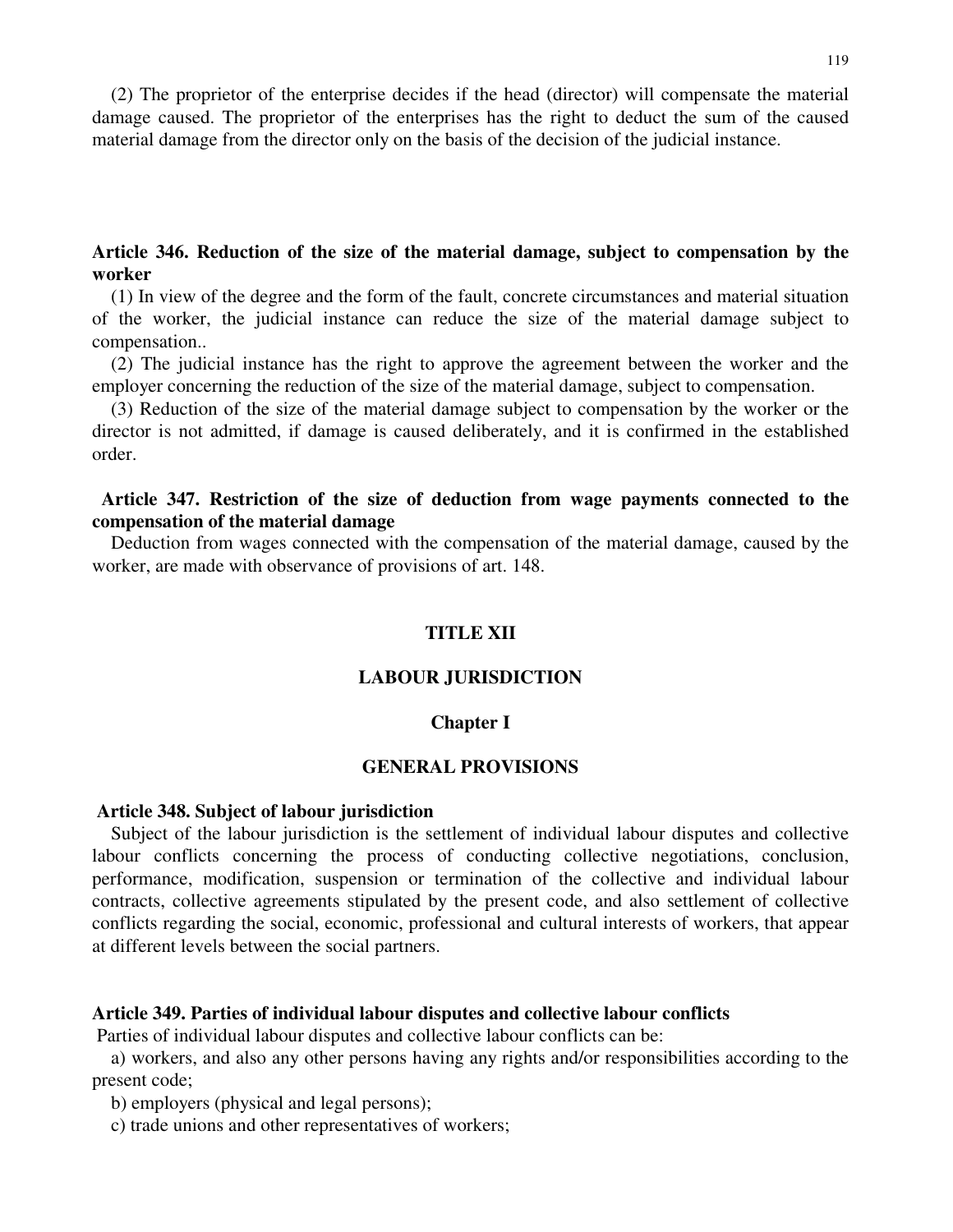d) patronages;

e) central and local bodies of public authority;

f) public prosecutor, according to the current legislation.

# **Article 350. Principles of labour jurisdiction**

Principles of labour jurisdiction are:

a) conciliation of divergent interests of the parties, following from the relations specified in art. 348;

b) the right of workers on protection by their representatives;

c) discharging workers and their representatives of judicial charges (costs);

d) efficiency in considering the individual labour disputes and collective labour conflicts.

## **Article 351. Bodies of labour jurisdiction**

Bodies of labour jurisdiction are:

a) reconciliation commissions (extra-judicial bodies);

b) judicial instances.

# **Article 352. Consideration of individual labour disputes and collective labour conflicts**

(1) The application for the settlement of the individual labour dispute or the collective labour conflict (requirement in case of reconciliatory procedures) is submitted to the competent body of labour jurisdiction by the interested party art. 349, and it is also registered by him in the established procedure.

(2) During the consideration of the application, each of the parties has the right to explain their position and to present to the body of labour jurisdiction all the proofs and justifications which are considered necessary.

(3) The body of labour jurisdiction estimates the proofs submitted by the parties and the decision-making is carried out according to the current legislation.

# **Article 353. Discharging workers and their representatives of court costs**

Workers or their representatives who have applied to judicial instances for settlement of disputes and conflicts concerning the relations, stipulated by art. 348, including the appeal of judicial decision on the given disputes and conflicts, are exempt from payment of court costs (State Tax and charges connected with the reconsideration of the case).

# **Chapter II**

# **INDIVIDUAL JURISDICTION**

## **Article 354. Individual labour disputes**

Individual labour disputes - disagreements between the worker and the employer, concerning:

a) conclusion of the individual labour contract;

b) performance, modification and suspension of the individual labour contract;

c) termination and full or partial invalidity of the individual labour contract;

d) payments of compensation in case of default or inadequate performance of labour duties of one of the parties of the individual labour contract;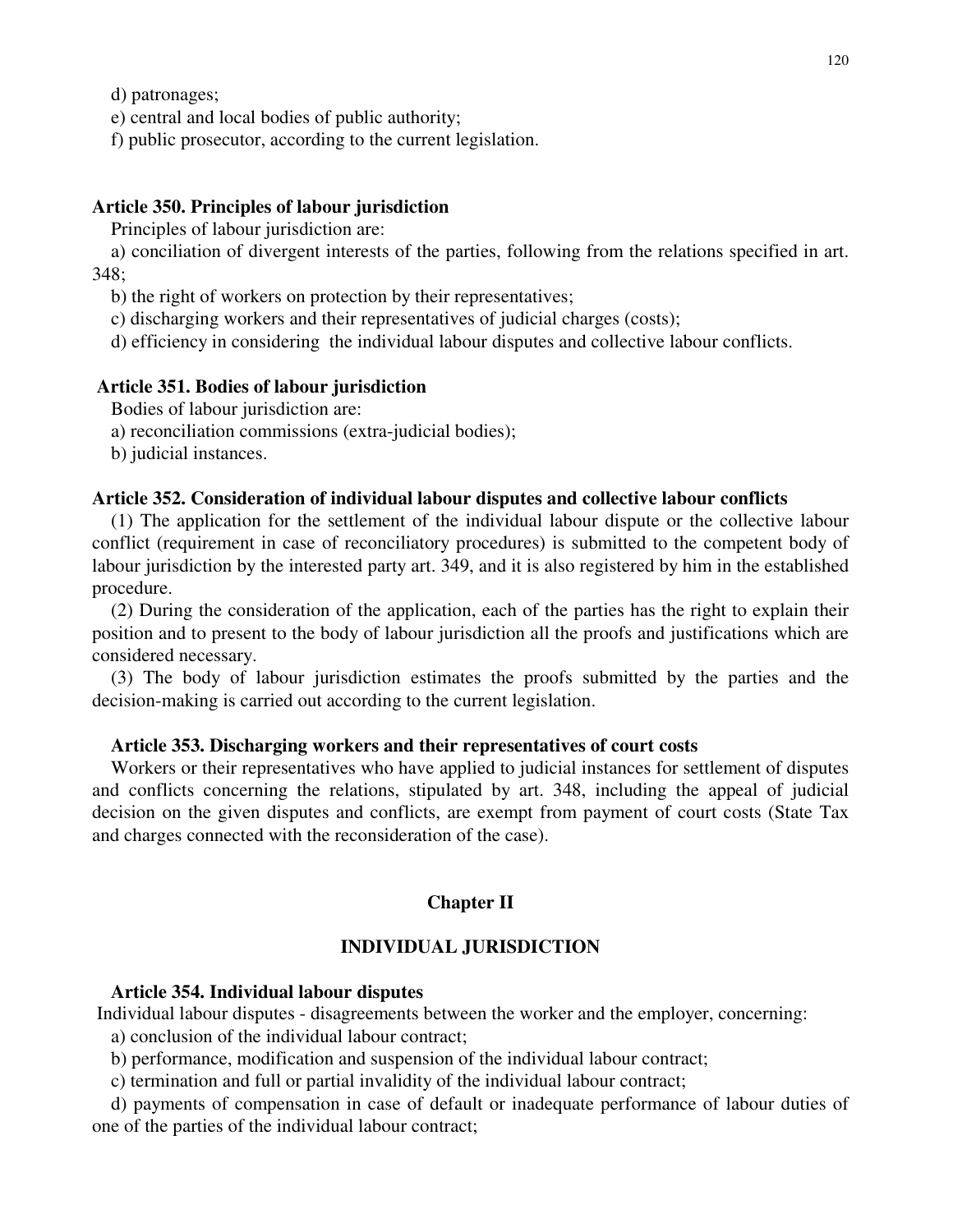e) other questions concerning the individual labour relations, stipulated by art. 348.

# **Article 355. Consideration of the application, regarding the settlement of individual labour disputes**

(1) The application regarding the settlement of the individual labour dispute is submitted to the judicial instance:

a) within one year since the day when the worker has learned or should have found out, about the violation of his right;

b) within three years from the date of coming into force of the corresponding right of the worker, in the case when the subject of the dispute are the payments connected with wages, or other payments due to the worker.

(2) Submission of the application, missing the terms stipulated by paragraph (1), but having valid reasons, can be restored in terms by the judicial instance.

(3) The judicial instance convokes the parties of dispute during 10 calendar days from the date of registering the application.

(4) The judicial instance considers (examines) the application for settling the labour dispute in a term not exceeding 30 calendar days, also makes a decision, which can be appealed against according to the Civil Code.

(5) The judicial instance transmits the decision to the parties during three calendar days.

### **Article 356 Responsibility for non-execution of decisions**

(1) Default of the decision of the judicial instance concerning the settlement of the individual labour dispute obliges the guilty employer to pay to the worker an indemnification in the size of 5 percent of his average wages per every delayed day.

(2) Indemnification stipulated by paragraph (1), is calculated since the day of introducing into validity the decision of the judicial instance and is collected in the order established by law.

## **Chapter III**

### **SETTLEMENT OF COLLECTIVE LABOUR CONFLICTS**

### **Article 357. General concepts**

(1) Collective labour conflicts - non-settled disagreements between workers (their representatives) and employers (their representatives), concerning the establishment and change of the working conditions (including the wages), conducting collective negotiations, conclusion, modification and performance of collective labour contracts and collective agreements, refusal of the employer to take into account the opinion of the representatives of workers in the process of adopting at the enterprise, legal acts containing norms of labour rights, and also disagreements, concerning economic, social, professional and cultural interests of workers, which appeared at various levels between social partners.

(2) The moment of declaring the collective labour conflict - date of communicating the decisions of the employer (his representatives at various levels) or, under the circumstances, the corresponding body of public authority regarding full or partial refusal to execute the requirement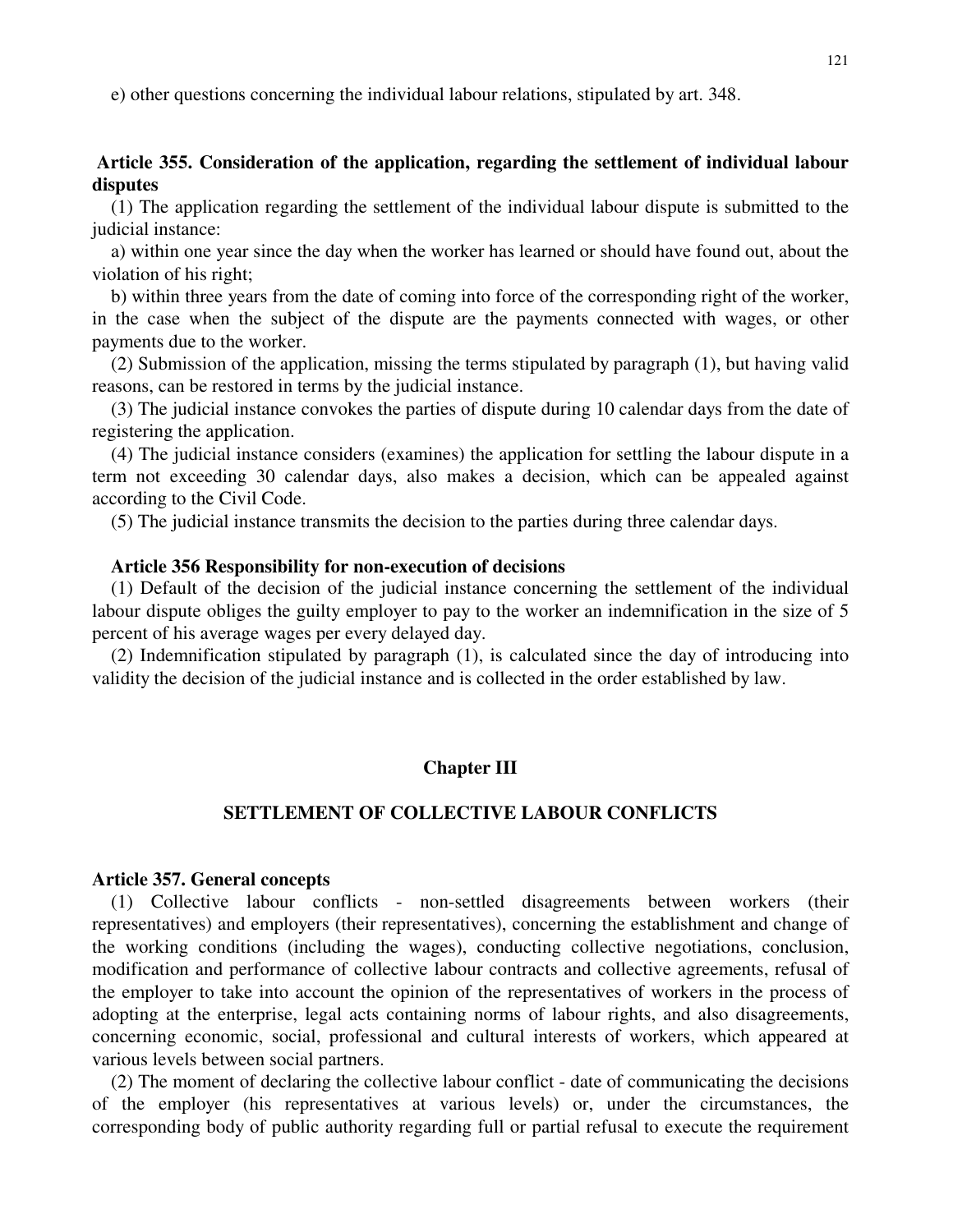of workers (their representatives), or the date, when the employer (his representatives) or the corresponding body of public authority should answer these requirements, or the date of making the report of disagreements at the collective negotiations.

(3) Reconciliatory procedure - consideration of the collective labour conflict with a view of its settlement within the framework of the reconciliatory commission.

#### **Article 358. Submission of requirements**

(1) In all cases when at the enterprise there are preconditions of collective labour conflict, the representatives of workers have the right to submit to the employer the requirements referring to the establishment of new or change of the existing working conditions, conducting collective negotiations, conclusion, and execution of the collective labour contract.

(2) Workers' requirements are submitted to the employer (his representatives) in writing. They should be substantiated and contain concrete references to the violated norms of the legislation in force.

(3) The employer is obliged to accept the submitted requirements and register them as established.

(4) Copies of requirements can be transmitted, on circumstances, to higher bodies of the enterprise, patronages, and professional branch unions, central and local bodies of public authority.

(5) The employer is obliged to answer to representatives of workers in the written form within five working days from the date of requirements registration.

## **Article 359. Reconciliatory procedure**

(1) Reconciliatory procedure is carried out between the parties of the conflict within the framework of the reconciliatory commission.

(2) The reconciliatory commission is created from an equal number of representatives of the parties of the conflict under the initiative of one of them during three calendar days from the beginning of the collective labour conflict.

(3) The reconciliatory commission is created whenever there occurs a collective labour conflict, for the purpose of reconciliation.

(4) The basis for the creation of the reconciliatory commission is the order (decision, disposition) of the employer (his representatives) and the corresponding decision (disposition) of representatives of workers.

(5) The chairman of the reconciliatory commission is elected by the majority votes of the commission members.

(6) The employer is obliged to create normal working conditions for the reconciliatory commission.

(7) Debate of the reconciliatory commission will be put down in a report made in two or, if necessary, in several copies, in which there will be indicated the general or partial measures for the conflict settlement, on which the parties have agreed.

(8) If the members of the reconciliatory commission have come to an agreement, concerning the requirements submitted by the representatives of workers, the commission makes a decision, which is obligatory for the parties of the conflict, and will give it to them within 24 hours from the moment of its approval.

(9) If the members of the reconciliatory commission have not reached an agreement, the chairman of the commission informs in written the parties of the conflict within 24 hours, about it.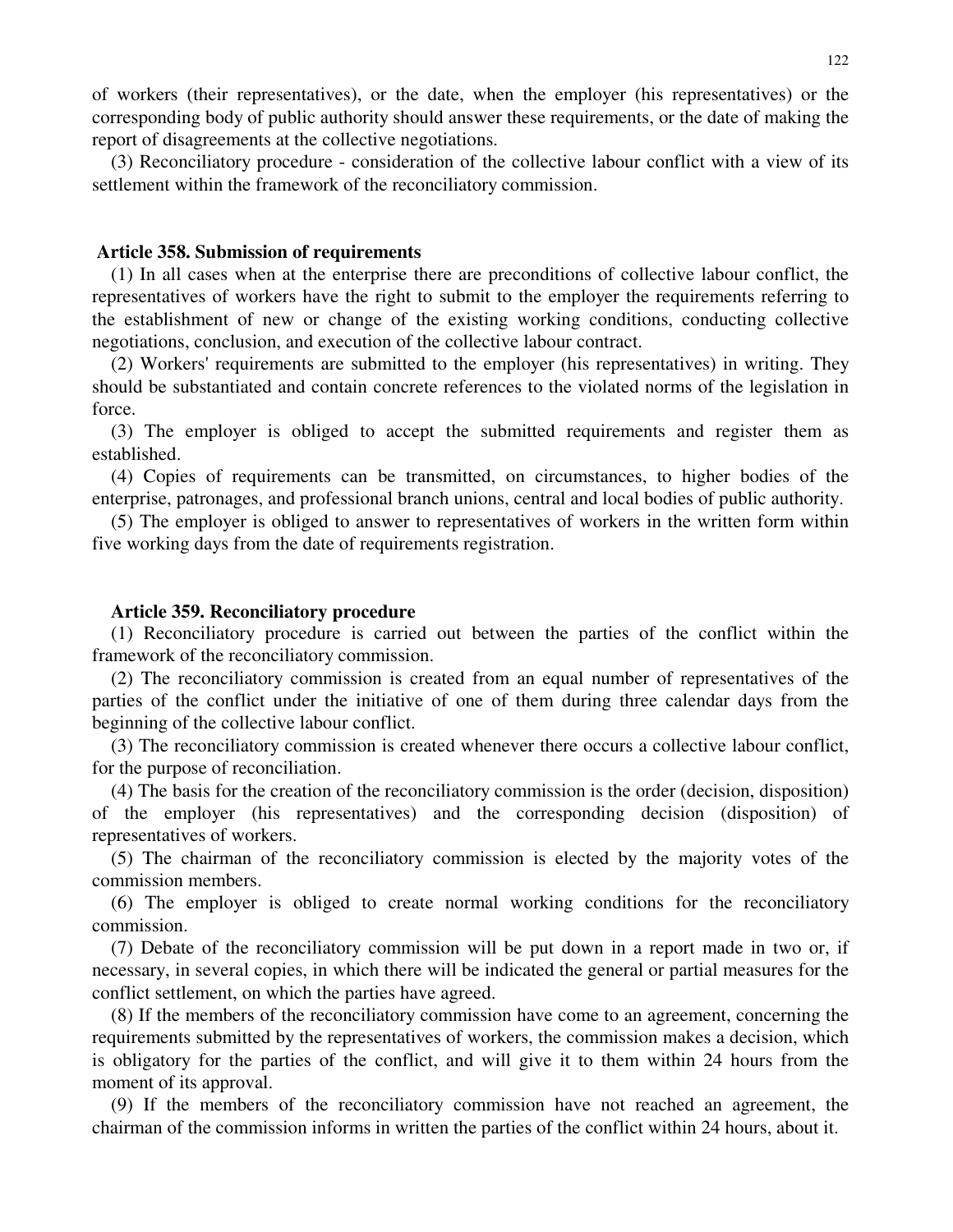## **Article 360. Settlement of collective labour conflicts in the judicial instance**

(1) If the parties of the conflict have not reached an agreement or disagree to the decision of the reconciliatory commission, each of them during 10 calendar days, from the date of adopting the corresponding decision or receiving the respective information paragraph (8) and (9) art. 359, has the right to submit an application to settle the conflict in the judicial instance.

(2) The judicial instance convokes the parties of the conflict during 10 calendar days from the date of registration of the application.

(3) The judicial instance considers (examines) the application for the settlement of the collective labour conflict in a term not exceeding 30 calendar days, and makes a decision, which can be appealed against according to the Civil Code.

(4) The judicial instance transmits the decision to the parties during three calendar days from the date of its approval.

# **Article 361. Ascertainment of the nullity of the collective labour contract or the collective agreement and strike legality**

(1) Applications for the settlement of the collective labour conflicts, concerning the ascertainment of the nullity of the collective labour contract, the collective agreement or some of their conditions, can be submitted by the parties to the judicial instance, since day of signing the collective labour contract or the collective agreement.

(2) Applications for the settlement of collective labour conflicts, concerning the establishment of the legality of strike, can be submitted by the parties to judicial instance, since the day of the announcement of the strike in conformity with art. 362.

(3) The applications specified in paragraph (1) and (2), are considered in conformity with art. 360.

### **Chapter IV**

### **THE STRIKE**

#### **Article 362. Strike announcement**

(1) Strike - voluntary refusal of workers to perform labour responsibilities (fully or partially) with a view of settling the collective labour conflict, started according to the legislation in force.

(2) The strike can be declared according to the present code, only with the purpose of protecting the professional, economic and social interests of workers, and it cannot pursue political goals.

(3) The strike can be declared, if all ways of the collective labour conflict settlement are exhaust within the framework of the reconciliatory procedure, stipulated by the present code.

(4) The decision on the announcement of strike is accepted by the representatives of workers and is brought to the notice of the employer 48 hours prior to its beginning.

(5) Copies of the decision on the announcement of strike can be sent, on circumstances, to higher bodies of the enterprise, to patronages, trade unions, central and local bodies of public authority.

#### **Article 363. Strike organization at the enterprise**

(1) Carrying out reconciliatory procedures at the enterprise, article 359, prior to the beginning of the strike is obligatory.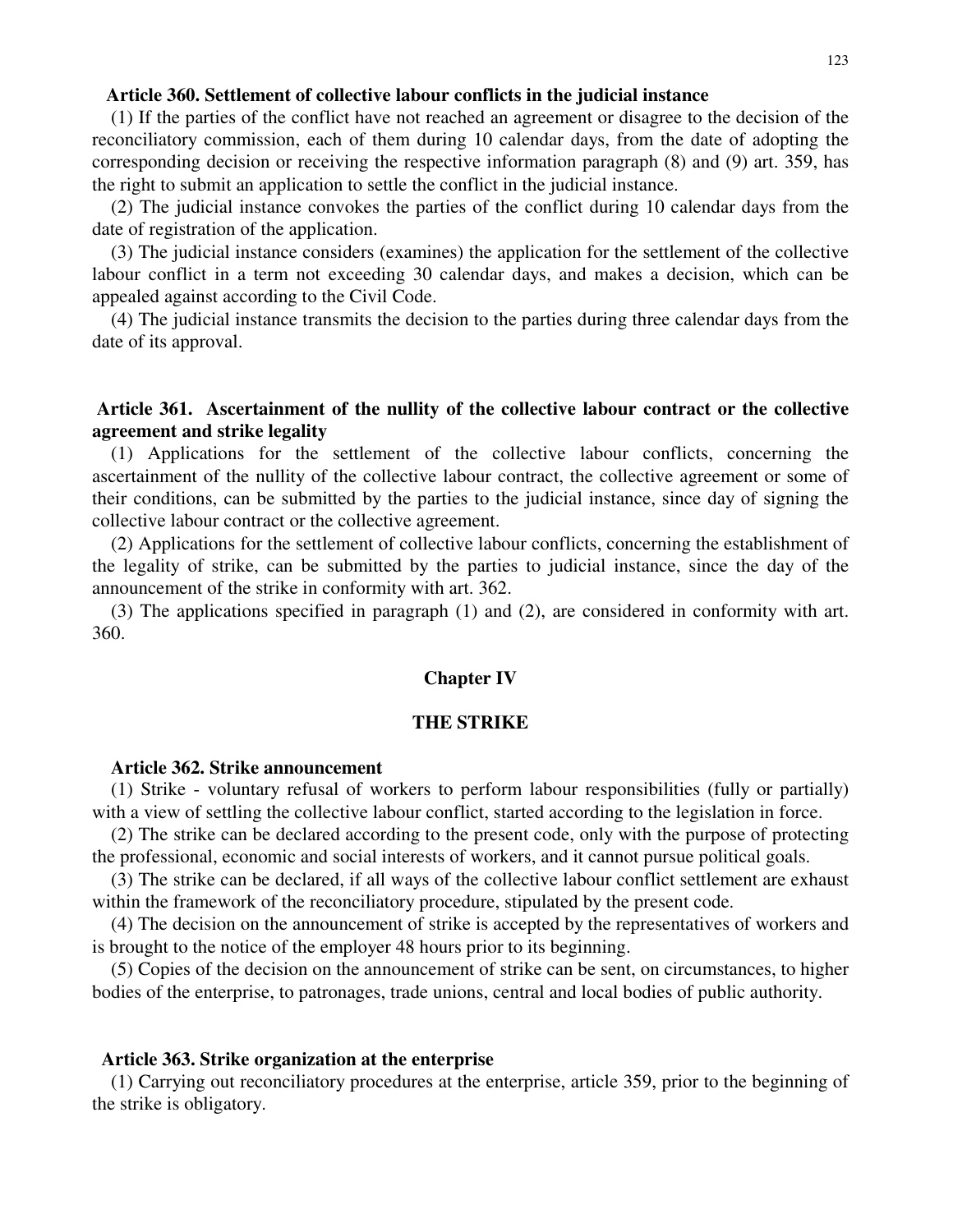(2) Representatives of workers express the interests of striking workers in relations with the employer, patronages, central and local bodies of public authority, and also in judicial instances, in case of civil and criminal procedure.

(3) Strikers together with the employer are obliged to keep the property of the enterprise and to provide uninterrupted functioning of the equipment and installations, which if stopped could endanger the life and health of people or cause irreparable damage to the enterprise.

(4) Participation to strike is voluntary. Nobody can be forced to take part in strike.

(5) In case, when proceeding from the technological reasons of safety requirements and work hygiene, the workers who are not participating to strike, can continue work on the workplaces.

(6) Strikers cannot interfere with the employer in the realization of his activity.

(7) The employer cannot hire persons to replace strikers.

(8) Participation to strike or its organization with observance of the provisions of the present code is not infringement of the labour duties and cannot have negative consequences for striker.

(9) For the period of the strike, the workers maintain the rights following from individual and collective labour contracts, collective agreements, and also from the present code, with the exception of the rights connected to payment.

(10) Payment of the workers who are not participating to strike and standing idle due to the strike is carried out according to the provisions of art. 80.

#### **Article 364. Strike organization at the territorial level**

(1) The right to announcement and organization of strike at the territorial level belongs to the territorial trade-union body.

(2) Requirements of strike participants are considered by the territorial commissions on consultations and collective negotiations, upon the request of the interested social partner.

(3) The strike will be announced and carried out according to the present code and the collective agreement made at the territorial level.

#### **Article 365. Strike organization at the branch level**

(1) The right to announcement and organization of strike at the branch level belongs to the branch trade-union body.

(2) Requirements of strike participants are considered by the branch commission on consultations and collective negotiations, upon the request of the interested social partner.

(3) The strike will be announced and carried out, according to present code and the collective agreement made at the branch level.

### **Article 366. Strike organization at the national level**

(1) The right to announcement and organization of strike at the national level belongs to the corresponding national - inter-branch trade-union body.

(2) Requirements of strike participants are considered by the National Commission on consultations and collective negotiations under the request of the interested social partner.

(3) Strike will be announced and carried out, according to the code and the collective agreement made at a national level.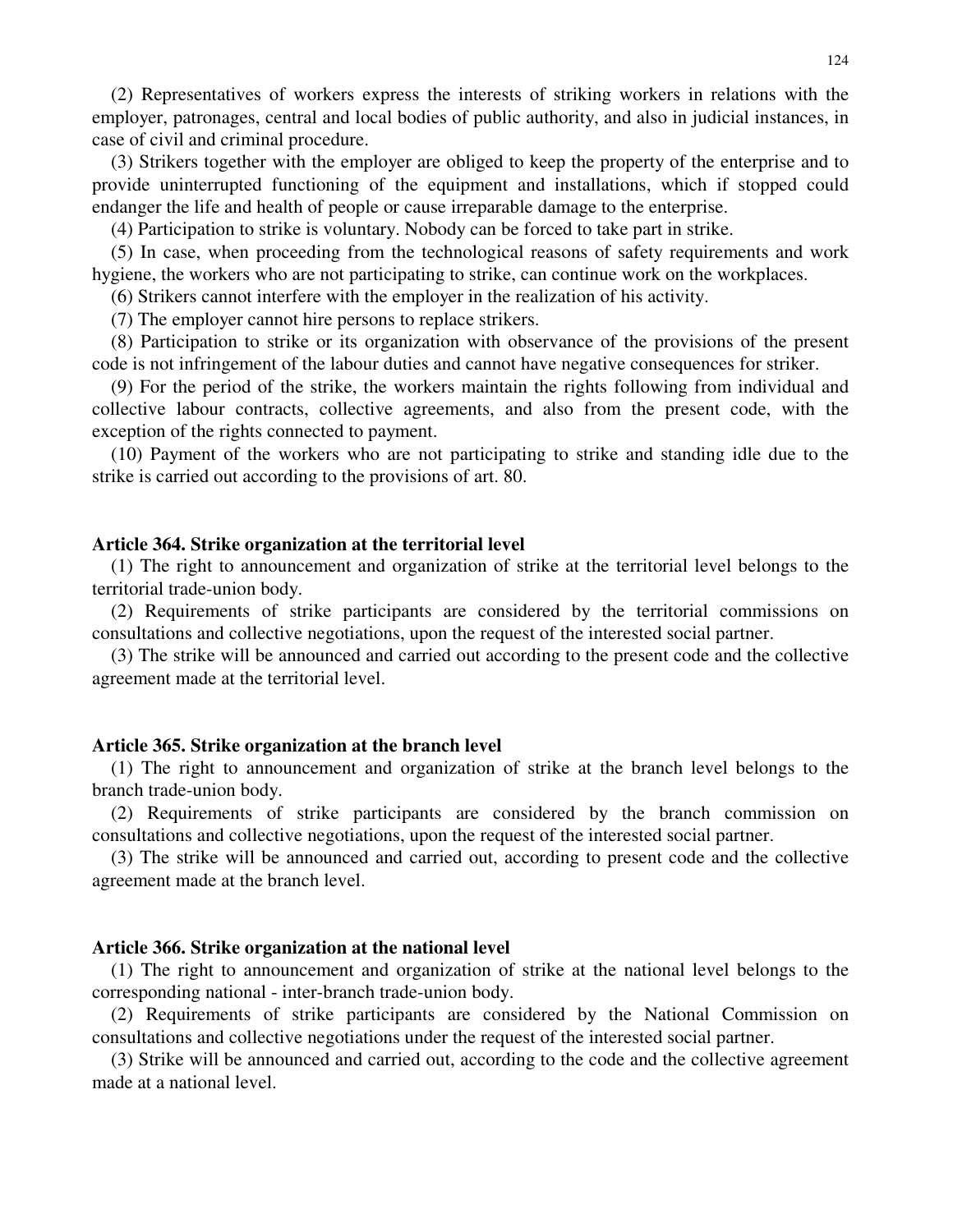## **Article 367. Place of holding the strike**

(1) The strike is held, as a rule, on the constant workplace of employees.

(2) In case of failure to meet the requirements of workers during 15 calendar days, the strike can be held outside the enterprise.

(3) The body of public management with the consent of representatives of workers defines the public places or, if necessary, premises (rooms), where the strike will be held.

(4) Holding the strike outside the enterprise and in public places will be carried out according to the provisions of the legislative acts, which regulate the organization and holding of assemblies.

#### **Article 368. Strike suspension**

(1) The employer can demand suspension of strike for a term of not more than 30 calendar days, in case when it can endanger the life and health of people or if he considers, that strike was declared or carried out with infringement of the current legislation.

(2) The application to suspend the strike is submitted to the judicial instance.

(3) The judicial instance establishes the term to consider the application, which cannot exceed three working days, and makes the decision regarding the summon of the parties.

(4) The judicial instance within two working days makes a decision, which:

a) rejects the application of the employer

b) satisfies the application of the employer and makes a decision about the suspension of the strike.

(5) The judicial instance transmits the decision to the parties in 48 hours from the moment of its adoption.

(6) The decision of the judicial instance can be appealed against in conformity with the Civil Code.

### **Article 369. Restriction of participation to strikes**

(1) Strike is forbidden during natural calamities, epidemics, pandemia, for the term of introducing the state of emergency or martial law.

(2) Persons who cannot participate to strikes:

a) The medical personnel of hospitals and urgent medical aid services;

b) Workers from the systems of electricity and water supply;

c) Workers from the system of communication;

d) Workers from the services of airline traffic management;

e) Officials from the central bodies of public authority;

f) Employees from the bodies providing social order, law enforcement and state safety, judges from judicial instances, workers from military units, organizations and institutions of Armed Forces;

g) employees from continuously working enterprises;

h) workers from enterprises, manufacturing products for the defensive needs of the countries.

(3) The list of the enterprises, their departments and services, workers who cannot participate to strike according to pararagraph (2), is adopted by the Government, through consultations with patronages and trade unions.

(4) In case of prohibition of strike, according to paragraph (1) and (2), the collective labour conflicts are settled by the bodies of labour jurisdiction according to the present code.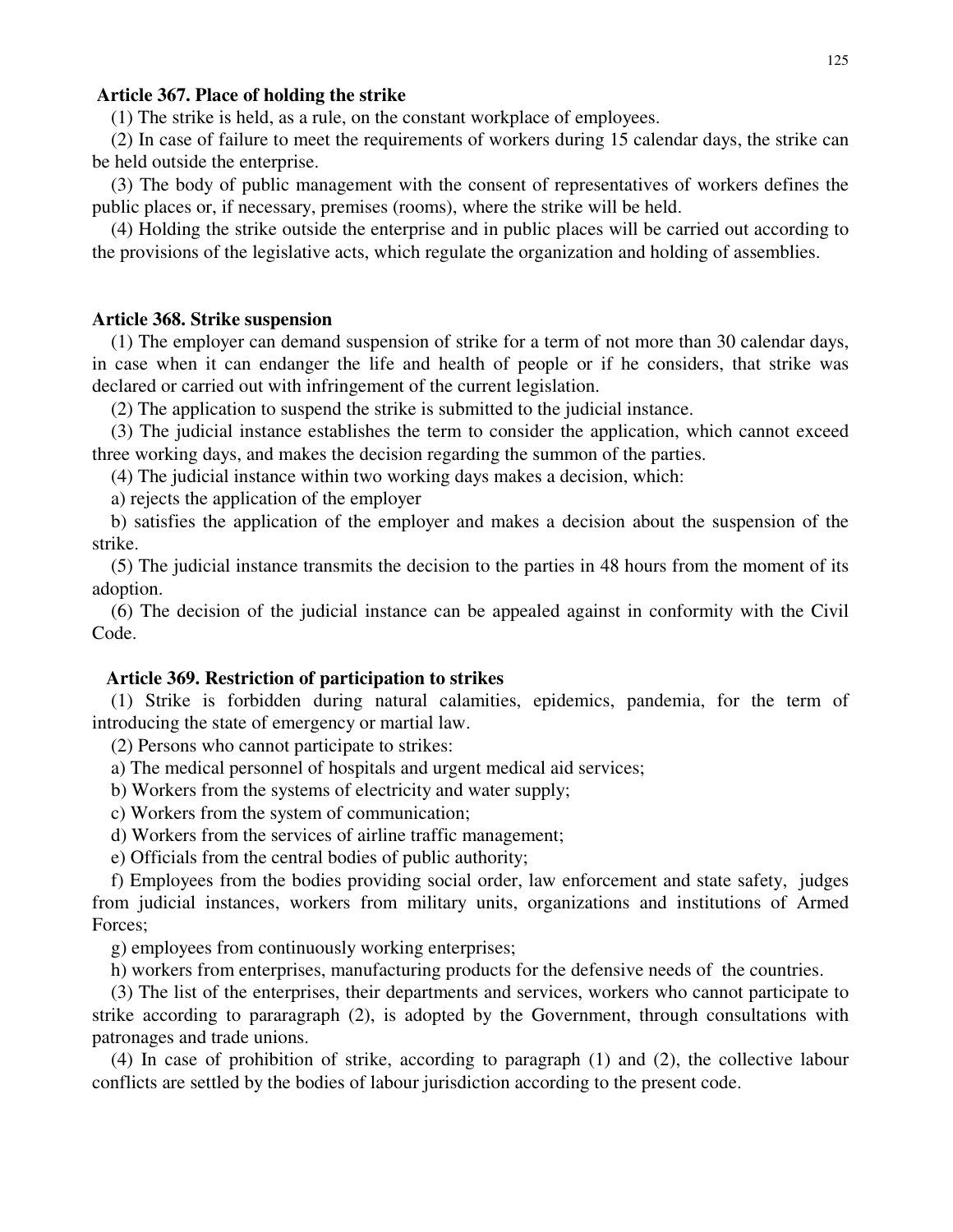### **Article 370. Responsibility for illegal organization of strikes**

(1) In case of illegal announcement and organization of strike, the guilty persons carry disciplinary, material, administrative and criminal responsibility, according to the current legislation.

(2) The judicial instance, which has established the illegality of strike, obliges the guilty persons to compensate the material and moral damage caused, according to the present code and other statutory acts.

# **TITLE XIII**

# **SUPERVISION AND CONTROL OVER THE OBSERVANCE OF LABOUR LEGISLATION**

## **Chapter I**

### **BODIES OF SUPERVISION AND CONTROL**

# **Article 371. Bodies of supervision and control over the observance of labour legislation and other normative acts, containing norms of the labour right**

Supervision and control over the observance of the legislative and other normative acts containing norms of the labour right, collective agreements and collective labour contracts at all enterprises are carried out by:

a) Labour Inspection;

b) State Sanitary-and-Epidemiological Service;

c) Department of Standardization and Metrology;

d) Department of Extreme Situations;

e) Other bodies empowered with functions of supervision and control in conformity with the current legislation;

f) Trade unions.

### **Chapter II**

## **STATE SUPERVISION AND CONTROL**

#### **Article 372. Labour Inspection**

(1) Labour Inspection is the central body of public administration, under the subordination of the Ministry of Labour and Social Protection and executing the state control over the observance of the legislative and other statutory acts containing norms of labour right, collective agreements and collective labour contracts at all enterprises, and also in the central and local bodies of public authorities.

(2) The Ministry of Defence, the Ministry of Internal Affairs, Information and Security Service, Service of State Protection, Department of Extreme Situations, Department of Frontier Troops, Department of Penitentiary Institutions of the Ministry of Justice, Centre for Fighting Economic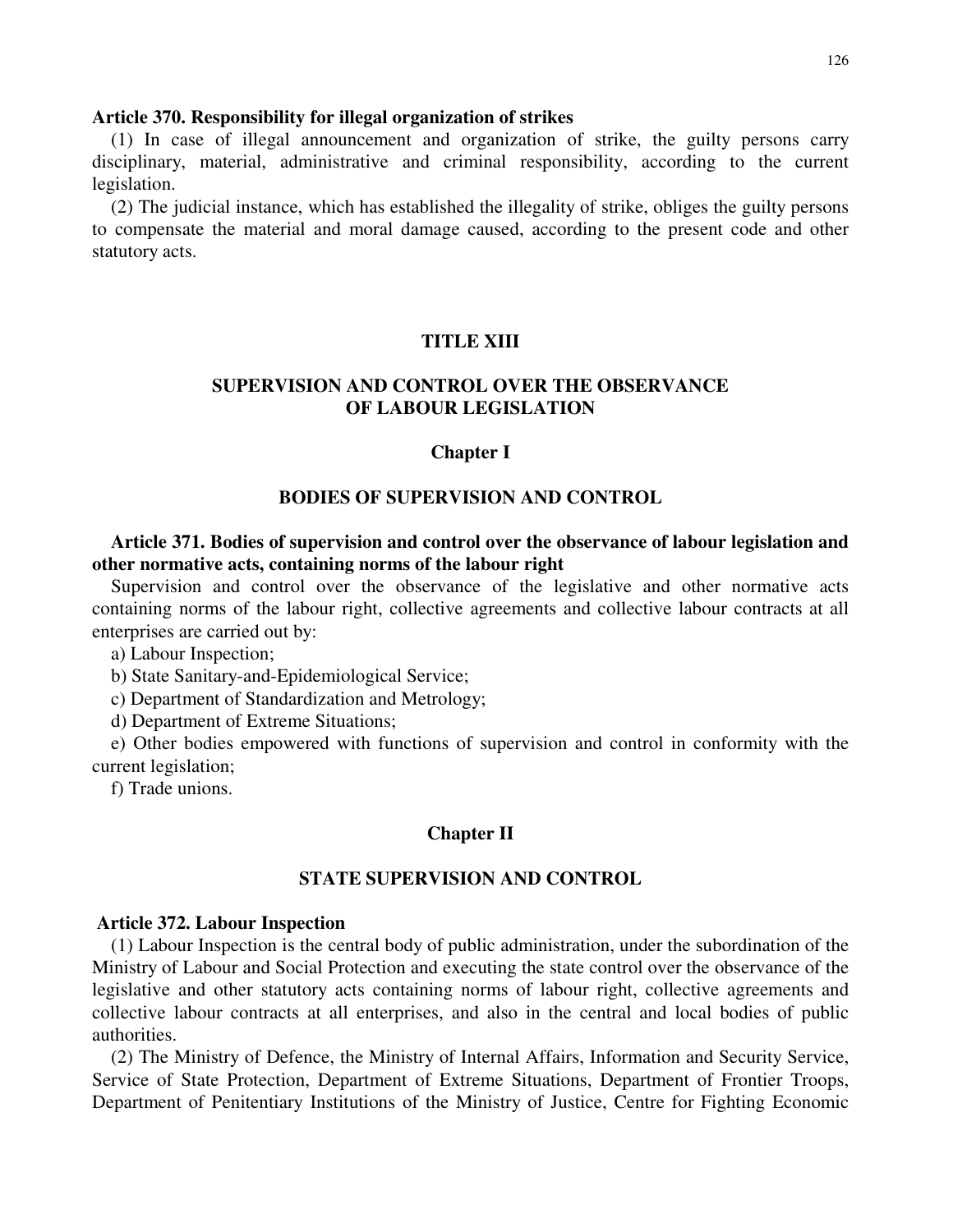Crimes and Corruption organize activities of Labour Inspection through their specialized services, competent only in the subordinated structures.

(3) Statute of the Labour Inspection is adopted by the Government.

# **Article 373. Labour Inspection objectives**

Labour Inspection objectives are:

a) Ensuring the application of the provisions of the statutory acts concerning the working conditions and protection of workers in the course of performing their labour responsibilities;

b) Distribution of information on the most effective methods and means regarding the observance of labour legislation;

c) Informing competent bodies of public authority on difficulties, connected to the application of the labour legislation.

# **Article 374. Basic powers of Labour Inspection**

(1) Labour Inspection carries out the following basic powers in order to realize its objectives:

1) supervises the observance of provisions of the statutory acts concerning:

a) individual and collective labour contracts;

b) work-record cards;

c) working hours and time of rest;

d) payments;

e) work of minors and women;

f) labour safety;

g) other working conditions;

2) Gives out, in the order established by the Government, sanction on functioning from the point of view of labour safety;

3) Gives the conclusion about introducing into manufacture samples of technical means, means of individual defence, working clothes and footwear;

4) Investigates in the order established by the Government, accidents on manufacture;

5) Coordinates the activity on preparation, training and informing the workers of the enterprises on the matters connected to labour relations, labour safety, and work hygiene and working environment.

(2) Labour Inspection has the right:

a) to request and receive from the central and local bodies of public authorities, physical and legal persons, information necessary for the realization of its powers;

b) to apply in the order established by the current legislation, administrative sanctions, including penalties, for infringement of the provisions of the legislative and other statutory acts, concerning working conditions and protection of workers, while performing their labour duties.

## **Article 375. Cooperation with other bodies, institutions and organizations**

With a view of executing its powers Labour Inspection cooperates with other bodies, institutions and organizations, which are carrying out similar activities, patronages and trade unions. The forms of cooperation are established under the agreement by the parties.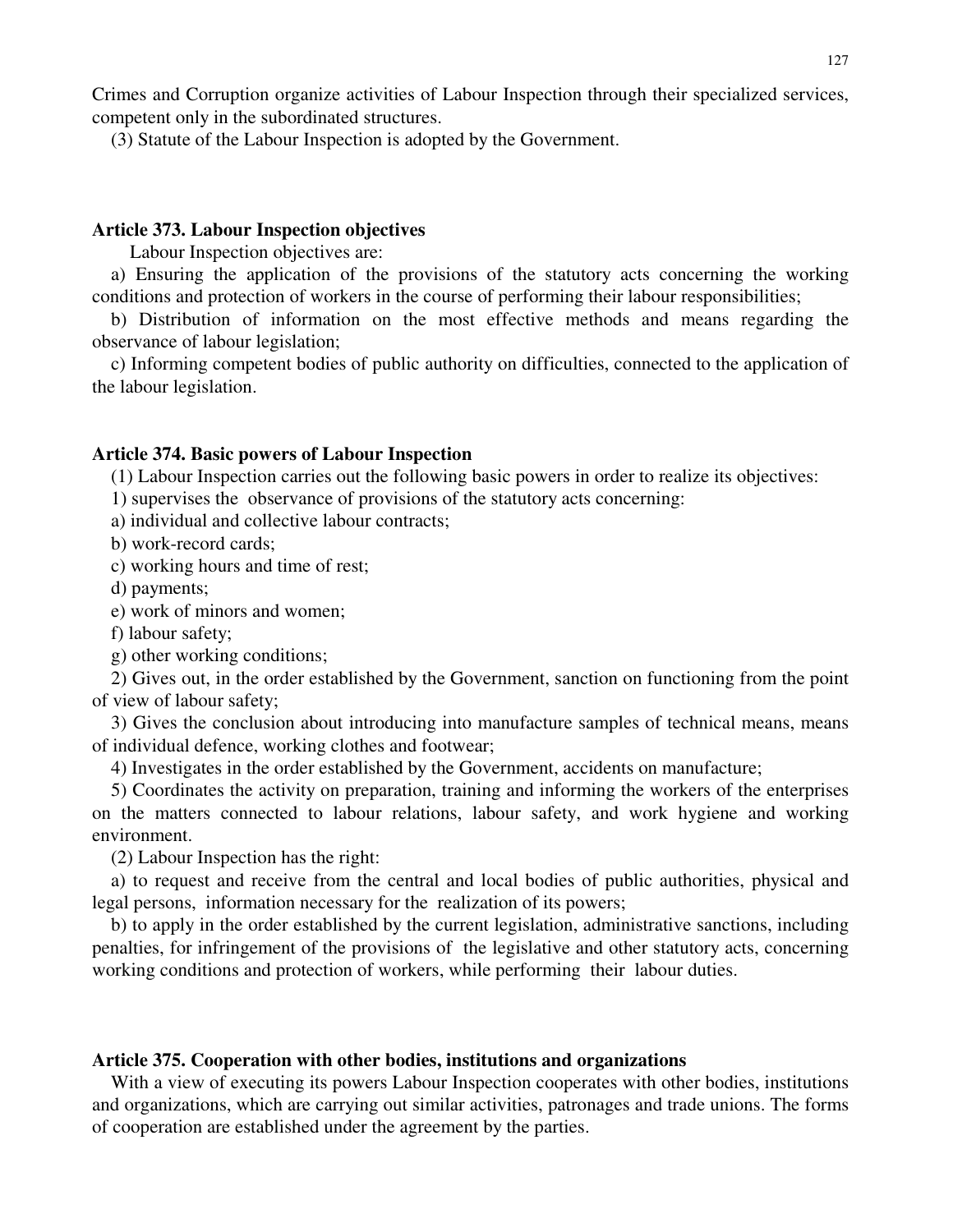### **Article 376. Fundamental rights of labour inspectors**

(1) Exercising the control powers the labour inspectors on presentation of their certificate have the right:

a) to visit freely at any time of day or night, without a prior notification of the employer, the workplaces, service and industrial premises(rooms);

b) to request and receive from employers documents and data, necessary for control;

c) to demand and receive explanations from employers and workers (their representatives);

d) to demand immediate or in a certain term, elimination of the revealed infringements of the provisions of the legislative and other statutory acts, concerning the working environment and protection of workers.

(2) In addition to what has been stipulated in paragraph (1) labour inspectors, possessing powers in the field of labour safety, have the right:

a) to order the suspension of functioning (sealing up) the enterprises, workshops, sections, buildings, constructions and technical equipment, and also cessation of work and technological processes, not corresponding to the norms of labour safety and presenting obvious danger of accidents;

b) to offer cancellation of the sanction to functioning from the point of view of labour safety and the notice concerning the introduction into manufacture of samples of technical means, individual protective equipment, if they establish the fact of non-observance of the requirements of statutory acts of labour protection, work hygiene and the working environment, in case of change of the initial conditions.

### **Article 377. Duties and the responsibility of labour inspectors**

(1) Labour inspectors are obliged:

a) to follow in their activity the legislation in force;

b) to keep confidentiality of source of any complaint of infringement of the provisions of the statutory acts on work, labour safety and not to inform the employer that the check has been carried out under a complaint;

c) to observe the requirement of the current legislation about non-disclosure of the data, considered to be a state or trade secret, while executing the powers;

d) not to accept direct or indirect participation in the activity of the enterprise under inspection.

(2) For default or inadequate execution of their duties, labour inspectors carry disciplinary, administrative and criminal responsibility in the order established by the current legislation.

### **Article 378. Independence of labour inspectors**

(1) In the process of realizating their rights and executing their duties, labour inspectors are plenipotentiaries of the state and are subordinated only to law.

(2) Any intervention in the activity of the labour inspectors, with the purpose of their compulsion to inadequate realization of the powers, is not admitted.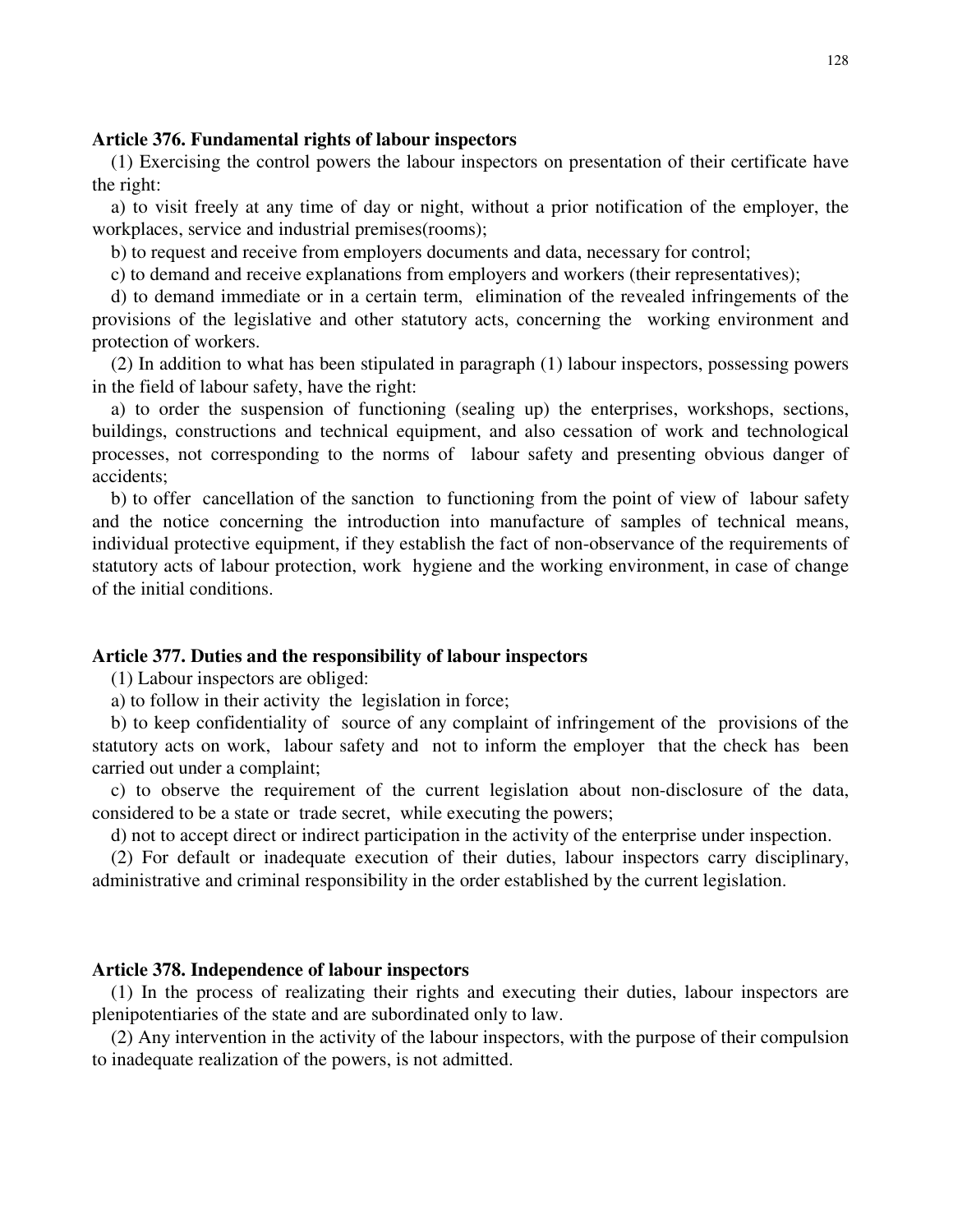## **Article 379. Employer's duties in relation to labour inspectors**

The employer is obliged:

a) to provide to labour inspectors, on presentation of their service certificates, at any time of the day or night, free access to workplaces, industrial and office accommodations, in order to carry out the inspections;

b) to give to labour inspectors the documents and the information, required by them at carrying out the inspection;

c) to provide realization of the measures ordered by the work inspector, after the control or investigation of accidents on manufacture.

### **Article 380. Appeal against the measures taken by the labour inspectors**

(1) The administrative acts issued by the labour inspectors, can be appealed against in the General State Inspector and-or in conformity with the Law of Administrative Court.

(2) The administrative acts issued by the General State Inspector, can be appealed against according to the Law of administrative court.

# **Article 381. Responsibility for infringement of labour legislation and other statutory acts, containing norms of the labour right**

(1) Persons guilty of violating the labour legislation, other statutory acts containing norms of the labour right, collective agreements and collective labour contracts, are subjected to disciplinary, material, administrative and criminal responsibility in the order stipulated in the current legislation. (2) Persons guilty of infringement of the conditions of collective labour contracts or collective agreements can be additionally subjected to responsibility according to the provisions of the statute of the enterprises, patronages, trade unions and-or collective labour contracts or collective agreement.

### **Article 382. Responsibility for hindrance of the activity of labour inspectors**

The persons interfering in any way in the realization of the state control over the observance of the legislative acts, other statutory acts, containing norms of the labour right, collective agreements and collective labour contracts, not carrying out the obligatory measures, ordered by the labour inspectors, menacing with violence or using violent actions in relation to the labour inspectors, members of their families and to their property, carry responsibility according to the legislation in force, collective agreements and collective labour contracts.

## **Article 383. State energy power supervision**

The state supervision over the performance of the measures providing safe service of the electric and thermal installations is carried out by the body of state energy power supervision according to the current legislation.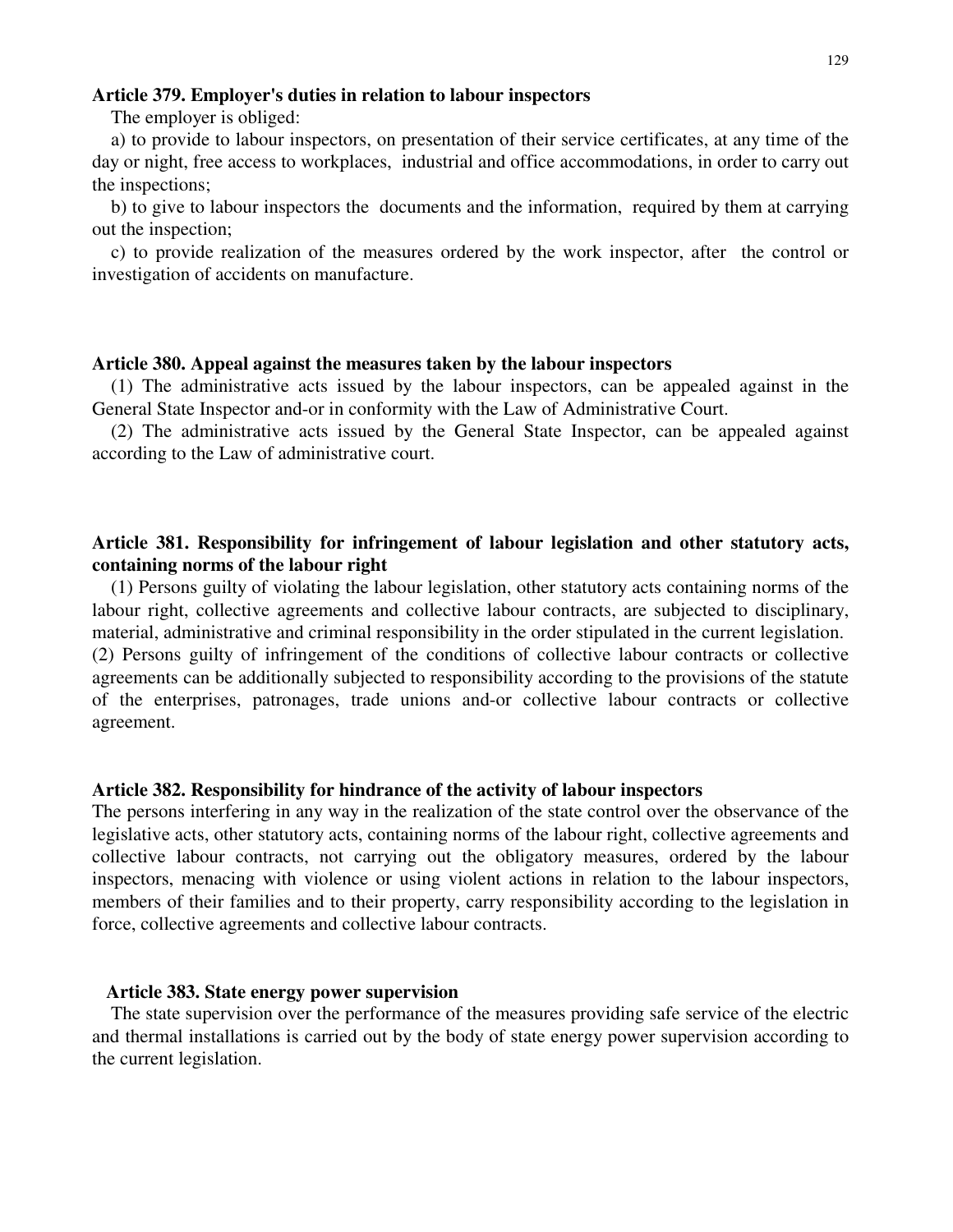#### **Article 384. State sanitary-and-epidemiological supervision**

The state supervision over the observance of sanitary-and-hygienic and sanitary - ante-epidemic norms at all enterprises is carried out by the State Sanitary-and-Epidemiological Service, according to the current legislation.

# **Article 385. State supervision and control in the field of radiation protection and nuclear safety**

(1) The state supervision and control over the observance of the requirements of radiation protection and nuclear safety are carried out by the Ministry of Public Health, Department of Standardization and Metrology and the Department of Extreme Situations, according to the working the legislation.

(2) Representatives of the central branch bodies, specified in paragraph (1), are obliged to bring to the notice of workers and employers the information about the infringement of the norms of radiation protection and safety, at the controlled enterprises.

### **Chapter III**

# **RIGHTS OF TRADE-UNION BODIES TO CONTROL THE OBSERVANCE OF LABOUR LEGISLATION AND GUARANTEES OF THEIR ACTIVITY**

#### **Article 386. Rights of trade-union bodies to control the observance of labour legislation**

(1) Trade-union bodies, have the right to carry the control over the observance by employers and their representatives the labour legislation and other statutory acts containing norms of the labour right, at all enterprises, irrespective of their departmental subordination or branch.

(2) With a view of control over the observance of labour legislation and other statutory acts, containing norms of labour right, trade unions or, on circumstances, their representatives have the right:

a) to create their own labour inspections, to appoint representatives for labour safety, carrying out the activity on the basis of the corresponding provisions authorized by national - branch and national - inter-branch trade-union bodies;

b) to carry out the control over the observance of legislative and other statutory acts, concerning the working hours and time of rest, payment, labour safety and other working conditions, and also the performance of the collective labour contracts and collective agreements;

c) to visit and survey the enterprises and their divisions, in which members of trade union work, in order to define the conformity of working conditions to the norms of labour safety and to present to the employer obligatory offers for execution on elimination of the revealed drawbacks, with the indication of possible ways of their elimination;

d) independently, to carry out examination of working conditions and maintenance of workplaces safety;

e) to request and receive from employers data and legal acts, the enterprises accepted at the level necessary for the monitoring procedure;

f) to take part in the commissions investigating accidents on manufacture and cases of occupational diseases and to receive from employers the information on the condition of labour safety, including the accidents on manufacture and professional diseases;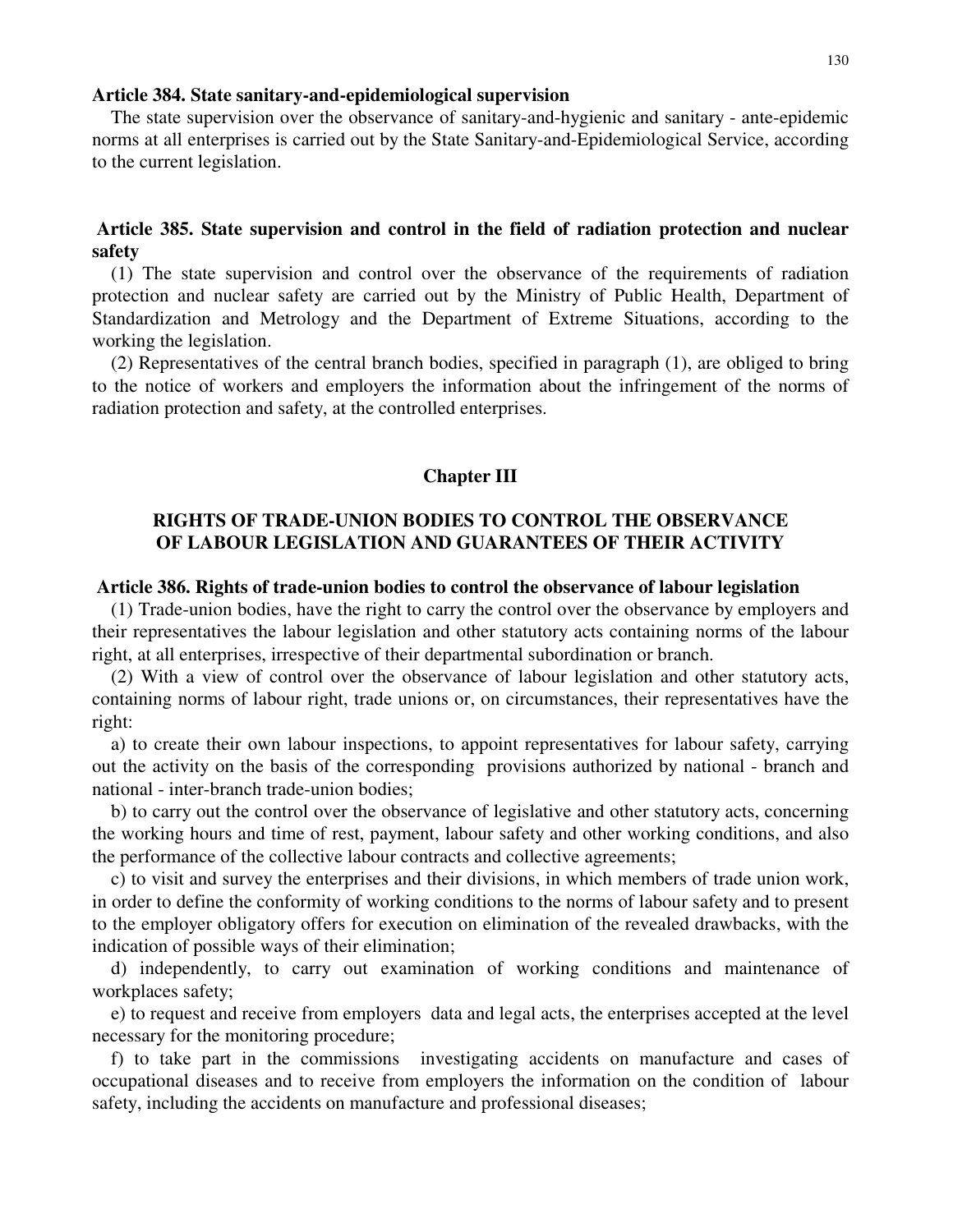g) to protect the rights and interests of the members of trade union, concerning labour safety, granting of privileges, indemnifications, other social guarantees in connection with the influence on workers of harmful industrial and ecological factors;

h) to participate as independent experts of commissions on acceptance of industrial establishments and equipment;

i) to appeal against the statutory acts restraining labour, professional, economic and social rights of workers, stipulated by the current legislation.

(3) Monitoring the procedure over the observance of the labour legislation and other statutory acts, containing norms of the labour right, the trade unions can also carry out other rights stipulated by the current legislation.

(4) Detecting at the enterprises, non-observance of the requirements of labour protection, concealment of accidents on manufacture and professional diseases or biased investigation of such facts, the trade unions have the right to demand from these heads of the enterprises, competent bodies of public authority acceptance of urgent measures, including interruptions of work and suspension of the employer's decisions, contradicting the legislation on labour safety, making the guilty persons accountable, according to the legislation in force, collective agreements and collective labour contracts.

(5) Employers are obliged to consider the requirements of professional unions within seven working days from the date of their submission (registration) and to inform in writing the tradeunion body on the results of the considerations and the measures accepted for the elimination of the revealed infringements.

# **Article 387. Guarantees to persons elected in trade-union bodies and not released from the basic work**

(1) Persons elected in trade-union bodies of all levels and not released from the basic work, cannot be subjected to summary punishments and/or are transferred to other work without the preliminary written approval of the body, whose members they are.

(2) The heads of the primary trade-union organizations, who have been not released from the basic work, cannot be subjected to summary punishments, without preliminary written consent of the higher trade-union body.

(3) Participants of trade-union assemblies, seminars, conferences, congresses, called by trade unions, workers who are taking trade union training, are released from the basic work with the preservation of the average wages, for the period of participating at this activities.

(4) Members of the elective trade-union bodies, which have not been released from the basic works, are granted free time within the limits of the working hours, to perform the trade-union rights and duties with preservation of the average wages. Concrete duration of working hours, allocated for this activity, is established by the collective labour contract.

(5) The termination of the individual labour contract made with the person elected in the tradeunion body, and with the head of the trade-union body, not released from the basic work, is admitted with the observance of the provisions of the present code.

(6) Execution of duties and realization of the rights by the persons specified in paragraph (1) - (5), cannot be for the employer the basis for dismissals or application to them of other sanctions, violating their rights and the interests following from the labour relations.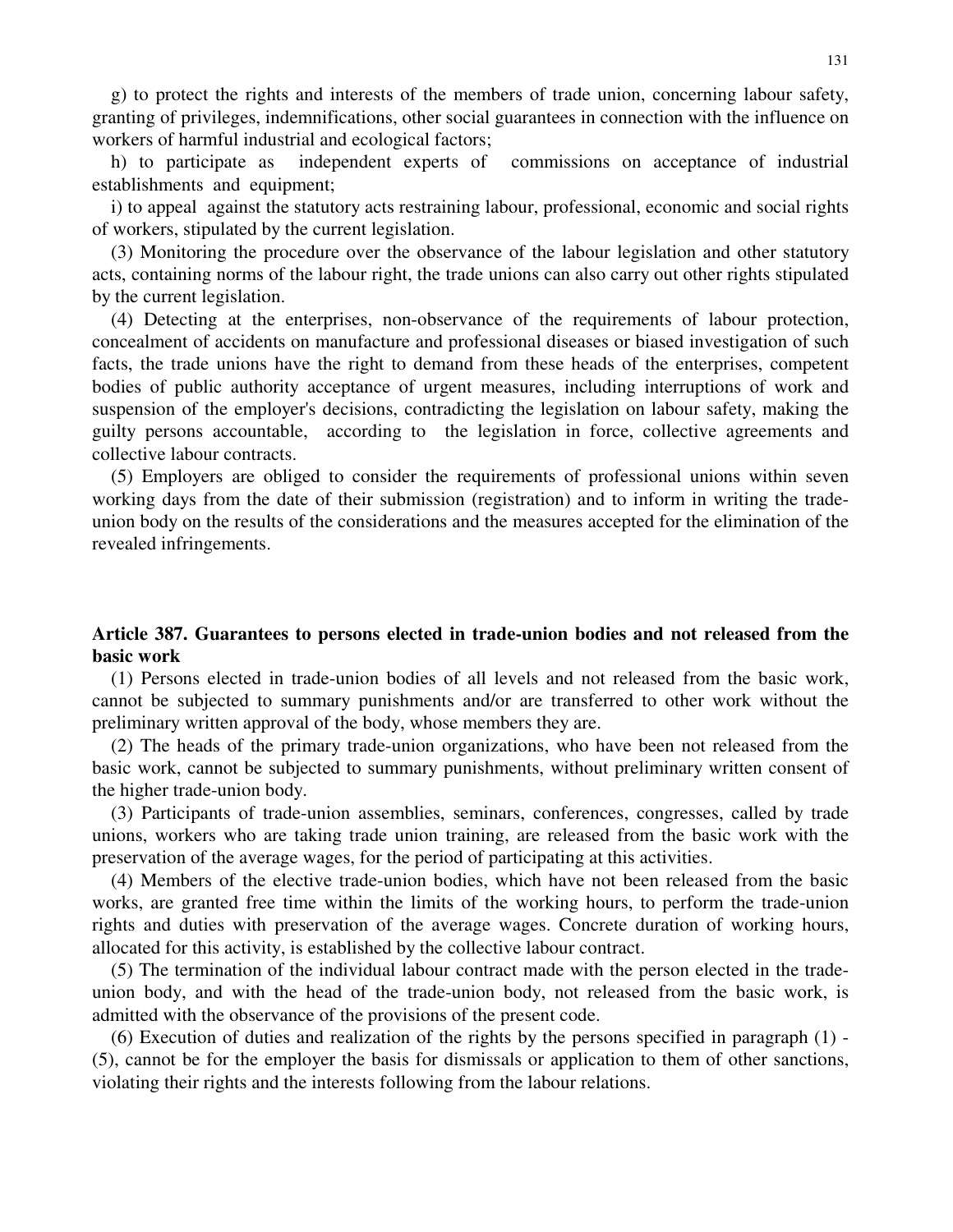# **Article 388. Guarantees to the persons elected in trade-union bodies and released from the basic work**

(1) Workers, whose individual labour contracts are suspended in connection with their election in elective offices in trade-union bodies, after the expiration of the term of their powers, they are given the former workplace, and in case of default of the workplace - an equivalent workplace (post), with the consent of the worker, at another enterprise.

(2) If the former or equivalent workplace cannot be given due to the liquidation of the enterprise, its reorganization, reduction of number of workers or staff, the corresponding employer pays to the persons specified in paragraph (1), the severance pay in the size of six average monthly wages.

(3) Workers, whose individual labour contracts were suspended in connection with their election in trade-union bodies of the enterprises, have the same rights and privileges, as the other workers of the enterprise.

(4) Dismissal of the workers elected in trade-union bodies, either released or not released from the basic work, is not admitted within two years from the date of expiration of the term of their powers, with the exception of cases of liquidation of the enterprise or in cases, when these workers have performed culpable actions, for who according to the current legislation there exists the possibility of their dismissal. In such cases the dismissal is carried out on the general bases.

(5) In collective labour contracts and collective agreements can also be stipulated other guarantees, for the persons specified in paragraph  $(1)$ ,  $(3)$  and  $(4)$ ,.

# **Article 389. Protection of labour, professional, economic and social rights and interests of workers, by trade unions**

Activity of trade unions, directed on the protection of labour, professional, economic and social rights and interests of workers - members of trade union, is regulated by the present code, the legislation about trade unions and their charters.

### **Article 390. Provision of conditions for trade-union activity at the enterprise**

(1) The employer is obliged to give to the trade-union body from the enterprises, free-of-charge premises (room) with all necessary stock, providing conditions and the services necessary for the realization of its activity.

(2) The employer, according to the conditions of the collective labour contracts, puts at the disposal of the trade-union body means transport, communication facility and information means, necessary for the performance of the authorized tasks of the corresponding trade-union body.

(3) The employer, , in the order established by the collective labour contract and-or collective agreements, provides free-of-charge collecting of trade-union membership dues and monthly transfers them on the settlement account of the corresponding trade-union body. The employer has no right to detain transfer of the specified means or to use them for other the purposes.

(4) Payment of the head of the trade-union body, whose individual labour contract is suspended in connection with his election on an elective office, is carried out due to the means of the enterprise, and the size of his wages is established by the negotiations and is stipulated in the collective labour contract and-or collective agreement.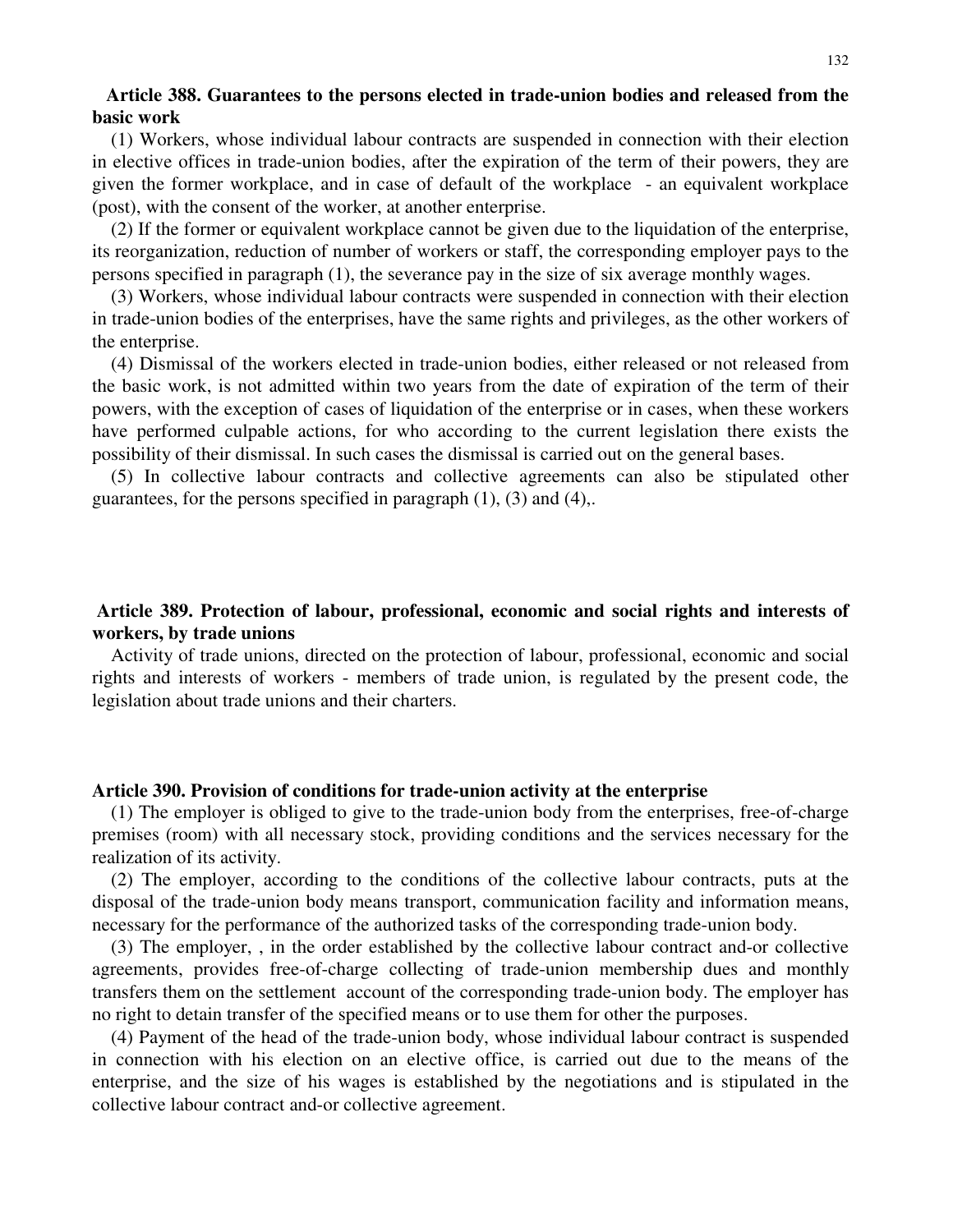(5) At enterprises, where the collective labour contract is made and-or at which the effects of the collective agreements are produced, the employer at the request of the workers who are not members of trade union, monthly deducts from their wages monetary means and transfers them to the settlement account of the trade-union body, under the conditions and in the order, established by the collective labour contract and-or collective agreements.

(6) Additional measures, ensuring the activity of trade -unions can be stipulated in the collective labour contract and-or collective agreements.

# **TITLE XIV**

## **FINAL AND TRANSITIVE PROVISIONS**

#### **Article 391**

(1) The present code comes into force since October 1, 2003, with the exception of the provisions of paragraph (2) art. 124 and paragraph (1) art. 127, concerning granting partially paid holiday on child nursing under the age of three, which comes into force on January 1, 2004. During the period till January, 1, 2004 the persons specified in paragraph (1) art.124 and paragraph (1) art. 127 will benefit from partially paid holiday on childcare, until the child reaches the age of one and a half year, and of the corresponding indemnification.

(2) From the date of coming into force of the present code, to abrogate:

a) Labour Code of the Republic of Moldova, approved by the Law of the S.S.R Moldovenesti 25 May 1973, with the subsequent changes;

b) Law Nr.1296-XII from February 24, 1993 concerning the settlement of individual labour conflicts (Monitor of Parliament of the Republic of Moldova, 1993, Nr. 4, art. 91), with the subsequent changes);

c) Law Nr.1298-XII from February 24, 1993 regarding the settlement of collective labour conflicts (Monitor of Parliament of the Republic of Moldova, 1993, Nr.4, art. 93), with the subsequent changes);

d) Law Nr.1303-XII from February 25, 1993 regarding the collective labour contract (Monitor of Parliament of the Republic of Moldova, 1993, Nr. 5, art. 123), with the subsequent changes.

(3) Current legislative and other statutory acts, regulating labour and other relations, directly connected to them, are applied in the way, not contradicting the present code.

#### **Article 392**

(1) The President of the Republic of Moldova is offered to adjust his statutory acts in conformity with the present code.

(2) The Government within one year from the date of publication of the present code:

a) will present to the Parliament suggestions in order to bring the legislation in force in conformity with the provisions of the present code;

b) will present to the Parliament projects of legislative acts, which regulate the labour relations and other relations directly connected to them, that will substitute the working statutory acts of the USSR and SSRM;

c) will make its statutory acts in accordance with the provisions of the present code;